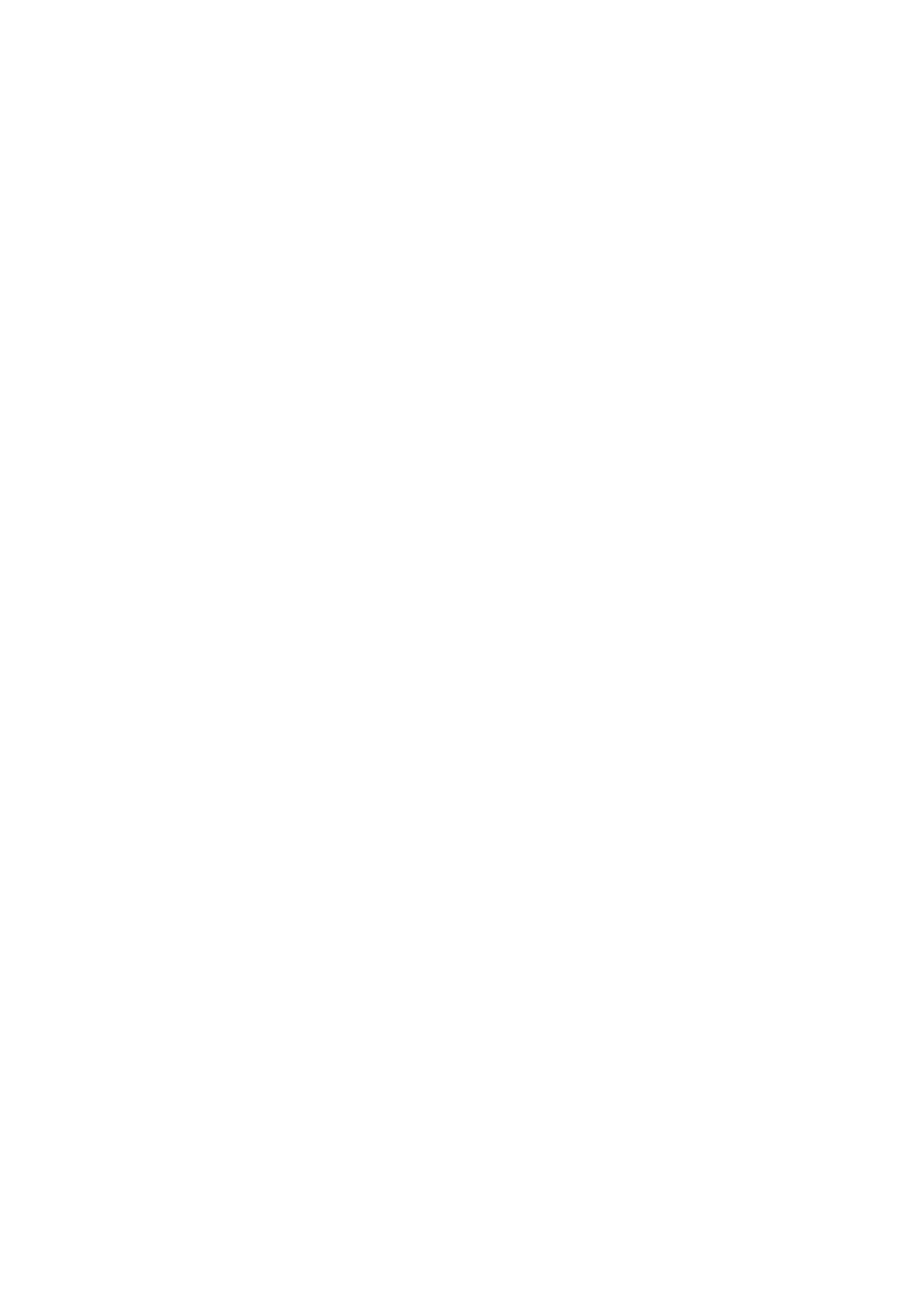# Contents

| <b>Part I—Preliminary</b> |                            | $\mathbf{1}$                                                    |
|---------------------------|----------------------------|-----------------------------------------------------------------|
|                           | 1                          |                                                                 |
|                           | $\overline{2}$             |                                                                 |
|                           | 3                          |                                                                 |
|                           | 4                          | Application of rules in bankruptcy, laws of States and          |
|                           |                            |                                                                 |
|                           | 5                          |                                                                 |
|                           | 6                          | Certain rights, duties and liabilities under Act may be altered |
|                           | 7                          |                                                                 |
|                           | 8                          |                                                                 |
|                           | 9                          |                                                                 |
| <b>Part II—Cheques</b>    |                            | 6                                                               |
|                           | <b>Division 1-Form</b>     | 6                                                               |
|                           | 10                         |                                                                 |
|                           | 11                         |                                                                 |
|                           | 12                         |                                                                 |
|                           | 13                         |                                                                 |
|                           | 14                         |                                                                 |
|                           | 15                         |                                                                 |
|                           | 16                         |                                                                 |
|                           | 17                         |                                                                 |
|                           | 18                         |                                                                 |
|                           |                            | Division 2-Order and bearer cheques<br>10                       |
|                           | 19                         | Meaning of specification of person in cheque as payee or        |
|                           | 20                         |                                                                 |
|                           | 21                         |                                                                 |
|                           | 22                         |                                                                 |
|                           | 23                         | Conversion of cheque payable to bearer into cheque payable      |
|                           | 24                         |                                                                 |
|                           | <b>Division 3-Delivery</b> | 12                                                              |
|                           | 25                         |                                                                 |
|                           | 26                         |                                                                 |
|                           | 27                         | Drawing or indorsement may be shown to be ineffective  12       |
|                           | 28                         |                                                                 |
|                           |                            |                                                                 |

*Cheques Act 1986 iii*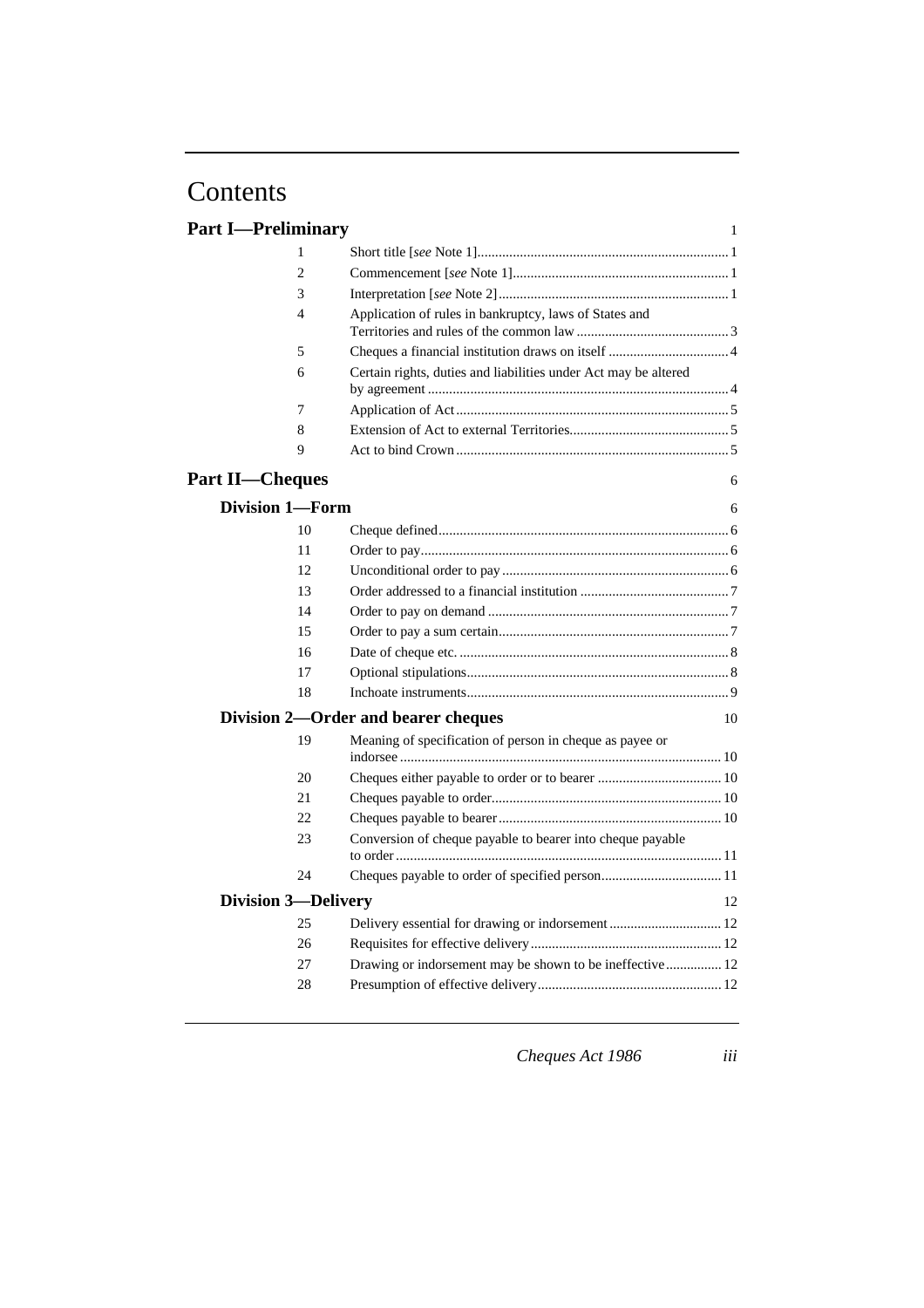| 29                                       |                                                           |    |
|------------------------------------------|-----------------------------------------------------------|----|
| <b>Division 4—Capacity</b>               |                                                           | 14 |
| 30                                       |                                                           |    |
| <b>Division 5—Signature</b>              |                                                           | 15 |
| 31                                       |                                                           |    |
| 32                                       |                                                           |    |
| 33                                       | Person signing as agent or in representative capacity  16 |    |
| 34                                       |                                                           |    |
| <b>Division 6-Consideration</b>          |                                                           | 18 |
| 35                                       |                                                           |    |
| 36                                       |                                                           |    |
| 37                                       | Holder taking cheque for which value has been given 18    |    |
| 38                                       |                                                           |    |
|                                          |                                                           |    |
| <b>Part III—Negotiability of cheques</b> |                                                           | 19 |
|                                          | Division 1-Transfer by negotiation                        | 19 |
| 39                                       |                                                           |    |
| 40                                       |                                                           |    |
| 41                                       |                                                           |    |
| 42                                       |                                                           |    |
| 43                                       | Indorsement of order cheque payable jointly to 2 or more  |    |
|                                          |                                                           |    |
| 44                                       | Indorsement where payee or indorsee misdescribed21        |    |
| 45                                       |                                                           |    |
| 46                                       | Transfer of stale or dishonoured cheque by negotiation 21 |    |
| 47<br>48                                 | Transfer by negotiation back to drawer or indorser  22    |    |
| 49                                       |                                                           |    |
|                                          |                                                           |    |
|                                          | Division 2-Holder in due course                           | 24 |
| 50                                       |                                                           |    |
| 51                                       | Presumption that holder is holder in due course  24       |    |
| 52                                       | Holder deriving title through holder in due course  25    |    |
| <b>Division 3—Crossings</b>              |                                                           | 26 |
| 53                                       |                                                           |    |
| 54                                       |                                                           |    |
| 55                                       |                                                           |    |
| 56                                       |                                                           |    |
| 57                                       |                                                           |    |
|                                          |                                                           |    |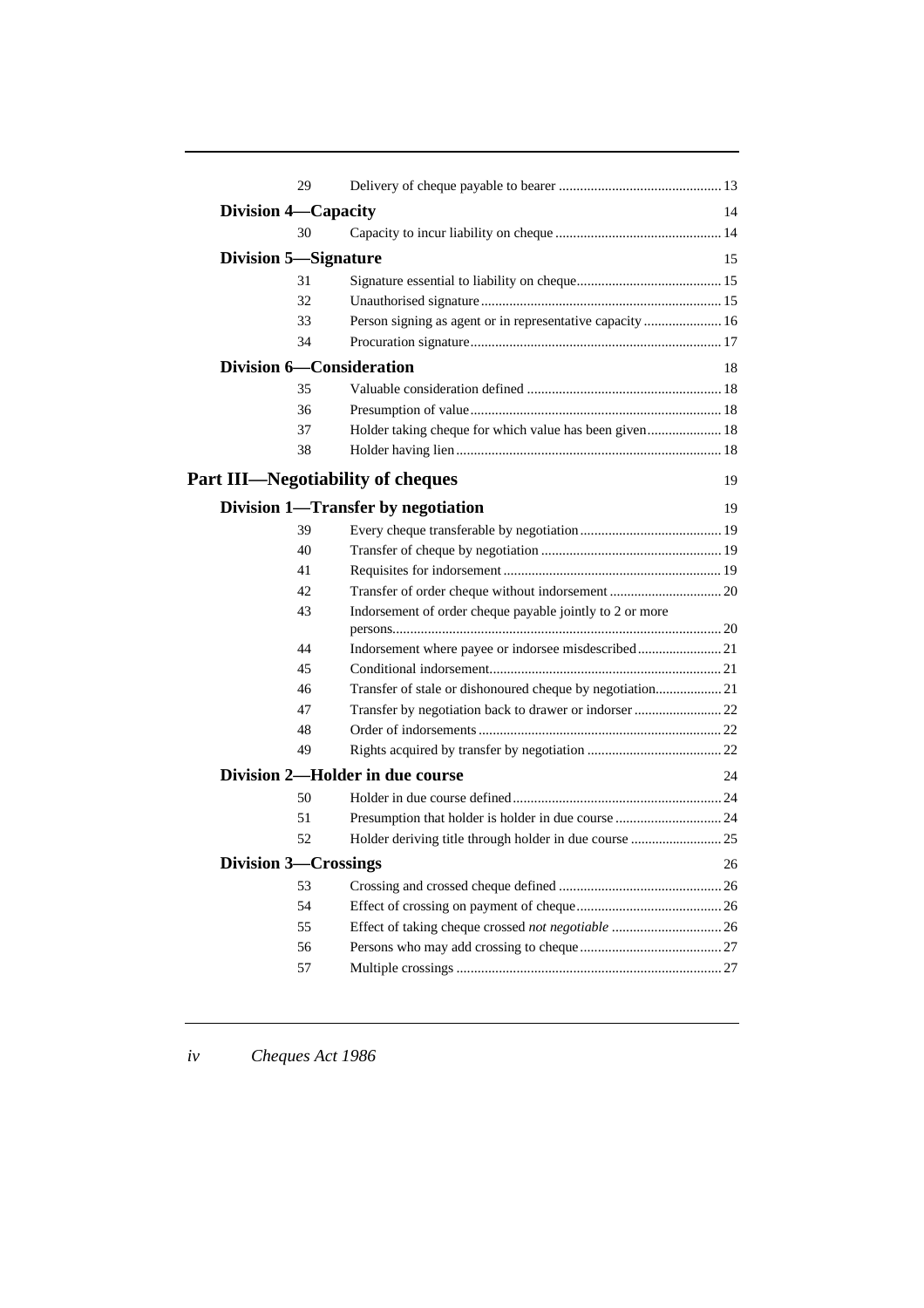|                               | <b>Part IV-Presentment and dishonour</b>                                                                           | 28 |
|-------------------------------|--------------------------------------------------------------------------------------------------------------------|----|
| <b>Division 1-Presentment</b> |                                                                                                                    | 28 |
| 58                            | Drawer and indorsers of cheque not liable unless cheque                                                            |    |
|                               |                                                                                                                    |    |
| 59                            |                                                                                                                    |    |
| 60                            | Effect of failure to present within reasonable time 28                                                             |    |
| 61                            |                                                                                                                    |    |
| 61 A                          |                                                                                                                    |    |
| 62                            |                                                                                                                    |    |
| 62A                           |                                                                                                                    |    |
| 63                            | Presentment by person other than financial institution 36                                                          |    |
| 64                            |                                                                                                                    |    |
| 65                            | External presentment of cheques by financial institutions-<br>designated places and designated exhibition places36 |    |
| 65A                           | Internal presentment of cheques by financial institutions-                                                         |    |
| 66                            | Deposit institution to present cheques promptly 39                                                                 |    |
| 67                            |                                                                                                                    |    |
| 68                            |                                                                                                                    |    |
| <b>Division 2—Dishonour</b>   |                                                                                                                    | 46 |
| 69                            |                                                                                                                    |    |
| 70                            | Drawer and indorsers of cheque liable whether or not given                                                         |    |
|                               | Division 3—Turnback of cheques drawn on failed financial                                                           |    |
|                               | institutions                                                                                                       | 47 |
| 70A                           |                                                                                                                    |    |
| 70B                           | Consequences of cheque being taken to be dishonoured 48                                                            |    |
|                               | <b>Part V—Liabilities on cheques</b>                                                                               | 49 |
|                               |                                                                                                                    |    |
|                               | Division 1-Liabilities of parties                                                                                  | 49 |
| 71                            |                                                                                                                    |    |
| 72                            |                                                                                                                    |    |
| 73                            |                                                                                                                    |    |
| 74                            |                                                                                                                    |    |
| 75                            |                                                                                                                    |    |
| 76                            |                                                                                                                    |    |
| 77                            |                                                                                                                    |    |
|                               | Division 2—Discharge of liabilities of parties                                                                     | 53 |
| 78                            |                                                                                                                    |    |
| 79                            |                                                                                                                    |    |

*Cheques Act 1986 v*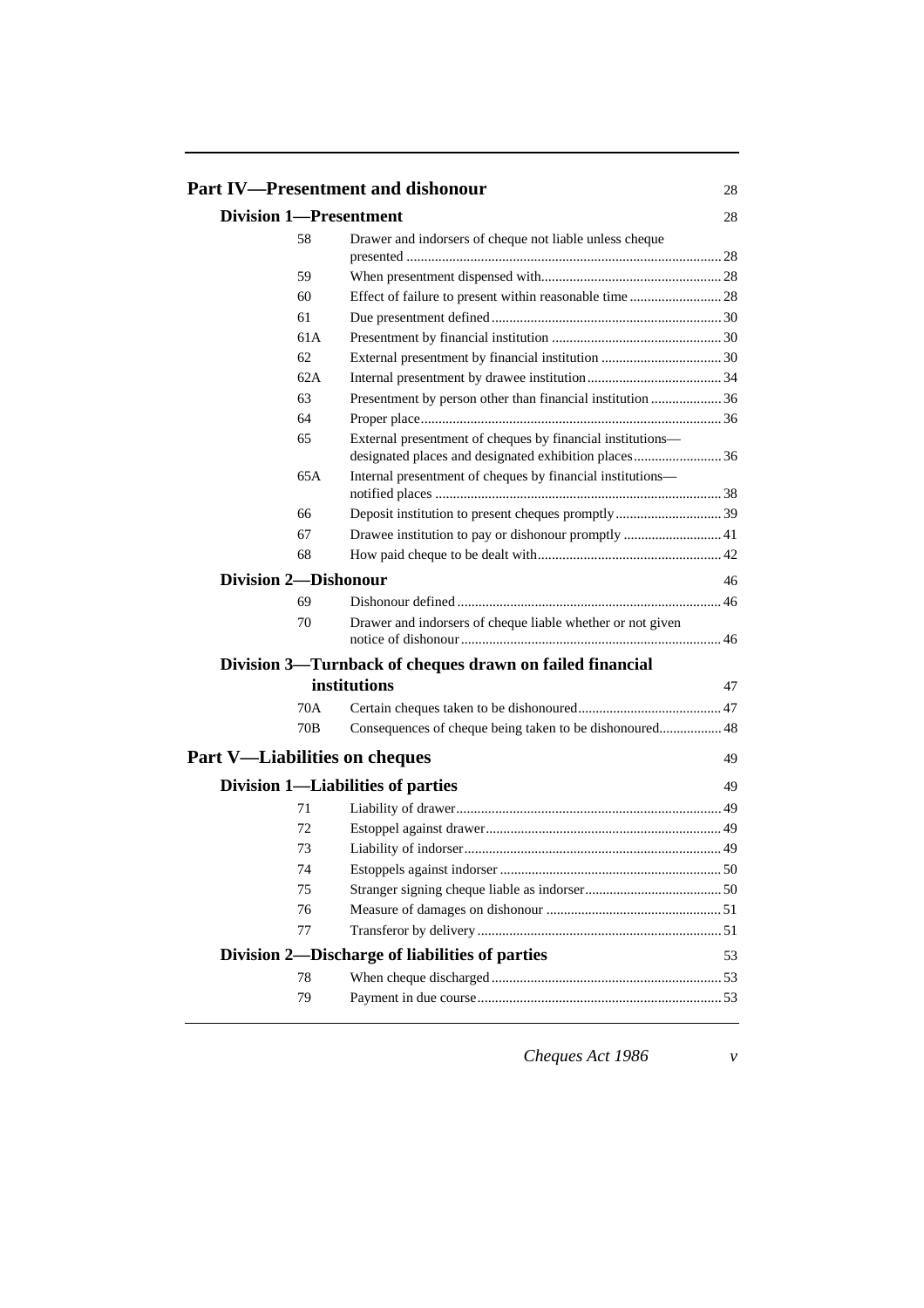| 80             | Renunciation of rights against drawer or all persons liable on                                                          |    |
|----------------|-------------------------------------------------------------------------------------------------------------------------|----|
| 81             |                                                                                                                         |    |
| 82             |                                                                                                                         |    |
| 83             |                                                                                                                         |    |
| 84             |                                                                                                                         |    |
| 85             |                                                                                                                         |    |
| 86             |                                                                                                                         |    |
| 87             |                                                                                                                         |    |
|                | <b>Part VI—Duties and liabilities of financial institutions</b>                                                         | 57 |
|                | Division 1-The drawee institution                                                                                       | 57 |
| 88             |                                                                                                                         |    |
| 89             |                                                                                                                         |    |
| 90             | Countermand of payment and notice of death or mental                                                                    |    |
| 91             | Protection of drawee institution paying improperly raised                                                               |    |
| 92             | Protection of drawee institution paying crossed cheque in                                                               |    |
| 93             | Payment of crossed cheque otherwise than in accordance                                                                  |    |
| 94             | Protection of drawee institution paying cheque lacking<br>indorsement or with irregular or unauthorised indorsement  59 |    |
|                | Division 2—The collecting institution                                                                                   | 61 |
| 95             | Protection of institution collecting cheque for customer or                                                             |    |
| 96             | Rights of institution collecting order cheque not indorsed by                                                           |    |
|                | Part VII—Special provisions relating to FCA institutions and                                                            |    |
| agency cheques |                                                                                                                         | 64 |
|                | Division 1—Presentment and collection of cheques by FCA                                                                 |    |
|                | institutions                                                                                                            | 64 |
| 97             |                                                                                                                         |    |
| 98             | Protection of FCA financial institution collecting cheque for                                                           |    |
|                |                                                                                                                         |    |
| 99             | Rights of FCA financial institution collecting order cheque                                                             |    |
|                | Division 2—Agency cheques                                                                                               | 67 |
| 100            |                                                                                                                         |    |
| 100A           |                                                                                                                         |    |
|                |                                                                                                                         |    |

*vi Cheques Act 1986*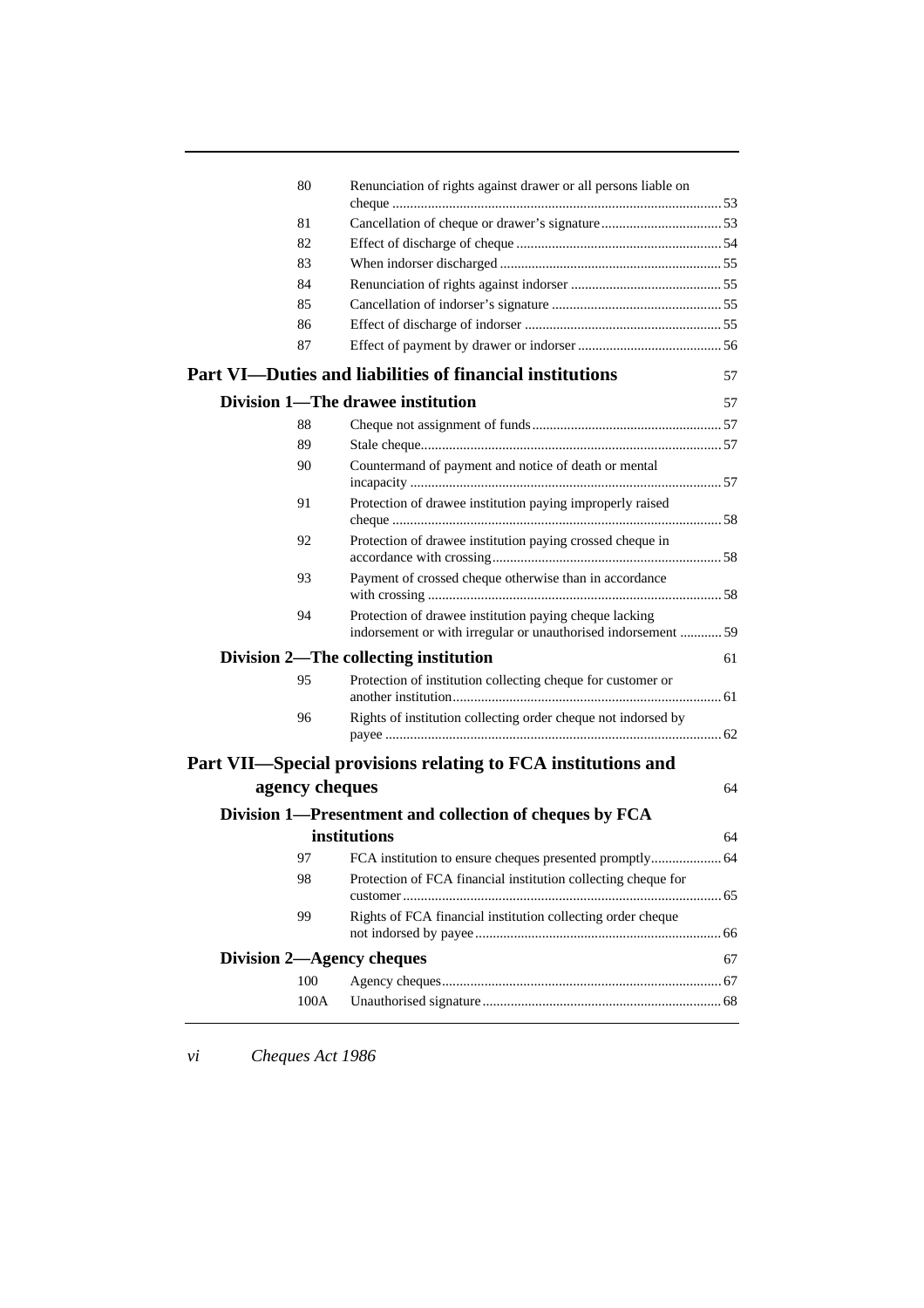# **Part IX—Miscellaneous** 69

|              | 113 | Payment of unindorsed order cheque as evidence of receipt |    |
|--------------|-----|-----------------------------------------------------------|----|
|              |     |                                                           |    |
|              | 114 |                                                           |    |
|              | 115 |                                                           |    |
|              | 116 |                                                           |    |
|              | 117 |                                                           |    |
|              | 118 |                                                           |    |
|              | 119 |                                                           |    |
| <b>Notes</b> |     |                                                           | 77 |

*Cheques Act 1986 vii*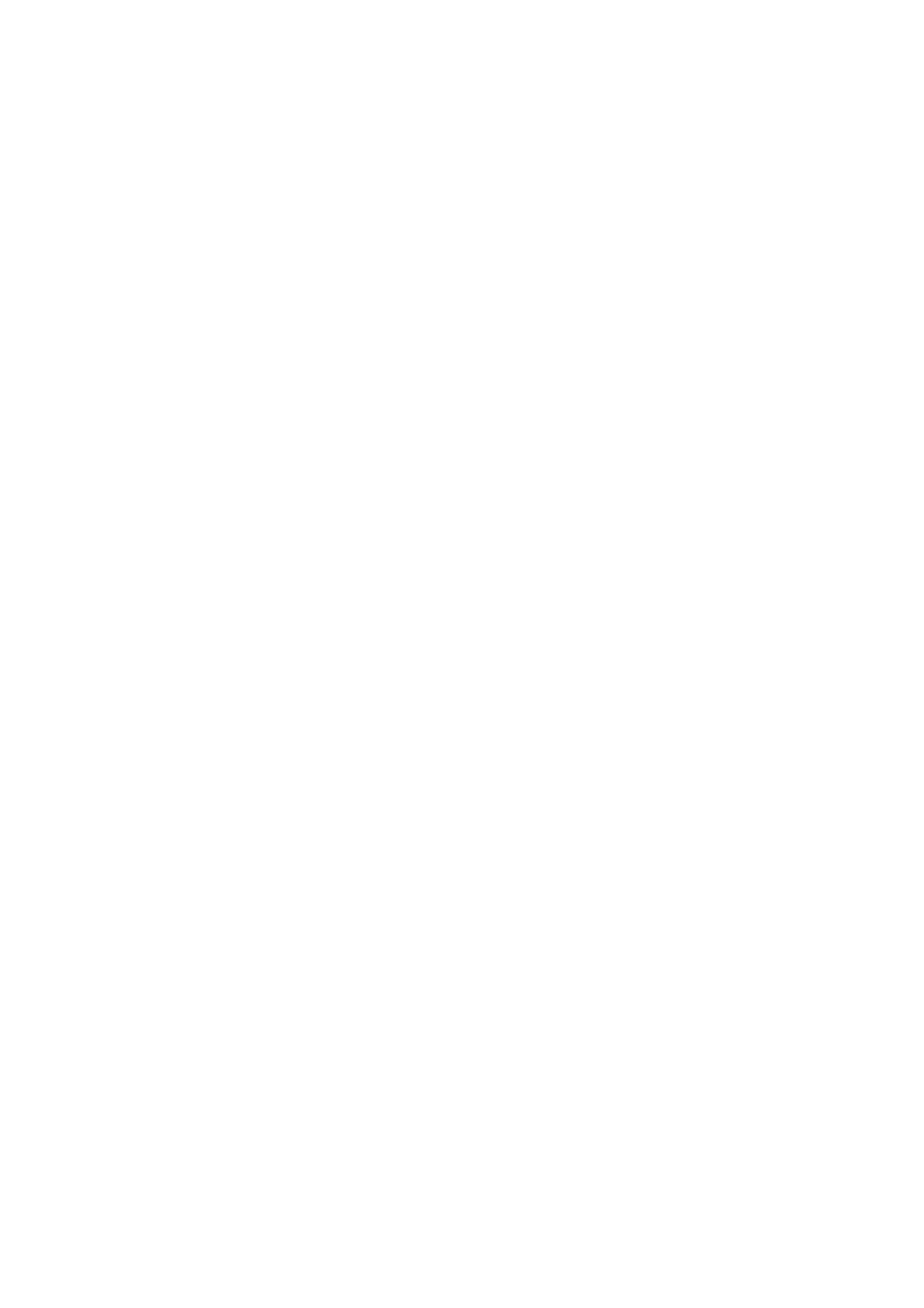# **An Act relating to cheques and certain other negotiable instruments**

# **Part I—Preliminary**

**1 Short title** [*see* Note 1]

This Act may be cited as the *Cheques Act 1986*.

#### **2 Commencement** [*see* Note 1]

This Act shall come into operation on such day as is, or on such respective days as are, fixed by Proclamation.

#### **3 Interpretation**

(1) In this Act, unless the contrary intention appears:

*action* includes a counter-claim and set-off.

*agency cheque* means a cheque to which subsection 100(2) applies.

Note: Under section 100A, subsection 100(2) may, in specified circumstances, apply to a cheque even if the customer's signature on the cheque is not authorised.

*Australia* includes the external Territories.

*bearer* means the person in possession of a cheque payable to bearer.

*delivery*, in relation to a cheque, means the transfer of possession of the cheque from one person to another.

*drawee institution*, in relation to a cheque, means the financial institution on which the cheque is drawn.

*FCA institution* means a body that is:

- (a) a registered entity under the *Financial Sector (Collection of Data) Act 2001*; and
- (b) prescribed for the purposes of this definition.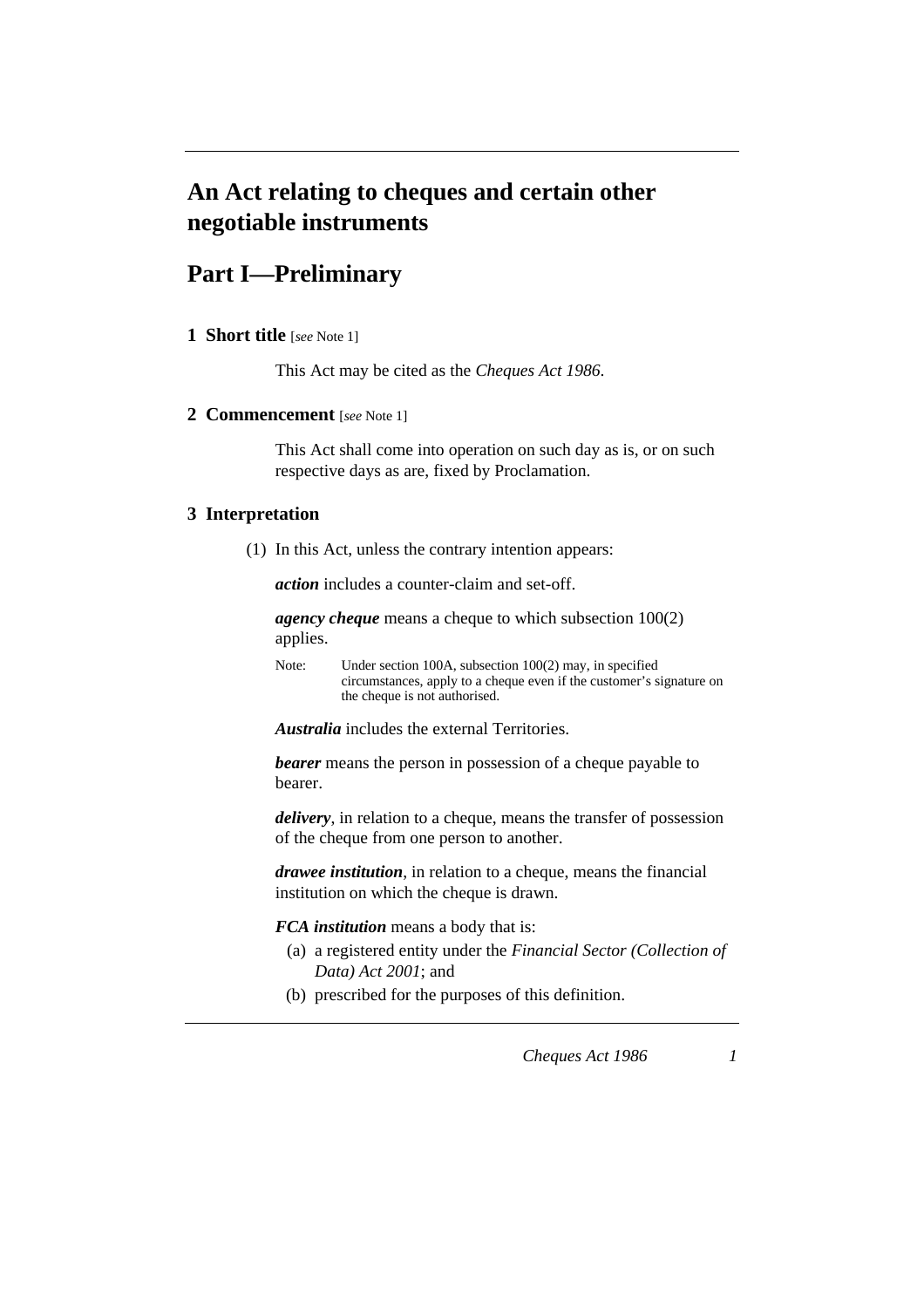#### *financial institution* means:

- (a) the Reserve Bank of Australia; or
- (b) a body corporate that is an ADI (authorised deposit-taking institution) for the purposes of the *Banking Act 1959*; or
- (d) a person who carries on State banking within the meaning of paragraph 51(xiii) of the Constitution; or
- (e) a person (other than a person referred to in paragraph (a), (b) or (d)) who carries on the business of banking outside Australia.

#### *holder* means:

- (a) in relation to a cheque payable to order—the payee or an indorsee who is in possession of the cheque as payee or indorsee, as the case may be; and
- (b) in relation to a cheque payable to bearer—the bearer.

*issue*, in relation to a cheque, means the first delivery of the cheque to a person who takes the cheque as holder.

*possession*, in relation to a cheque, means possession (whether actual or constructive) of the cheque.

*to or to the order of* has the meaning given by subsection (1A).

*value* means valuable consideration as defined by section 35.

- (1A) For the purposes of this Act, a cheque is payable *to or to the order of* a person or persons if:
	- (a) it is expressed to be payable:
		- (i) to the person or persons; or
		- (ii) to the order of the person or persons (or words to that effect); or
		- (iii) to the person or persons or to the order of the person or persons (or words to that effect); and
	- (b) it is not also expressed to be payable to bearer.
	- (2) A reference in this Act to an act or thing being done in good faith is a reference to the act or thing being done honestly, whether or not the act or thing is done negligently.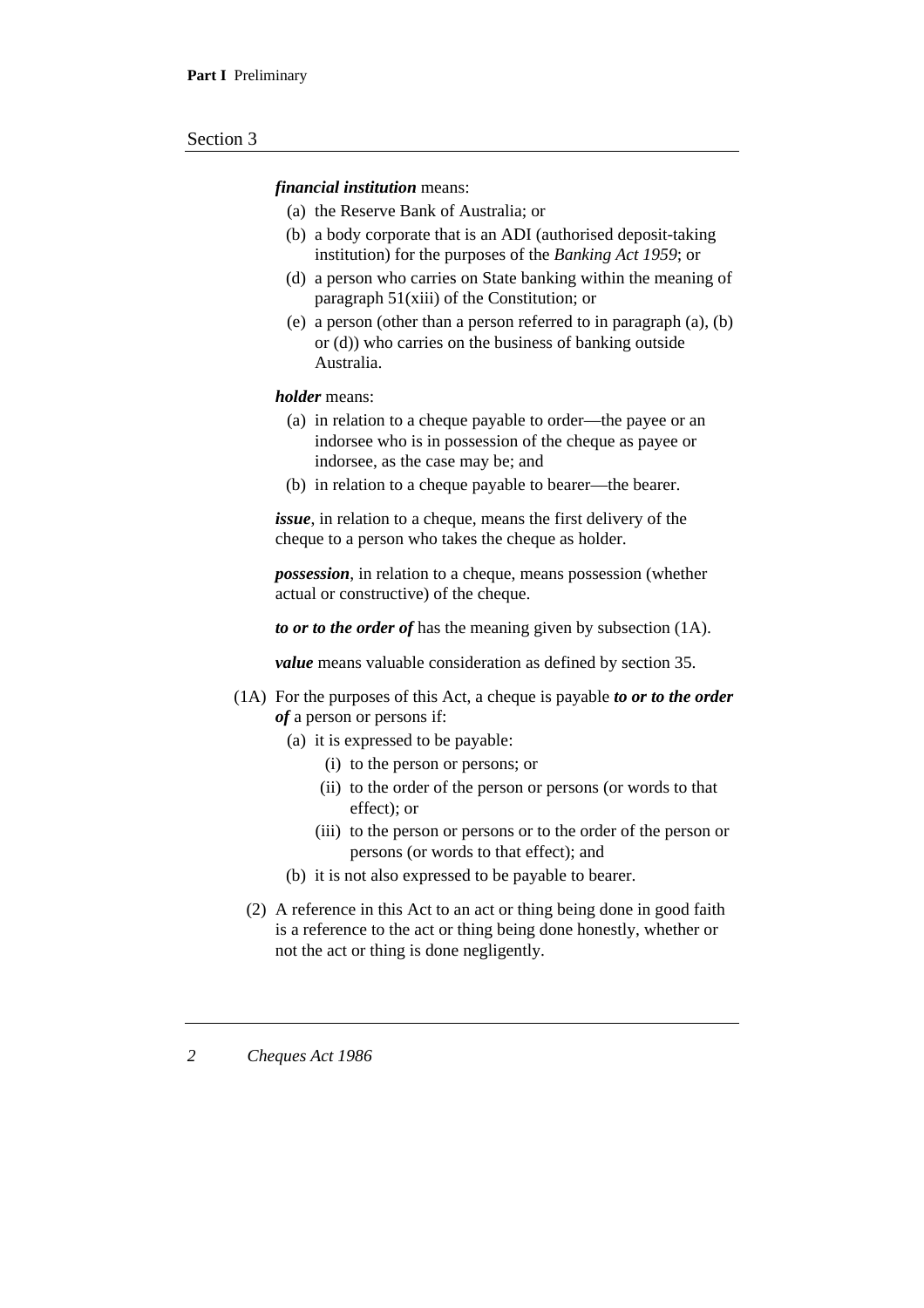- (3) Where a person obtains a cheque:
	- (a) by fraud, duress or other unlawful means; or
	- (b) for an illegal consideration;

the person's title to the cheque is defective.

- (4) Subsection (3) shall not be taken to limit by implication the circumstances in which the title of a person to a cheque is defective.
- (5) Where, at any time, a cheque appears on its face to have been drawn more than 15 months before that time, the cheque is, at that time, a stale cheque.
- (6) A reference in this Act to a signature or indorsement being written or placed on a cheque without the authority of the person whose signature or indorsement it purports to be includes a reference to the forging of the signature or indorsement.
- (7) A reference in this Act to a cheque, or a copy of a cheque, being exhibited to a person includes a reference to the cheque or the copy, as the case may be, being delivered to the person.
- (8) An alteration of a cheque is a material alteration if it alters, in any respect, a right, duty or liability of the drawer, an indorser or the drawee institution.

# **4 Application of rules in bankruptcy, laws of States and Territories and rules of the common law**

- (1) Nothing in this Act affects the application in relation to cheques of the rules in bankruptcy in force under the *Bankruptcy Act 1966* or the law of an external Territory.
- (2) The laws of the States and Territories and the rules of the common law (including the law merchant), except in so far as they are inconsistent with the express provisions of this Act, continue to apply in relation to cheques.
- (3) The rules of the common law (including the law merchant) that apply to cheques drawn on banks also apply (by force of this subsection) to cheques drawn on financial institutions other than banks, as if those institutions were banks.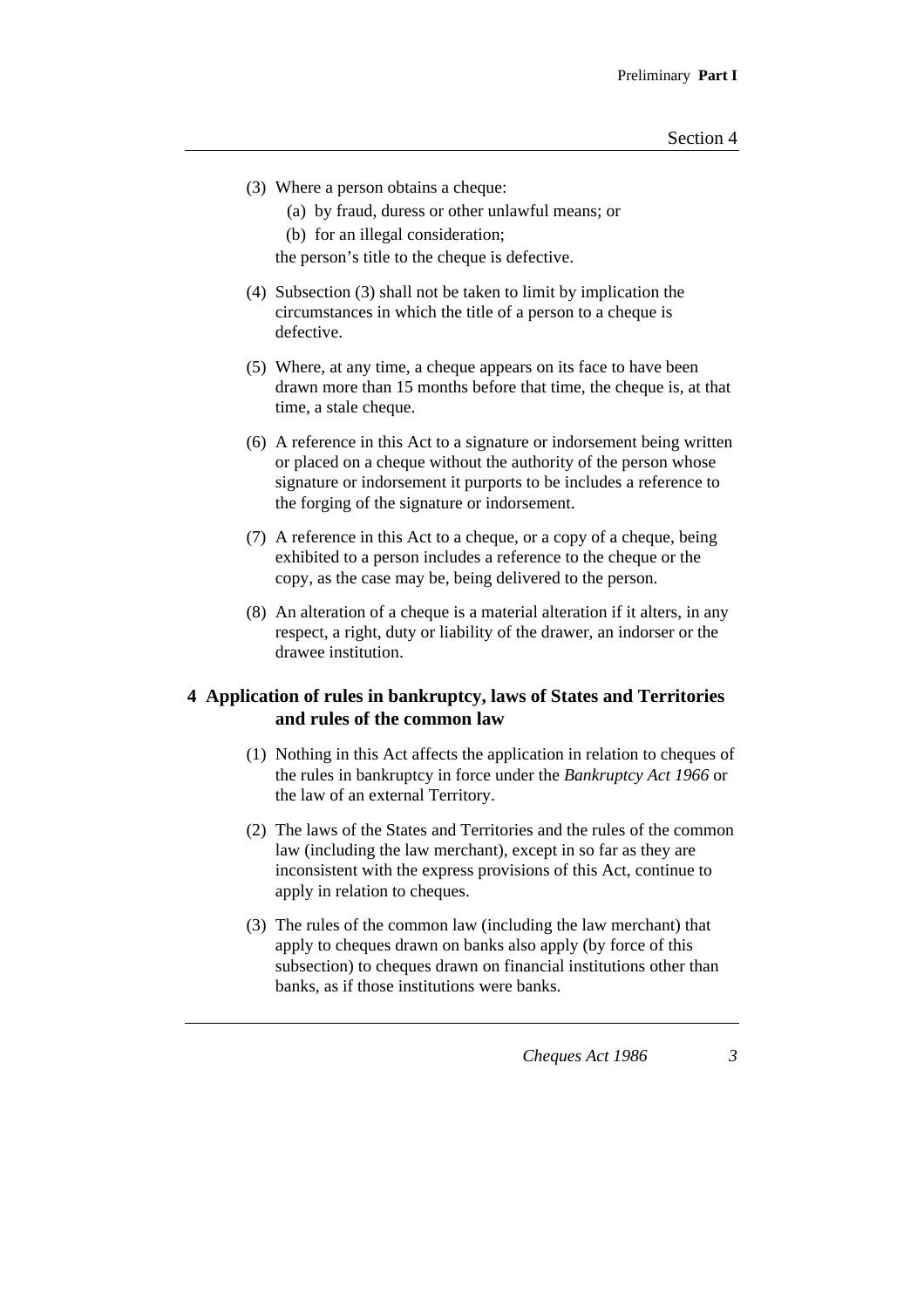# **5 Cheques a financial institution draws on itself**

- (1) Subject to subsection (2), a reference in this Act to a cheque includes a reference to a cheque that a financial institution draws on itself.
- (2) Subsection (1) does not apply to a reference to a cheque in a provision in which a contrary intention appears, or in any of the following provisions:
	- (a) sections 10, 11, 12, 13, 14 and 15;
	- (b) subsection 17(3);
	- (c) subparagraph  $59(b)(i)$ ;
	- (d) subsections  $60(1)$ ,  $62(12)$  and  $62A(8)$ ;
	- (e) sections 88, 89, 90 and 91.
- (3) Nothing in this Act (other than section 92, subsection 93(2) and section 94) is to be taken to affect any liability that, but for this Act, a financial institution would have in relation to a cheque drawn by it on itself.
- (4) A reference in subsection (1) or (3) to a cheque drawn by a financial institution on itself is a reference to an instrument that would be a cheque if the drawer and drawee were not the same person.

# **6 Certain rights, duties and liabilities under Act may be altered by agreement**

- (1) Subject to subsection (2), nothing in this Act shall be taken to prevent 2 or more persons negating, inverting or otherwise altering, by agreement, their rights, duties and liabilities in relation to one another under this Act.
- (2) Section 5, this section and sections 7 to 16 (inclusive), 19 to 24 (inclusive), 30 to 32 (inclusive), 39 to 41 (inclusive), 43 to 45 (inclusive), 53 to 57 (inclusive), 61, 61A, 62, 62A, 64 to 67 (inclusive), 79, 88, 90 to 95 (inclusive), 97, 98, 100, 115 and 116 have effect notwithstanding any agreement to the contrary.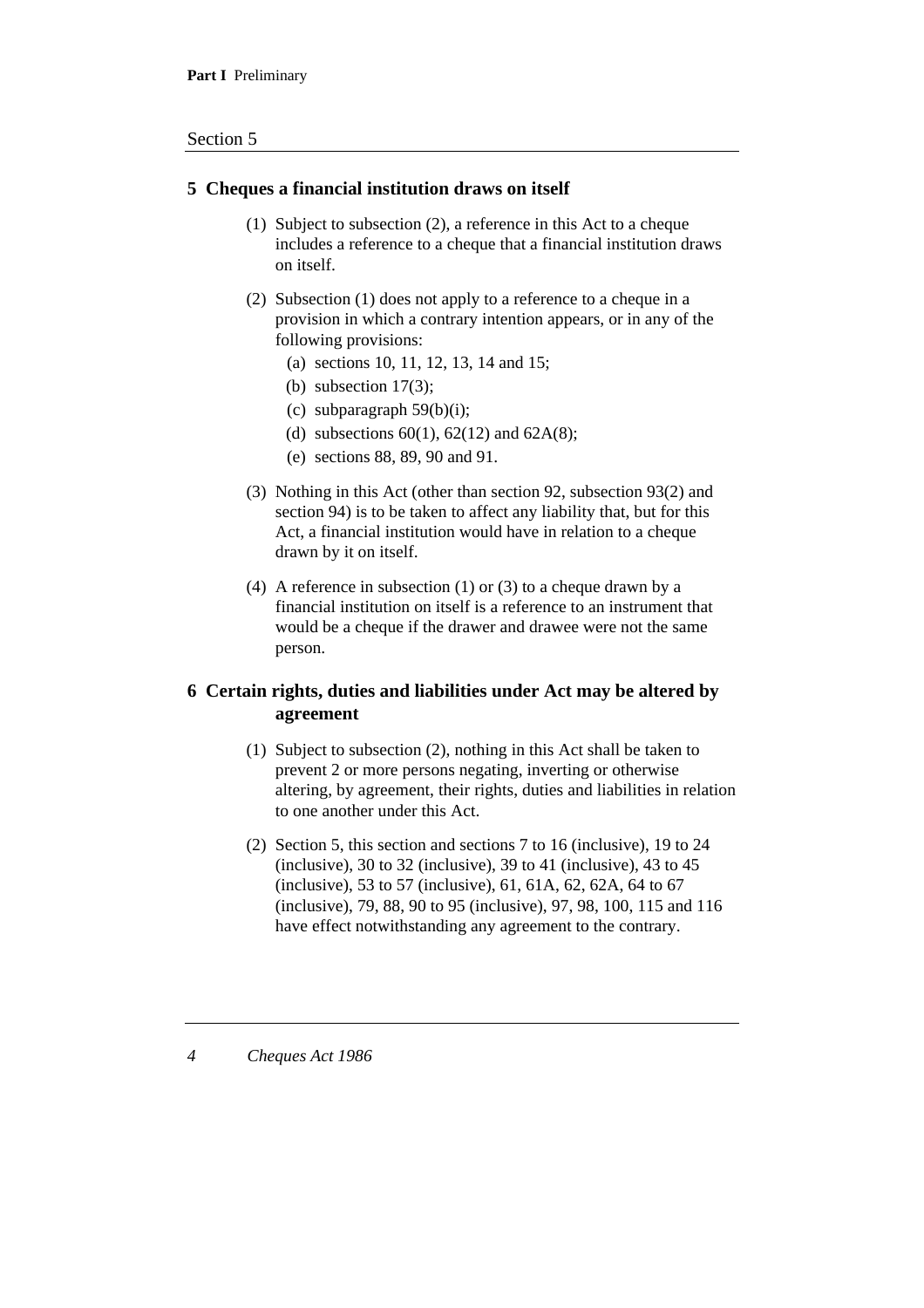# **7 Application of Act**

- (1) This Act applies only in relation to cheques drawn on or after the day on which this Act comes into operation.
- (2) Where a cheque is dated, the cheque shall be conclusively presumed, for the purposes of subsection (1), to have been drawn on that day.
- (3) Where a cheque is undated, the cheque shall, unless the contrary is proved, be presumed, for the purposes of subsection (1), to have been drawn on or after the day on which this Act comes into operation.
- (4) Where the drawer of an instrument that is signed, but is otherwise wanting in a material particular necessary for the instrument to be, on its face, a complete cheque, delivers the instrument to another person, on or after the day on which this Act comes into operation, in order that the instrument may be filled up as a complete cheque, this Act applies in relation to the filling up of the instrument.

#### **8 Extension of Act to external Territories**

This Act extends to every external Territory.

# **9 Act to bind Crown**

This Act binds the Crown in right of the Commonwealth, of each of the States, of the Northern Territory and of Norfolk Island.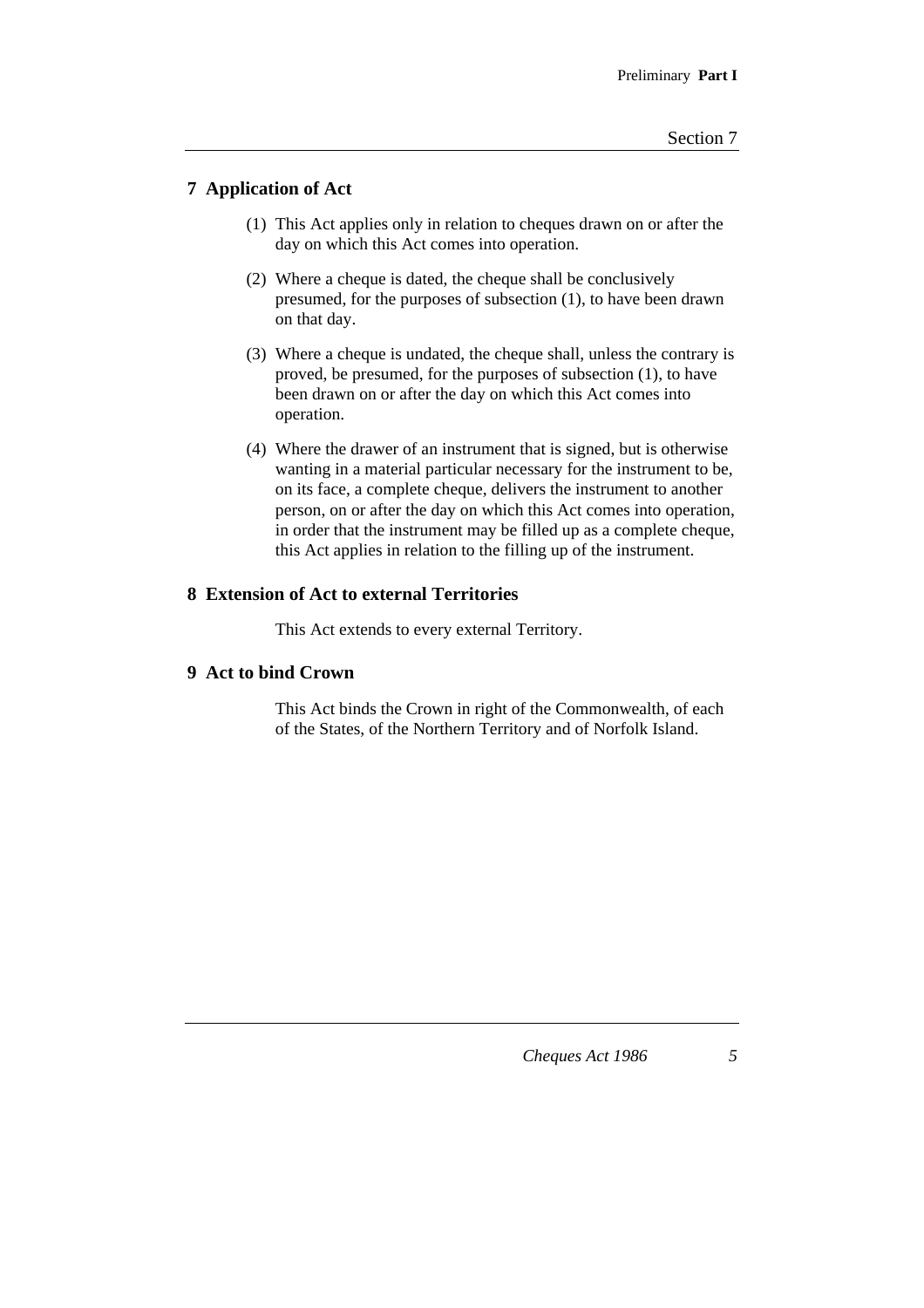**Part II** Cheques **Division 1** Form

Section 10

# **Part II—Cheques**

# **Division 1—Form**

# **10 Cheque defined**

- (1) A cheque is an unconditional order in writing that:
	- (a) is addressed by a person to another person, being a financial institution; and
	- (b) is signed by the person giving it; and
	- (c) requires the financial institution to pay on demand a sum certain in money.
	- Note: In this Act, *financial institution* has a restricted meaning—see the definition in subsection 3(1).
- (2) An instrument that does not comply with subsection (1), or that orders any act to be done in addition to the payment of money, is not a cheque.

# **11 Order to pay**

An order to pay must be more than an authorization or request to pay.

# **12 Unconditional order to pay**

- (1) An order to pay on a contingency is not an unconditional order to pay and the happening of the event does not make the order an unconditional order to pay.
- (2) An order to pay shall not be taken not to be an unconditional order to pay by reason only that the order is coupled with either or both of the following:
	- (a) an indication of a particular account to be debited by the financial institution to which the order is addressed;
	- (b) a statement of the transaction giving rise to the order.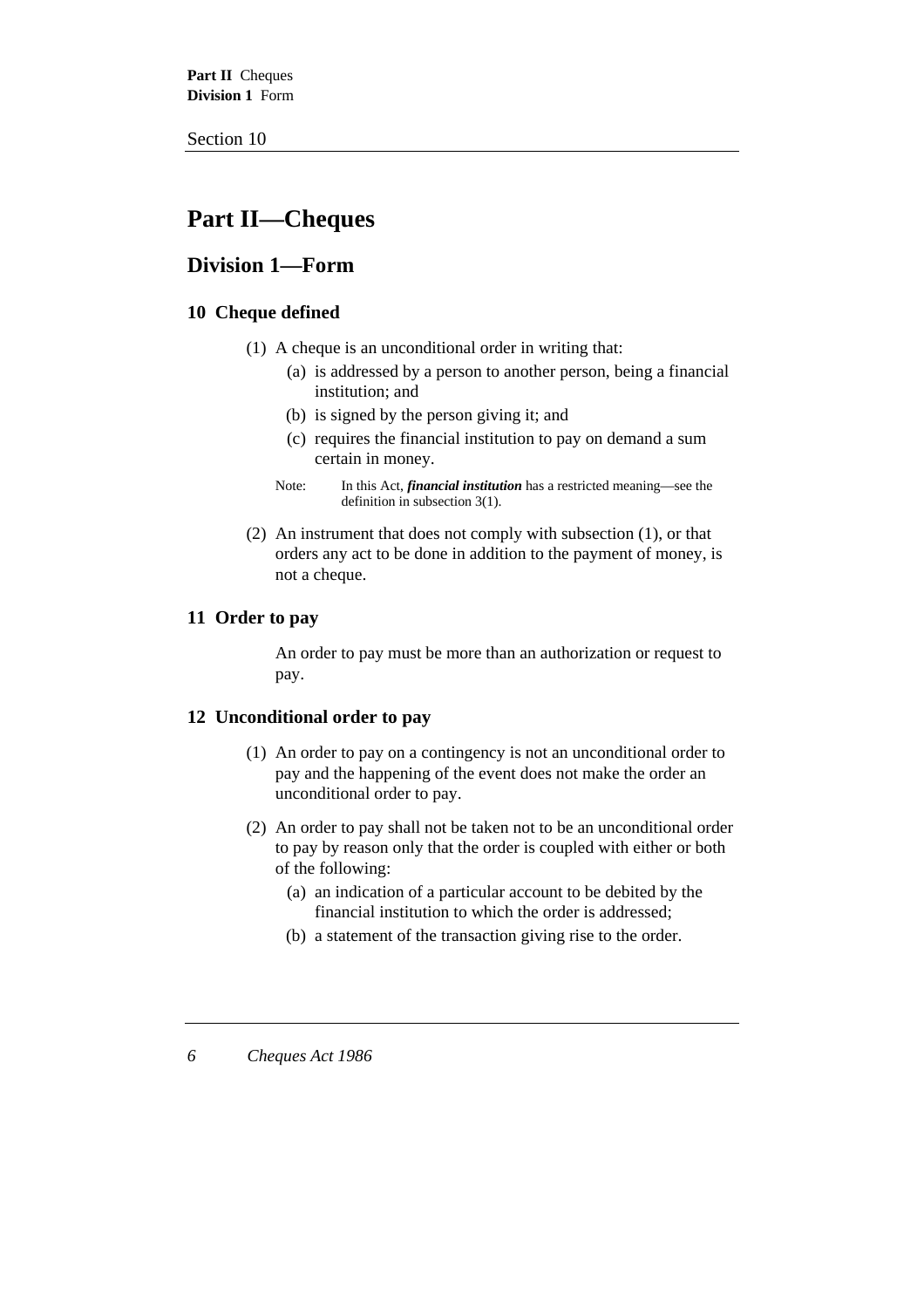### **13 Order addressed to a financial institution**

- (1) An order to pay is not addressed to a financial institution unless:
	- (a) the order is addressed to a financial institution and to no other person;
	- (b) the order is addressed to one financial institution only; and
	- (c) the financial institution is named, or otherwise indicated with reasonable certainty, in the instrument containing the order.
- (2) An order to pay may be an order to pay addressed to a financial institution notwithstanding that a person other than the financial institution on which the instrument containing the order is drawn, the payee or the drawer is specified in the instrument.

# **14 Order to pay on demand**

- (1) Subject to subsections (2) and (3), an order to pay is an order to pay on demand if:
	- (a) the order is expressed to require payment on demand, at sight or on presentation; or
	- (b) no time for payment is expressed in the instrument containing the order.
- (2) Subject to subsection 16(3), an order to pay is not an order to pay on demand if the order is expressed to require, or requires by implication, payment otherwise than on demand, at sight or on presentation.
- (3) Without limiting the generality of subsection (2), an order to pay is not an order to pay on demand if the order is expressed to require, or requires by implication, payment only:
	- (a) at or before a particular time; or
	- (b) where the instrument containing the order is presented at or before a particular time.

# **15 Order to pay a sum certain**

(1) Subject to subsection (2), an order to pay is not an order to pay a sum certain unless the sum ordered to be paid is specified with reasonable certainty in the instrument containing the order.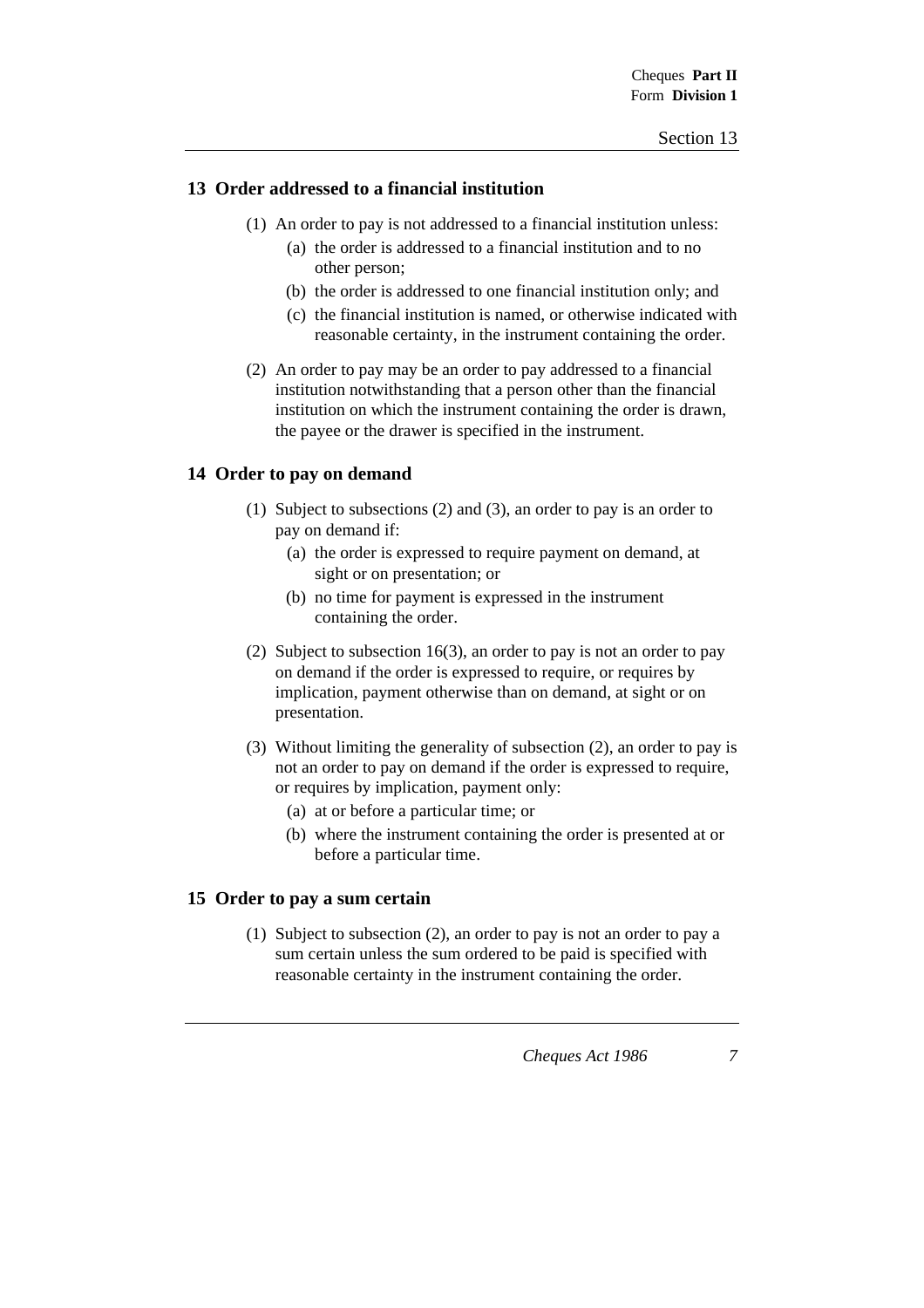- (2) Where more than one sum is expressed to be payable in an instrument containing an order to pay, the lesser or least, as the case may be, of the sums so expressed to be payable shall be taken to be the only sum ordered to be paid by the instrument.
- (3) An order to pay may be an order to pay a sum certain notwithstanding that the order requires a sum to be paid according to a rate of exchange specified in, or to be ascertained as directed by, the instrument containing the order.
- (4) Where an instrument contains:
	- (a) an order to pay a specified sum; and
	- (b) an order to pay not more than a specified sum;

the instrument shall be taken to require payment of the lesser of the sums so specified.

# **16 Date of cheque etc.**

- (1) Where a cheque, or any indorsement of a cheque, is dated, the date shall, unless the contrary is proved, be presumed to be the day on which the cheque was drawn or the indorsement made, as the case may be.
- (2) A cheque is not invalid by reason only that:
	- (a) it is not dated;
	- (b) it is antedated or post-dated; or
	- (c) the date it bears is a Sunday.
- (3) For the purpose of determining whether a post-dated instrument is a cheque, the fact that the instrument is post-dated shall be disregarded.
- (4) A cheque is not incomplete or irregular on its face by reason only that it is post-dated (whether or not the date has arrived).

# **17 Optional stipulations**

(1) The drawer of a cheque may, by an express stipulation written on the cheque, waive, as regards the drawer, the right to presentment of the cheque.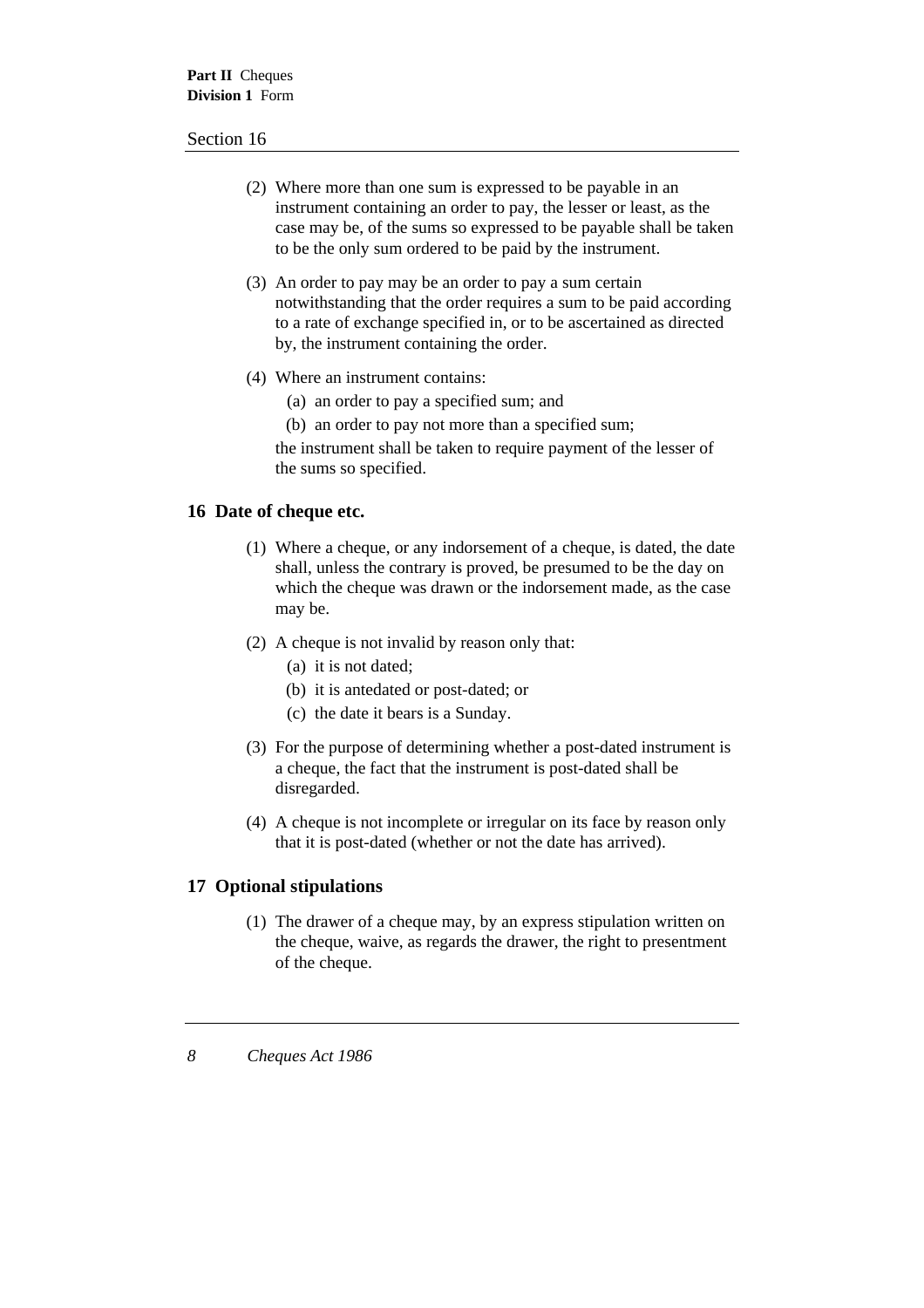- (2) An indorser of a cheque may, by an express stipulation written on the cheque:
	- (a) negative or limit the indorser's liability on the cheque; or
	- (b) waive, as regards the indorser, the right to presentment of the cheque.
- (3) A stipulation written on a cheque, being a stipulation of the kind referred to in subsection (1), shall not be taken to affect the rights, duties and liabilities of the drawer and the drawee institution in relation to one another.

#### **18 Inchoate instruments**

- (1) Where the drawer of an instrument that is signed, but is otherwise wanting in a material particular necessary for the instrument to be, on its face, a complete cheque, delivers the instrument to another person in order that the instrument may be filled up as a complete cheque, any person in possession of the instrument shall be presumed, unless the contrary is proved, to have authority to fill up the instrument as a complete cheque in any way the person sees fit.
- (2) Subject to subsection (4), an instrument to which subsection (1) applies is not enforceable against the drawer or a person who becomes an indorser of the instrument before the instrument is filled up as a complete cheque unless the instrument is filled up within a reasonable time and strictly in accordance with the authority given.
- (3) Reasonable time, for the purposes of subsection (2), is a question of fact.
- (4) An instrument of the kind referred to in subsection (1) that has been filled up as a complete cheque shall, as regards a holder in due course, be conclusively presumed:
	- (a) to have been delivered to another person in order that the instrument might be filled up as a complete cheque; and
	- (b) to have been filled up within a reasonable time and strictly in accordance with the authority given.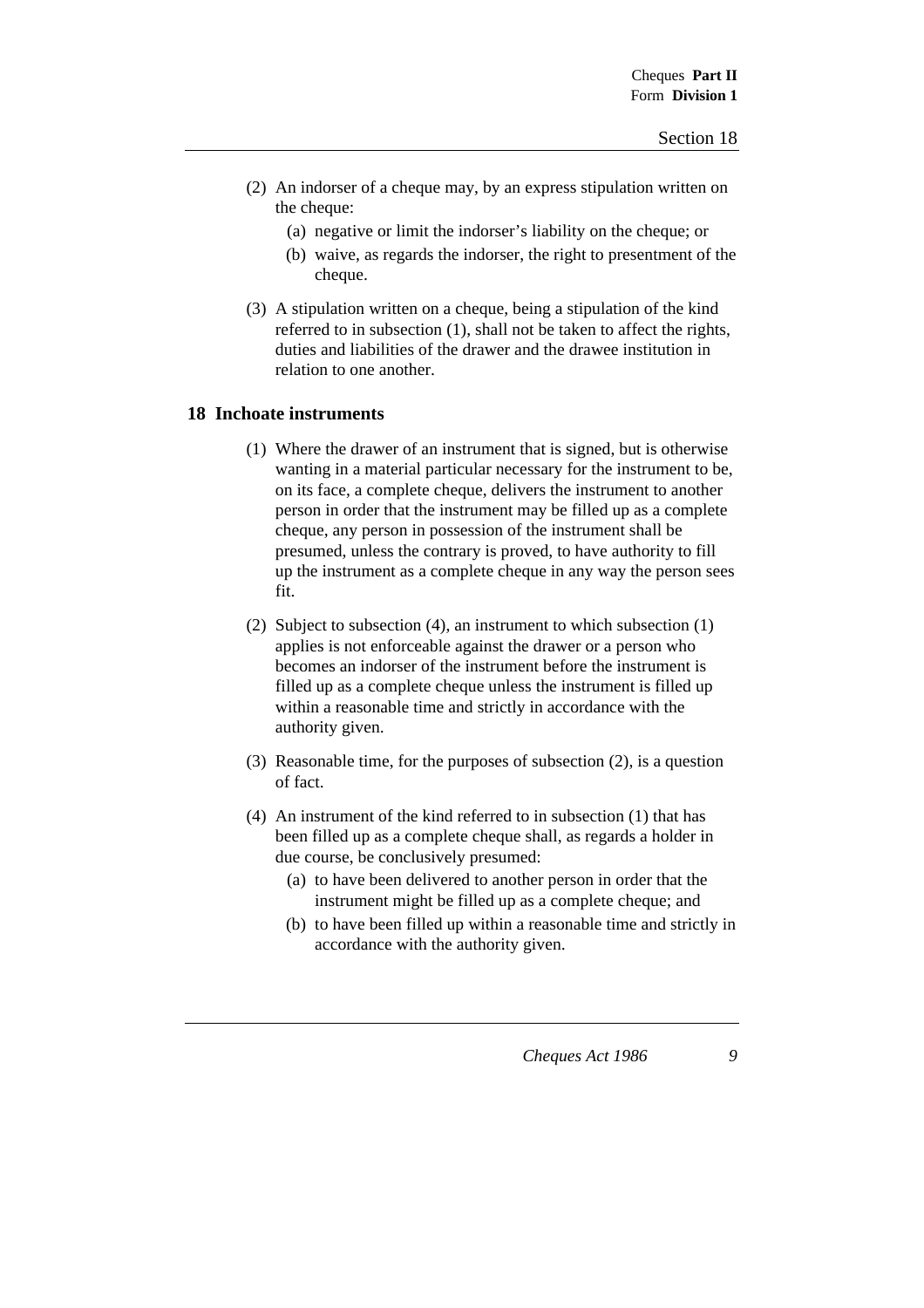# **Division 2—Order and bearer cheques**

# **19 Meaning of specification of person in cheque as payee or indorsee**

- (1) A person shall not be taken to be specified in a cheque as payee or indorsee unless the person:
	- (a) is named, or otherwise indicated with reasonable certainty, in the cheque; and
	- (b) is not a fictitious or non-existing person.
- (2) Where the holder for the time being of an office is specified in a cheque as payee or indorsee, the person who is the holder for the time being of the office shall be taken to be named in the cheque as payee or indorsee, as the case may be.

# **20 Cheques either payable to order or to bearer**

A cheque is either payable to order or payable to bearer.

# **21 Cheques payable to order**

A cheque is payable to order if the cheque is expressed, whether originally or by indorsement, to require the drawee institution to pay the sum ordered to be paid by the cheque to or to the order of:

- (a) a person specified in the cheque as payee or indorsee; or
- (b) 2 or more persons specified in the cheque, jointly or in the alternative, as payee or indorsee.

# **22 Cheques payable to bearer**

Where a cheque is not payable to order, the cheque:

- (a) is a cheque payable to bearer; and
- (b) shall be taken to require the drawee institution to pay the sum ordered to be paid by the cheque to bearer.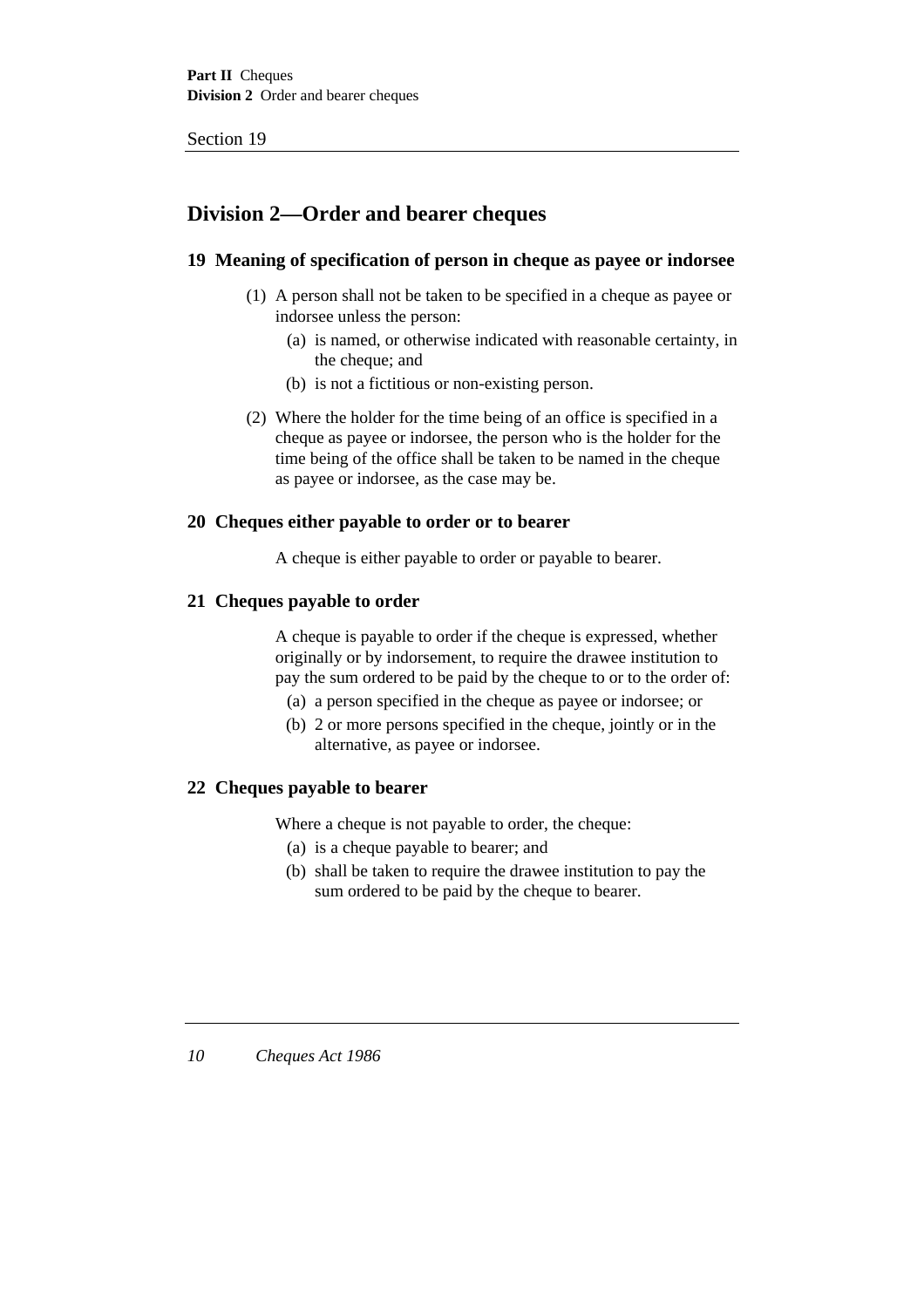# **23 Conversion of cheque payable to bearer into cheque payable to order**

- (2) Where the only, or the last, indorsement of a cheque requires the drawee institution to pay the sum ordered to be paid by the cheque to bearer, the holder may, using the signature of the indorser, convert the cheque into a cheque payable to order by adding to, or altering, the indorsement so that the cheque is expressed to require the drawee institution to pay the sum ordered to be paid by the cheque to or to the order of:
	- (a) a person specified in the cheque as indorsee; or
	- (b) 2 or more persons specified in the cheque, jointly or in the alternative, as indorsee.

#### **24 Cheques payable to order of specified person**

Where a cheque is expressed, whether originally or by indorsement, to be payable to the order of a person specified in the cheque as payee or indorsee and not to or to the order of the person, the cheque is nevertheless payable to the person or to the person's order, at the person's option.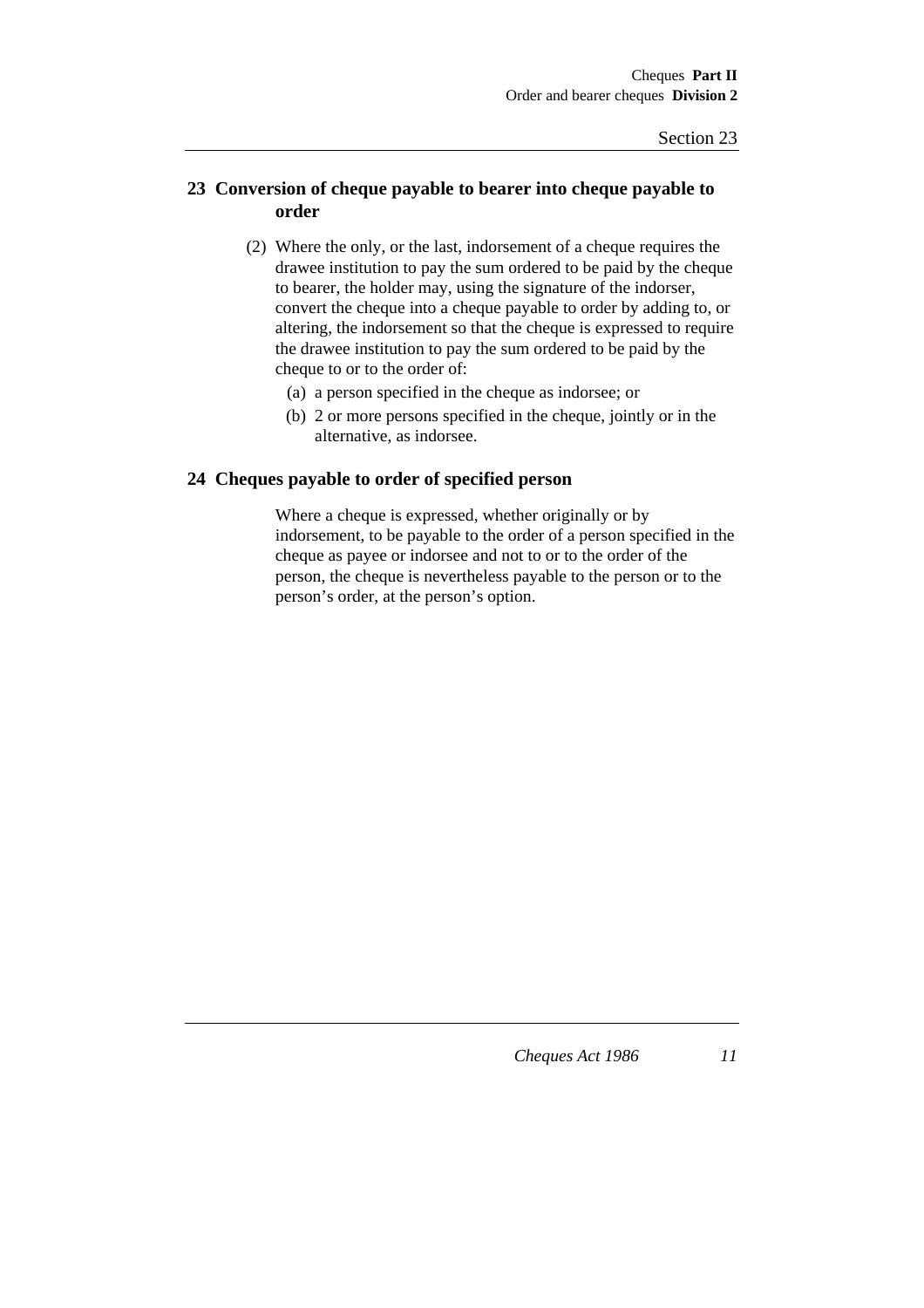# **Division 3—Delivery**

# **25 Delivery essential for drawing or indorsement**

A contract arising out of the drawing or an indorsement of a cheque is incomplete and revocable until delivery of the cheque.

# **26 Requisites for effective delivery**

The delivery of a cheque is not effective to complete a contract arising out of the drawing or an indorsement of the cheque unless the delivery is made by the drawer or indorser, as the case may be, in order to give effect to the drawing or indorsement, as the case may be.

# **27 Drawing or indorsement may be shown to be ineffective**

Subject to section 28, the delivery of a cheque by the drawer or an indorser may be shown to have been conditional, or for a special purpose only, and not in order to issue the cheque or transfer it by negotiation, as the case may be.

# **28 Presumption of effective delivery**

- (1) The drawer of a cheque shall:
	- (a) as regards a holder in due course—be conclusively presumed to have made an effective delivery of the cheque so as to complete the drawer's contract on the cheque; and
	- (b) as regards a holder who is not a holder in due course—be presumed, unless the contrary is proved, to have made an effective delivery of the cheque so as to complete the drawer's contract on the cheque.
- (2) An indorser of a cheque shall:
	- (a) as regards a holder in due course:
		- (i) where the holder in due course took the cheque from the indorser—be presumed, unless the contrary is proved, to have made an effective delivery of the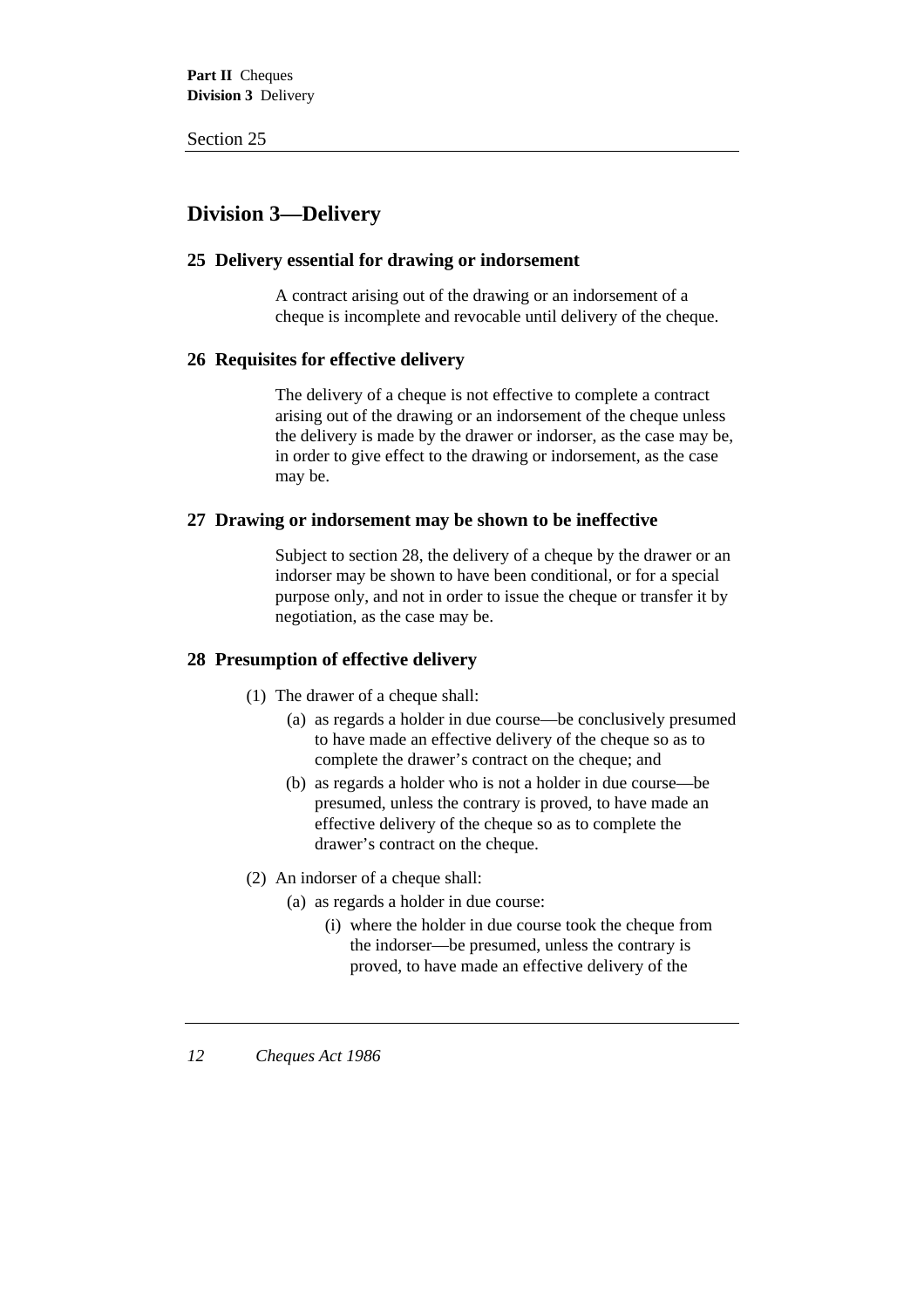cheque so as to complete the indorser's contract on the cheque; or

- (ii) in any other case—be conclusively presumed to have made an effective delivery of the cheque so as to complete the indorser's contract on the cheque; and
- (b) as regards a holder who is not a holder in due course—be presumed, unless the contrary is proved, to have made an effective delivery of the cheque so as to complete the indorser's contract on the cheque.
- (3) Nothing in this section affects the operation of subsection 18(1) or (4) in relation to an instrument of the kind referred to in that first-mentioned subsection.

# **29 Delivery of cheque payable to bearer**

Where the holder of a cheque payable to bearer delivers the cheque to another person (whether or not the holder also indorses the cheque), the delivery of the cheque is effective to transfer the cheque by negotiation, whether or not the holder delivered the cheque to the other person in order to transfer the cheque by negotiation.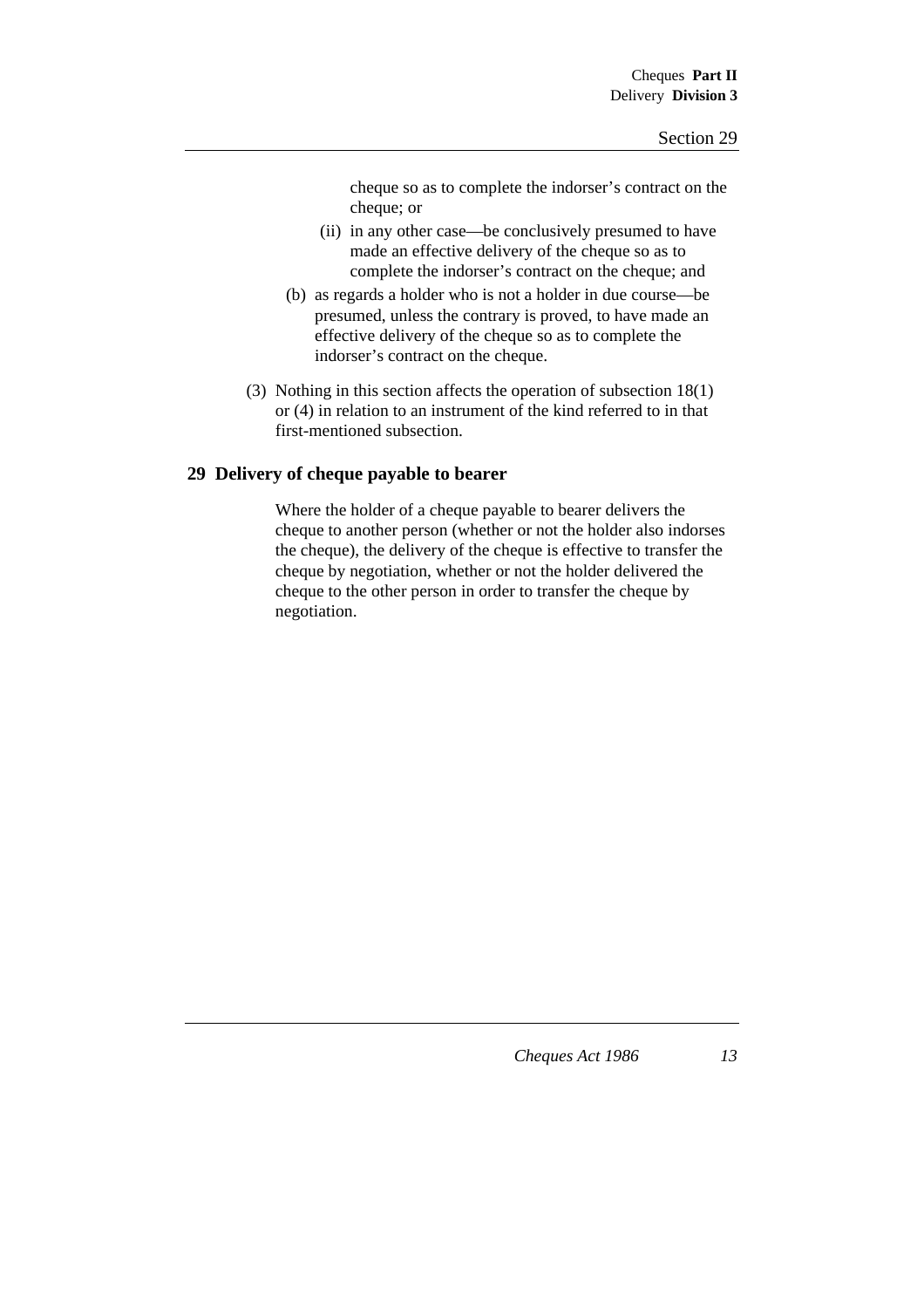# **Division 4—Capacity**

# **30 Capacity to incur liability on cheque**

- (1) Capacity to incur liability on a cheque is co-extensive with capacity to contract.
- (2) Subsection (1) does not enable a corporation to incur liability on a cheque if, but for that subsection, it would not have capacity to incur liability on the cheque.
- (3) Where a cheque is drawn or issued by a person who does not have capacity or power to incur liability on a cheque, the cheque is nevertheless a valid cheque.
- (4) Where a cheque is indorsed by a person who does not have capacity or power to incur liability on a cheque, the indorsement is nevertheless effective as an indorsement of the cheque.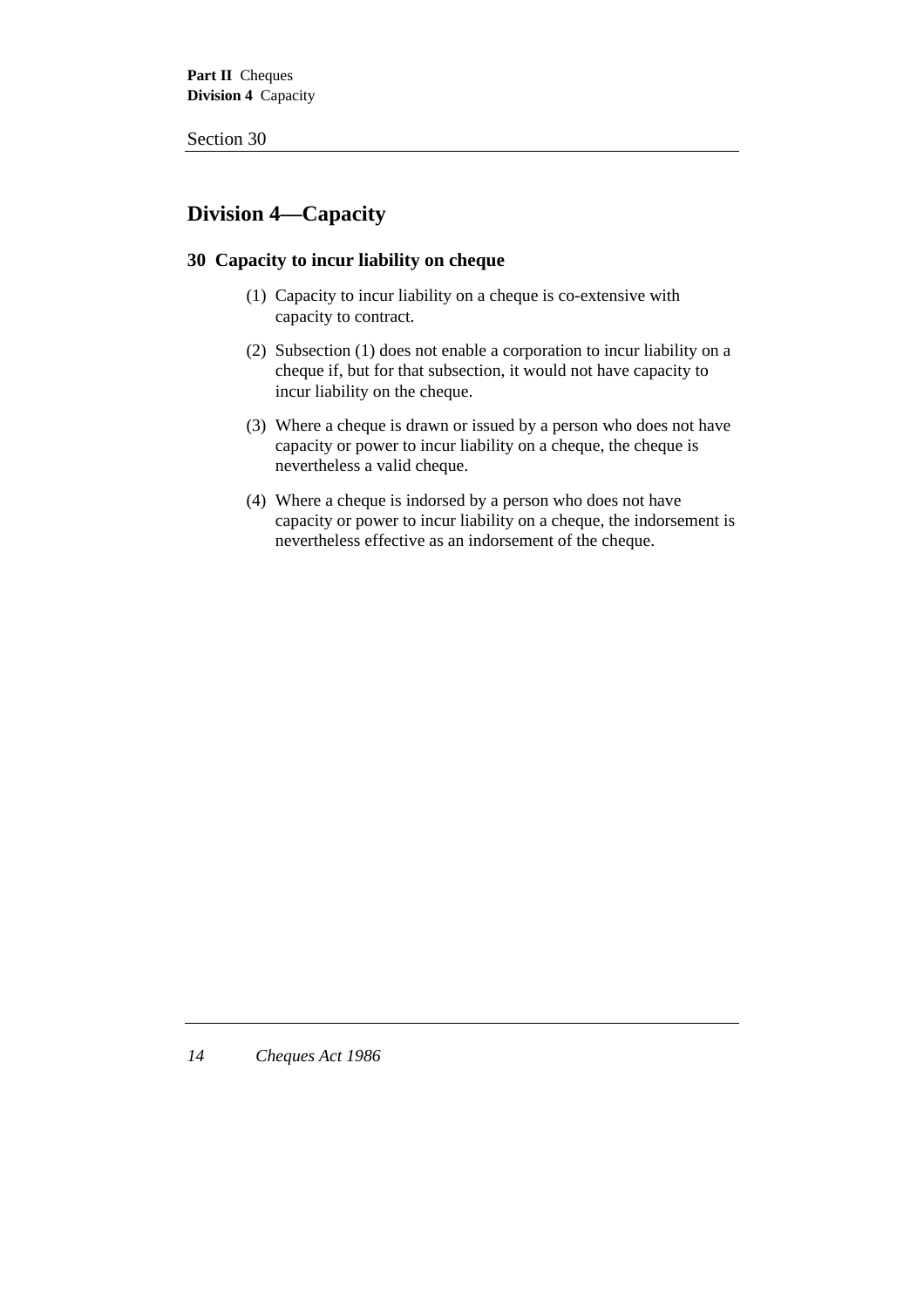# **Division 5—Signature**

# **31 Signature essential to liability on cheque**

- (1) Subject to this section and section 75, a person is not liable as the drawer or an indorser of a cheque unless the person signs the cheque as the drawer or an indorser, as the case may be.
- (2) Where a person signs a cheque in the person's business name or trade name or in a name other than the person's own name, the person is liable on the cheque as if the person had signed it in the person's own name.
- (3) The signature of the name of a firm on a cheque shall be deemed to be the signature, by the person signing, of the names of all persons liable as partners in the firm.
- (4) Nothing in subsection (1) affects the liability, under any other law of the Commonwealth or under a law of a State or Territory, of a person who signs, issues or authorizes to be signed or issued on behalf of a company a cheque, or an indorsement on a cheque, on which the name of the company does not appear in legible characters.

#### **32 Unauthorised signature**

- (1) Where a signature is written or placed on a cheque as that of the drawer without the authority of the person whose signature it purports to be (in this subsection referred to as the *relevant person*), the signature is wholly inoperative as that of the relevant person unless:
	- (a) the person against whom it is sought to assert a right on the cheque is estopped from denying the genuineness of the signature or the existence of authority for the signature, as the case requires; or

(b) the signature is ratified or adopted by the relevant person; but the signature operates as the signature of the person who wrote or placed it on the cheque in favour of any person who, in good faith and without notice that it had been written or placed on the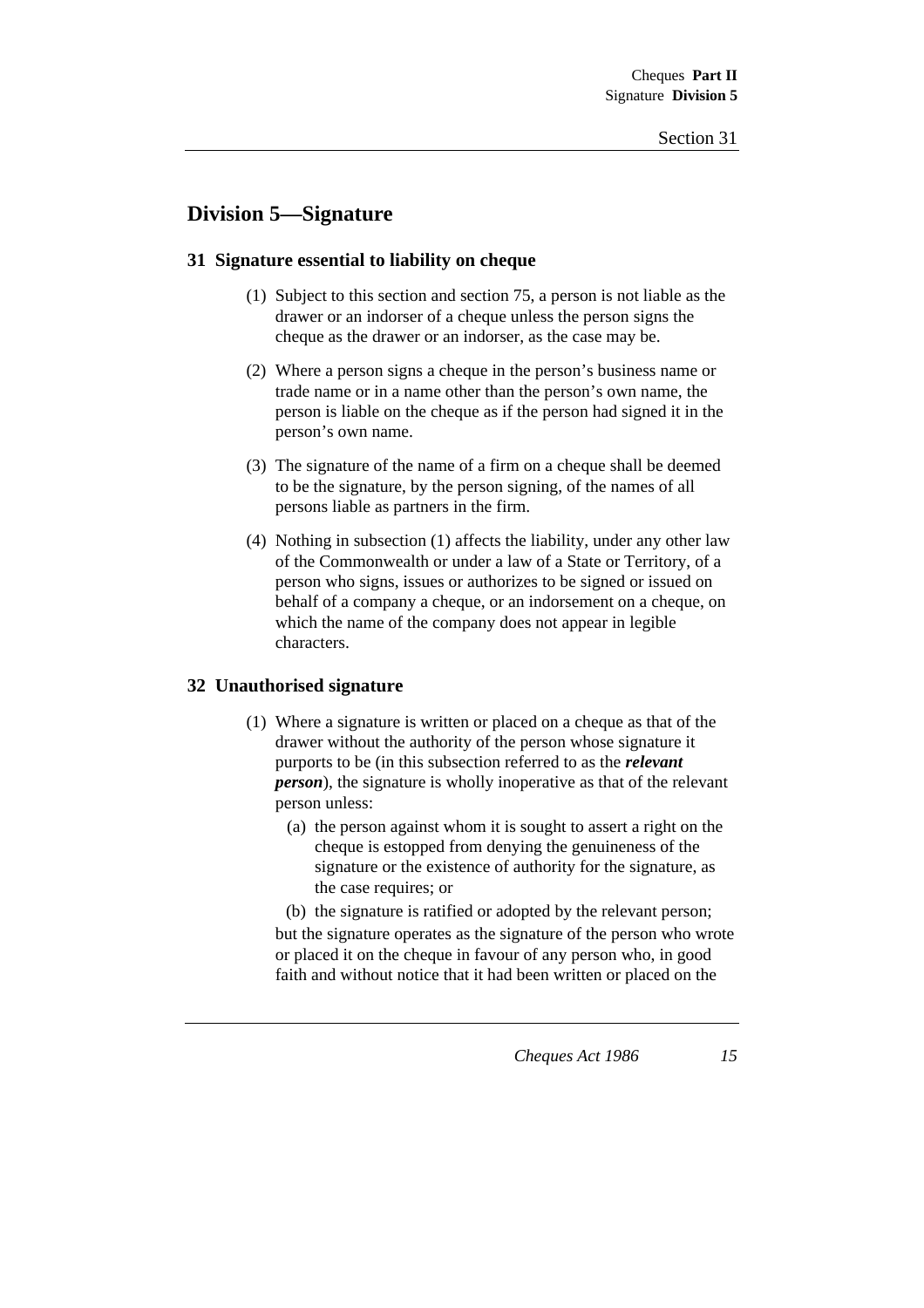cheque without the authority of the relevant person, pays the cheque or takes the cheque for value.

- (2) Subject to sections 74 and 92, subsection 93(2), section 94 and subsections 95(1) and (3) and 98(1), where a signature is written or placed on a cheque otherwise than as that of the drawer without the authority of the person whose signature it purports to be (in this subsection referred to as the *relevant person*), the signature is wholly inoperative as that of the relevant person unless:
	- (a) the person against whom it is sought to assert a right on the cheque is estopped from denying the genuineness of the signature or the existence of authority for the signature, as the case requires; or
	- (b) the signature is ratified or adopted by the relevant person;

but the signature operates as the signature of the person who wrote or placed it on the cheque in favour of any person who, in good faith and without notice that it had been written or placed on the cheque without the authority of the relevant person, pays the cheque or takes the cheque for value.

# **33 Person signing as agent or in representative capacity**

- (1) Where:
	- (a) a person (in this subsection referred to as the *signer*) signs a cheque for or on behalf of a principal or in a representative capacity;
	- (b) the signer adds words to the signature indicating that the signer signs for or on behalf of a principal or in a representative capacity; and
	- (c) the person for or on whose behalf the signer signs the cheque is named, or otherwise indicated with reasonable certainty, in the cheque:

the signer is not personally liable on the cheque.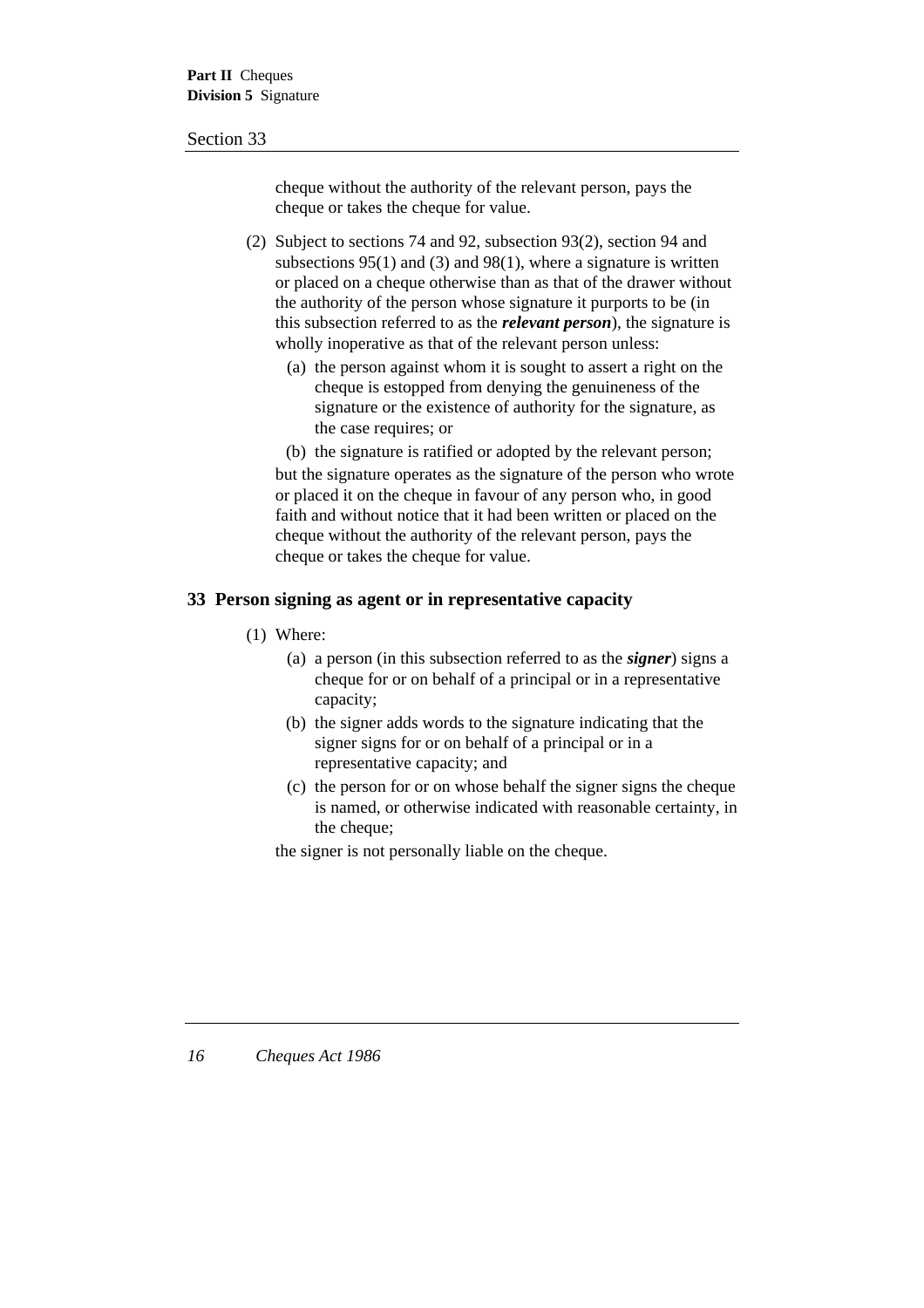- (2) Where:
	- (a) a person (in this subsection referred to as the *signer*) signs a cheque and adds words to the signature indicating that the signer signs for or on behalf of a principal or in a representative capacity, but:
		- (i) the signer does not in fact sign for or on behalf of the principal or in the representative capacity, as the case may be; or
		- (ii) the person for or on whose behalf the signer signs the cheque is not named, or otherwise indicated with reasonable certainty, in the cheque; or
	- (b) a person (in this subsection also referred to as the *signer*) signs a cheque and merely adds words to the signature describing the signer as an agent or as having a representative capacity;

the addition of those words does not prevent the signer from being personally liable on the cheque.

#### **34 Procuration signature**

Where an agent writes or places a signature by procuration on a cheque:

- (a) the signature operates as notice that the agent has only limited authority to sign for the agent's principal; and
- (b) the principal is not bound by the signature unless the agent, in signing the cheque, acts within the limits of the agent's actual authority.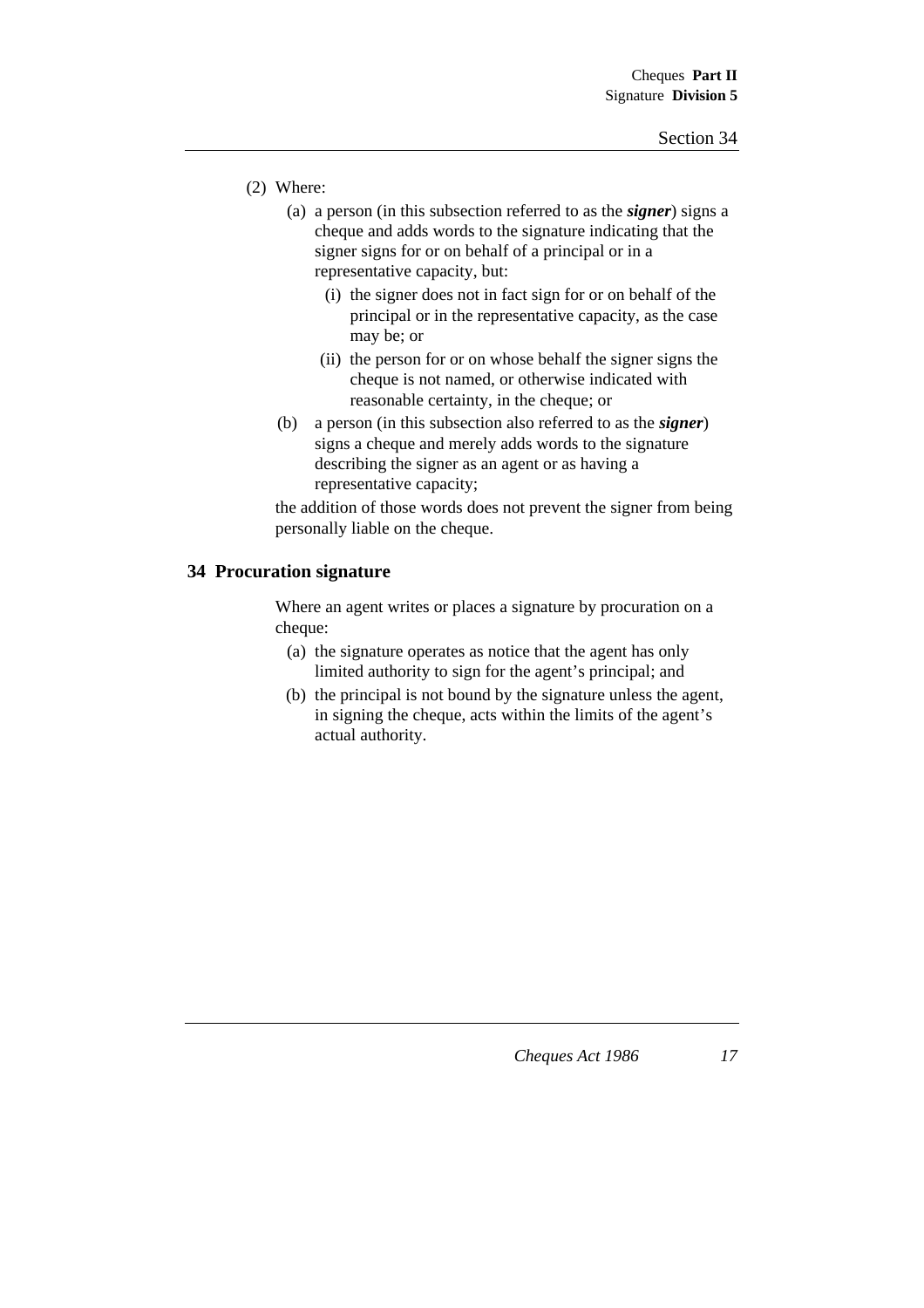# **Division 6—Consideration**

# **35 Valuable consideration defined**

- (1) Valuable consideration for a cheque may be constituted by:
	- (a) any consideration sufficient to support a simple contract; or (b) an antecedent debt or liability.
- (2) An antecedent debt or liability may constitute valuable consideration for a cheque whether or not the cheque is post-dated.

# **36 Presumption of value**

The drawer and each indorser of a cheque shall, unless the contrary is proved, be presumed to have received value for the cheque.

# **37 Holder taking cheque for which value has been given**

Where value has at any time been given for a cheque, the holder shall, as regards the drawer and indorsers who became indorsers before that time, be conclusively presumed to have taken the cheque for value.

#### **38 Holder having lien**

A holder of a cheque who has a lien on the cheque (whether arising from contract or by operation of law) shall, to the extent of the amount for which the holder has the lien, be conclusively presumed to have taken the cheque for value.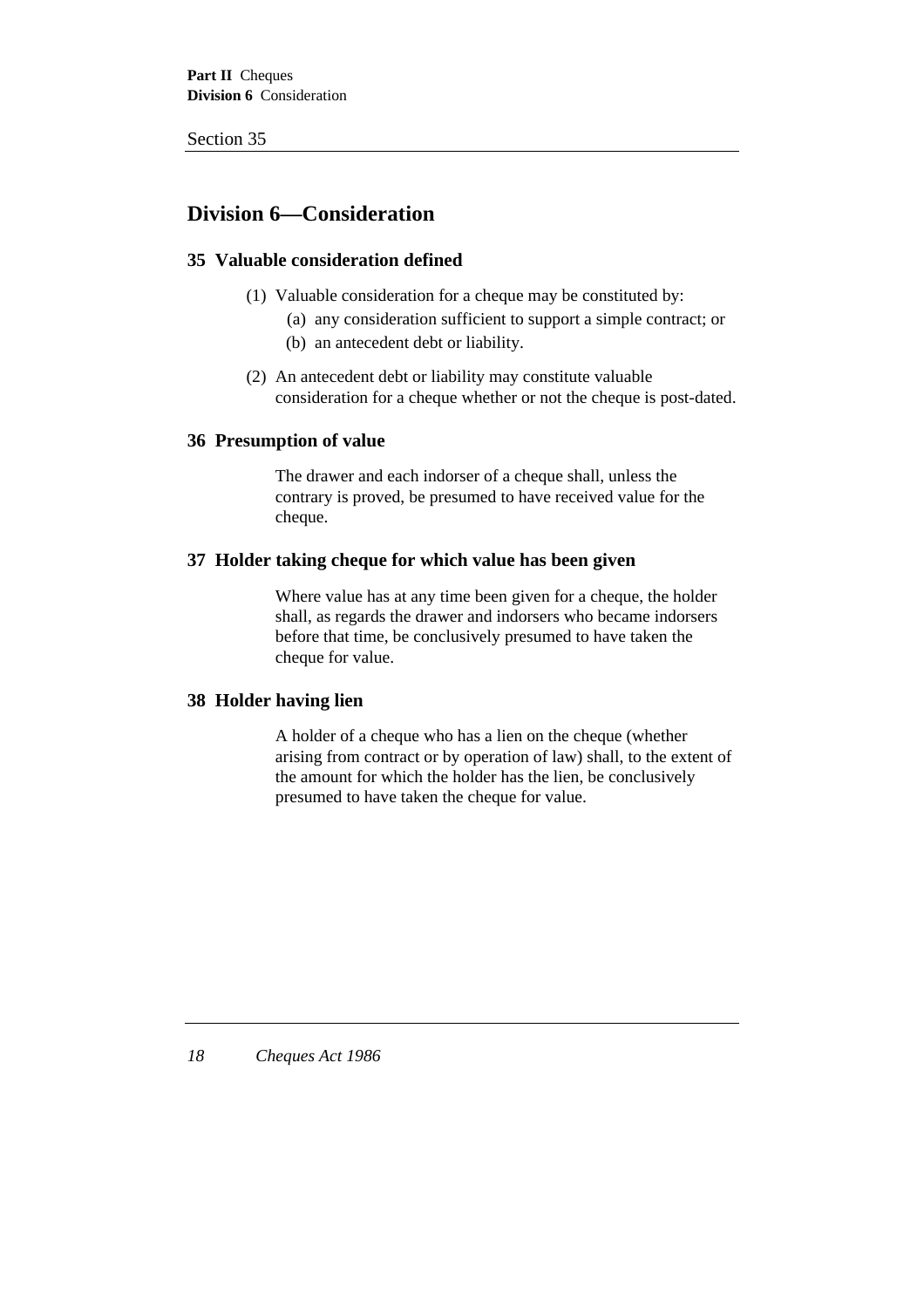# **Part III—Negotiability of cheques**

# **Division 1—Transfer by negotiation**

# **39 Every cheque transferable by negotiation**

- (1) Every cheque may be transferred by negotiation until it is discharged.
- (2) Subsection (1) has effect in relation to a cheque notwithstanding anything written or placed on the cheque.
- (3) Without limiting the generality of subsection (2), the crossing of a cheque does not affect the transferability of the cheque by negotiation.
- (4) Nothing in this section affects the transferability of a cheque otherwise than by negotiation.

# **40 Transfer of cheque by negotiation**

- (1) The transfer of a cheque by negotiation is the transfer of the cheque from the holder to another person in such manner as to constitute the other person the holder.
- (2) A cheque payable to order is transferred by negotiation if:
	- (a) it is indorsed by the holder; and
	- (b) the cheque is delivered so as to complete the contract arising out of the indorsement.
- (3) A cheque payable to bearer is transferred by negotiation if it is delivered by the holder to another person (whether or not the cheque is indorsed by the holder).

# **41 Requisites for indorsement**

- (1) An indorsement of a cheque is not effective to transfer the cheque by negotiation unless:
	- (a) the indorsement is written or placed on the cheque and signed by the indorser; and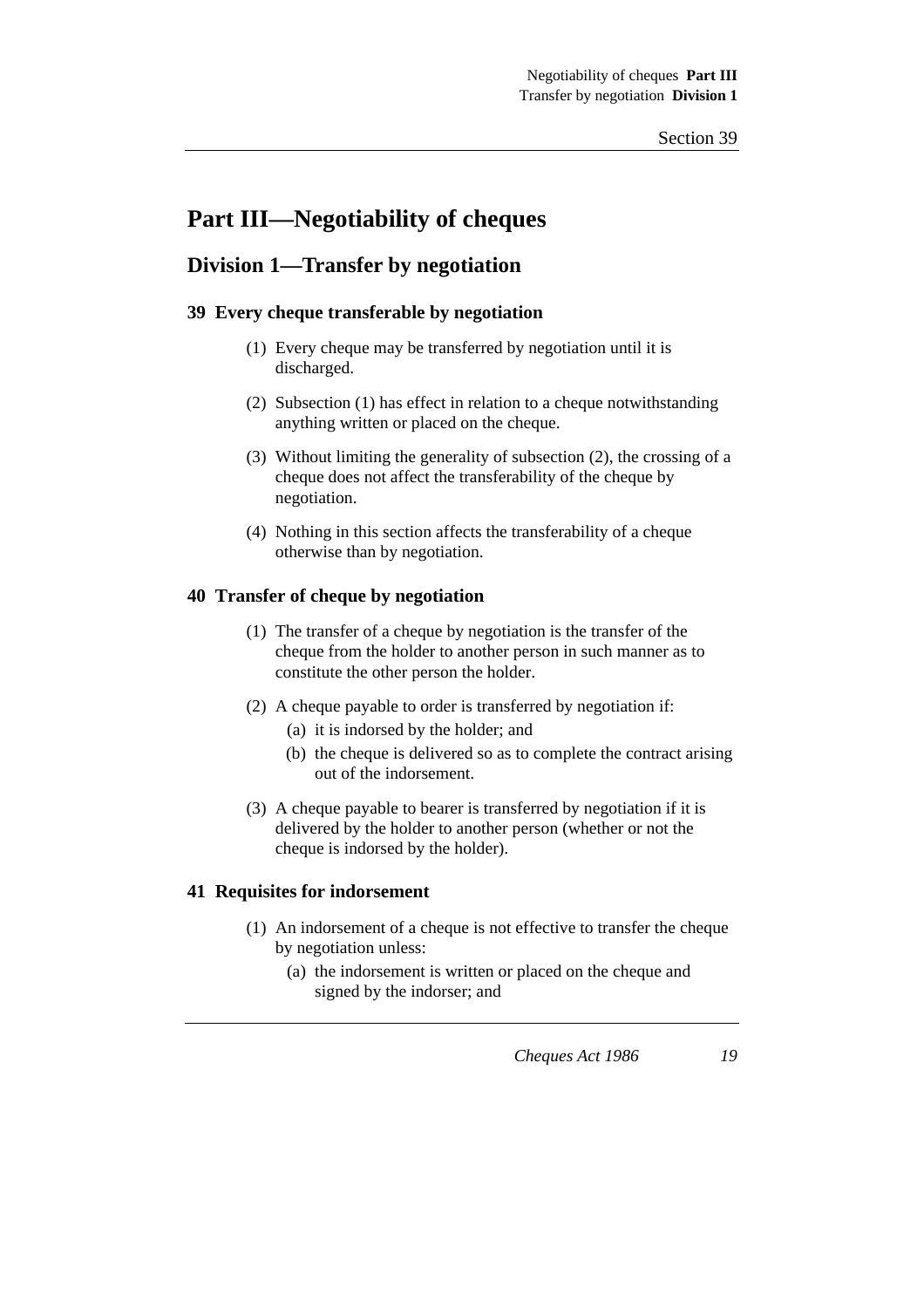- (b) the indorsement is an indorsement of the entire cheque.
- (2) An indorsement written or placed on an allonge to a cheque shall be taken to be written or placed, as the case may be, on the cheque.
- (3) A mere signature on a cheque is, in point of form, sufficient for an indorsement of the cheque.
- (4) Without limiting the generality of paragraph (1)(b), an indorsement of a cheque that purports to transfer a part only of the sum ordered to be paid by the cheque is not effective to transfer the cheque by negotiation.

#### **42 Transfer of order cheque without indorsement**

- (1) Where the holder of a cheque payable to order, without indorsing the cheque, delivers the cheque, for value, to another person in order to transfer the cheque by negotiation, the other person, by virtue of the delivery:
	- (a) receives the title that the holder had in the cheque; and
	- (b) acquires the right to have the holder indorse the cheque to the other person.
- (2) Without limiting the generality of subsection 17(2), where a person is under an obligation by virtue of subsection (1) to indorse a cheque as an agent or in a representative capacity, the person may indorse the cheque in terms negativing the person's own liability on the cheque.

# **43 Indorsement of order cheque payable jointly to 2 or more persons**

Where a cheque payable to order is expressed to require the drawee institution to pay the sum ordered to be paid by the cheque jointly to or to the order of 2 or more payees or indorsees who are not partners, all those persons must indorse the cheque in order to transfer the cheque by negotiation unless the person indorsing has, or the persons indorsing between them have, authority to sign for the person, or all the persons, not indorsing the cheque.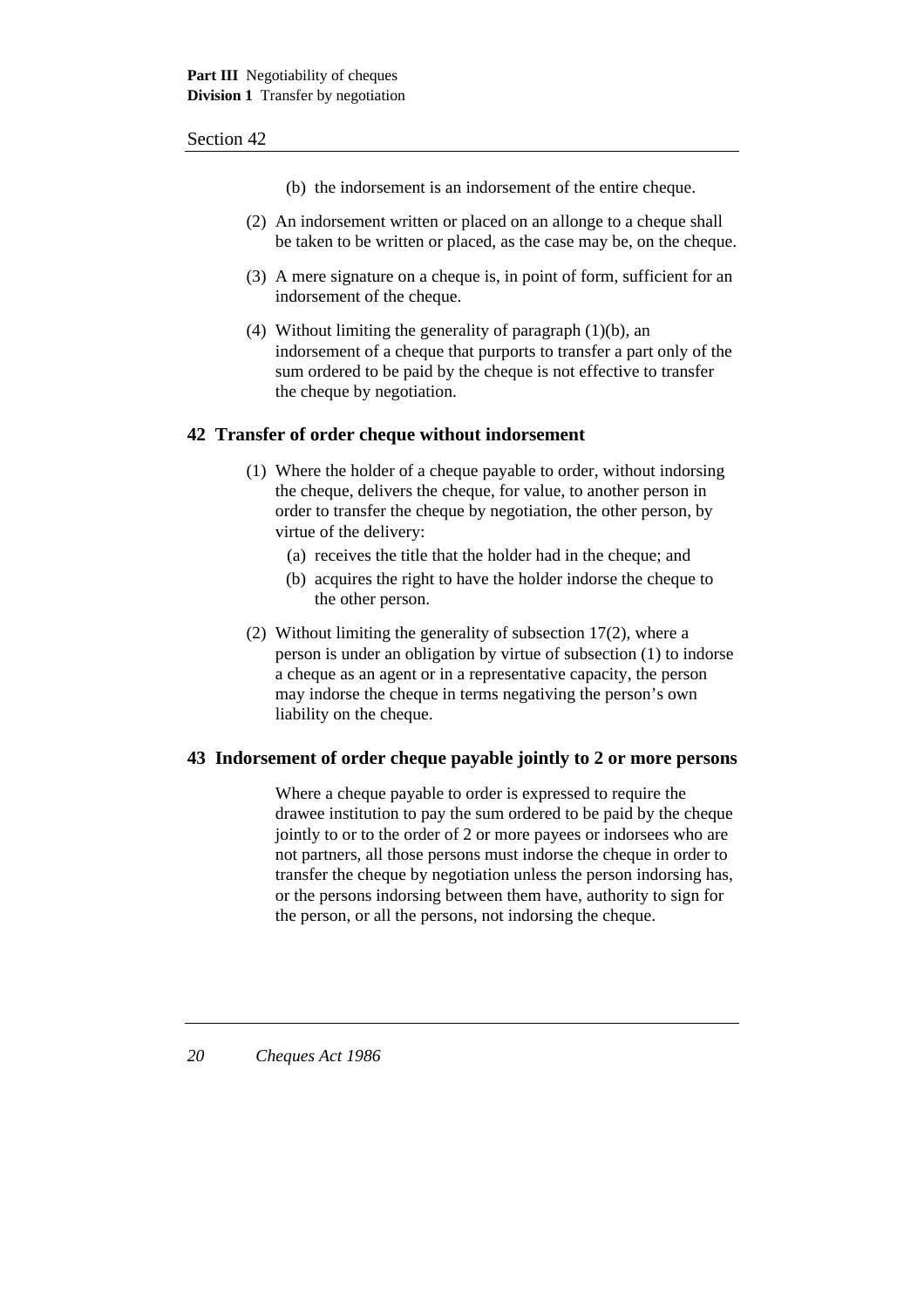#### **44 Indorsement where payee or indorsee misdescribed**

Where, in a cheque payable to order:

- (a) the payee or an indorsee is wrongly designated; or
- (b) the name of the payee or an indorsee is misspelt;

the payee or indorsee, as the case may be (in this section referred to as the *relevant person*), may indorse the cheque in accordance with section 41, but using the designation or spelling in the cheque. The relevant person may also add his or her proper signature, but this is not necessary for the indorsement to be effective.

# **45 Conditional indorsement**

Where an indorsement of a cheque purports to be conditional:

- (a) the indorsement is effective as an indorsement of the cheque, whether or not the condition is fulfilled:
- (b) a person paying the cheque may disregard the condition and may pay the cheque to the indorsee or a subsequent holder, whether or not the condition is fulfilled; and
- (c) the fact that the indorsement purports to be conditional shall be disregarded for the purpose of determining whether the holder is a holder in due course.

# **46 Transfer of stale or dishonoured cheque by negotiation**

- (1) Where a stale cheque is transferred by negotiation to a person, the person:
	- (a) takes the cheque subject to any defect of title affecting the cheque at the time when the cheque became a stale cheque; and
	- (b) does not receive, and is not capable of giving, a better title to the cheque than the title that the person from whom the first-mentioned person took the cheque had.
- (2) Where:
	- (a) a cheque that has been dishonoured is transferred by negotiation to a person who takes the cheque with notice of the dishonour; and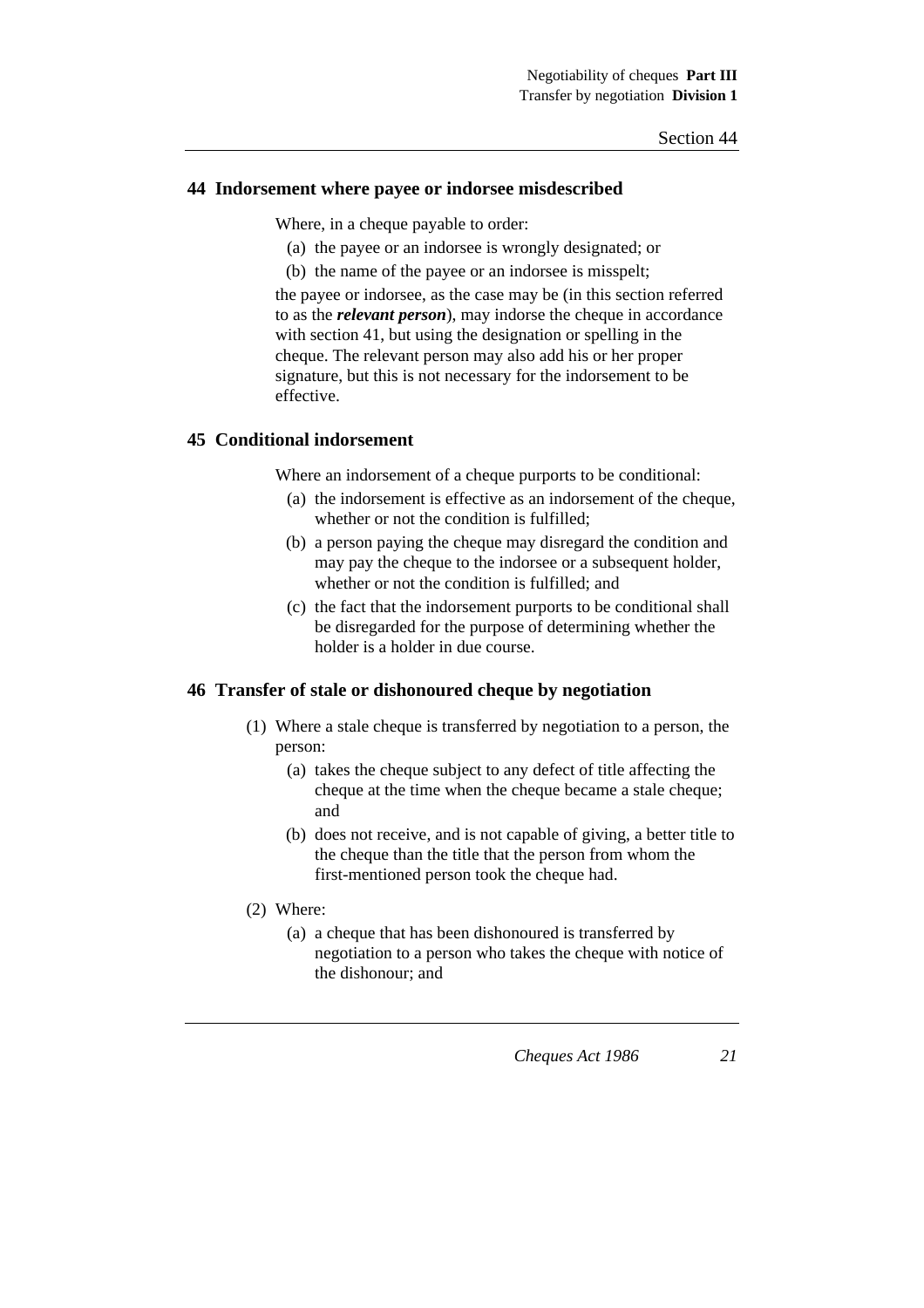(b) the cheque is not a stale cheque at the time of the transfer; the person takes the cheque subject to any defect of title affecting the cheque at the time when the cheque was dishonoured.

(3) Where a cheque is a stale cheque, every transfer of the cheque by negotiation shall, unless the contrary is proved, be presumed to have been effected before the cheque became a stale cheque.

# **47 Transfer by negotiation back to drawer or indorser**

- (1) Where a cheque is transferred by negotiation back to the drawer, the drawer:
	- (a) may strike out the indorsements (if any) of the cheque; and
	- (b) may, whether or not the indorsements have been struck out, re-issue the cheque, but is not entitled to enforce payment against any person to whom the drawer was previously liable.
- (2) Where a cheque is transferred by negotiation back to an indorser, the indorser:
	- (a) may strike out the indorser's own indorsement and subsequent indorsements (if any); and
	- (b) may, whether or not the indorser's own indorsement and subsequent indorsements have been struck out, further transfer the cheque by negotiation, but is not entitled to enforce payment against any person to whom the indorser was previously liable.

# **48 Order of indorsements**

Where there are 2 or more indorsements of a cheque, the indorsements shall, unless the contrary is proved, be presumed to have been made in the order (if any) in which they appear on the cheque.

# **49 Rights acquired by transfer by negotiation**

(1) The holder of a cheque may sue on the cheque in the holder's own name.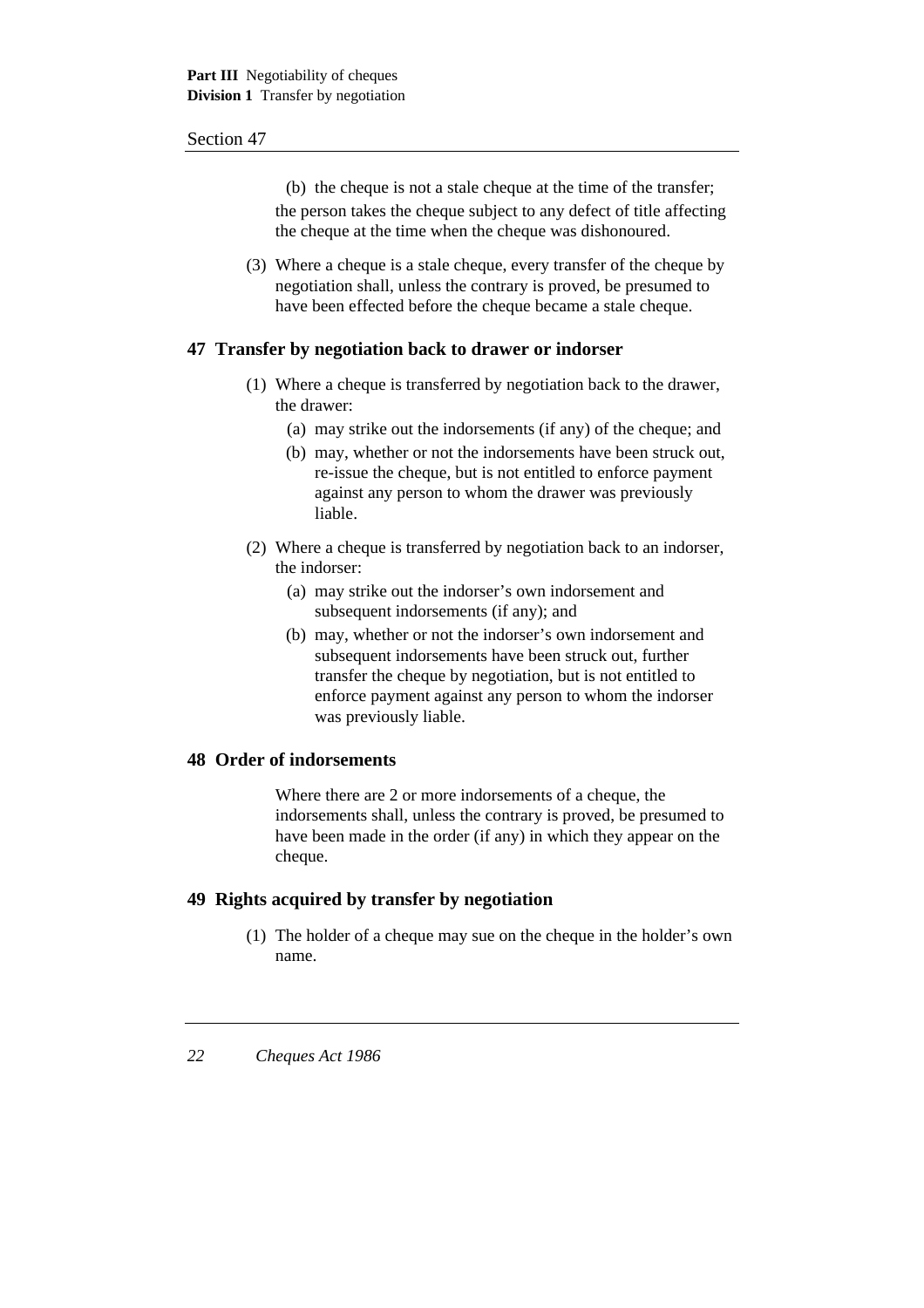- (2) A holder of a cheque who is a holder in due course:
	- (a) holds the cheque free from any defect in the title of prior parties as well as from mere personal defences available to prior parties against one another; and
	- (b) may enforce payment of the cheque against any person liable on the cheque.
- (3) Where:
	- (a) the title of the holder of a cheque is defective; and
	- (b) the holder transfers the cheque by negotiation to a holder in due course;

the holder in due course receives a good and complete title to the cheque.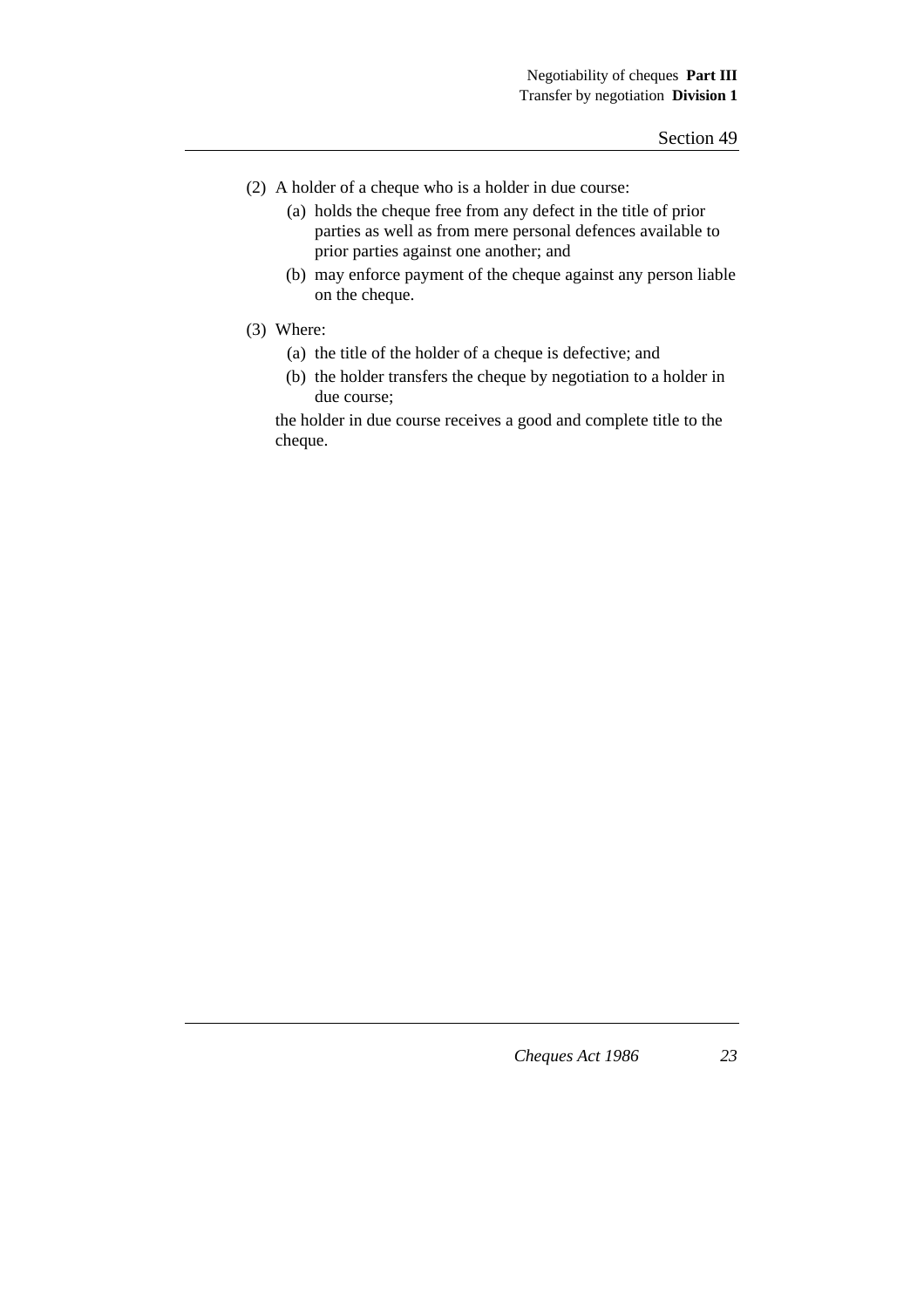# **Division 2—Holder in due course**

# **50 Holder in due course defined**

- (1) The holder of a cheque is a holder in due course if:
	- (a) the cheque was transferred by negotiation to the holder and, at the time when the holder took the cheque, the cheque:
		- (i) was complete and regular on the face of it;
		- (ii) was not a stale cheque; and
		- (iii) did not bear a crossing of the kind referred to in paragraph  $53(1)(b)$ ; and
	- (b) the holder took the cheque:
		- (i) in good faith;
		- (ii) for value; and
		- (iii) without notice:
			- (A) of any dishonour of the cheque; or
			- (B) of any defect in the title of the person who transferred the cheque to the holder or that the person who transferred the cheque to the holder had no title to the cheque.
- (2) Without limiting the generality of paragraph  $(1)(b)$ , the holder of a cheque shall, for the purposes of that paragraph, be deemed to have taken the cheque with notice of a defect in the title of the person who transferred the cheque to the holder if the holder took the cheque with notice that the person transferred the cheque to the holder in breach of faith or under circumstances amounting to a fraud.

# **51 Presumption that holder is holder in due course**

- (1) Subject to subsection (2), the holder of a cheque shall, unless the contrary is proved, be presumed to be a holder in due course.
- (2) Where, in an action or proceeding on a cheque, it is admitted or proved that the drawing or issue, or a transfer by negotiation, of the cheque is affected by fraud, duress or illegality, the holder shall not be presumed, by virtue of subsection (1), to be a holder in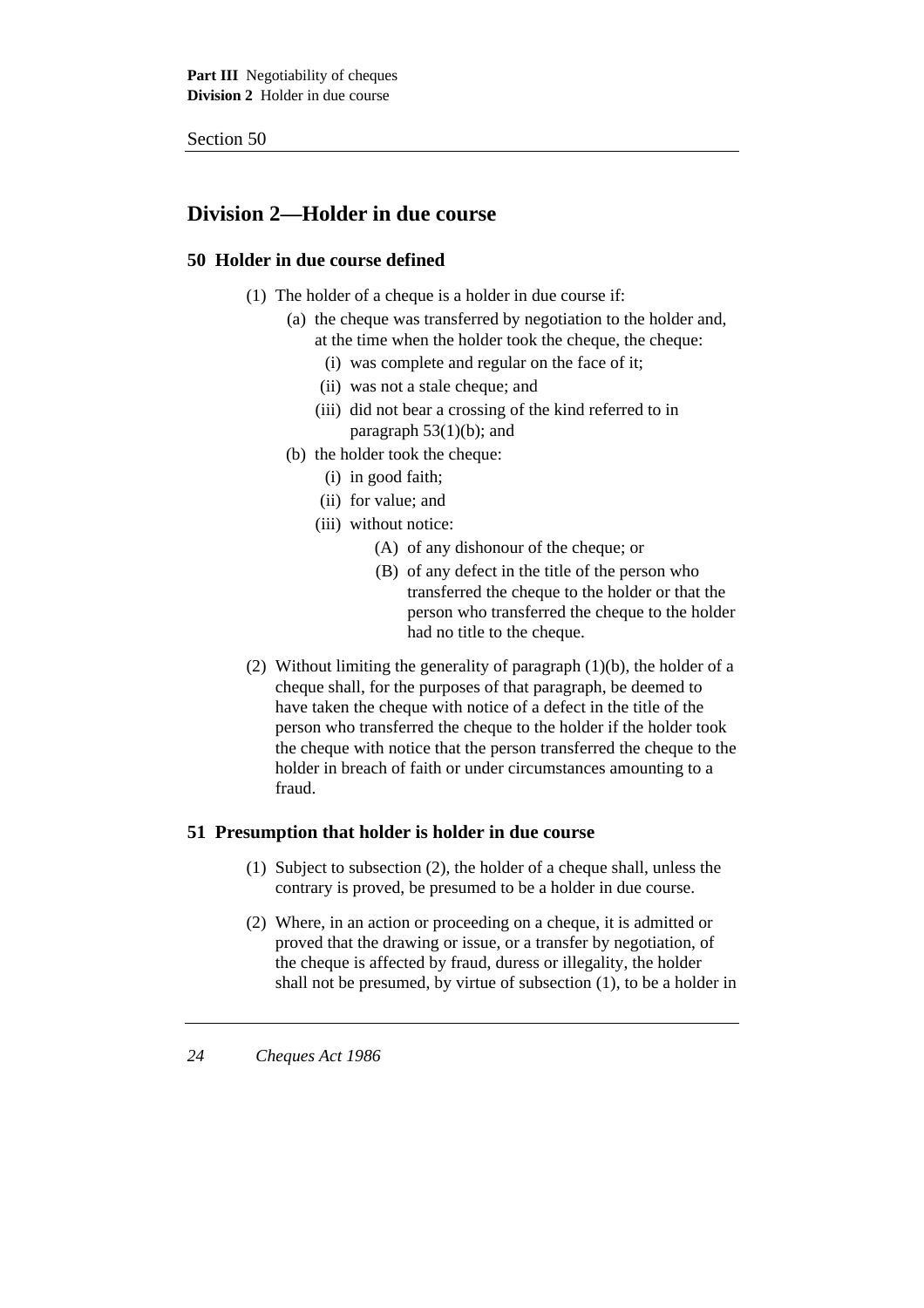due course unless and until the holder proves that, after the alleged fraud, duress or illegality, value was, in good faith, given for the cheque.

# **52 Holder deriving title through holder in due course**

A holder of a cheque (whether or not the holder took the cheque for value) who:

- (a) derives title to the cheque through a holder in due course; and
- (b) is not a party to any fraud, duress or illegality affecting the cheque;

has, as regards the drawer and the indorsers prior to the holder in due course, all the rights of the holder in due course.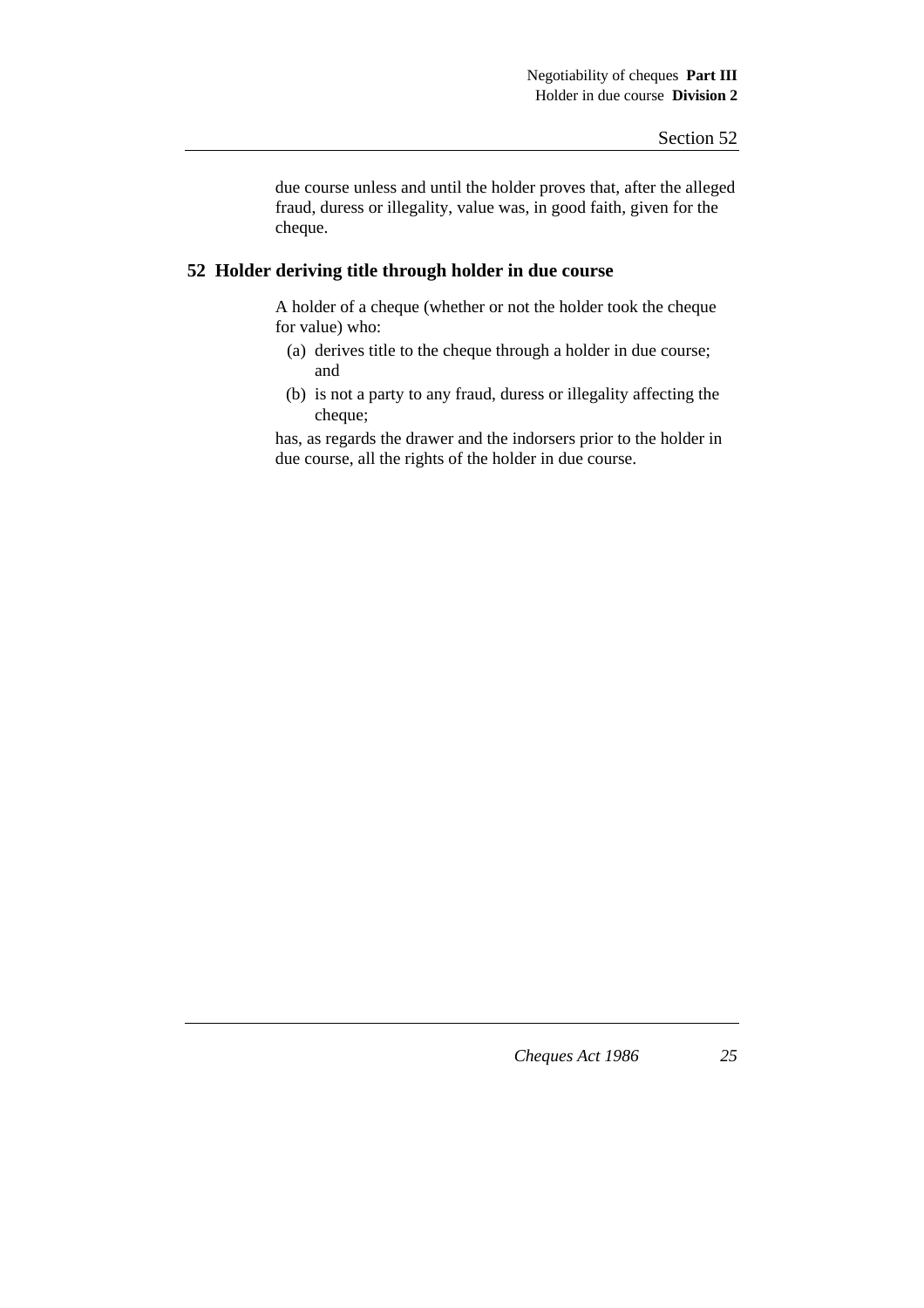# **Division 3—Crossings**

# **53 Crossing and crossed cheque defined**

- (1) Where a cheque clearly bears across the front of the cheque the addition of:
	- (a) 2 parallel transverse lines; or
	- (b) 2 parallel transverse lines with the words *not negotiable* between, or substantially between, the lines;

the addition is a crossing of the cheque, and the cheque is a crossed cheque.

- (2) Nothing written or placed on a cheque, other than an addition of a kind referred to in subsection (1), is effective as a crossing of the cheque.
- (3) Without limiting the generality of subsection (2), the addition of the words *not negotiable* to a cheque otherwise than between, or substantially between, 2 parallel transverse lines across the front of the cheque is not effective as a crossing of the cheque.

#### **54 Effect of crossing on payment of cheque**

A crossing of a cheque has effect as a direction by the drawer to the drawee institution not to pay the cheque otherwise than to a financial institution.

### **55 Effect of taking cheque crossed** *not negotiable*

Where a cheque that bears a crossing of the kind referred to in paragraph 53(1)(b) is transferred by negotiation to a person, the person does not receive, and is not capable of giving, a better title to the cheque than the title that the person from whom the first-mentioned person took the cheque had.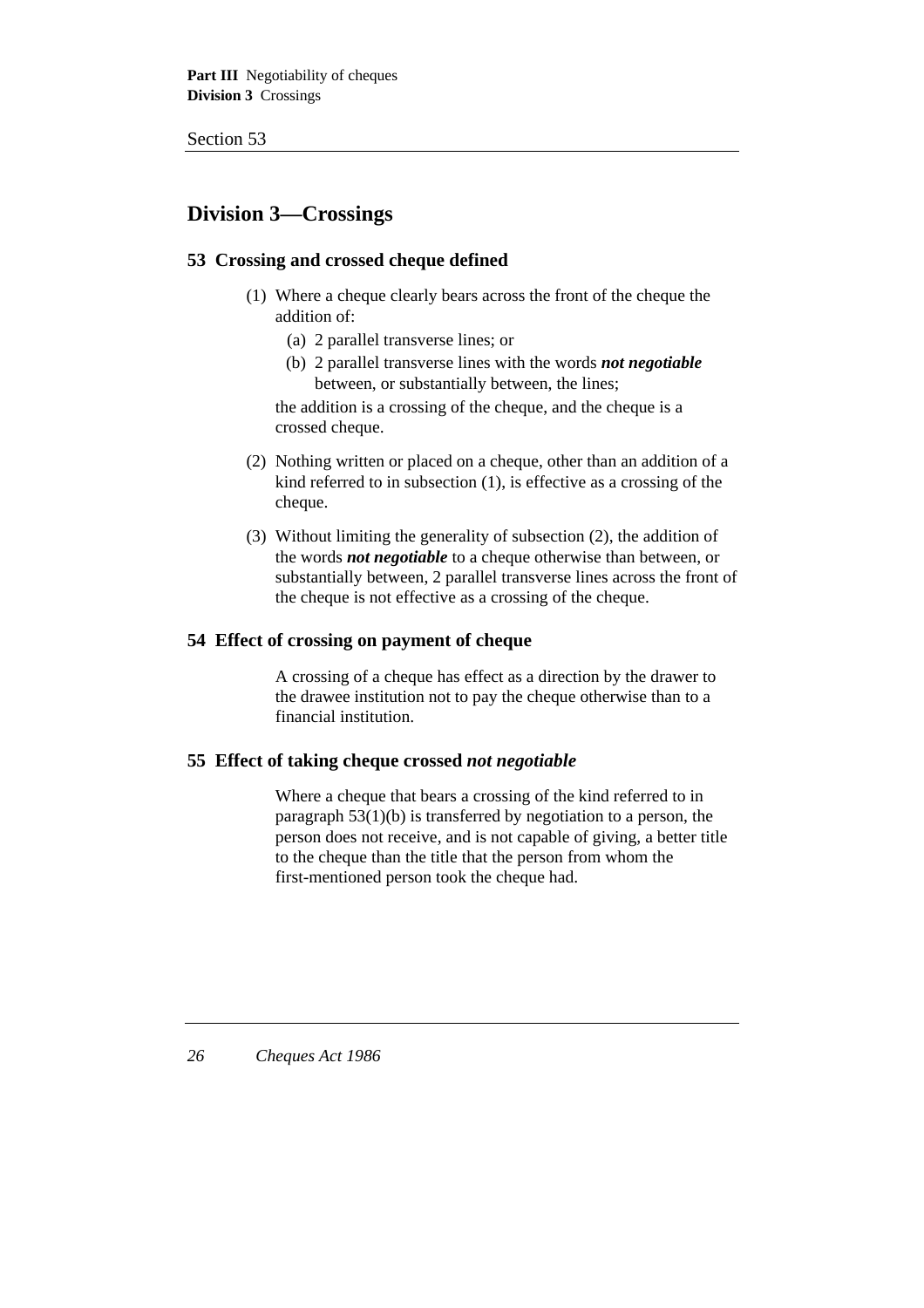# **56 Persons who may add crossing to cheque**

A crossing may be added to a cheque by:

- (a) the drawer; or
- (b) any other person in possession of the cheque.

### **57 Multiple crossings**

- (1) A person in possession of a cheque may add a crossing to the cheque notwithstanding that, when the cheque came into the person's possession, a crossing had already been added to the cheque.
- (2) A person in possession of a cheque that, when it came into the person's possession, bore across the front of the cheque 2 parallel transverse lines, without the words *not negotiable* between, or substantially between, the lines, may add those words between, or substantially between, the lines.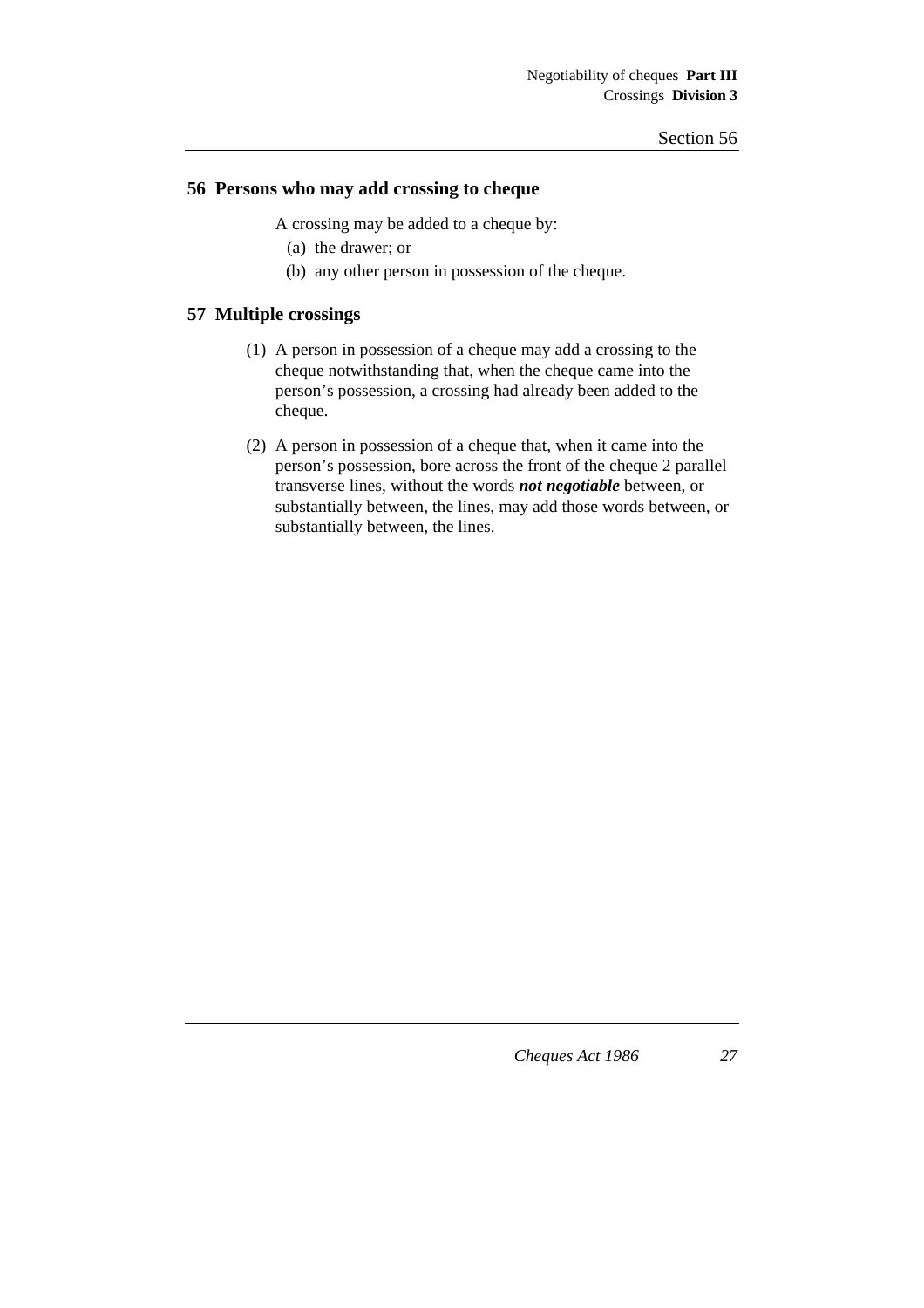# **Part IV—Presentment and dishonour**

# **Division 1—Presentment**

# **58 Drawer and indorsers of cheque not liable unless cheque presented**

Subject to section 59, a person who is the drawer or an indorser of a cheque is not liable on the cheque unless the cheque is duly presented for payment.

# **59 When presentment dispensed with**

Presentment of a cheque for payment is dispensed with:

- (a) where the cheque cannot, with the exercise of reasonable diligence, be duly presented; or
- (aa) if the drawee institution has become a failed financial institution within the meaning of subsection 70A(2); or
- (b) as regards the drawer, in the following cases, namely:
	- (i) where:
		- (A) the drawee institution is not, as between the drawer and itself, under an obligation to pay the cheque; and
		- (B) the drawer had no reason to believe, at the time of the issue of the cheque, that the cheque would be paid if duly presented;
	- (ii) where the drawer has, expressly or by implication, waived the right to presentment; or
- (c) as regards an indorser, where the indorser has, expressly or by implication, waived the right to presentment.

# **60 Effect of failure to present within reasonable time**

- (1) Where:
	- (a) a cheque is not duly presented for payment within a reasonable time after its issue;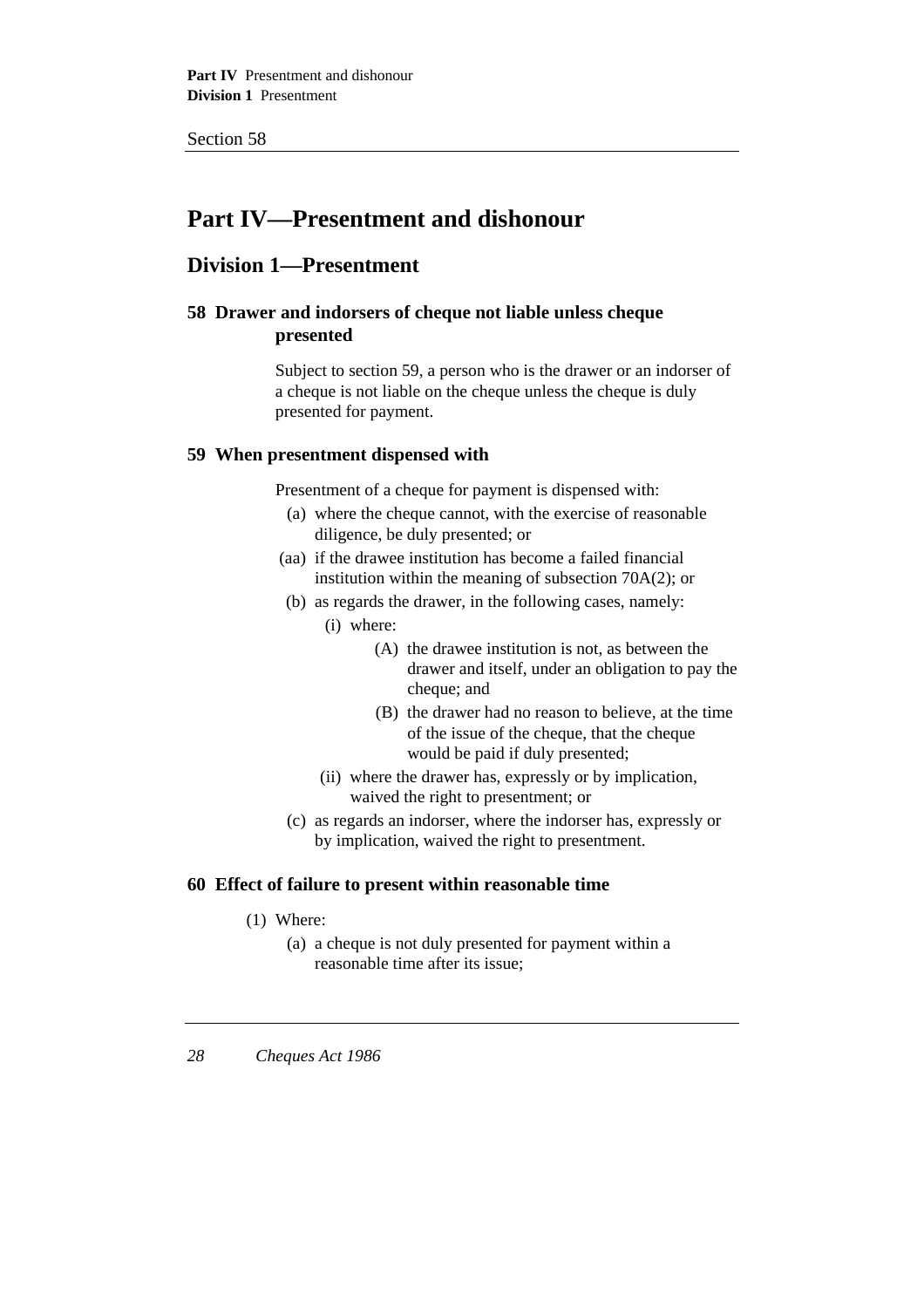- (b) the drawee institution becomes insolvent after the issue of the cheque;
- (c) the drawer is, by reason of the insolvency of the drawee institution, unable to obtain payment from the drawee institution of the whole or a part of funds maintained with the drawee institution to meet the cheque; and
- (d) the drawer assigns to the holder the drawer's rights against the drawee institution in respect of those funds or that part of those funds, as the case may be;

the drawer is not liable on the cheque to the extent of those funds or that part of those funds, as the case may be.

- (2) Due presentment of a cheque for payment is not effective to render an indorser liable on the cheque unless the presentment is effected within a reasonable time after its indorsement by the indorser.
- (3) In determining what is a reasonable time for the purposes of subsection (1) or (2), regard shall be had to:
	- (a) the fact that the instrument is a cheque and that it is reasonable to expect a cheque to be presented for payment promptly;
	- (b) usage in relation to the presentment of cheques, including usage of trade and of financial institutions; and
	- (c) the facts of the particular case, including:
		- (i) the nature of the cheque and, in particular, but without limiting the generality of the foregoing, the date of the cheque (if any) and the sum ordered to be paid by the cheque; and
		- (ii) whether any delay in presenting the cheque for payment was:
			- (A) caused by circumstances beyond the control of the holder; and
			- (B) not imputable to default, misconduct or negligence on the part of the holder.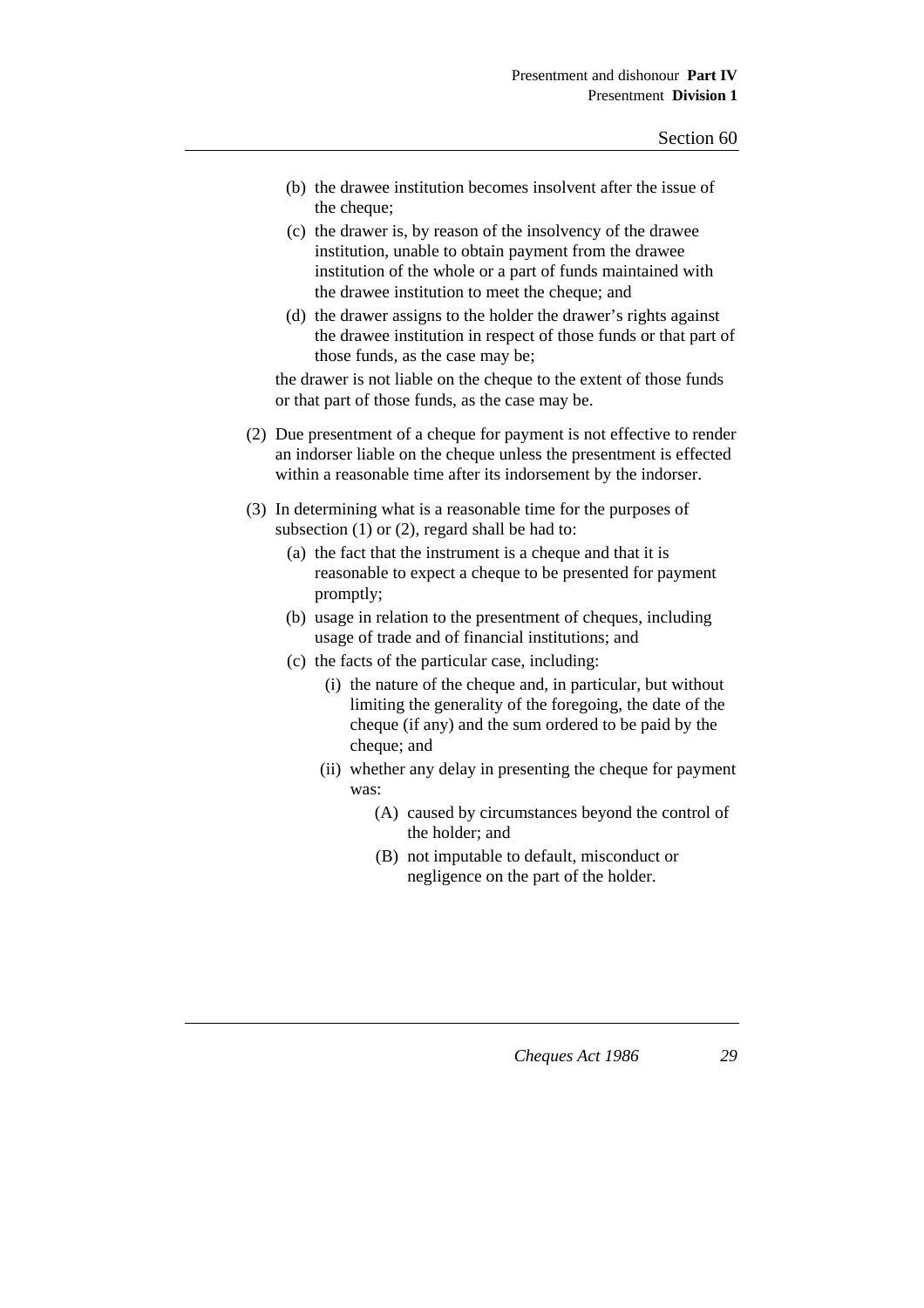### **61 Due presentment defined**

- (1) Subject to subsection (2), a cheque is duly presented for payment if a demand for payment of the cheque is made, in accordance with section 62, 62A or 63, on the drawee institution by or on behalf of the holder.
- (2) Where a demand for payment of a cheque is made before the date of the cheque arrives, the cheque shall not, by reason of the demand, be taken to have been duly presented for payment.

## **61A Presentment by financial institution**

A financial institution may present a cheque for payment in either of the following ways:

- (a) by making an *external presentment* of the cheque (see section 62);
- (b) by making an *internal presentment* of the cheque (see section 62A).

### **62 External presentment by financial institution**

- (1) A financial institution (the *collecting institution*) makes an external presentment of a cheque if the collecting institution makes a demand for payment of the cheque on the drawee institution (which is not the same institution as the collecting institution) on behalf of a customer, another financial institution or otherwise and the demand:
	- (a) is made:
		- (i) by exhibiting the cheque to the drawee institution at the proper place in relation to the cheque; and
		- (ii) at a reasonable hour on a day on which the drawee institution is open for business at that place; or
	- (b) is made:
		- (i) by exhibiting the cheque to the drawee institution at a place that is a designated exhibition place in relation to the cheque for the purposes of this subsection; and
		- (ii) at a time that is a designated time for the drawee institution at that place; or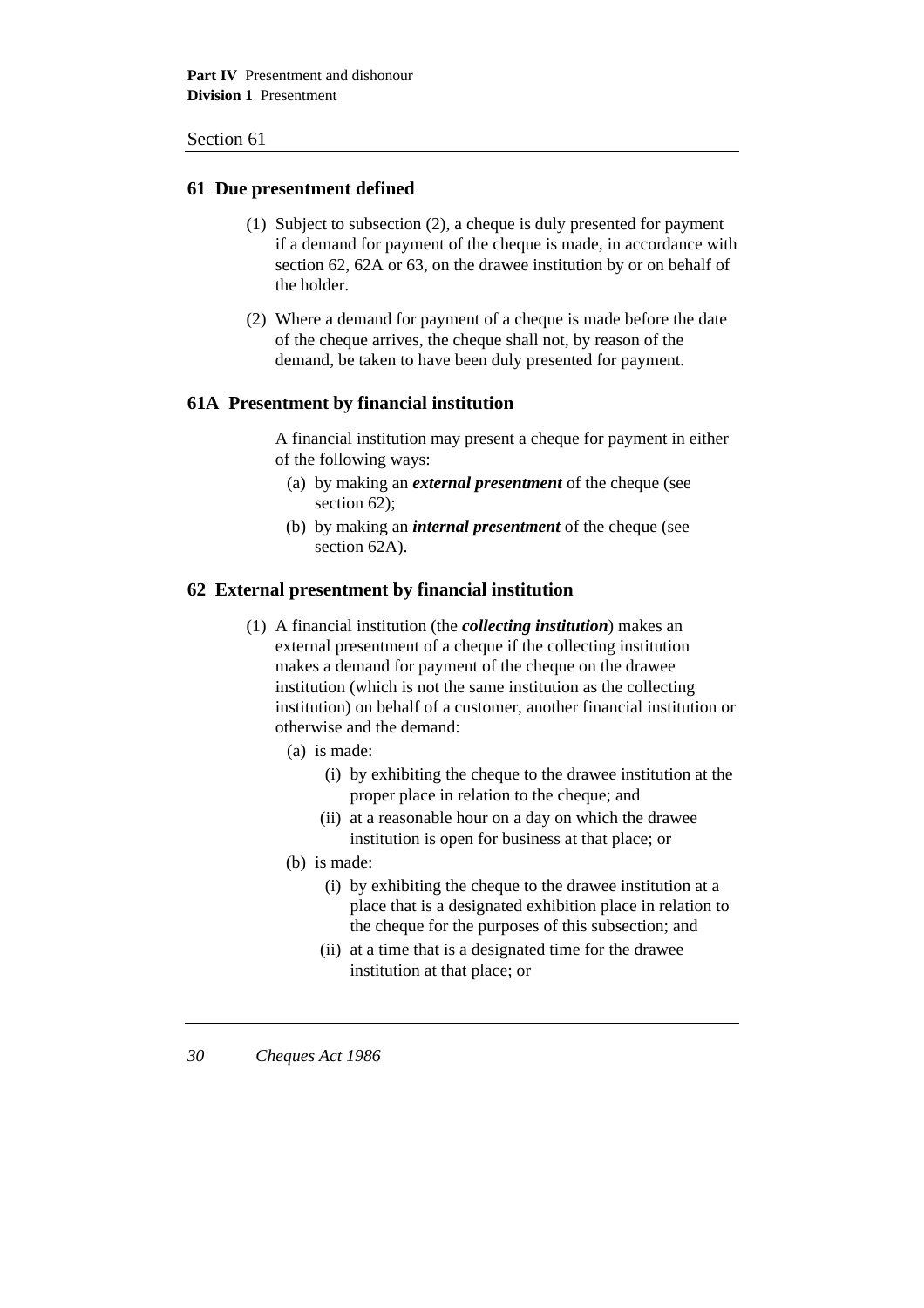- (c) is made:
	- (i) otherwise than by exhibiting the cheque; and
	- (ii) at a place that is a designated place in relation to the cheque for the purposes of this subsection; and
	- (iii) at a time that is a designated time for the drawee institution at that place; and
	- (iv) using a means of communication that is a designated means of communication for the drawee institution at that place.
- Note 1: Section 64 defines *proper place*.
- Note 2: Section 65 defines *designated exhibition place*, *designated time* and *designated means of communication*.
- (3) Where the cheque is not exhibited to the drawee institution, the demand shall:
	- (a) identify the cheque with reasonable certainty; and
	- (b) be in a form that is intelligible to, or readily decipherable by, the drawee institution.
- (3A) The demand must also specify, in a form that is intelligible to, or readily decipherable by, the drawee institution:
	- (a) a place as the nominated place in relation to the cheque for the purposes of subsection (6); and
	- (b) the days on which, and the hours during which, the collecting institution will be open for business at the place; and
	- (c) the means by which communications may be made to the collecting institution at the place.
	- (4) Without limiting the generality of subsection (3), the demand shall, for the purposes of that subsection, be taken to identify the cheque with reasonable certainty if:
		- (a) the sum ordered to be paid by the cheque;
		- (b) the cheque number;
		- (c) the account against which the cheque is drawn; and
		- (d) the proper place in relation to the cheque;

are specified in the demand or are readily ascertainable by the drawee institution from the demand.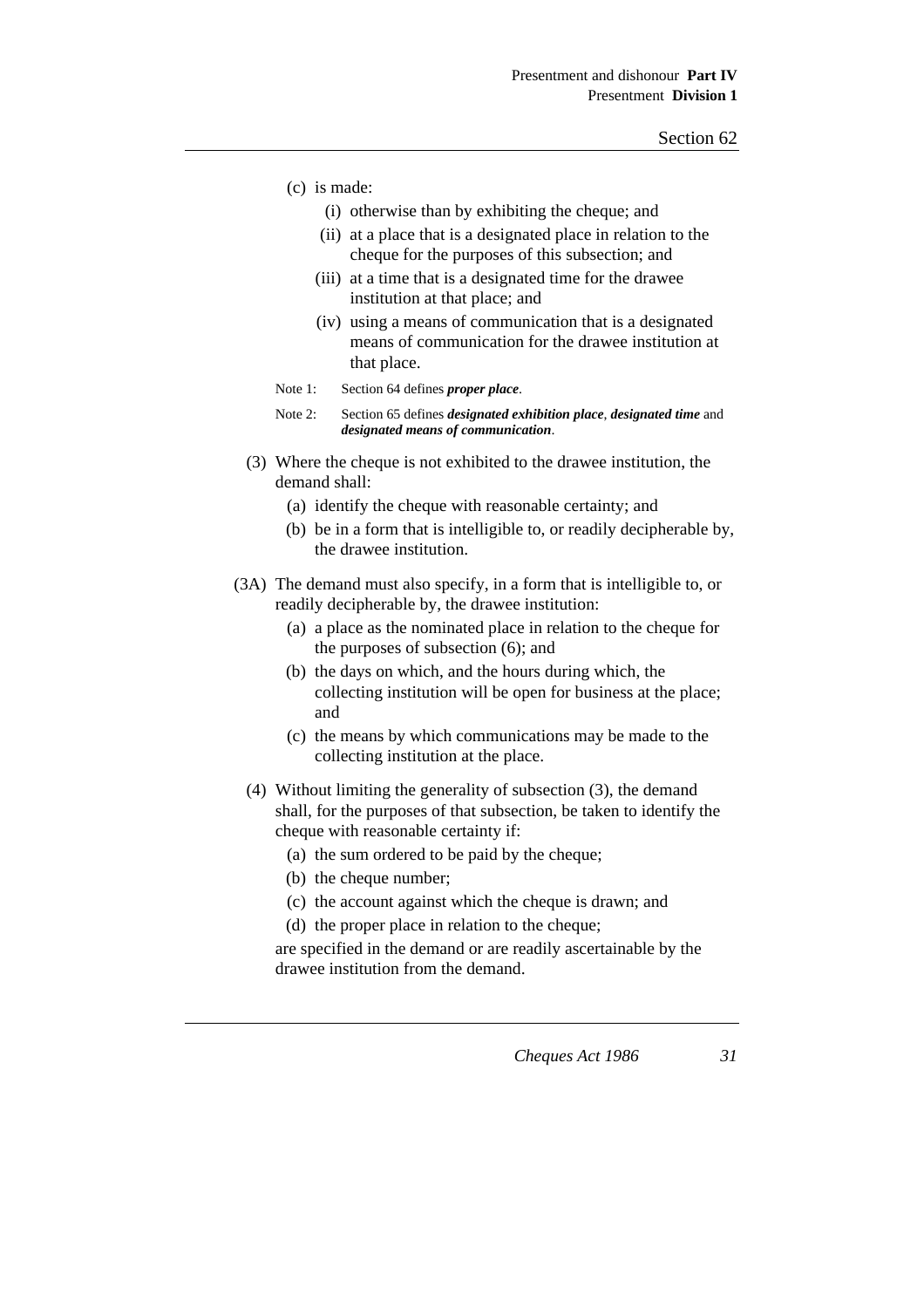- (4A) A time is a *nominated time* for the collecting institution at a particular place if the time is covered by the specification in the demand of the days on which, and the hours during which, the collecting institution will be open for business at that place.
- (4B) A means of communication is a *nominated means of communication* for the collecting institution at a particular place if the demand specifies the means as a means by which communications may be made to the collecting institution at that place.
	- (5) Where the cheque is not exhibited to the drawee institution, the drawee institution:
		- (a) may request the collecting institution to furnish specified further particulars in relation to the cheque to it; or
		- (b) may, whether or not a request has been made by virtue of paragraph (a), request the collecting institution to exhibit the cheque, or a copy of the cheque of a specified kind, to it.
	- (6) The request must be made:
		- (a) to the collecting institution at a place that is a nominated place in relation to the cheque for the purposes of this subsection; and
		- (b) at a time that is a nominated time for the collecting institution at that place; and
		- (c) using a means of communication that is a nominated means of communication for the collecting institution at that place.
		- Note 1: Subsection (3A) defines *nominated place*.
		- Note 2: Subsection (4A) defines *nominated time*.
		- Note 3: Subsection (4B) defines *nominated means of communication*.
	- (7) The request shall:
		- (a) identify the cheque with reasonable certainty; and
		- (b) be in a form that is intelligible to, or readily decipherable by, the collecting institution.
	- (8) Without limiting the generality of subsection (7), the request shall, for the purposes of that subsection, be taken to identify the cheque with reasonable certainty if:
		- (a) the sum ordered to be paid by the cheque;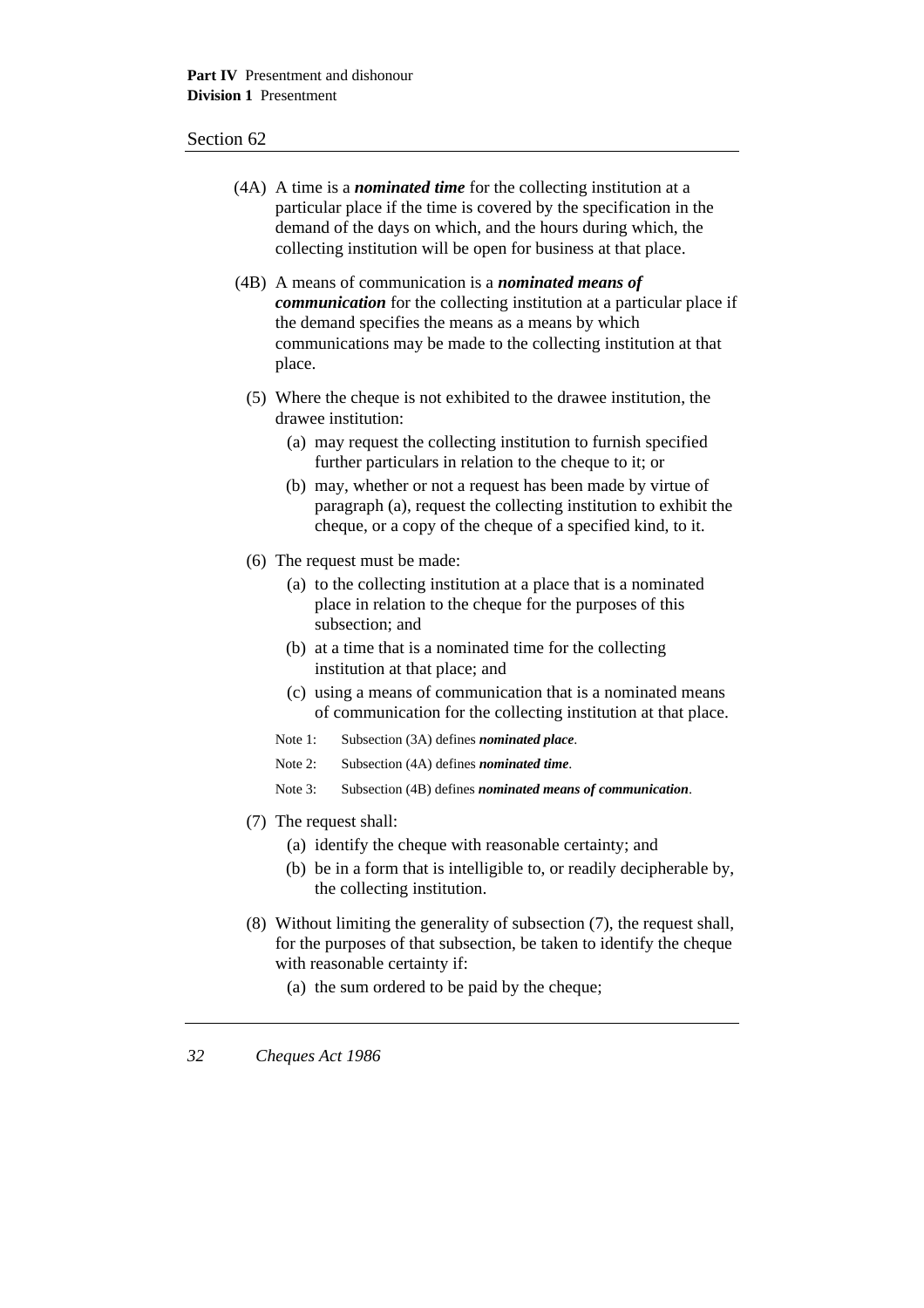- (b) the cheque number;
- (c) the account against which the cheque is drawn; and
- (d) the proper place in relation to the cheque;

are specified in the request or are readily ascertainable by the collecting institution from the request.

- (9) If the drawee institution makes a request in relation to the cheque, the collecting institution must:
	- (a) in the case of a request for further particulars—give the drawee institution those further particulars:
		- (i) at a place that is a designated place in relation to the cheque for the purposes of this subsection; and
		- (ii) at a time that is a designated time for the drawee institution at that place; and
		- (iii) using a means of communication that is a designated means of communication for the drawee institution at that place; or
	- (b) in the case of a request to exhibit the cheque or a copy of the cheque of a specified kind—exhibit the cheque or the copy to the drawee institution:
		- (i) at the proper place in relation to the cheque, at a reasonable hour on a day on which the drawee institution is open for business at that place; or
		- (ii) at a place that is a designated exhibition place in relation to the cheque for the purposes of this subsection, at a time that is a designated time for the drawee institution at that place.
	- Note 1: Section 64 defines *proper place*.
	- Note 2: Section 65 defines *designated exhibition place*, *designated place*, *designated time* and *designated means of communication*.
- (11) In furnishing the further particulars, the collecting institution shall:
	- (a) identify the request with reasonable certainty; and
	- (b) provide the further particulars;

in a form that is intelligible to, or readily decipherable by, the drawee institution.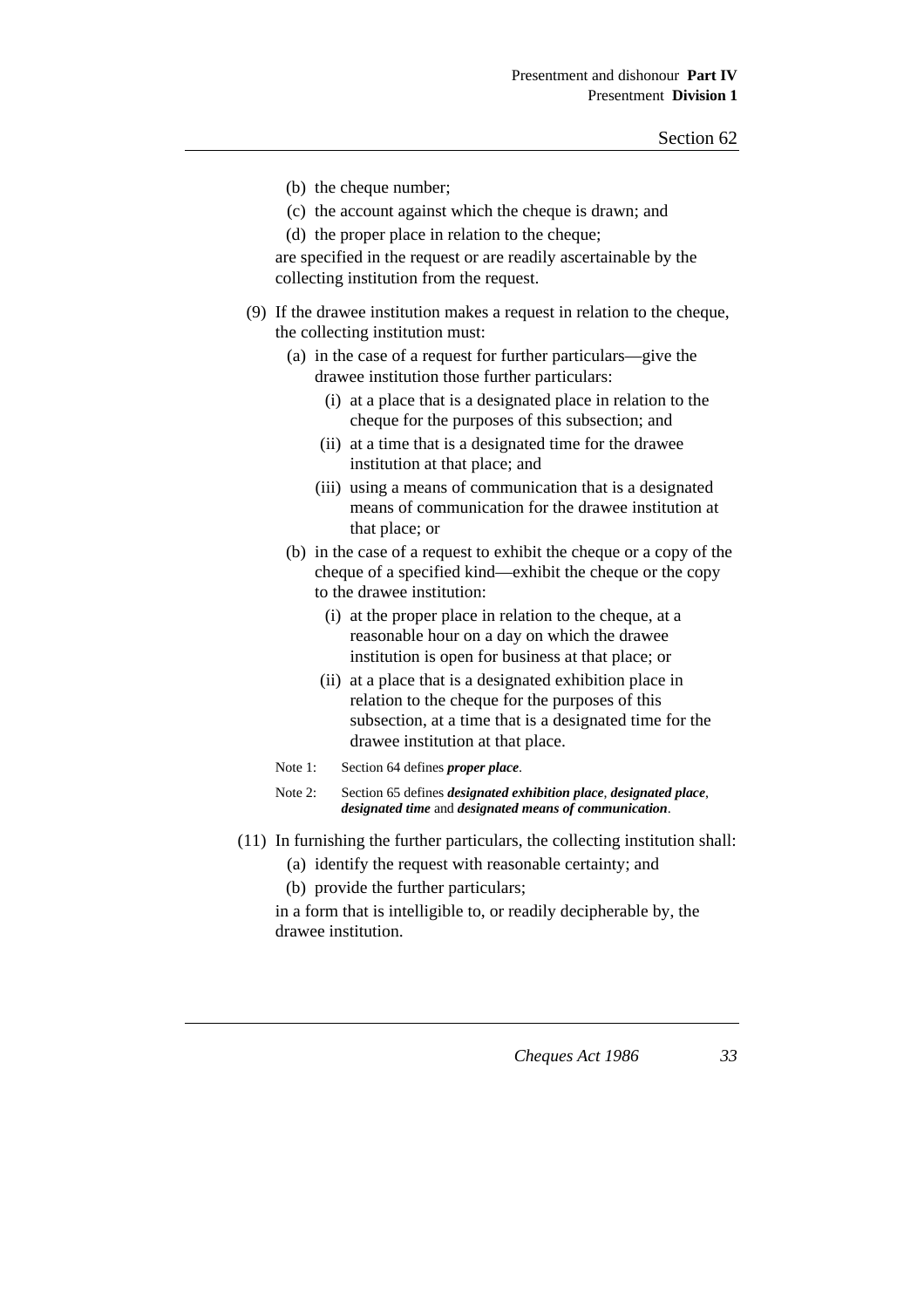### Section 62A

(12) Where a cheque is presented for payment otherwise than by exhibiting it to the drawee institution, nothing in this section shall be taken to relieve the drawee institution from any liability to which the drawee institution would have been subject in relation to the cheque if it had been presented by being exhibited to the drawee institution.

### **62A Internal presentment by drawee institution**

- (1) The drawee institution in relation to a cheque makes an *internal presentment* of the cheque if:
	- (a) the drawee institution, on behalf of a customer, another financial institution or otherwise, makes a demand for payment of the cheque on itself; and
	- (b) either:
		- (i) the demand is made by exhibiting the cheque to itself at:
			- (A) the proper place in relation to the cheque; or
			- (B) a place that is a notified place in relation to the cheque for the purposes of this subsection; or
		- (ii) the demand is made otherwise than by exhibiting the cheque and is so made at:
			- (A) the proper place in relation to the cheque; or
			- (B) a place that is a notified place in relation to the cheque for the purposes of this subsection.
	- Note 1: Section 64 defines *proper place*.
	- Note 2: Section 65A defines *notified place*.
- (2) If the demand is made:
	- (a) otherwise than by exhibiting the cheque; and
	- (b) at the proper place in relation to the cheque, or at a place that is a notified place for the purposes of subsection (1);

the drawee institution may:

(c) request itself to exhibit the cheque, or a copy of the cheque of a specified kind, to itself at a specified place; or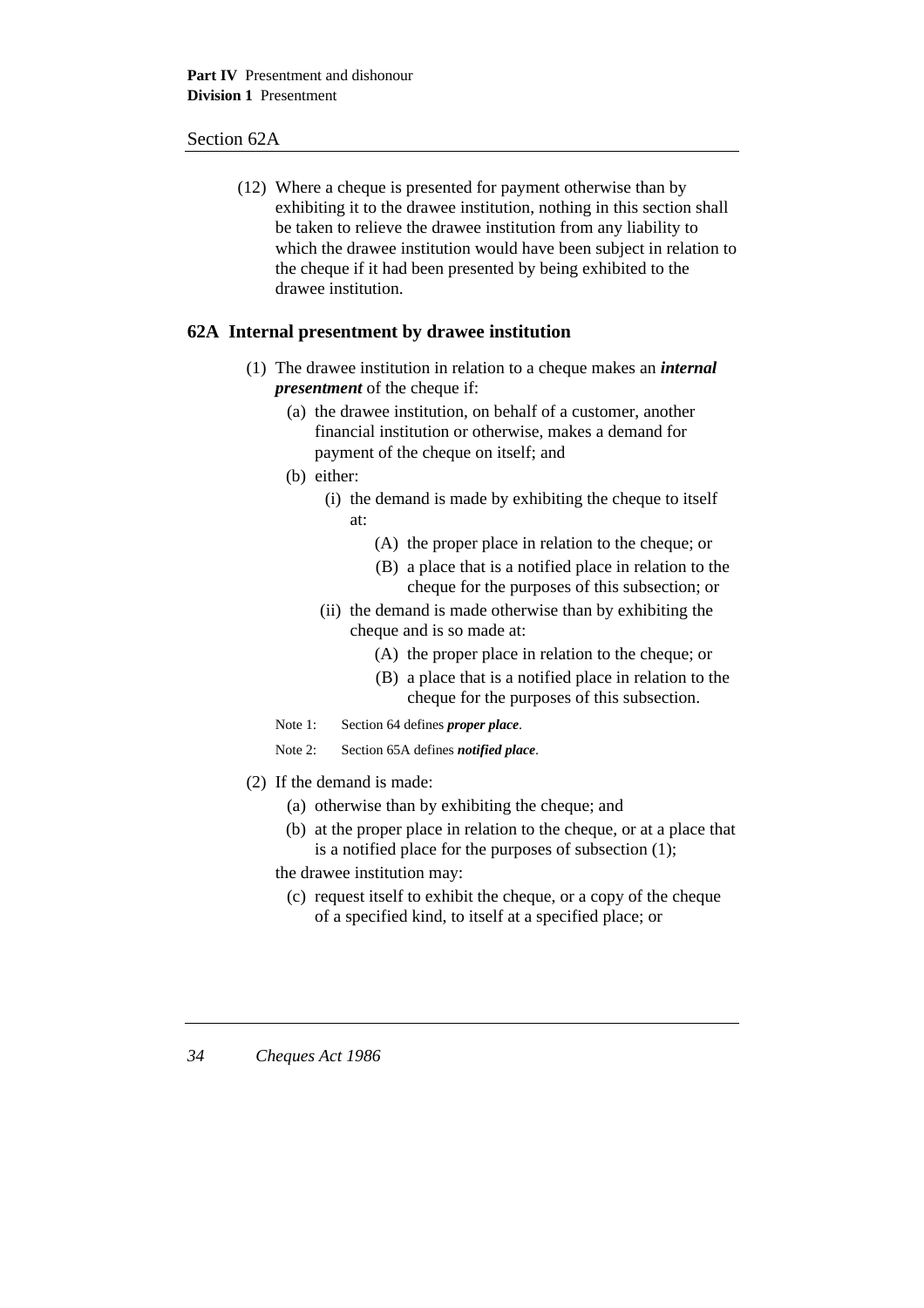- (d) request itself to provide specified further particulars in relation to the cheque to itself at a specified place.
- Note 1: Section 64 defines *proper place*.

Note 2: Section 65A defines *notified place*.

- (3) The specified place must be:
	- (a) the proper place in relation to the cheque; or
	- (b) a place that is a notified place in relation to the cheque for the purposes of this subsection.
	- Note 1: Section 64 defines *proper place*.

Note 2: Section 65A defines *notified place*.

(4) The request must be made at the proper place in relation to the cheque, or at a place that is a notified place in relation to the cheque for the purposes of this subsection.

Note 1: Section 64 defines *proper place*.

Note 2: Section 65A defines *notified place*.

- (5) The request must:
	- (a) identify the cheque with reasonable certainty; and
	- (b) be in a form that is intelligible to, or readily decipherable by, the drawee institution.
- (6) Without limiting the generality of subsection (5), the request is taken, for the purposes of that subsection, to identify the cheque with reasonable certainty if:
	- (a) the sum ordered to be paid by the cheque; and
	- (b) the cheque number; and
	- (c) the account against which the cheque is drawn; and
	- (d) the proper place in relation to the cheque;

are specified in the request or are readily ascertainable by the drawee institution from the request.

(7) If the drawee institution makes a request, the drawee institution must exhibit the cheque or copy to itself at the place specified in the request.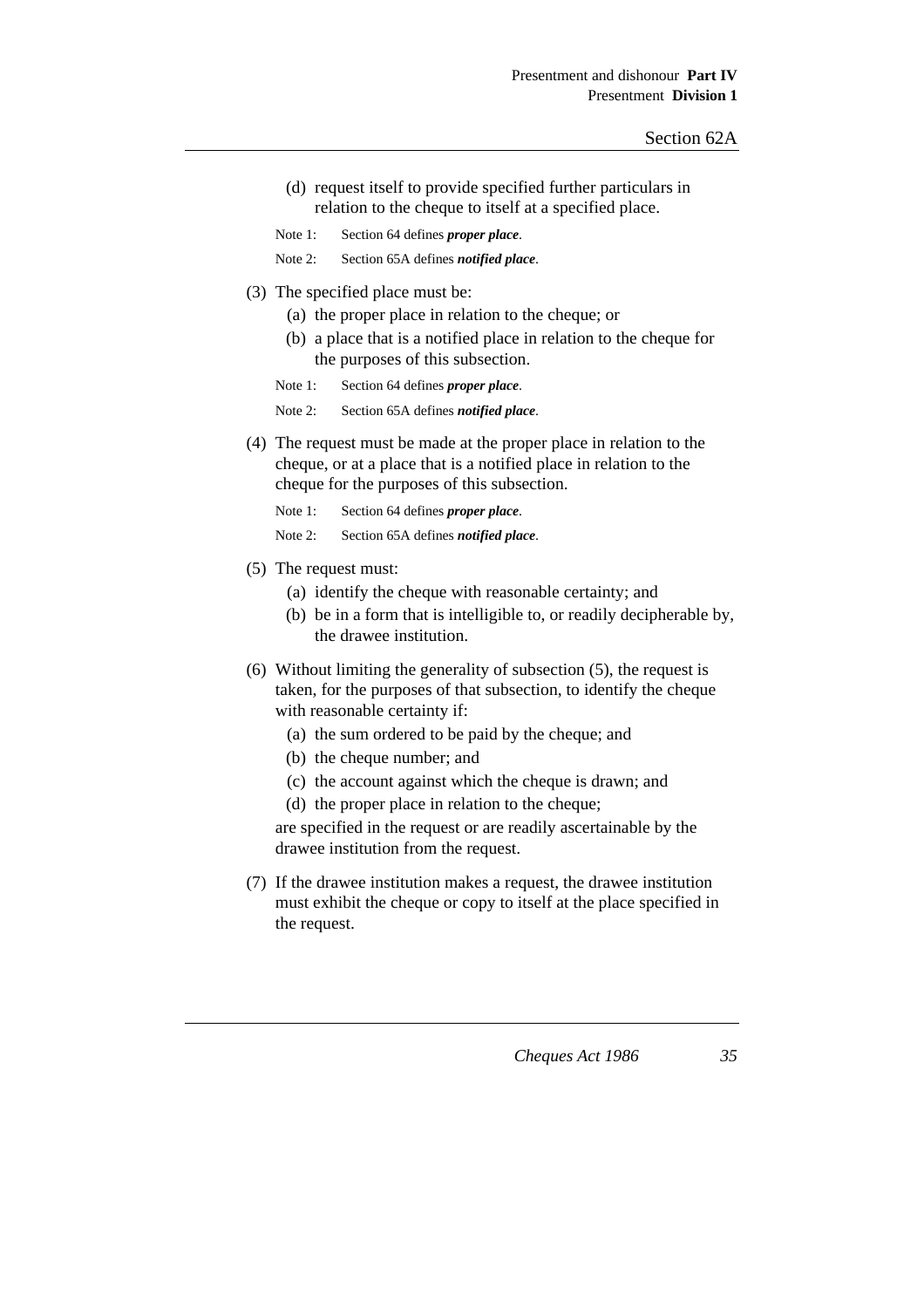(8) If a cheque is presented for payment otherwise than by exhibiting it to the drawee institution, nothing in this section is taken to relieve the drawee institution from any liability to which the drawee institution would have been subject in relation to the cheque if it had been presented by being exhibited to the drawee institution.

### **63 Presentment by person other than financial institution**

A person other than a financial institution may present a cheque for payment by exhibiting the cheque, in person, to the drawee institution at the proper place in relation to the cheque at a reasonable hour on a day on which the drawee institution is open for business at the place at which the cheque is exhibited.

### **64 Proper place**

The proper place in relation to a cheque is:

- (a) in a case where there is specified in the cheque a place of business of the drawee institution—that place; or
- (b) in any other case—the place of business of the branch of the drawee institution at which the account on which the cheque is drawn is maintained.

## **65 External presentment of cheques by financial institutions designated places and designated exhibition places**

- (1A) The object of this section is to identify the following for the purposes of the rules about external presentment of cheques by financial institutions:
	- (a) designated places;
	- (b) designated exhibition places;
	- (c) designated times;
	- (d) designated means of communication.
	- (1) A financial institution may, by notice in the prescribed form published in the *Gazette*, specify a place as a designated place in relation to cheques for the purposes of this Act.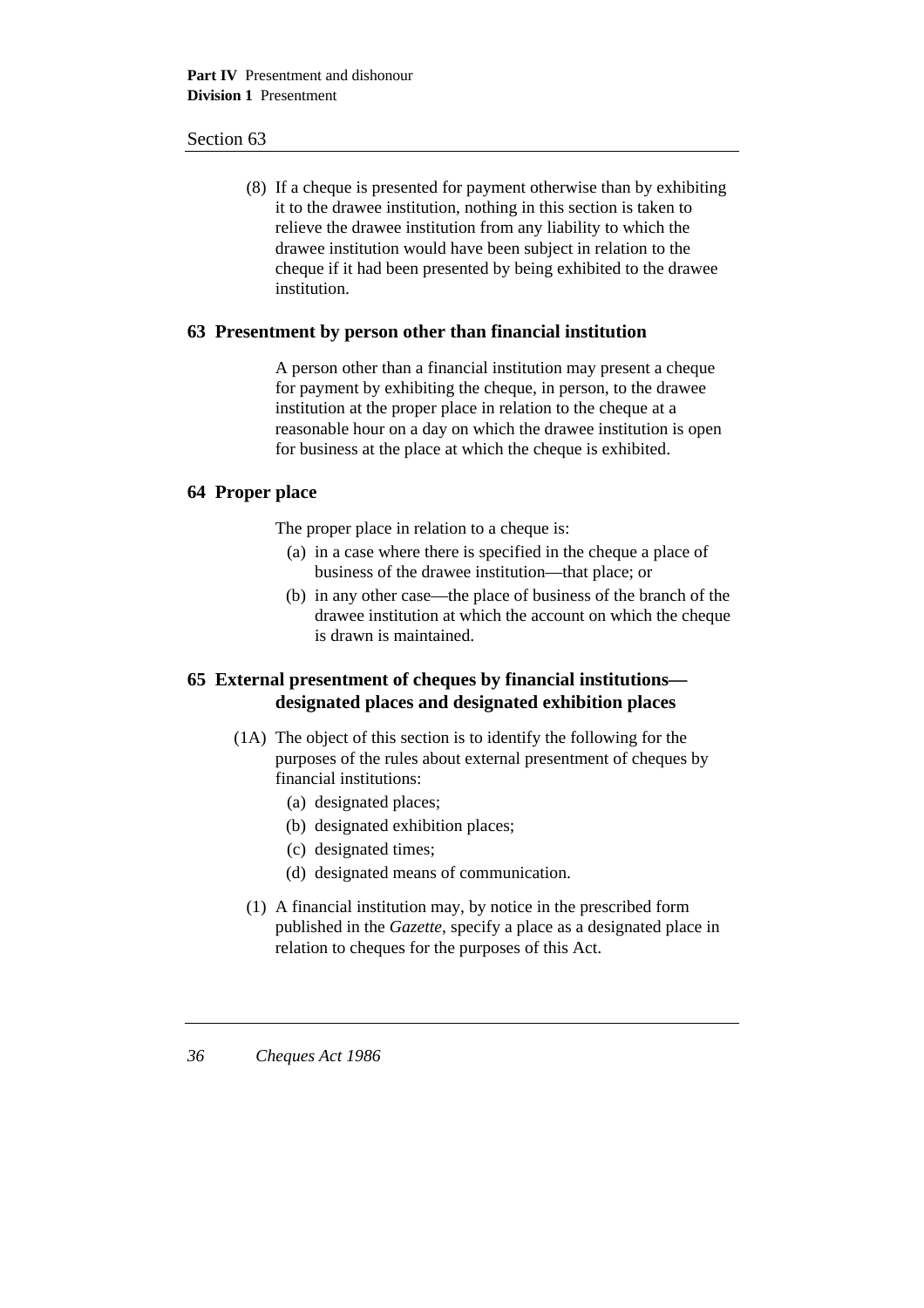- (2) The notice shall specify:
	- (a) either or both of the following, namely:
		- (i) the cheques in relation to which the place is to be a designated place for the purpose of subsection 62(1);
		- (iii) the cheques in relation to which the place is to be a designated place for the purpose of subsection 62(9);
	- (b) the days on which, and the hours during which, the financial institution will be open for business at the place; and
	- (c) the means by which communications may be made to the financial institution at the place.
- (2A) If the notice specifies:
	- (a) the cheques in relation to which the place is to be a designated place for the purposes of subsection 62(1); and
	- (b) *exhibition* as the means, or one of a number of means, by which communications may be made to the financial institution at that place;

the place is a *designated exhibition place* in relation to the cheques for the purposes of that subsection.

- (2B) If the notice specifies:
	- (a) the cheques in relation to which the place is to be a designated place for the purposes of subsection 62(9); and
	- (b) *exhibition* as the means, or one of a number of means, by which communications may be made to the financial institution at that place;

the place is a *designated exhibition place* in relation to the cheques for the purposes of that subsection.

- (2C) A time is a *designated time* for the financial institution at a particular place if the time is covered by the specification of the days on which, and the hours during which, the financial institution will be open for business at that place.
- (2D) A means of communication is a *designated means of communication* for the financial institution at a particular place if the notice specifies the means as a means by which communications may be made to the financial institution at that place.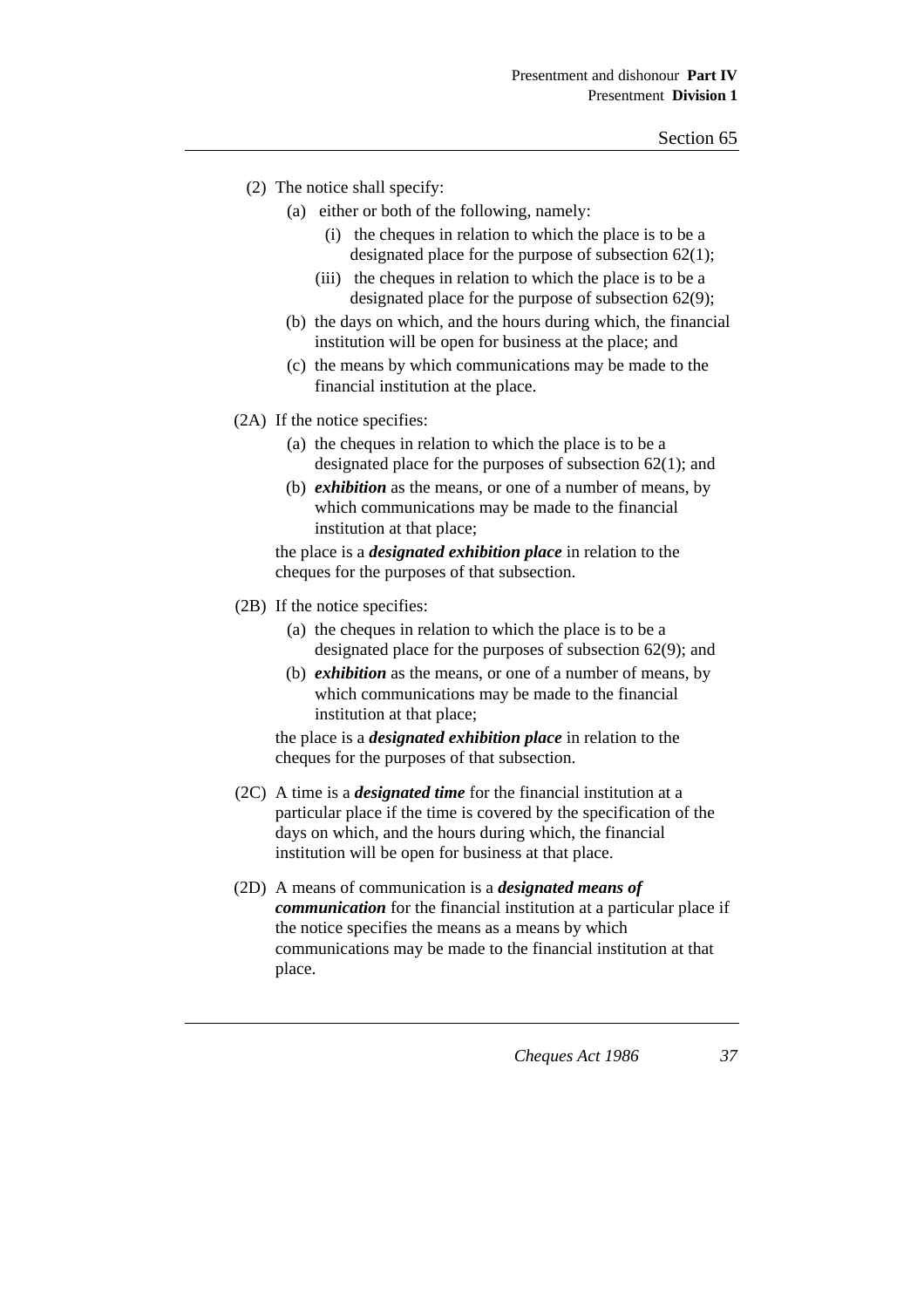### Section 65A

- (3) The notice has effect on and from the day on which the notice is published in the *Gazette* or such later day as is specified in the notice.
- (4) If the notice is varied or revoked, the *Gazette* notice of the variation or revocation must specify a day as the day on which the variation or revocation takes effect. The specified day must not be earlier than 30 days after the date of the *Gazette* notice of variation or revocation.

# **65A Internal presentment of cheques by financial institutions notified places**

- (1) The object of this section is to identify notified places for the purposes of the rules about internal presentment of cheques by financial institutions.
- (2) A financial institution may, by written notice, specify a place as a notified place in relation to cheques for the purposes of this Act. The notice must be given to the eligible authority.
	- Note: Subsection (6) defines *eligible authority*.
- (3) The notice must specify:
	- (a) one or more of the following, namely:
		- (i) the cheques in relation to which the place is to be a notified place for the purposes of subsection 62A(1);
		- (ii) the cheques in relation to which the place is to be a notified place for the purposes of subsection 62A(3);
		- (iii) the cheques in relation to which the place is to be a notified place for the purposes of subsection 62A(4); and
	- (b) the days on which, and the hours during which, the financial institution will be open for business at the place.
- (3A) The place is a *notified place* in relation to particular cheques for the purposes of subsection  $62A(1)$ , (3) or (4) if the notice specifies that the place is a notified place in relation to the cheques for the purposes of that subsection.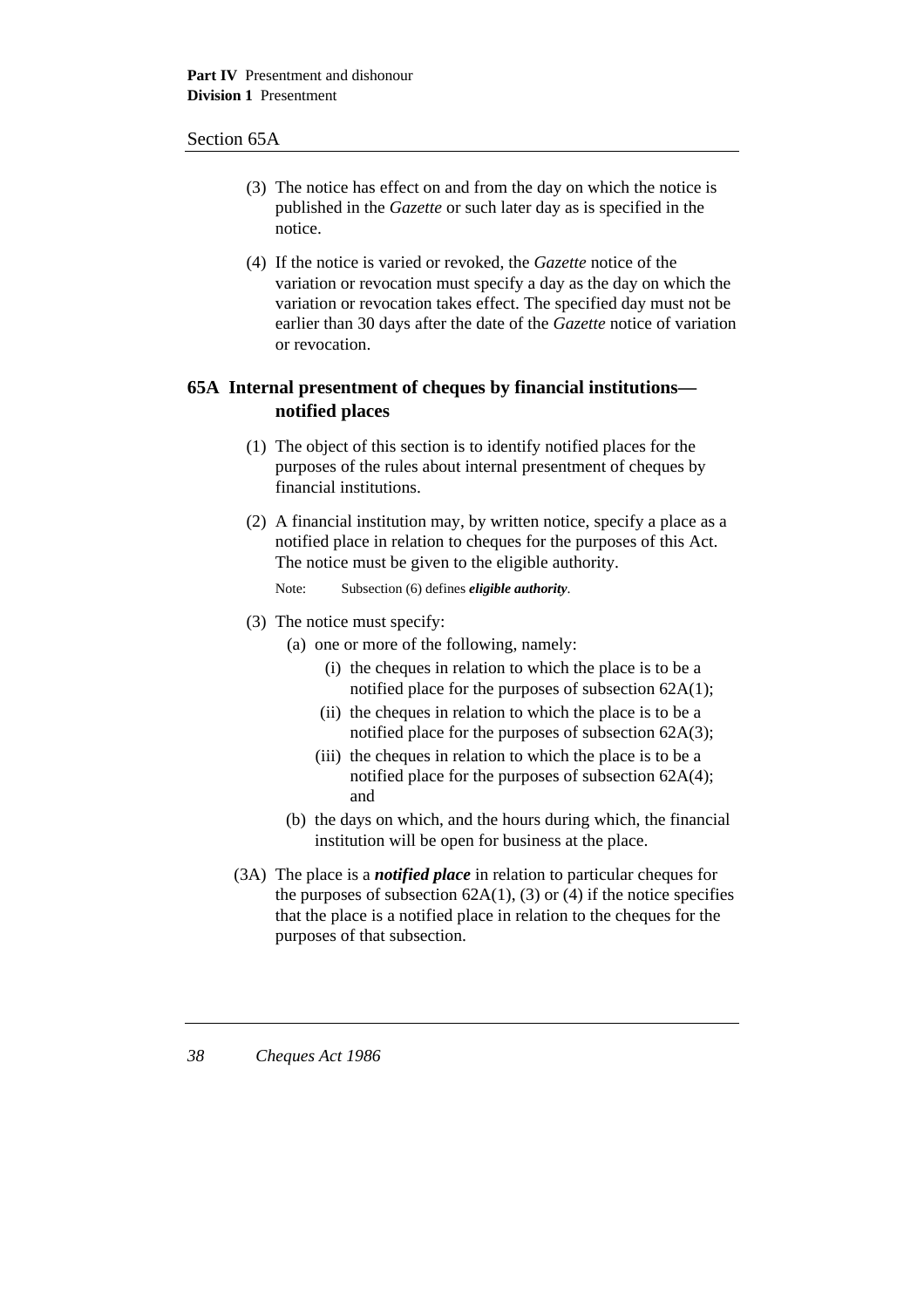- (4) If the notice is varied or revoked, the notice of variation or revocation must specify a day as the day on which the variation or revocation takes effect. The specified day must not be earlier than 30 days after the notice of variation or revocation is given to the eligible authority.
- (5) The regulations may make provision for and in relation to the keeping of a register of notices under this section by the eligible authority. In particular, the regulations may make provision for:
	- (a) the register to be kept in such form and manner as the eligible authority directs; and
	- (b) persons to inspect the register; and
	- (c) persons to obtain information contained in the register; and
	- (d) fees to be charged by the eligible authority for such an inspection or for providing such information.
- (6) In this section:

### *eligible authority* means:

- (a) Australian Payments Clearing Association Limited; or
- (b) if another person is approved in writing by the Minister for the purposes of this section—that other person.

### **66 Deposit institution to present cheques promptly**

- (1) Subject to sections 59 and 70B, where the holder of a cheque lodges the cheque with a financial institution (the *deposit institution*) for collection for the holder, the deposit institution shall duly present the cheque for payment itself, or ensure that the cheque is duly presented for payment on its behalf, as soon as is reasonably practicable and, if the deposit institution fails to do so, it is liable to the holder for any loss that the holder thereby suffers.
- (2) Where the drawee institution makes a request under subsection 62(5) or 62A(2) in relation to the cheque, the cheque shall, for the purposes of subsection (1), be deemed not to have been duly presented for payment unless, and until, the request is complied with.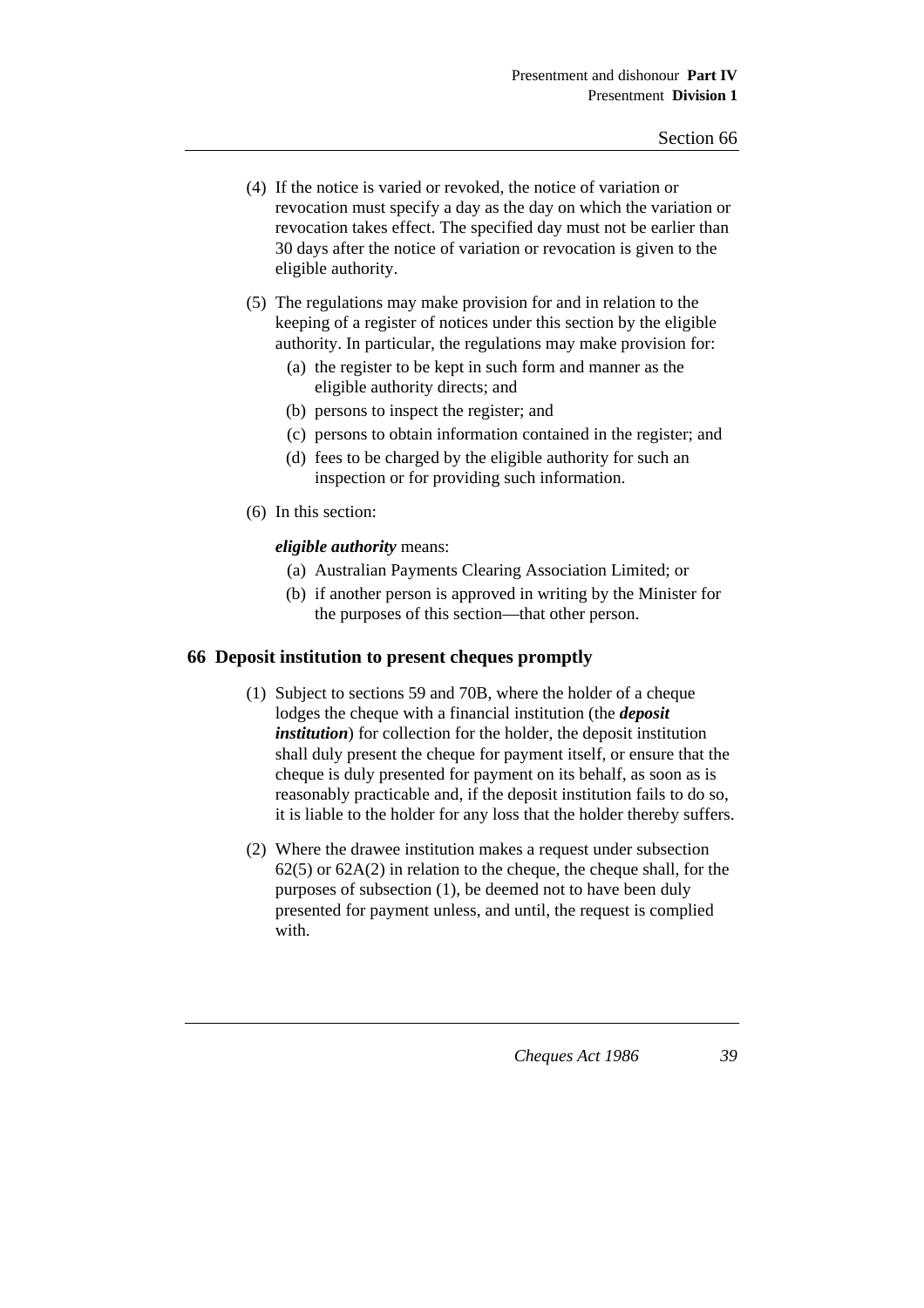- (3) In determining, for the purposes of subsection (1), whether the deposit institution failed to duly present the cheque for payment itself, or to ensure that the cheque was duly presented for payment on its behalf, as soon as was reasonably practicable, regard shall be had to:
	- (a) the fact that the instrument is a cheque and that it is reasonable to expect a cheque to be presented for payment promptly;
	- (b) the means that were available to it for duly presenting the cheque itself and the means that were available to it for having the cheque duly presented on its behalf;
	- (c) the relative speed, reliability and cost of those means;
	- (d) the usage of financial institutions in relation to the presentment of cheques;
	- (e) in a case where a request under subsection  $62(5)$  or  $62A(2)$ was made in relation to the cheque—the following matters, namely:
		- (i) the making of the request;
		- (ii) the nature of the request;
		- (iii) whether the request was made to the deposit institution or to another financial institution acting on its behalf in relation to the presentment of the cheque;
		- (iv) if the request was made to another financial institution acting on its behalf in relation to the presentment of the cheque—whether or not the other financial institution had actual possession of the cheque;
		- (v) whether or not the request was complied with;
		- (vi) if the request was complied with—the time within which the request was complied with and the means by which the request was complied with;
		- (vii) the means that were available for complying with the request;
		- (viii) the relative speed, reliability and cost of those means;
			- (ix) the usage of financial institutions in relation to requests under subsection  $62(5)$  or  $62A(2)$ ; and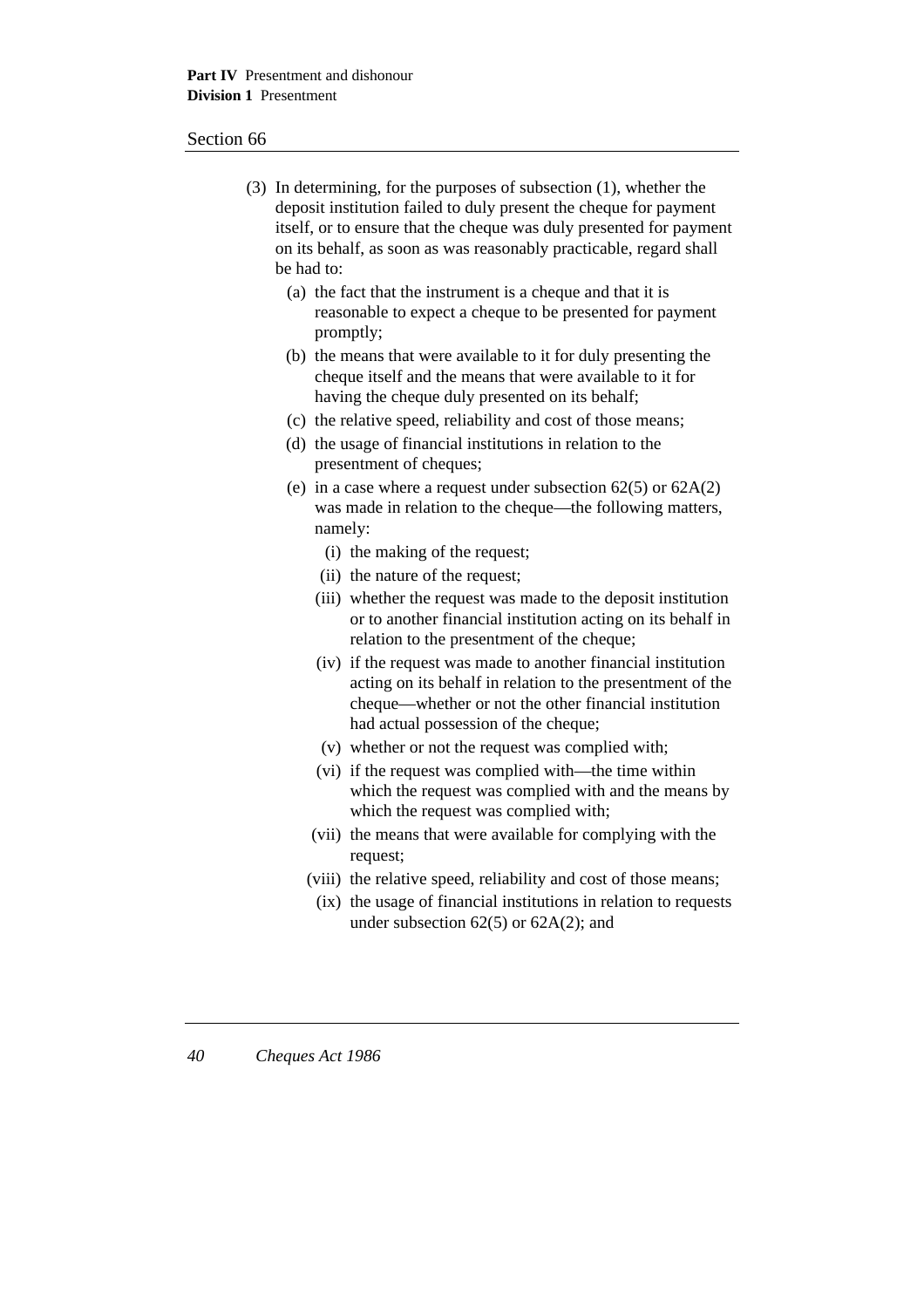- (f) any other facts of the particular case, including:
	- (i) the nature of the cheque and, in particular, but without limiting the generality of the foregoing, the date of the cheque (if any) and the sum ordered to be paid by the cheque; and
	- (ii) whether any delay in presenting the cheque was:
		- (A) caused by circumstances beyond the control of the deposit institution; and
		- (B) not imputable to default, misconduct or negligence on the part of the deposit institution.

### **67 Drawee institution to pay or dishonour promptly**

- (1) Where a cheque is duly presented for payment, the drawee institution shall either pay or dishonour the cheque as soon as is reasonably practicable and, if the drawee institution fails to do so, then, unless it has become aware of a defect in the holder's title or that the holder has no title to the cheque, the drawee institution:
	- (a) may not dishonour the cheque; and
	- (b) is liable to pay the cheque to the holder.
- (2) In determining, for the purposes of subsection (1), whether the drawee institution failed to pay or dishonour the cheque as soon as was reasonably practicable, regard shall be had to:
	- (a) the fact that the instrument is a cheque and that it is reasonable to expect a cheque that has been duly presented for payment to be either paid or dishonoured promptly;
	- (b) the means by which, and the place at which, the cheque was presented;
	- (c) the means that were available to it for paying or dishonouring the cheque;
	- (d) the relative speed, reliability and cost of those means;
	- (e) the usage of financial institutions in relation to the payment and dishonour of cheques;
	- (f) in a case where a request under subsection  $62(5)$  or  $62A(2)$ was made by it in relation to the cheque—the following matters, namely:
		- (i) the making of the request;
		- (ii) the nature of the request;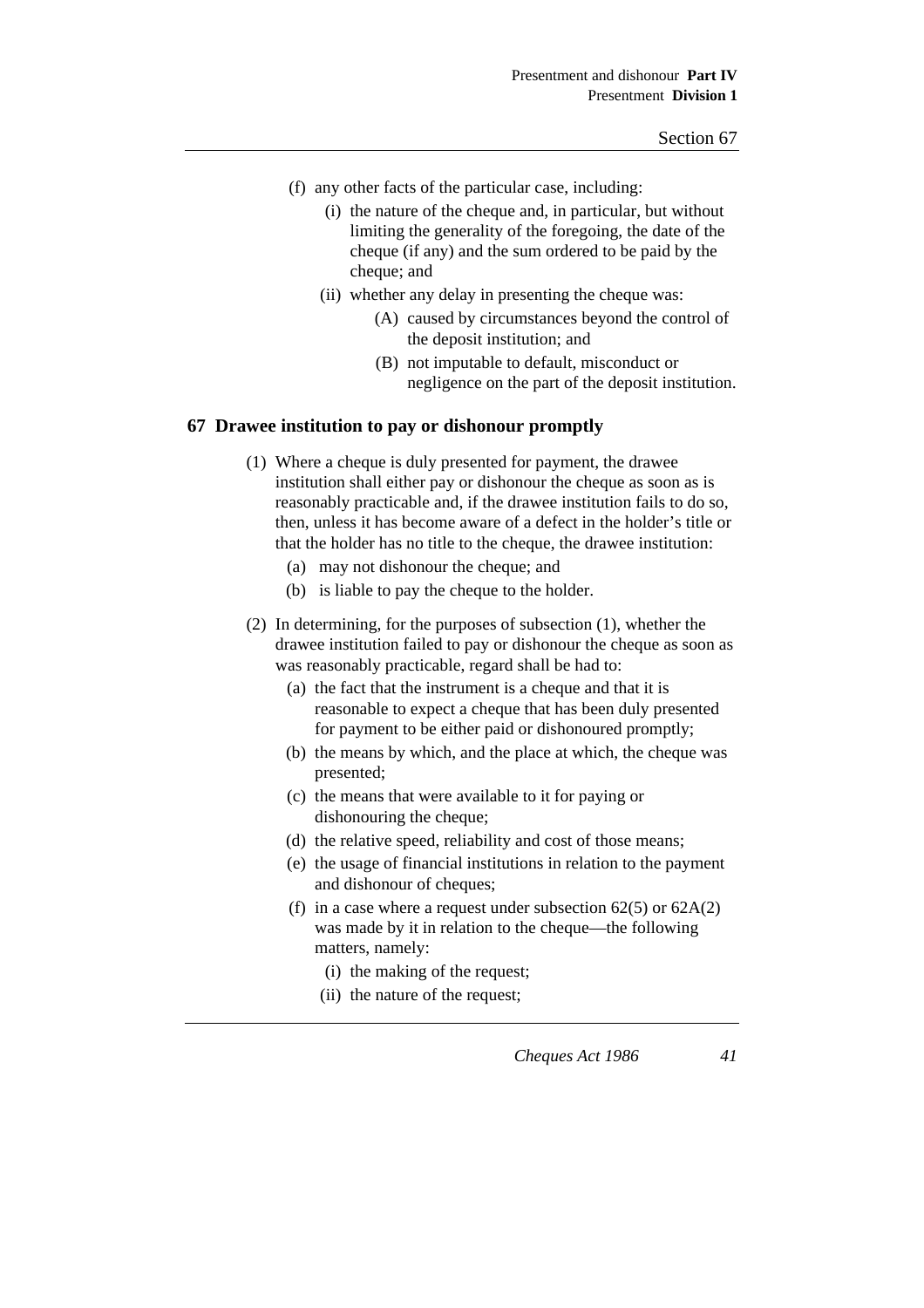|                                                                                                                                                          | (iii) the time within which the request was made;                                                                                                       |
|----------------------------------------------------------------------------------------------------------------------------------------------------------|---------------------------------------------------------------------------------------------------------------------------------------------------------|
|                                                                                                                                                          | (iv) the means by which the request was made;                                                                                                           |
|                                                                                                                                                          | (v) the means that were available to it for making the                                                                                                  |
|                                                                                                                                                          | request;                                                                                                                                                |
|                                                                                                                                                          | (vi) the relative speed, reliability and cost of those means;                                                                                           |
|                                                                                                                                                          | (vii) whether or not the request was complied with;                                                                                                     |
|                                                                                                                                                          | (viii) if the request was complied with—the time within<br>which the request was complied with;                                                         |
|                                                                                                                                                          | (ix) if the request was a request to furnish further particulars<br>and the request was complied with—the nature of the<br>particulars furnished to it; |
|                                                                                                                                                          | (x) the usage of financial institutions in relation to the<br>making of requests under subsection $62(5)$ or $62A(2)$ ;<br>and                          |
| (g) any other facts of the particular case, including:                                                                                                   |                                                                                                                                                         |
|                                                                                                                                                          | (i) the nature of the cheque; and                                                                                                                       |
|                                                                                                                                                          | (ii) whether any delay in paying or dishonouring the cheque<br>was:                                                                                     |
|                                                                                                                                                          | (A) caused by circumstances beyond the control of<br>the drawee institution; and                                                                        |
|                                                                                                                                                          | (B) not imputable to default, misconduct or<br>negligence on the part of the drawee institution.                                                        |
| (3) Subsection (1) does not prejudice any rights that the drawee<br>institution may have to debit the drawer's account with the amount<br>of the cheque. |                                                                                                                                                         |
| 68 How paid cheque to be dealt with                                                                                                                      |                                                                                                                                                         |
| $(1)$ Where:                                                                                                                                             |                                                                                                                                                         |
| and                                                                                                                                                      | (a) a cheque, other than an agency cheque, is duly presented for<br>payment by exhibiting the cheque to the drawee institution;                         |

(b) the drawee institution pays the cheque;

the drawee institution has, as against the person who presented the cheque, the right to possession of the cheque.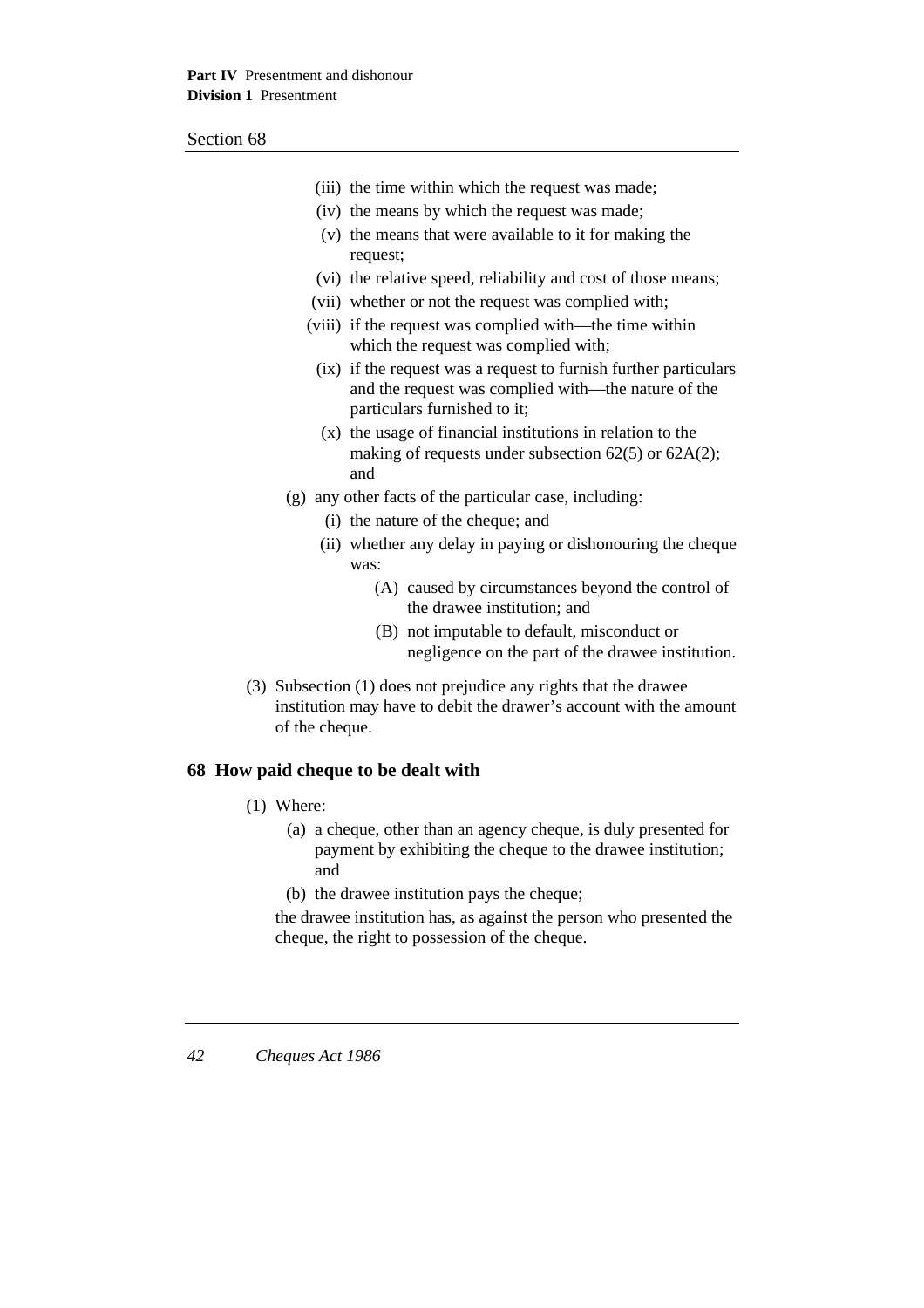- (2) Where:
	- (a) a cheque, other than an agency cheque, is duly presented for payment by a financial institution (the *collecting institution*) otherwise than by exhibiting the cheque to the drawee institution;
	- (b) the cheque is exhibited to the drawee institution pursuant to a request under subsection 62(5); and
	- (c) the drawee institution pays the cheque;

the drawee institution has, as against the collecting institution and any financial institution or FCA institution on whose behalf the collecting institution duly presented the cheque, the right to possession of the cheque.

(2A) If:

(a) an agency cheque is duly presented for payment by a financial institution (the *collecting institution*); and

(b) the drawee institution pays the cheque;

the financial institution or FCA institution that is the drawer of the cheque (disregarding the effect of subsection  $100(2)$ ) has, as against the drawee institution, the collecting institution and any institution on whose behalf the collecting institution duly presented the cheque, the right to possession of the cheque.

- (3) Where:
	- (a) a relevant cheque is duly presented for payment by a financial institution (the *collecting institution*) otherwise than by exhibiting the cheque to the drawee institution;
	- (b) the cheque is not exhibited to the drawee institution pursuant to a request under subsection 62(5);
	- (c) the drawee institution pays the cheque; and
	- (d) the cheque is in the actual possession of the collecting institution or another financial institution or an FCA institution on whose behalf the collecting institution duly presented the cheque;

the collecting institution, or the other financial institution or the FCA institution, as the case requires (in subsections (4) and (5) referred to as the *relevant financial institution*), shall, subject to subsection (4), retain the cheque, or a copy of the cheque, on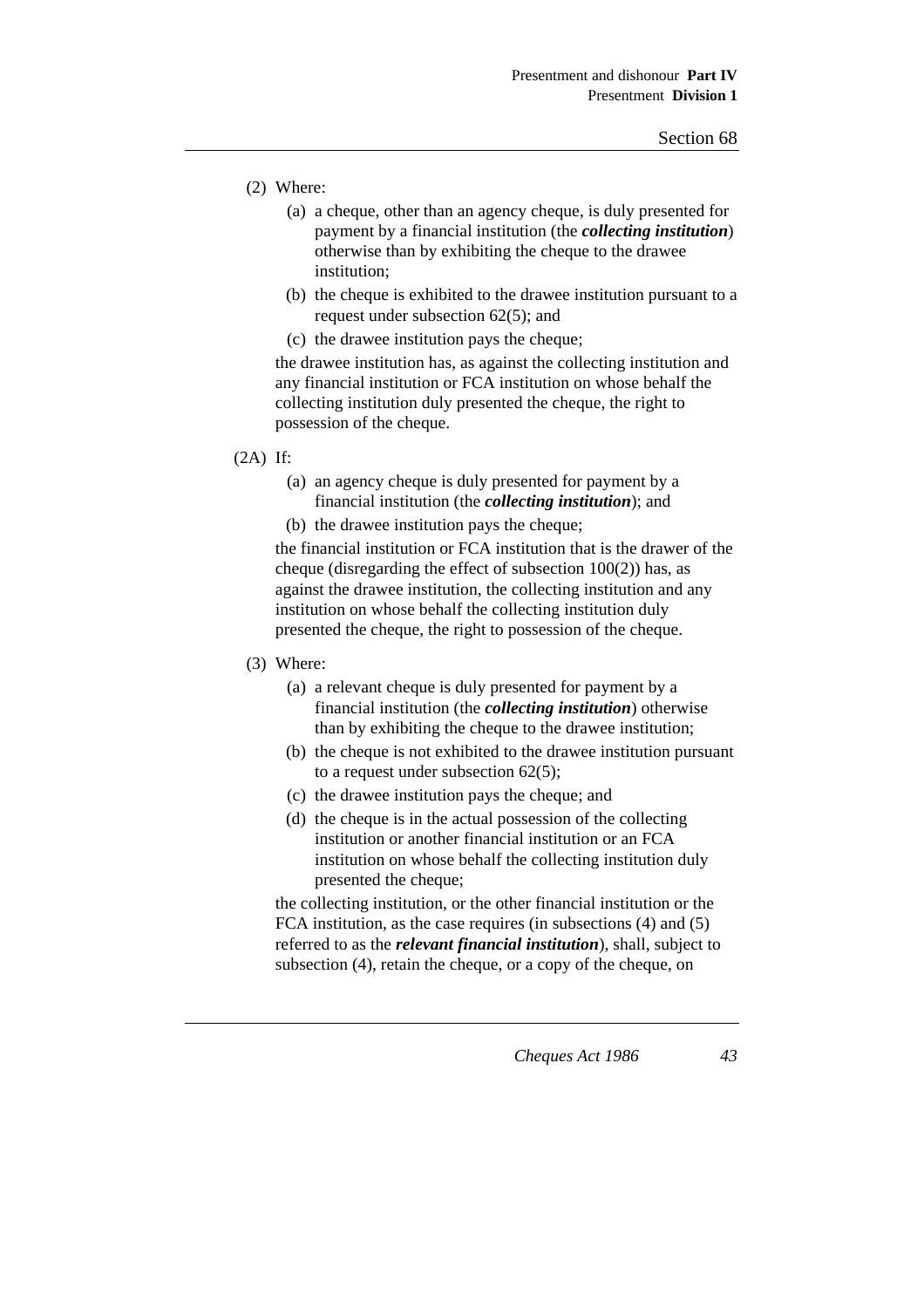behalf of the entitled institution, for the period ending 7 years after the date of the cheque.

For this purpose, the *entitled institution* is the drawee institution, unless the cheque is an agency cheque. If the cheque is an agency cheque, the *entitled institution* is the financial institution or FCA institution that is the drawer of the cheque (disregarding the effect of subsection 100(2)).

#### (3A) If:

- (a) the drawee institution obtains possession of a relevant cheque; and
- (b) the drawee institution pays or has paid the cheque; and
- (c) the cheque is not an agency cheque;

the drawee institution must retain the cheque (subject to subsection (5)), or a copy of the cheque, for the period ending 7 years after the date of the cheque.

#### (3AA) If:

- (a) a financial institution or an FCA institution obtains possession of a relevant cheque, being an agency cheque; and
- (b) the institution is the drawer of the cheque (disregarding the effect of subsection 100(2)); and
- (c) the drawee institution has paid the cheque;

the institution must retain the cheque (subject to subsection (5)), or a copy of the cheque, for the period ending 7 years after the date of the cheque.

- (3B) Where a financial institution, pursuant to a request under subsection (4), obtains possession of a copy of a relevant cheque drawn on it, it shall retain a copy of the cheque for the period ending 7 years after the date of the cheque.
	- (4) The entitled institution referred to in subsection (3) may, at any time while the cheque, or a copy of the cheque, is being retained by the relevant financial institution on behalf of the entitled institution in accordance with subsection (3) or otherwise, request the relevant financial institution to deliver up the cheque, or the copy, to it and the relevant financial institution shall forthwith comply with the request.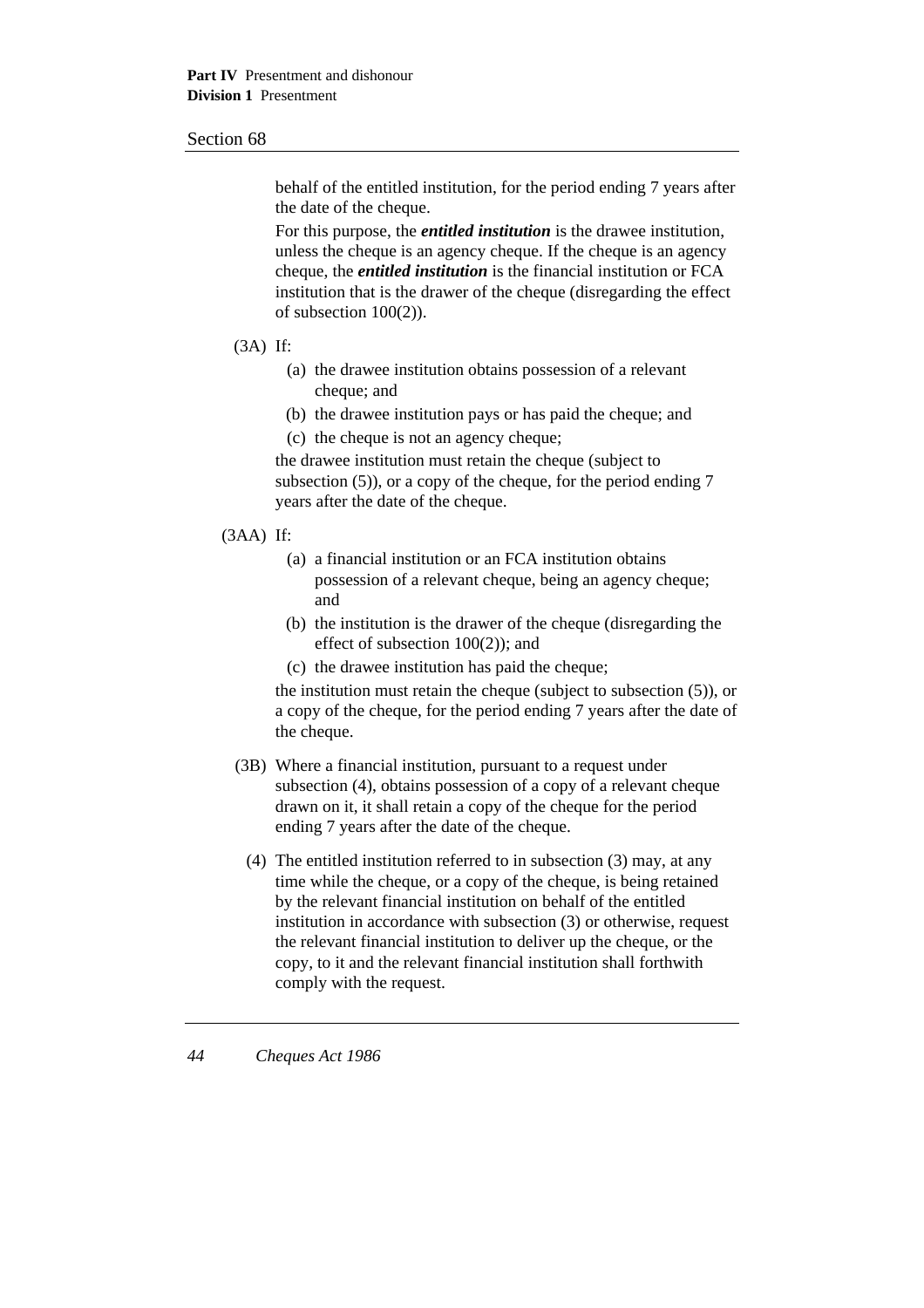- (5) Nothing in this section shall be taken to affect:
	- (a) any right that a person (including the drawer) has, against the drawee institution or relevant financial institution, to possession of the cheque; or
	- (b) any obligation that the relevant financial institution would have, apart from this section, to retain the cheque.
- (6) Where a cheque is paid otherwise than by the drawee institution, the person paying the cheque has, as against the person paid, the right to possession of the cheque.
- (7) A financial institution or an FCA institution that fails to retain a cheque, or a copy of a cheque, as required by subsection (3), (3A), (3AA) or (3B), is guilty of an offence against this section punishable, upon conviction, by a fine not exceeding \$10,000.
- (8) A reference in this section to the date of a cheque is, in the case of a cheque that is undated, a reference to the date of issue of the cheque.
- (9) In this section:

*copy*, in relation to a cheque, includes a document in which there is recorded the information contained in the cheque.

*public authority* means an authority or body, whether a body corporate or not, established or incorporated for a public purpose by a law of the Commonwealth or of a State and includes a body corporate incorporated under a law of the Commonwealth or of a State being a body corporate in which the Commonwealth or a State has a controlling interest.

*relevant cheque* means a cheque other than:

- (a) a cheque drawn by a public authority; or
- (b) a cheque whose amount does not exceed \$200 or such higher amount as is specified by the regulations for the purposes of this definition.

*State* includes the Northern Territory.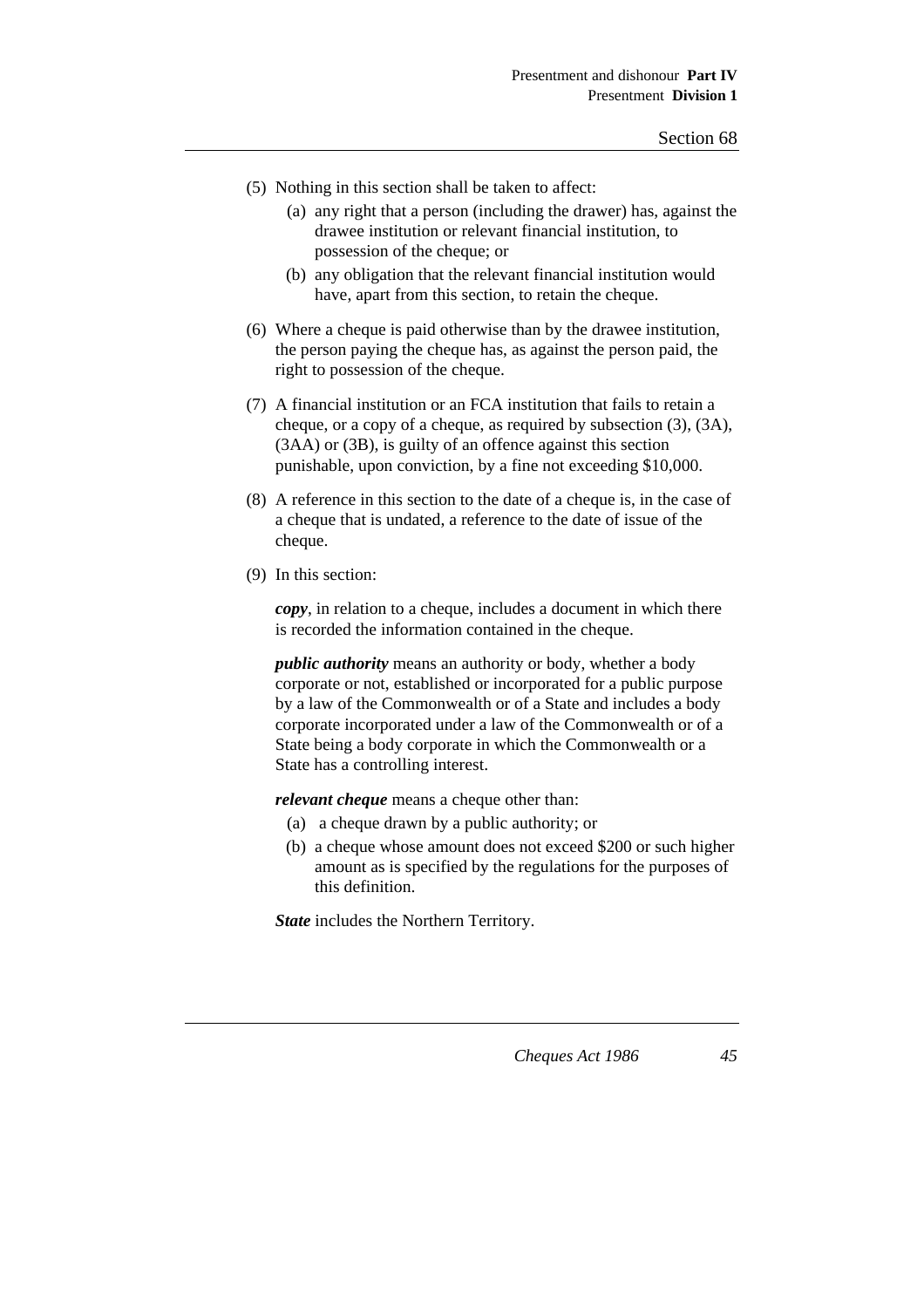# **Division 2—Dishonour**

### **69 Dishonour defined**

A cheque is dishonoured if the cheque is duly presented for payment and payment is refused by the drawee institution, being a refusal that is communicated by the drawee institution to the holder or the person who presented the cheque on the holder's behalf.

Note: A cheque may be taken to be dishonoured in certain circumstances (see section 70A).

## **70 Drawer and indorsers of cheque liable whether or not given notice of dishonour**

A person who is the drawer or an indorser of a cheque that has been dishonoured is liable on the cheque whether or not the person is given notice by any person of the dishonour.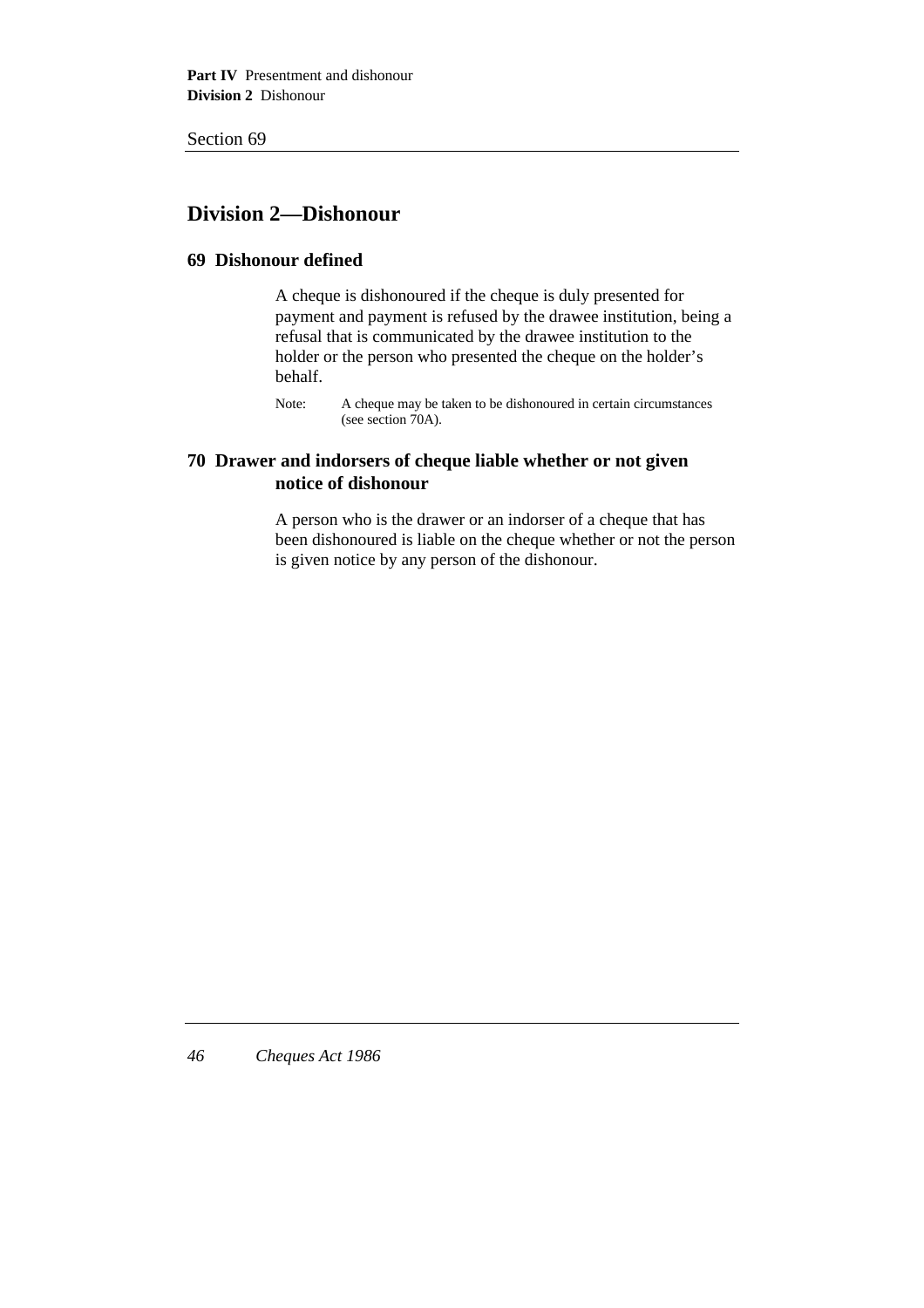# **Division 3—Turnback of cheques drawn on failed financial institutions**

### **70A Certain cheques taken to be dishonoured**

- (1) A cheque that is lodged for collection with a financial institution that is not the drawee institution is taken to be dishonoured if the drawee institution becomes a failed financial institution:
	- (a) after the cheque is lodged; and
	- (b) at a time when the cheque has not been settled.

The dishonour is taken to occur at the time when the drawee institution becomes a failed financial institution.

- Note 1: For when the drawee institution becomes a failed financial institution, see subsection (2).
- Note 2: For when a cheque has not been settled, see subsections (3) and (4).

### (2) For the purposes of this section, a drawee institution becomes a failed financial institution if, and only if:

- (a) the institution becomes a body corporate that is an externally administered body corporate within the meaning of the *Corporations Act 2001* because the institution is, or is likely to become, insolvent; or
- (b) someone takes control of the institution's property for the benefit of the institution's creditors because the institution is, or is likely to become, insolvent; or
- (c) the Australian Prudential Regulation Authority:
	- (i) appoints a person to investigate the affairs of the institution, takes control of the business of the institution or appoints an administrator to take control of the business of the institution under section 13A of the *Banking Act 1959*; and
	- (ii) determines, in writing, that the institution is to be treated as a failed financial institution for the purposes of this Division.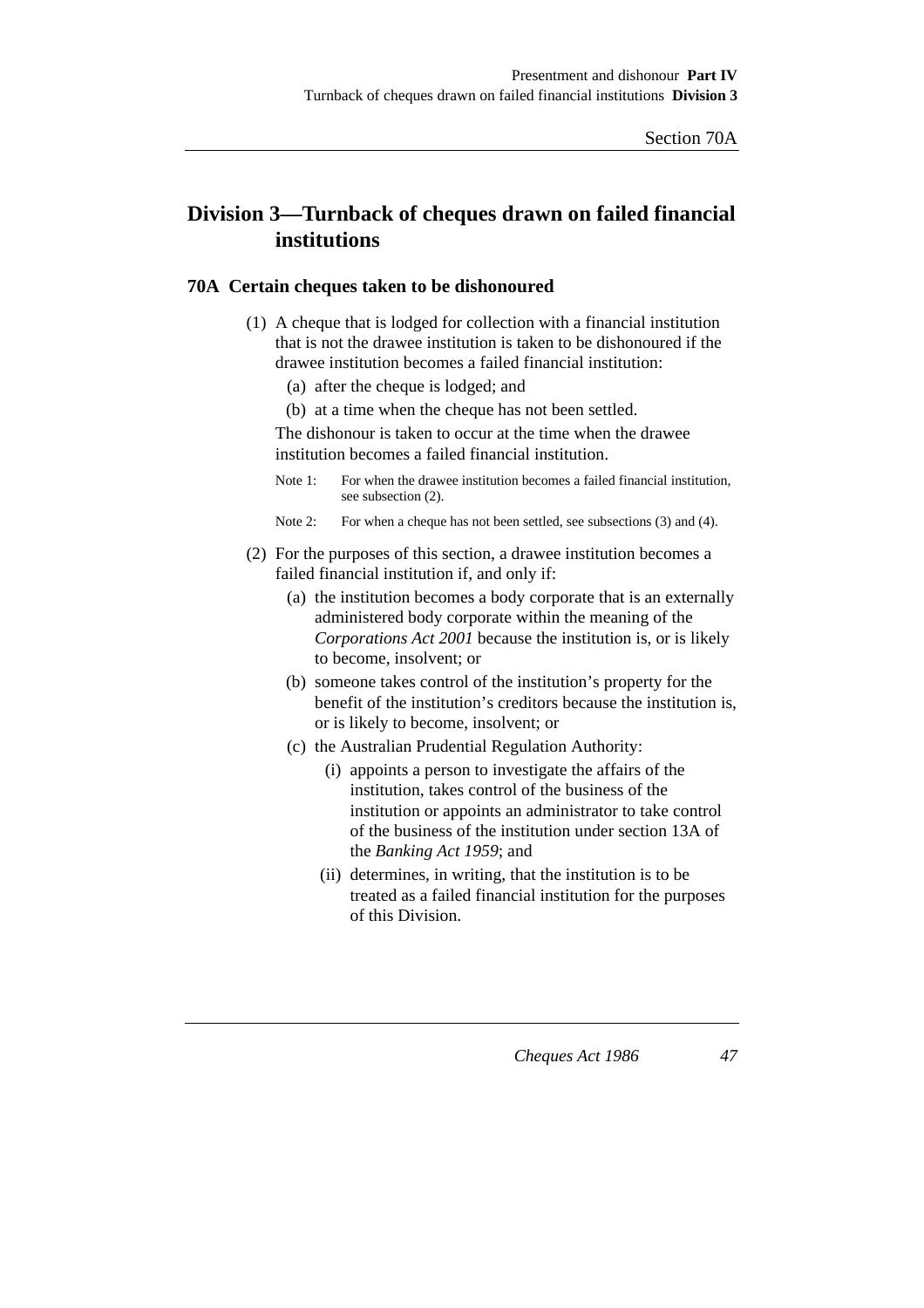### Section 70B

- (3) For the purposes of this section, a cheque has not been settled if, and only if:
	- (a) it has not been exchanged for settlement under a settlement system that is recognised under subsection (4); or
	- (b) it has been exchanged for settlement under a settlement system that is so recognised but the drawee institution's liability in respect of the settlement for the exchange that includes the cheque has not been discharged under that system.
- (4) The Reserve Bank of Australia may determine that a settlement system is a recognised settlement system for the purposes of this section. A determination:
	- (a) must be given in writing; and
	- (b) is a disallowable instrument for the purposes of section 46A of the *Acts Interpretation Act 1901*.

The Reserve Bank of Australia is to take the public interest into account in determining that a settlement system is a recognised settlement system, and, in doing so, is to have regard to the rules that govern the system.

#### **70B Consequences of cheque being taken to be dishonoured**

If a cheque that has been lodged with a financial institution (the *collecting financial institution*) for collection is taken to be dishonoured under section 70A (the *deemed dishonour*) then:

- (a) the deemed dishonour has the same consequences as if the cheque had been duly presented for payment and had been dishonoured in accordance with section 69; and
- (b) if the cheque has not been duly presented for payment, the requirement in section 66 to duly present the cheque for payment does not apply; and
- (c) if the collecting financial institution has made a provisional credit to an account in respect of the cheque, it may reverse that provisional credit; and
- (d) if the drawee institution has made a provisional debit to an account in respect of the cheque, the provisional debit is taken to be reversed, by force of this section, immediately after the deemed dishonour.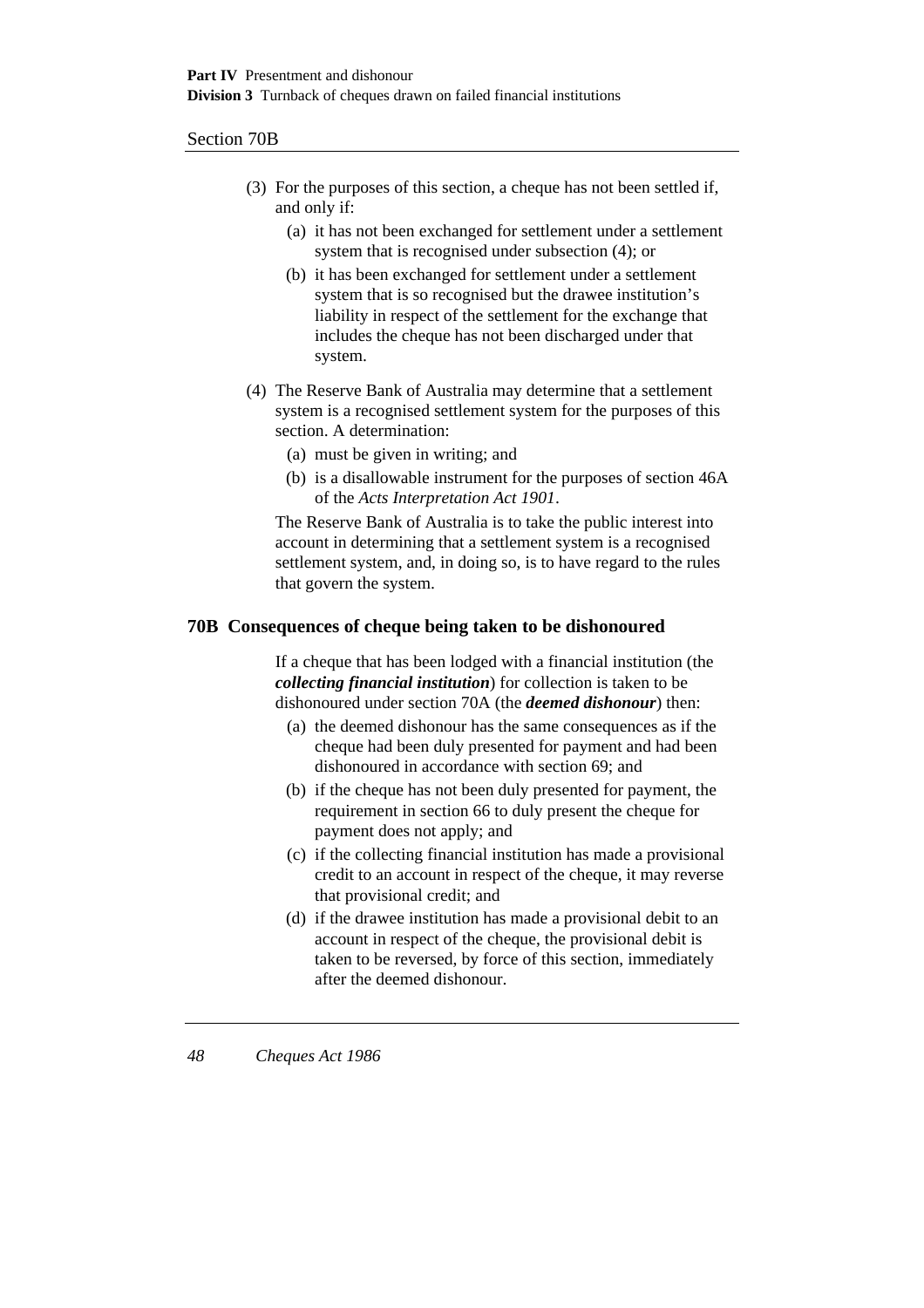# **Part V—Liabilities on cheques**

# **Division 1—Liabilities of parties**

# **71 Liability of drawer**

Subject to subsection 17(1), section 59 and subsection 60(1), the drawer of a cheque, by drawing the cheque, undertakes:

- (a) that, on due presentment for payment, the cheque will be paid according to its tenor as drawn; and
- (b) that:
	- (i) if the cheque is dishonoured when duly presented for payment; or
	- (ii) if presentment of the cheque for payment is dispensed with by virtue of paragraph  $59(a)$  or (aa) and the cheque is unpaid after its date has arrived;

the drawer will compensate the holder or an indorser who is compelled to pay the cheque.

### **72 Estoppel against drawer**

The drawer of a cheque, by issuing the cheque, is estopped from denying to a holder in due course that the cheque was, at the time when the cheque was issued, a valid cheque.

### **73 Liability of indorser**

Subject to subsection 17(2), section 59 and subsection 60(2), an indorser of a cheque, by indorsing the cheque, undertakes:

- (a) that, on due presentment for payment, the cheque will be paid according to its tenor as indorsed by the indorser; and
- (b) that:
	- (i) if the cheque is dishonoured when duly presented for payment; or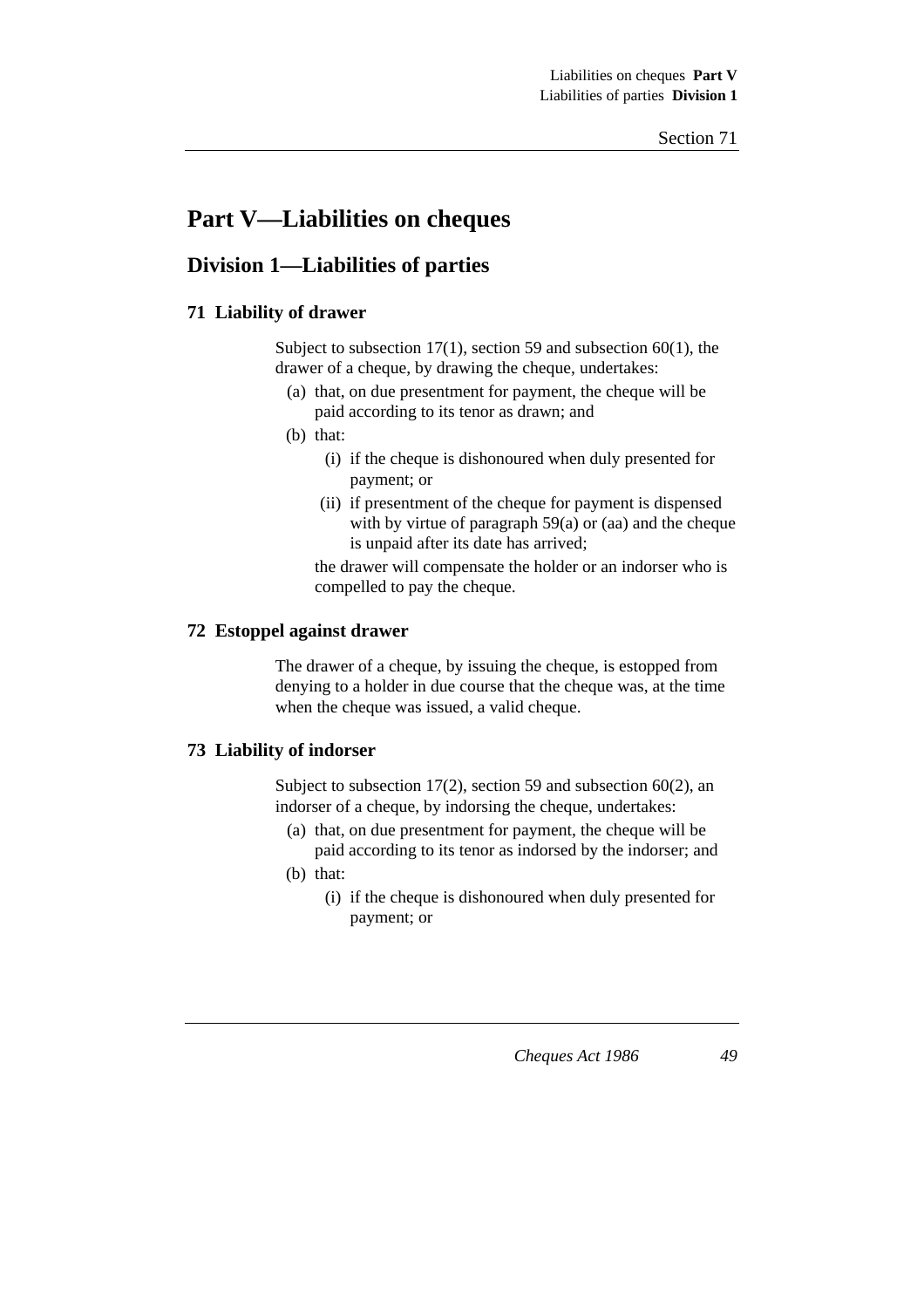(ii) if presentment of the cheque for payment is dispensed with by virtue of paragraph  $59(a)$  or (aa) and the cheque is unpaid after its date has arrived;

the indorser will compensate the holder or a subsequent indorser who is compelled to pay the cheque.

### **74 Estoppels against indorser**

- (1) An indorser of a cheque, by indorsing the cheque, is estopped:
	- (a) from denying to a holder in due course the genuineness and regularity, in all respects, of the drawer's signature and all previous indorsements; and
	- (b) from denying to the indorsee to whom the indorser indorsed the cheque or a subsequent indorsee or to a holder who is not an indorsee:
		- (i) that the cheque was, at the time when the indorser indorsed it, a valid and undischarged cheque; and
		- (ii) that the indorser had, at that time, a good title to the cheque.
- (2) The reference in paragraph  $(1)(a)$  to a holder in due course includes a reference to a person who, but for a signature being written or placed on the cheque without the authority of the person whose signature it purports to be, would be a holder in due course.

### **75 Stranger signing cheque liable as indorser**

- (1) Where a person signs a cheque, otherwise than as the drawer or an indorser, intending to become liable on the cheque, the provisions of this Act (other than sections 25, 26 and 27 and subsection 28(2)) apply, *mutatis mutandis*, to the person as if the person were an indorser and the person's signature were an indorsement.
- (2) A person who signs a cheque shall, for the purposes of subsection (1):
	- (a) as regards a holder in due course—be conclusively presumed to have signed the cheque intending to become liable on the cheque; or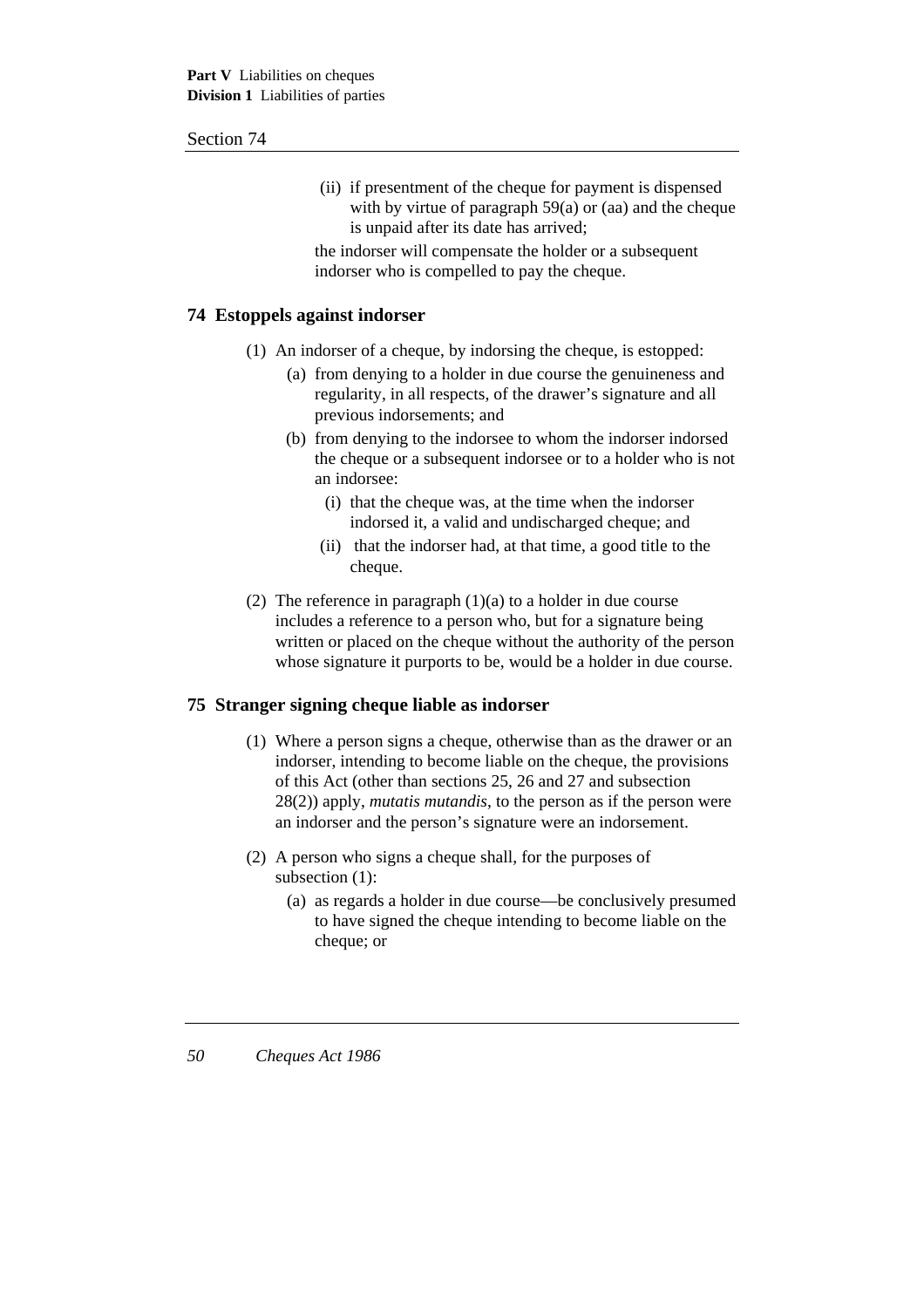(b) as regards a holder who is not a holder in due course—be presumed, unless the contrary is proved, to have signed the cheque intending to become liable on the cheque;

unless it is apparent, on the face of the cheque, that the person did not sign the cheque intending to become liable on the cheque.

### **76 Measure of damages on dishonour**

- (1) Subject to subsection (2), where a cheque is dishonoured, the holder may recover as damages from any person liable on the cheque, and an indorser who has been compelled to pay the cheque may recover as damages from the drawer or a prior indorser:
	- (a) if the cheque is dishonoured in Australia:
		- (i) the sum ordered to be paid by the cheque; and
		- (ii) the amount of any interest that, in accordance with the regulations, is payable in respect of that sum; and
	- (b) if the cheque is dishonoured outside Australia:
		- (i) the amount of the re-exchange of the cheque; and
		- (ii) the amount of any interest that, in accordance with the regulations, is payable in respect of that amount.
- (2) Where an action or proceeding is brought in a court for the recovery of damages under subsection (1), the court may, if it is of the opinion that justice so requires, direct that interest payable under that subsection be withheld in whole or in part.
- (3) Damages recoverable under subsection (1) shall be deemed to be liquidated damages.

### **77 Transferor by delivery**

- (1) A transferor by delivery is a holder of a cheque payable to bearer who transfers the cheque by negotiation without indorsing the cheque.
- (2) A transferor by delivery is not liable on the cheque.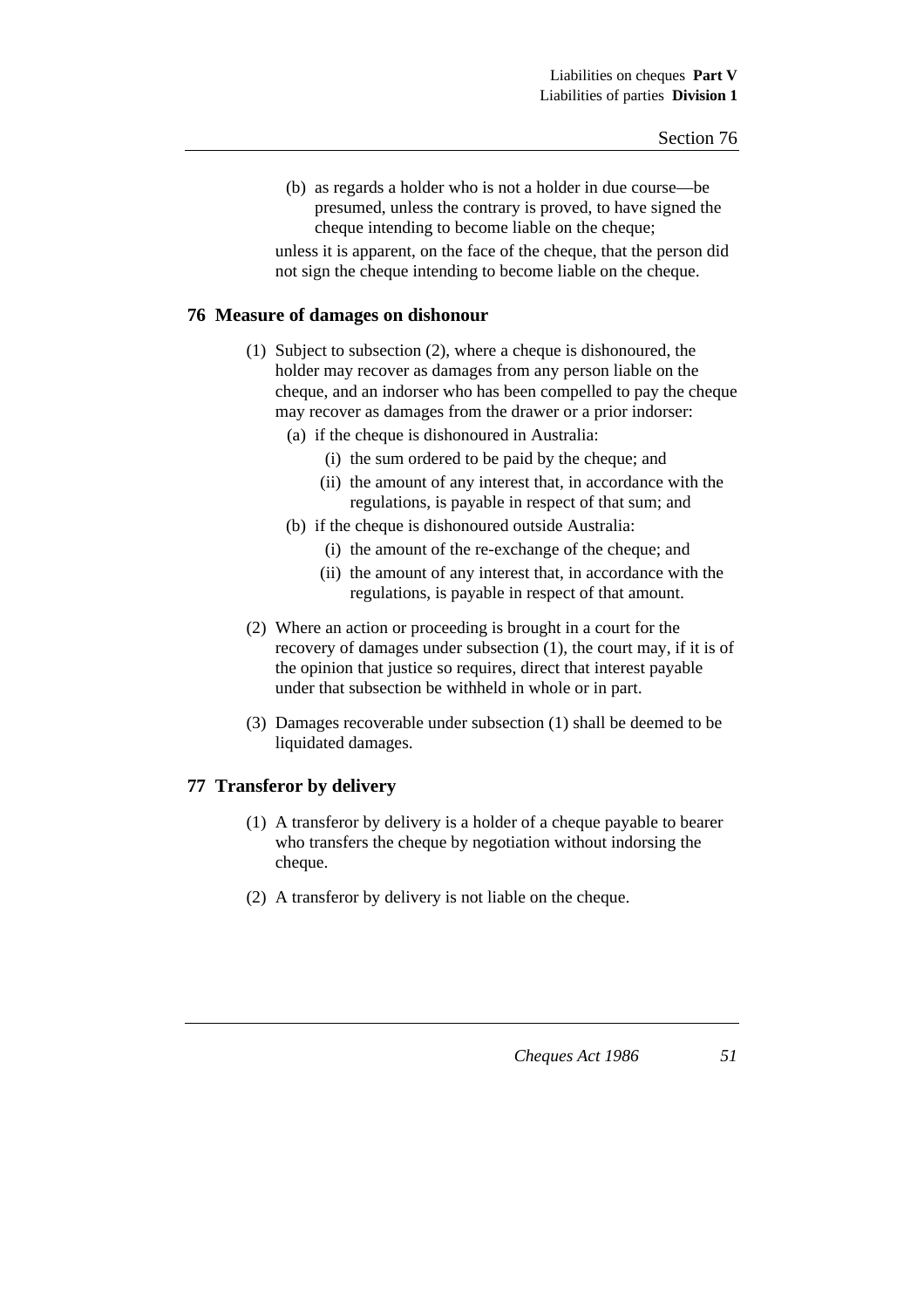- (3) Where the person to whom a transferor by delivery transfers the cheque by negotiation takes the cheque for value, the transferor by delivery warrants to the person:
	- (a) that the cheque is what it purports to be;
	- (b) that the transferor by delivery has the right to transfer the cheque by negotiation; and
	- (c) that the transferor by delivery is not, at the time of the transfer, aware of any fact that renders the cheque valueless.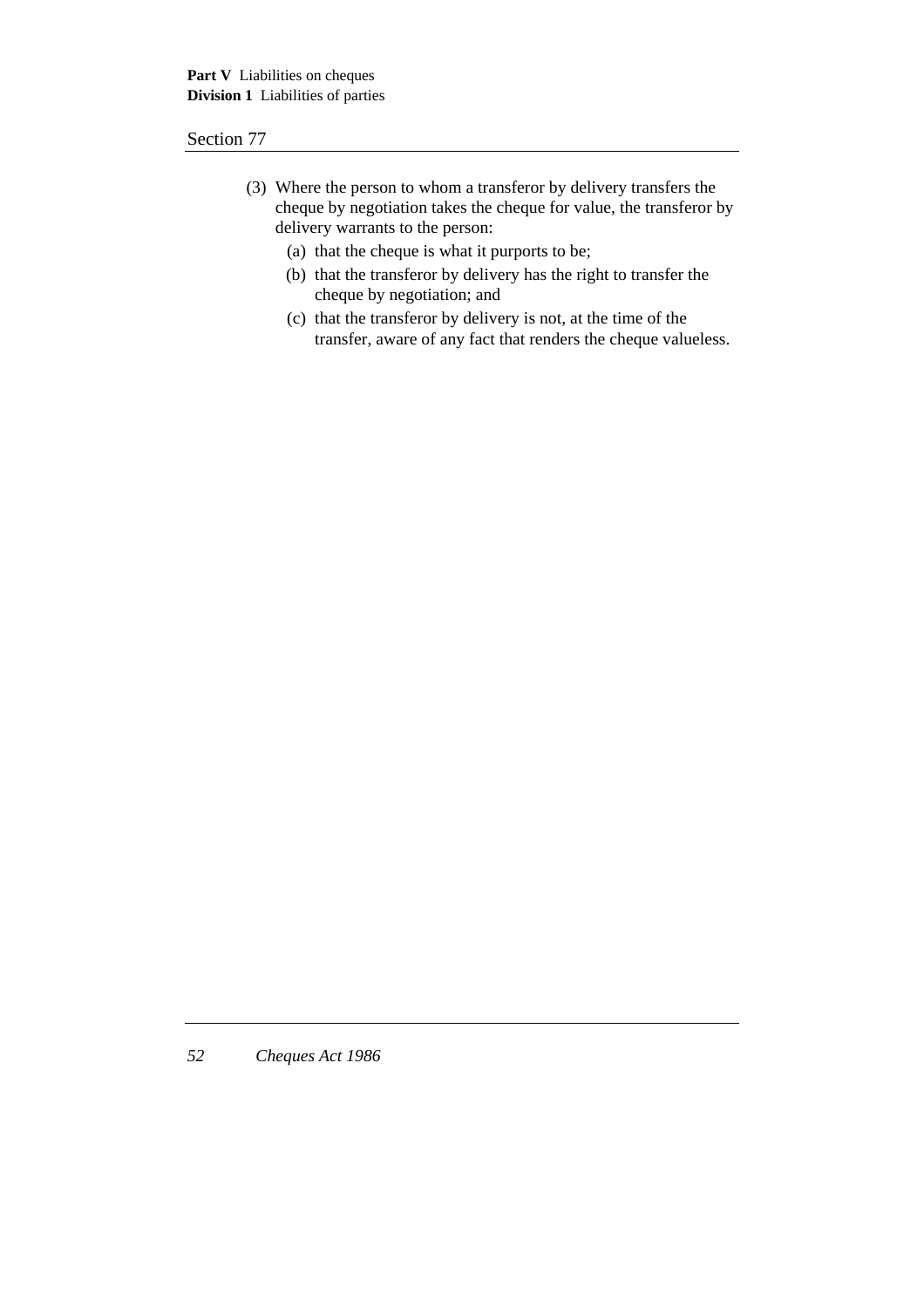# **Division 2—Discharge of liabilities of parties**

### **78 When cheque discharged**

- (1) A cheque is discharged if:
	- (a) the cheque is paid in due course by the drawee institution;
	- (b) subject to section 80, the holder, at any time, absolutely and unconditionally renounces the holder's rights against the drawer or all persons liable on the cheque; or
	- (c) subject to subsection  $81(1)$ , the holder intentionally cancels the cheque or the drawer's signature and the cancellation is apparent from the cheque.
- (2) A cheque is also discharged if the cheque is fraudulently and materially altered by the holder.
- (3) Nothing in this section affects the discharge of a cheque otherwise than in accordance with this section.

### **79 Payment in due course**

A cheque is paid in due course if the cheque is paid to the holder in good faith and without notice of any defect in the holder's title or that the holder had no title to the cheque.

# **80 Renunciation of rights against drawer or all persons liable on cheque**

The renunciation by the holder of a cheque of the holder's rights against the drawer or all persons liable on the cheque does not discharge the cheque unless the renunciation is completed by delivery of the cheque to the drawer by the holder in order to give effect to the renunciation.

### **81 Cancellation of cheque or drawer's signature**

(1) The cancellation of a cheque, or the drawer's signature on a cheque, does not discharge the cheque if the cancellation is made under a mistake of fact.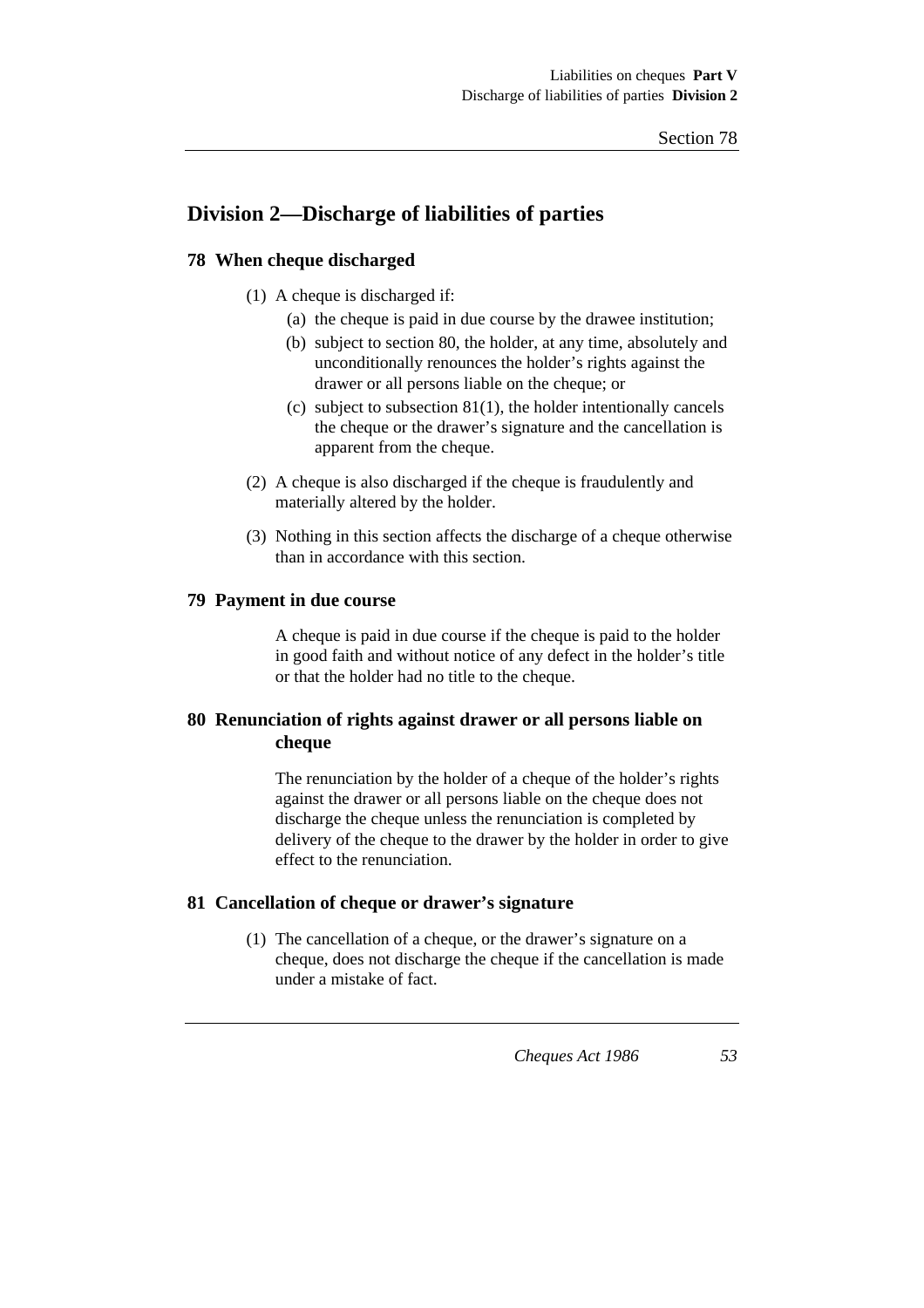- (2) Where a cheque, or the drawer's signature on a cheque, has been cancelled, the cancellation shall, unless the contrary is proved, be presumed:
	- (a) to have been made intentionally by a holder; and
	- (b) not to have been made under a mistake of fact.

### **82 Effect of discharge of cheque**

- (1) Subject to subsections (2) and (3), where a cheque is discharged under subsection 78(1) or (2), all rights on the cheque are extinguished.
- (2) Where:
	- (a) a cheque is discharged by virtue of paragraph  $78(1)(b)$  by the renunciation of the holder's rights against the drawer or all persons liable on the cheque;
	- (b) a person takes the cheque without notice of the renunciation; and
	- (c) the person would, but for the discharge of the cheque, be a holder in due course of the cheque;

the person may enforce payment of the cheque as if the cheque had not been discharged.

- (3) Where a cheque is discharged under subsection 78(2) by an alteration of the cheque, then:
	- (a) a person who, but for the discharge of the cheque, would be the holder may enforce payment of the cheque, according to the tenor of the cheque as altered, against:
		- (i) the person who made the alteration;
		- (ii) a person who authorized or agreed to the alteration; or
		- (iii) a person who indorsed the cheque after the alteration was made;
		- as if the cheque had not been discharged; and
	- (b) in a case where the alteration is not apparent—a person who, but for the discharge of the cheque, would be a holder in due course may enforce payment of the cheque, according to the original tenor of the cheque, against any other person as if the cheque had not been discharged.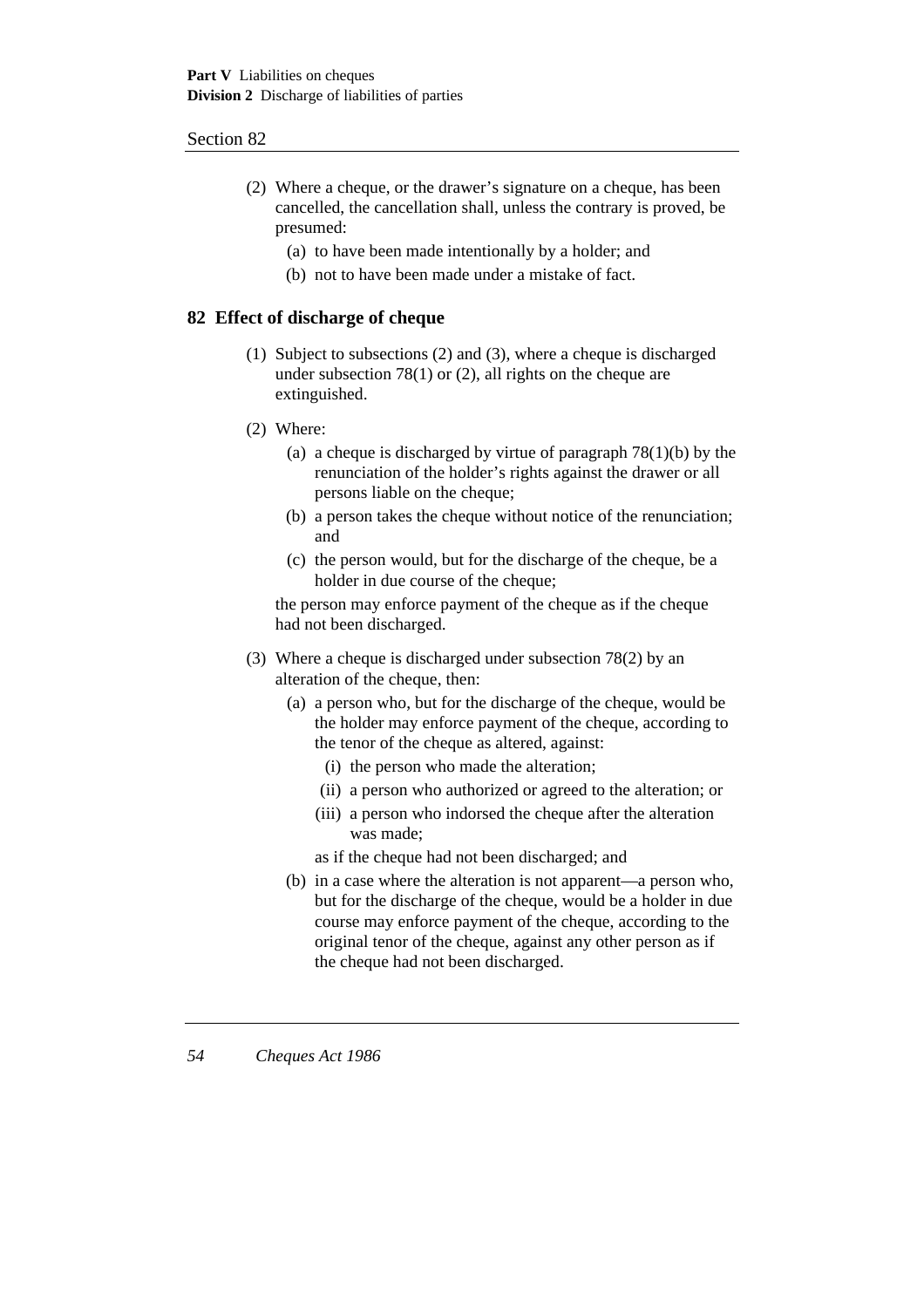(4) Subsection (1) shall not be taken to limit by implication the effects of the discharge of a cheque.

## **83 When indorser discharged**

- (1) An indorser of a cheque is discharged if:
	- (a) subject to section 84, the holder, at any time, absolutely and unconditionally renounces the holder's rights against the indorser; or
	- (b) subject to subsection 85(1), the holder intentionally cancels the indorser's signature and the cancellation is apparent from the cheque.
- (2) Where an indorser is discharged by virtue of paragraph (1)(a) or (b), any indorser who would have had a right of recourse against the first-mentioned indorser is also discharged.
- (3) Nothing in this section affects the discharge of an indorser otherwise than in accordance with this section.

### **84 Renunciation of rights against indorser**

The renunciation by the holder of a cheque of the holder's rights against an indorser does not discharge the indorser unless the renunciation is in writing signed by the holder.

### **85 Cancellation of indorser's signature**

- (1) The cancellation of the signature of an indorser does not discharge the indorser if the cancellation is made under a mistake of fact.
- (2) Where the signature of an indorser has been cancelled, the cancellation shall, unless the contrary is proved, be presumed:
	- (a) to have been made intentionally by a holder; and
	- (b) not to have been made under a mistake of fact.

## **86 Effect of discharge of indorser**

(1) Subject to subsection (2), where an indorser is discharged under subsection 83(1) or (2), all rights on the cheque against the indorser are extinguished.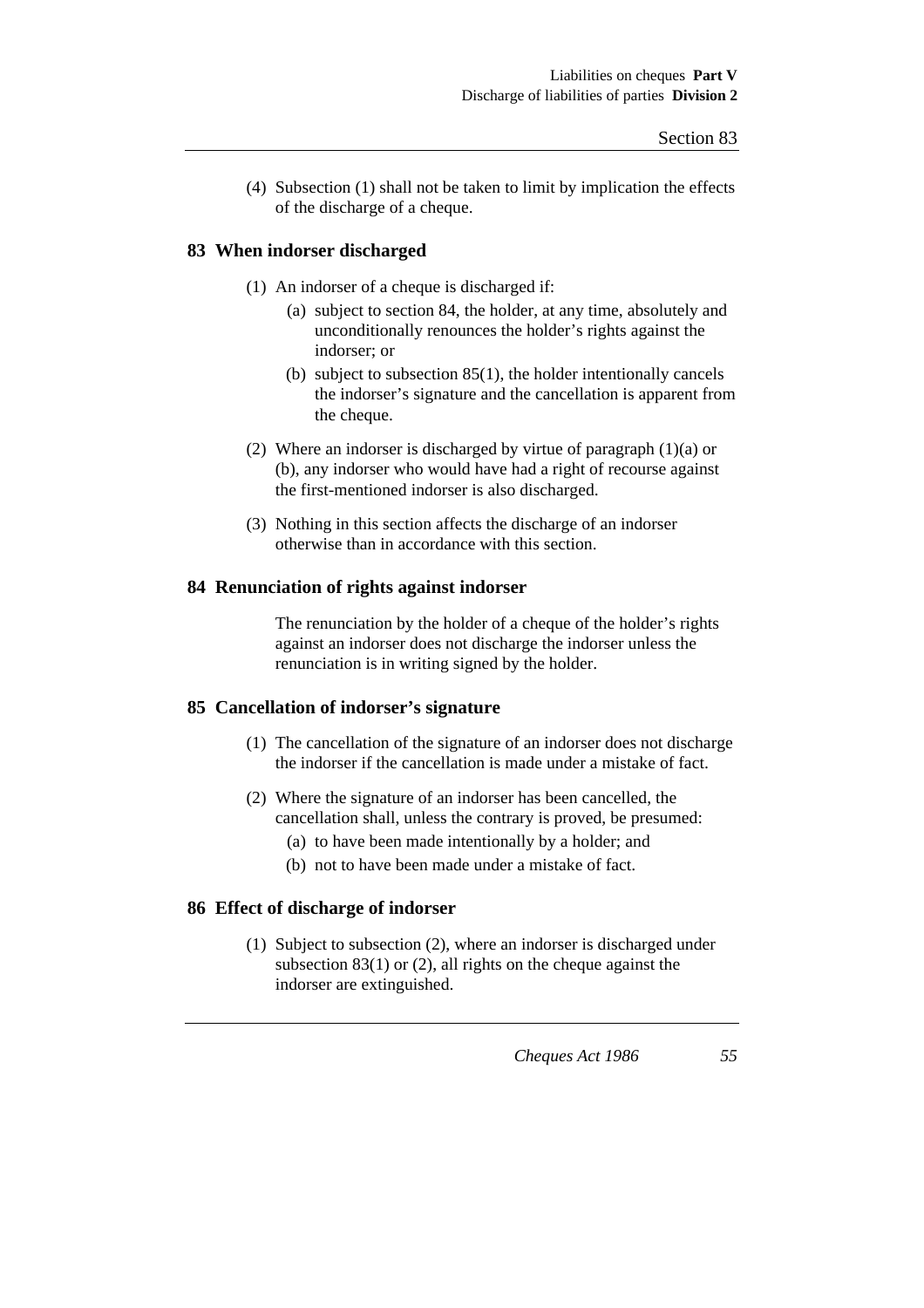- (2) Where:
	- (a) an indorser is discharged:
		- (i) by virtue of paragraph  $83(1)(a)$  by the renunciation of the holder's rights against the indorser; or
		- (ii) under subsection  $83(2)$  by the renunciation of the holder's rights against an indorser against whom the first-mentioned indorser would have had a right of recourse; and

(b) a person takes the cheque without notice of the renunciation; the person may enforce payment of the cheque as if the first-mentioned indorser had not been discharged.

### **87 Effect of payment by drawer or indorser**

- (1) Where a cheque is paid by the drawer or an indorser (in this subsection referred to as the *relevant party*), the cheque is not discharged and, if the cheque is a cheque payable to order and the cheque is not indorsed to the relevant party, the relevant party acquires the right to have the person who was paid indorse the cheque to the relevant party so as to transfer the cheque by negotiation to the relevant party.
- (2) The reference in subsection (1) to the drawer of a cheque does not include a reference to a drawer of a cheque who is also the drawee institution.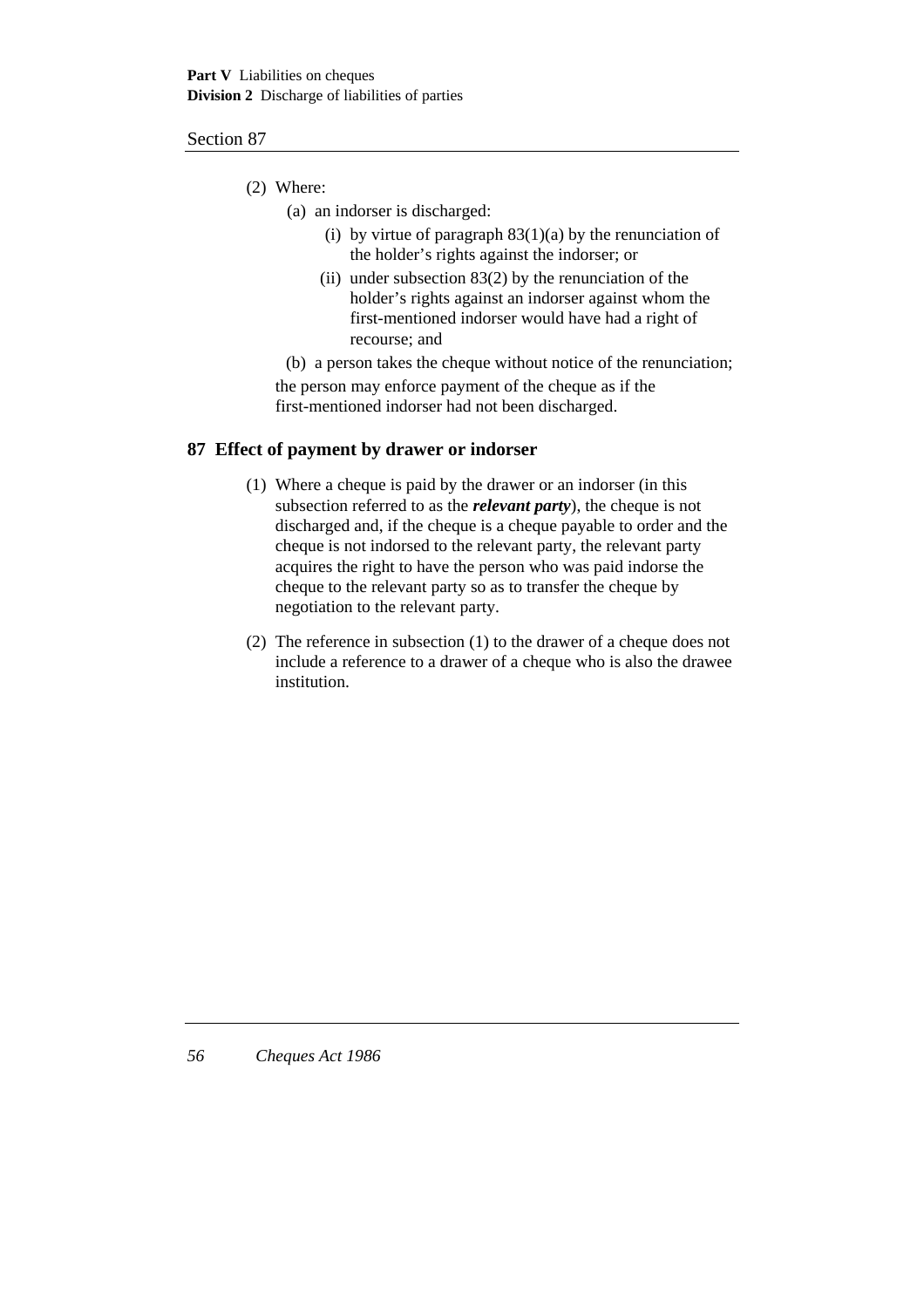# **Part VI—Duties and liabilities of financial institutions**

# **Division 1—The drawee institution**

### **88 Cheque not assignment of funds**

The drawing of a cheque does not, of itself, operate as an assignment of funds that are available, in the hands of the drawee institution, for the payment of the cheque.

## **89 Stale cheque**

- (1) Subject to subsections (2) and (3), the drawee institution may refuse payment of a stale cheque.
- (2) The drawee institution must not refuse payment of a stale cheque if:
	- (a) the drawee institution is obliged, by an agreement with the drawer, to pay the cheque notwithstanding that it is a stale cheque; or
	- (b) the drawer directs the drawee institution to pay the cheque notwithstanding that it is a stale cheque.
- (3) The drawee institution must refuse payment of a stale cheque if:
	- (a) the drawee institution is obliged, by an agreement with the drawer, not to pay the cheque after it has become stale; or
	- (b) the drawer directs the drawee institution not to pay the cheque after it has become stale.

# **90 Countermand of payment and notice of death or mental incapacity**

- (1) Subject to subsection (2), the duty and authority of the drawee institution to pay a cheque are terminated by:
	- (a) countermand of payment;
	- (b) notice of the drawer's mental incapacity to incur liability on a cheque; or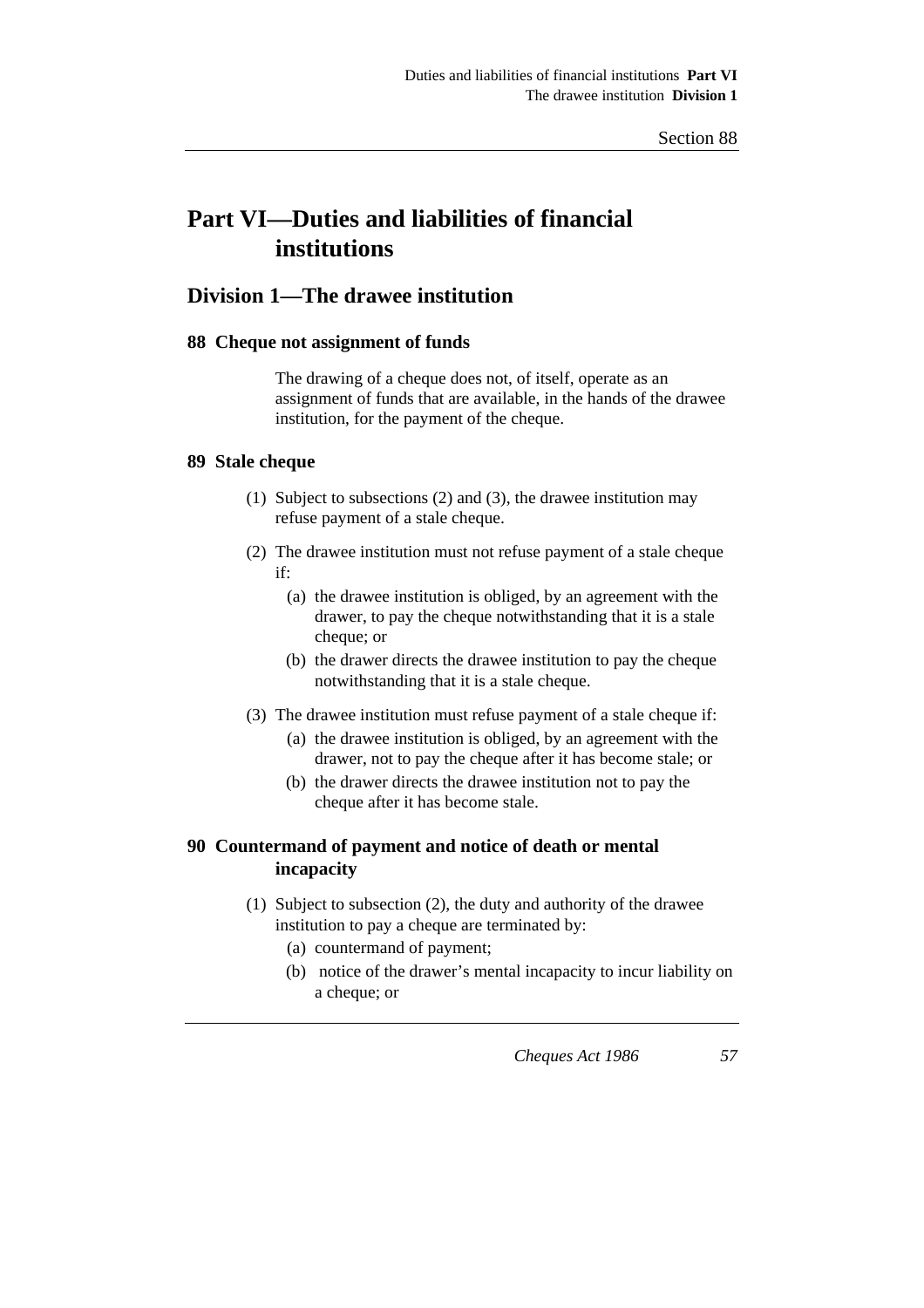- (c) notice of the drawer's death.
- (2) Paragraph  $(1)(c)$  does not apply in relation to a cheque if:
	- (a) not more than 10 days have elapsed since the day on which the drawee institution received notice of the customer's death; and
	- (b) it has not received a countermand of payment from a person who claims that the person is, or will be:
		- (i) entitled to administer the drawer's estate; or
		- (ii) a beneficiary of the drawer's estate.

### **91 Protection of drawee institution paying improperly raised cheque**

### Where:

- (a) a cheque is fraudulently altered so as to increase the sum ordered to be paid by the cheque;
- (b) the alteration is the only material alteration of the cheque made fraudulently; and
- (c) the drawee institution, in good faith and without negligence, pays the cheque to the holder;

the drawee institution may, without prejudice to any other rights that it may have against the drawer, debit the drawer's account according to the tenor of the cheque as drawn.

# **92 Protection of drawee institution paying crossed cheque in accordance with crossing**

Subject to subsection 32(1), where the drawee institution, in good faith and without negligence, pays a crossed cheque to a financial institution, the drawee institution is taken to have paid the cheque in due course.

# **93 Payment of crossed cheque otherwise than in accordance with crossing**

(1) Subject to subsection (2), where the drawee institution pays a crossed cheque otherwise than to a financial institution, the drawee institution is liable to the true owner of the cheque for any loss the true owner suffers as a result of the cheque having been paid otherwise than to a financial institution.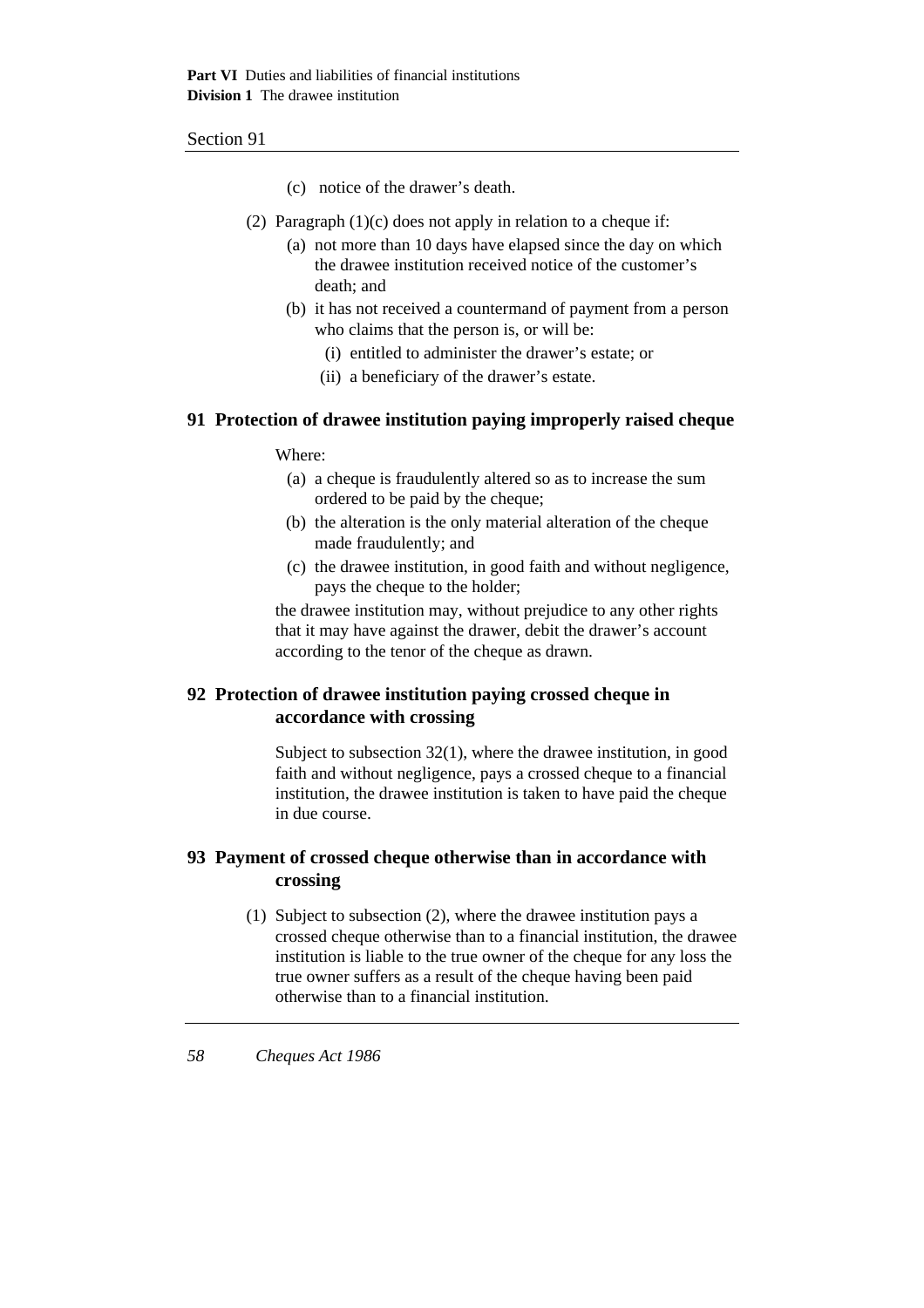- (2) Subject to subsection 32(1), where:
	- (a) a crossed cheque is presented for payment to the drawee institution;
	- (b) the cheque, at the time of presentment, does not appear, on its face, to be, or at any time to have been, a crossed cheque; and
	- (c) the drawee institution, in good faith and without negligence, pays the cheque otherwise than to a financial institution;
	- the drawee institution:
		- (d) does not, in paying the cheque, incur any liability by reason only of its failure to pay the cheque to a financial institution; and
		- (e) shall be deemed to have paid the cheque in due course.

# **94 Protection of drawee institution paying cheque lacking indorsement or with irregular or unauthorised indorsement**

- (1) Subject to subsection 32(1), where:
	- (a) the drawee institution, in good faith and without negligence, pays a cheque, whether or not to a financial institution; and
	- (b) an indorsement has been written or placed on the cheque without the authority of the person whose indorsement it purports to be;
	- the drawee institution:
		- (c) does not, in paying the cheque, incur any liability by reason only of:
			- (i) the indorsement having been written or placed on the cheque without the authority of the person whose indorsement it purports to be; or
			- (ii) its failure to concern itself with the genuineness of, or the existence of authority for, the indorsement; and
		- (d) shall be deemed to have paid the cheque in due course.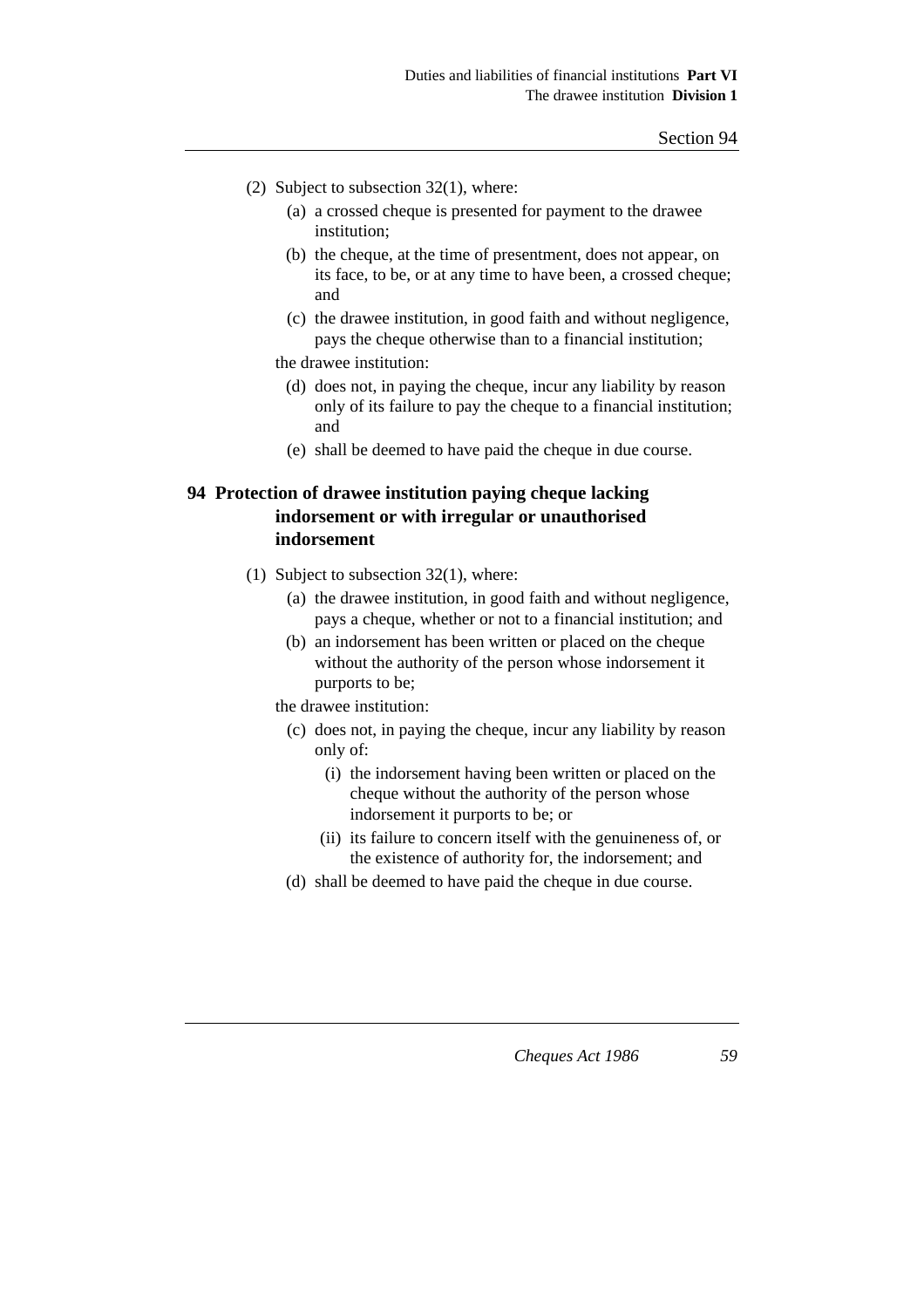- (2) Subject to subsection 32(1), where:
	- (a) the drawee institution, in good faith and without negligence, pays a cheque to a financial institution; and
	- (b) the cheque is not indorsed or is irregularly indorsed;

the drawee institution:

- (c) does not, in paying the cheque, incur any liability by reason only of the absence of, or the irregularity in, the indorsement; and
- (d) shall be deemed to have paid the cheque in due course.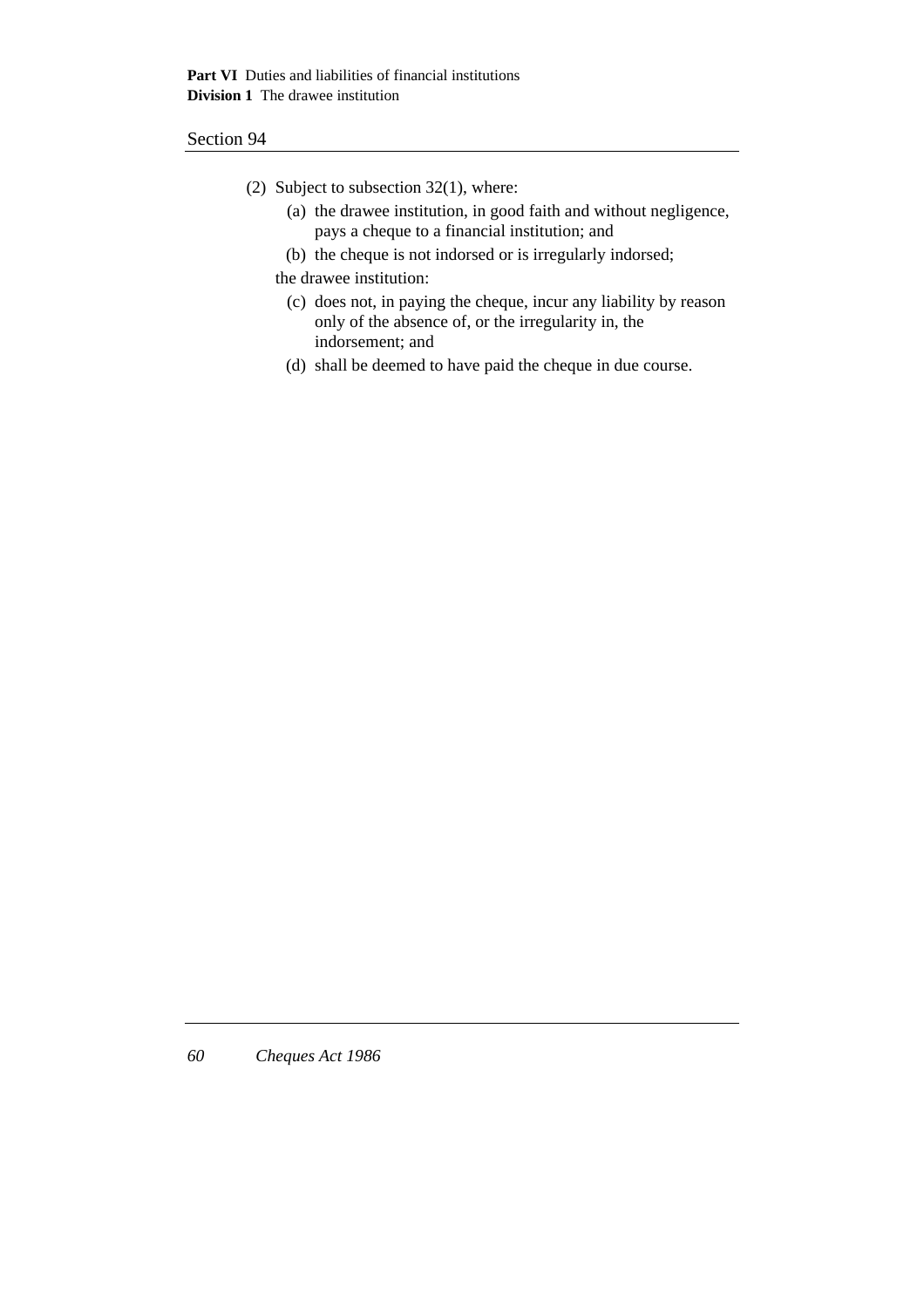# **Division 2—The collecting institution**

# **95 Protection of institution collecting cheque for customer or another institution**

- (1) Where:
	- (a) a financial institution (the *collecting institution*), in good faith and without negligence:
		- (i) receives payment of a cheque for a customer; or
		- (ii) receives payment of a cheque and, before or after receiving payment, credits a customer's account with the sum ordered to be paid by the cheque; and
	- (b) the customer has no title, or has a defective title, to the cheque;

the collecting institution does not incur any liability to the true owner by reason only of having received payment of the cheque.

- (2) Where:
	- (a) a financial institution (the *collecting institution*):
		- (i) receives payment of a cheque for a customer; or
		- (ii) receives payment of a cheque and, before or after receiving payment, credits a customer's account with the sum ordered to be paid by the cheque;
	- (b) the cheque is a cheque drawn payable to order that has not been transferred by negotiation; and
	- (c) the name specified in the cheque as the name of the payee:
		- (i) is the same as the name of the customer;
		- (ii) is the same as a business name or trade name of the customer; or
		- (iii) is so similar to the name of the customer, or a business name or trade name of the customer, that it is reasonable in all the circumstances for the collecting institution to have assumed that the customer was the person intended by the drawer to be the payee;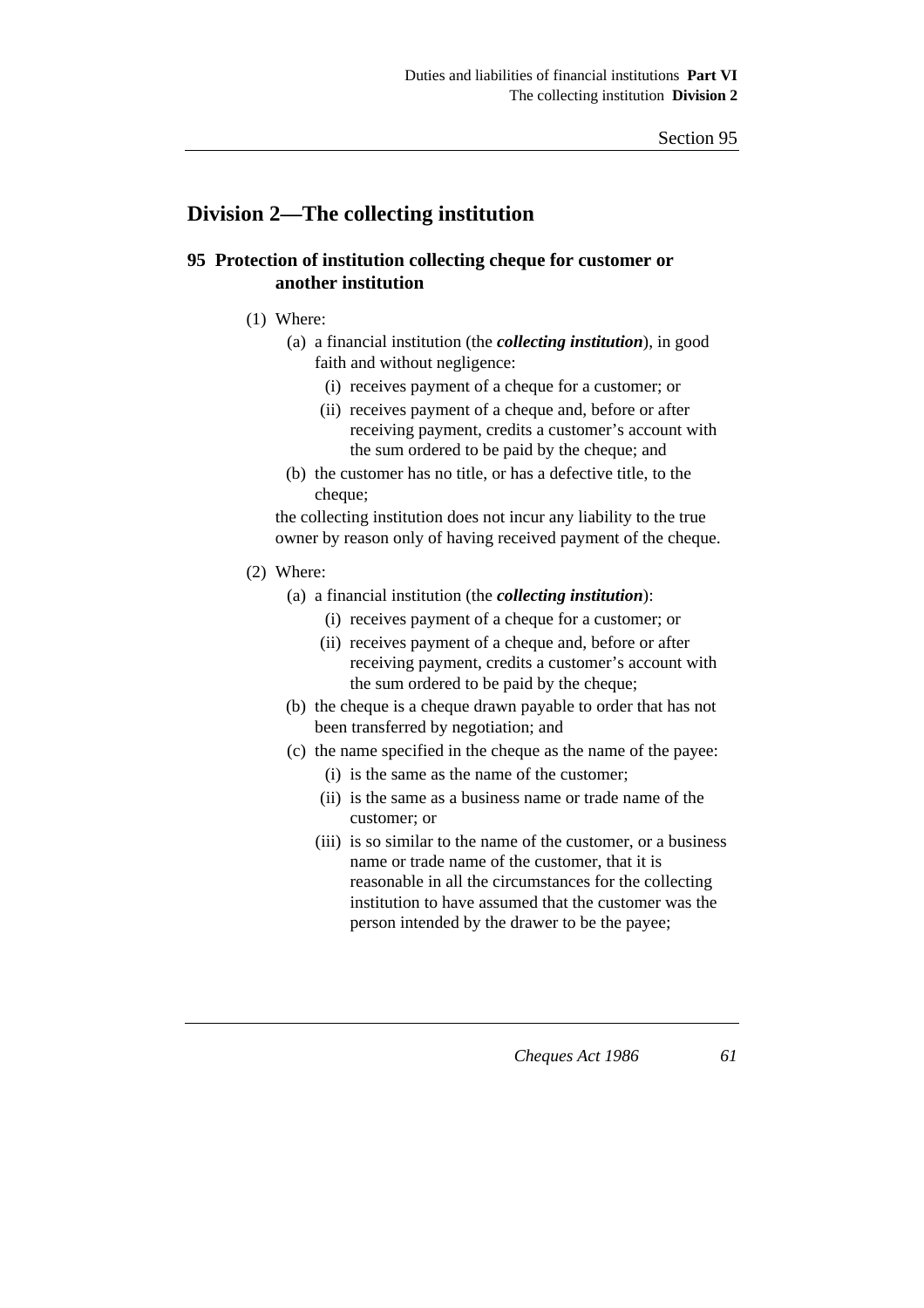the collecting institution shall not be treated, for the purposes of subsection (1), as having been negligent by reason only of its failure to concern itself with the absence of, or irregularity in, an indorsement of the cheque.

- (3) Where a financial institution (the *collecting agent*), in good faith and without negligence:
	- (a) receives payment of a cheque for another financial institution or for an FCA institution; or
	- (b) receives payment of a cheque and, before or after receiving payment, pays another financial institution or an FCA institution the sum ordered to be paid by the cheque;

the collecting agent does not incur any liability to the true owner by reason only of having received payment of the cheque.

- (4) Where:
	- (a) a financial institution (the *collecting agent*):
		- (i) receives payment of a cheque for another financial institution or for an FCA institution; or
		- (ii) receives payment of a cheque and, before or after receiving payment, pays another financial institution or an FCA institution the sum ordered to be paid by the cheque; and
	- (b) the cheque is a cheque drawn payable to order that has not been transferred by negotiation;

the collecting agent shall not be treated, for the purposes of subsection (3), as having been negligent by reason only of its failure to concern itself with the absence of, or irregularity in, an indorsement of the cheque.

## **96 Rights of institution collecting order cheque not indorsed by payee**

#### Where:

(a) the payee of a cheque payable to order, without indorsing the cheque, lodges the cheque with a financial institution (the *collecting institution*) for collection for the payee; and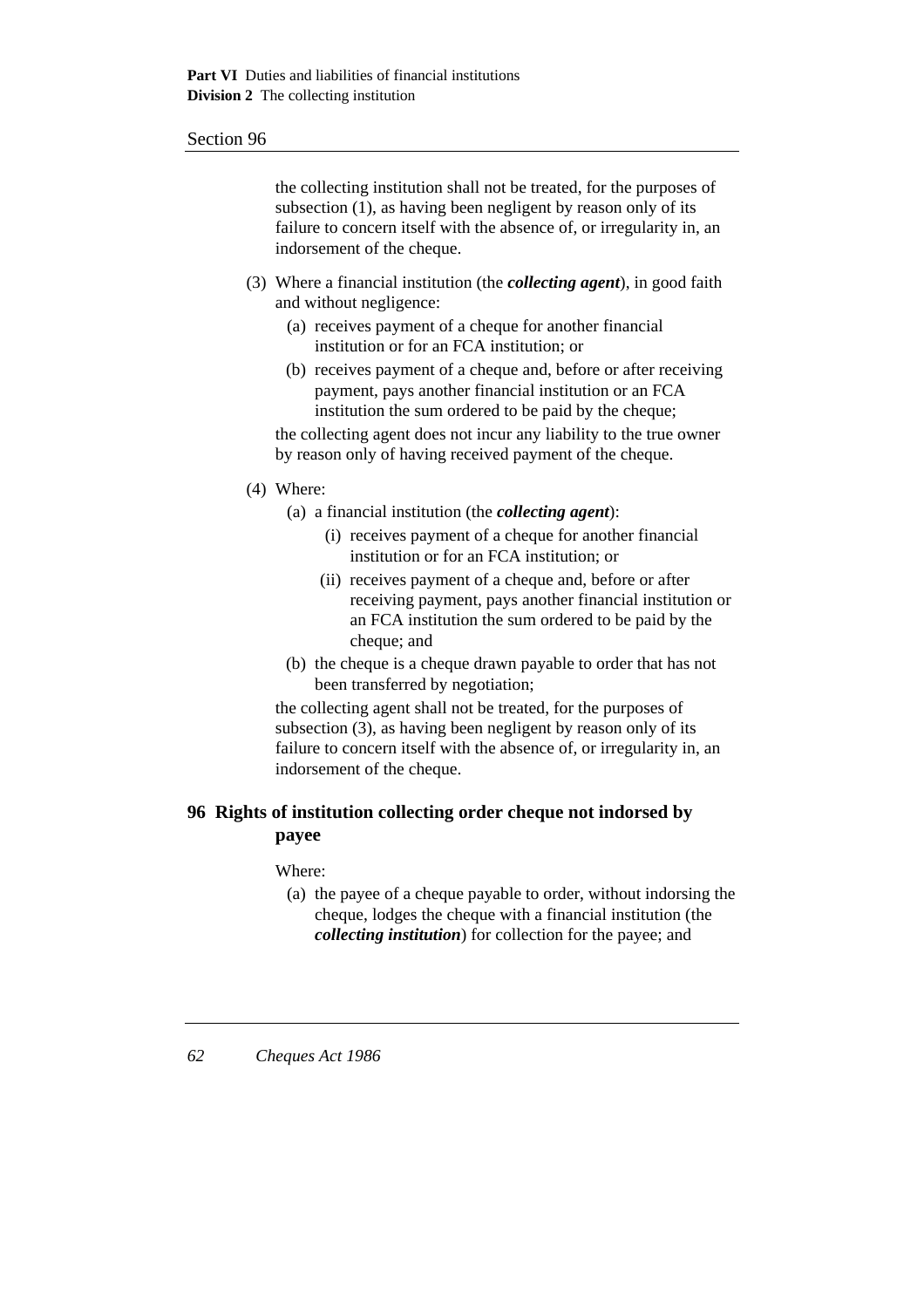(b) the collecting institution gives value for, or has a lien on, the cheque;

the collecting institution has such rights (if any) as it would have had if, before the lodgment of the cheque with it, the payee had indorsed the cheque in blank.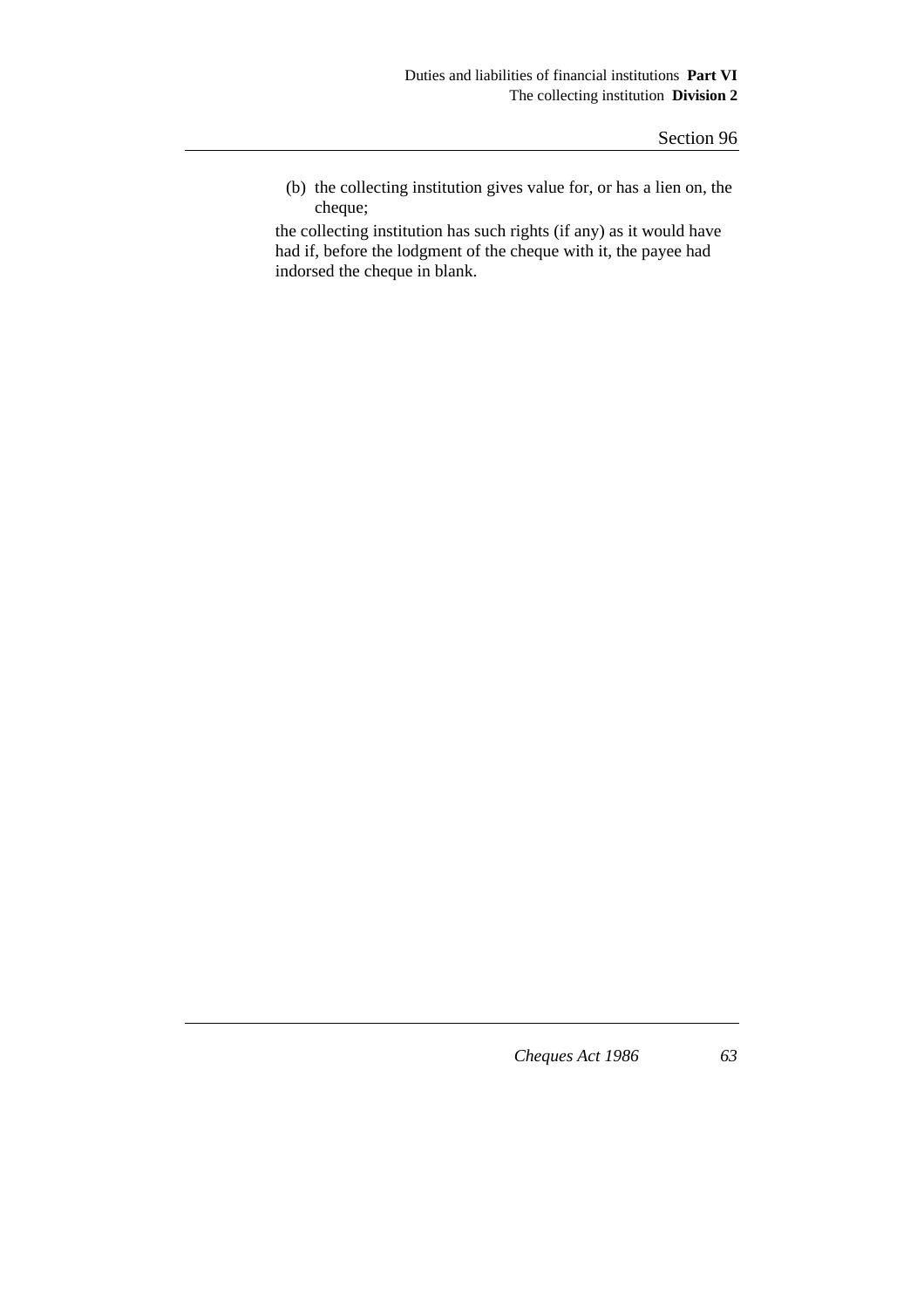# **Part VII—Special provisions relating to FCA institutions and agency cheques**

# **Division 1—Presentment and collection of cheques by FCA institutions**

### **97 FCA institution to ensure cheques presented promptly**

- (1) Subject to sections 59 and 70B, where the holder of a cheque lodges the cheque with an FCA institution for collection for the holder, the FCA institution shall ensure that the cheque is duly presented for payment on its behalf as soon as is reasonably practicable and, if the FCA institution fails to do so, it is liable to the holder for any loss that the holder thereby suffers.
- (2) Where the drawee institution makes a request under subsection 62(5) in relation to the cheque, the cheque shall, for the purposes of subsection (1), be deemed not to have been duly presented for payment unless, and until, the request is complied with.
- (3) In determining, for the purposes of subsection (1), whether the FCA institution failed to ensure that the cheque was duly presented for payment on its behalf as soon as was reasonably practicable, regard shall be had to:
	- (a) the fact that the instrument is a cheque and that it is reasonable to expect a cheque to be presented for payment promptly;
	- (b) the means that were available to it for having the cheque duly presented on its behalf;
	- (c) the relative speed, reliability and cost of those means;
	- (d) the usage of financial institutions and FCA institutions in relation to the presentment of cheques;
	- (e) in a case where a request under subsection 62(5) was made in relation to the cheque—the following matters, namely:
		- (i) the making of the request;
		- (ii) the nature of the request;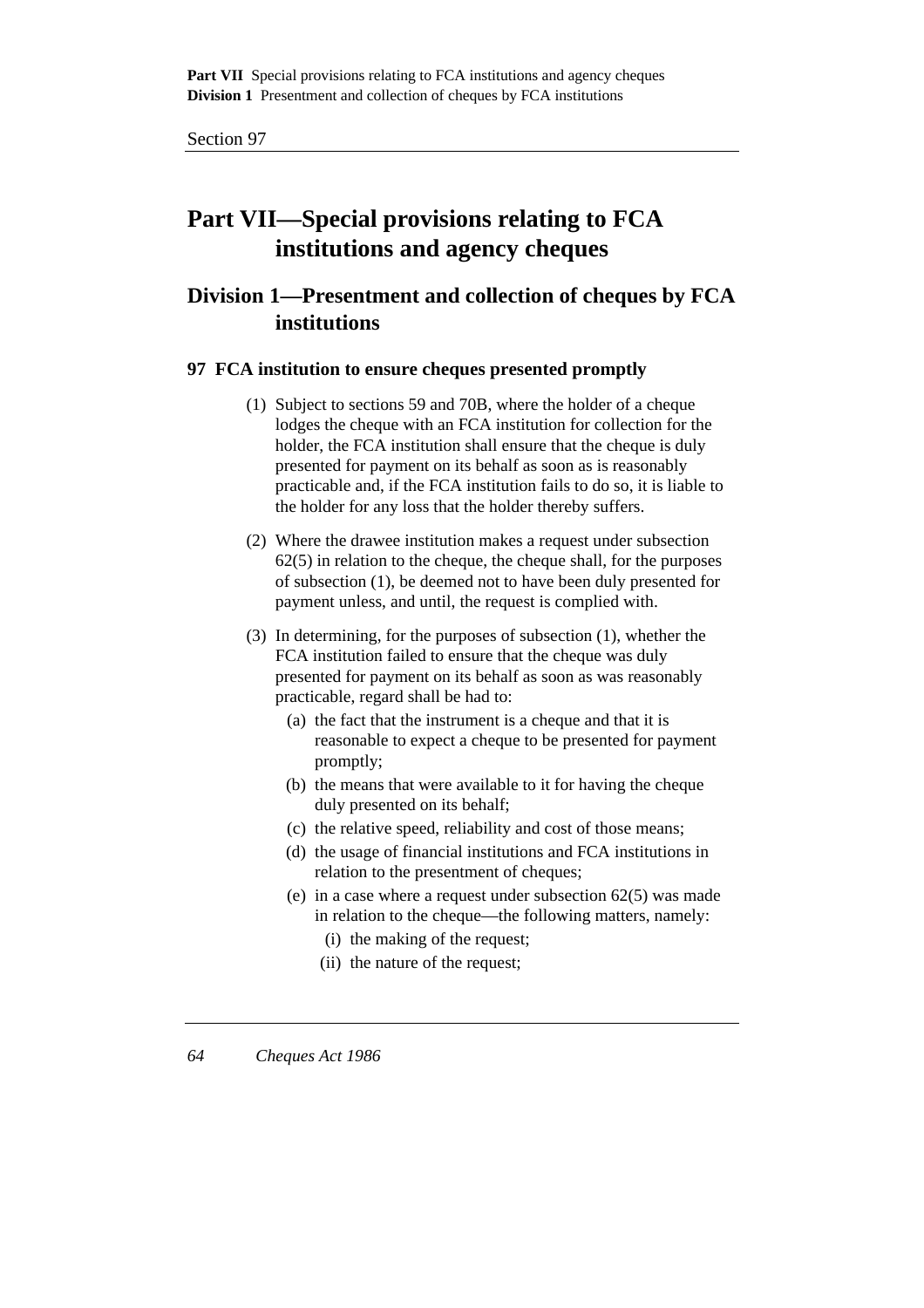| (iii) whether or not the financial institution to which the |
|-------------------------------------------------------------|
| request was made had actual possession of the cheque;       |

- (iv) whether or not the request was complied with;
- (v) if the request was complied with—the time within which the request was complied with and the means by which the request was complied with;
- (vi) the means that were available for complying with the request;
- (vii) the relative speed, reliability and cost of those means;
- (viii) the usage of financial institutions and FCA institutions in relation to requests under subsection 62(5); and
- (f) any other facts of the particular case, including:
	- (i) the nature of the cheque and, in particular, but without limiting the generality of the foregoing, the date of the cheque (if any) and the sum ordered to be paid by the cheque; and
	- (ii) whether any delay in presenting the cheque was:
		- (A) caused by circumstances beyond the control of the FCA institution; and
		- (B) not imputable to default, misconduct or negligence on the part of the FCA institution.

## **98 Protection of FCA financial institution collecting cheque for customer**

- (1) Where:
	- (a) an FCA institution, in good faith and without negligence:
		- (i) receives payment of a cheque for a customer; or
		- (ii) receives payment of a cheque and, before or after receiving payment, credits a customer's account with the sum ordered to be paid by the cheque; and
	- (b) the customer has no title, or has a defective title, to the cheque;

the FCA institution does not incur any liability to the true owner by reason only of having received payment of the cheque.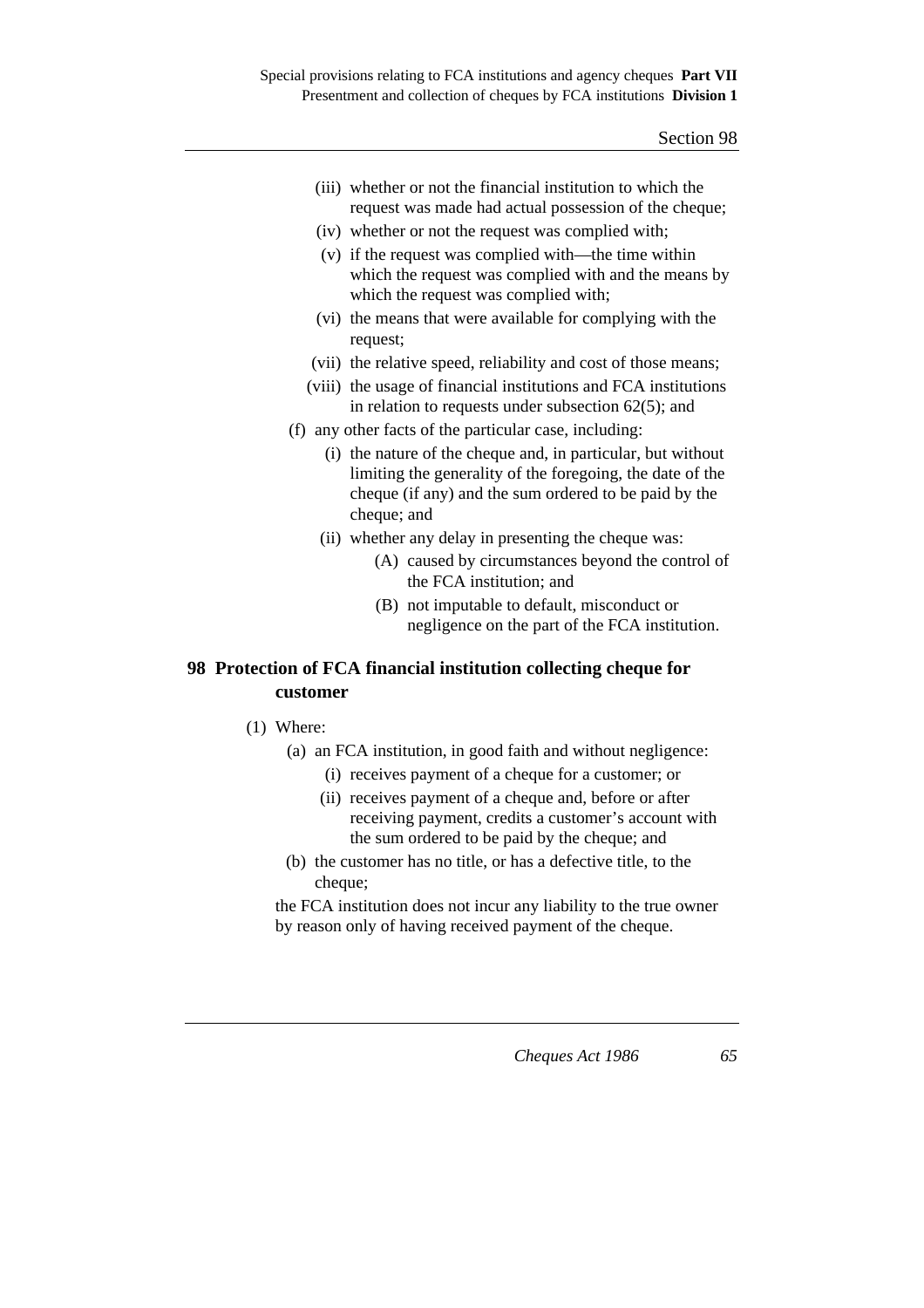#### Section 99

- (2) Where:
	- (a) an FCA institution:
		- (i) receives payment of a cheque for a customer; or
		- (ii) receives payment of a cheque and, before or after receiving payment, credits a customer's account with the sum ordered to be paid by the cheque;
	- (b) the cheque is a cheque drawn payable to order that has not been transferred by negotiation; and
	- (c) the name specified in the cheque as the name of the payee:
		- (i) is the same as the name of the customer;
		- (ii) is the same as a business name or trade name of the customer; or
		- (iii) is so similar to the name of the customer, or a business name or trade name of the customer, that it is reasonable in all the circumstances for the FCA institution to have assumed that the customer was the person intended by the drawer to be the payee;

the FCA institution shall not be treated, for the purposes of subsection (1), as having been negligent by reason only of its failure to concern itself with the absence of, or irregularity in, an indorsement of the cheque.

## **99 Rights of FCA financial institution collecting order cheque not indorsed by payee**

Where:

- (a) the payee of a cheque payable to order, without indorsing the cheque, lodges the cheque with an FCA institution for collection for the payee; and
- (b) the FCA institution gives value for, or has a lien on, the cheque;

the FCA institution has such rights (if any) as it would have had if, before the lodgment of the cheque with it, the payee had indorsed the cheque in blank.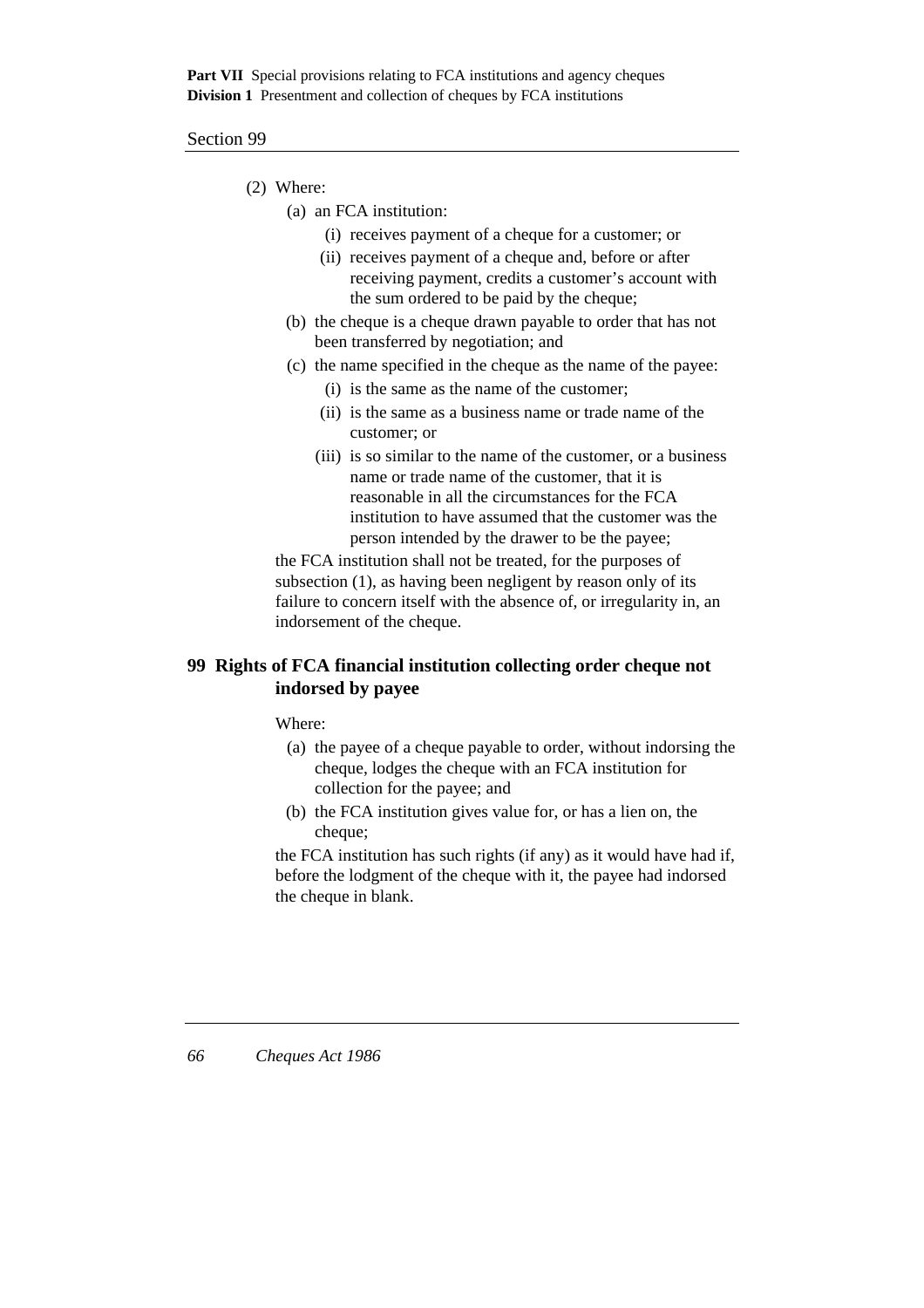# **Division 2—Agency cheques**

### **100 Agency cheques**

- (1) Where:
	- (a) the drawer of a cheque (the *issuing institution*) is a financial institution or an FCA institution; and
	- (b) the cheque was, at a time when it was wanting in a material particular necessary for it to be, on its face, a complete cheque, delivered by the issuing institution to a customer pursuant to an agreement under which the customer was authorised to fill up the cheque;

then, unless the cheque is signed by the customer:

- (c) the customer is not liable on the cheque; and
- (d) the customer's account with the issuing institution may not be debited with the sum ordered to be paid by the cheque.
- (2) If the cheque is signed by the customer, then:
	- (a) as regards the holder or an indorser, the following provisions apply, namely:
		- (i) the issuing institution shall be taken:
			- (A) not to have drawn the cheque; and
			- (B) not to have signed the cheque;
		- (ii) the customer shall be taken:
			- (A) to have drawn the cheque; and
			- (B) to have signed the cheque as drawer; and
	- (b) as regards the customer, the issuing institution shall be taken to have the same duties and liabilities, and the same rights, in relation to the cheque as it would have had if:
		- (i) the customer had drawn the cheque; and
		- (ii) the cheque were addressed by the customer to the issuing institution; and
		- (iii) the cheque were drawn against the customer's account with the issuing institution; and
		- (iv) if the issuing institution is an FCA institution—the issuing institution were a financial institution; and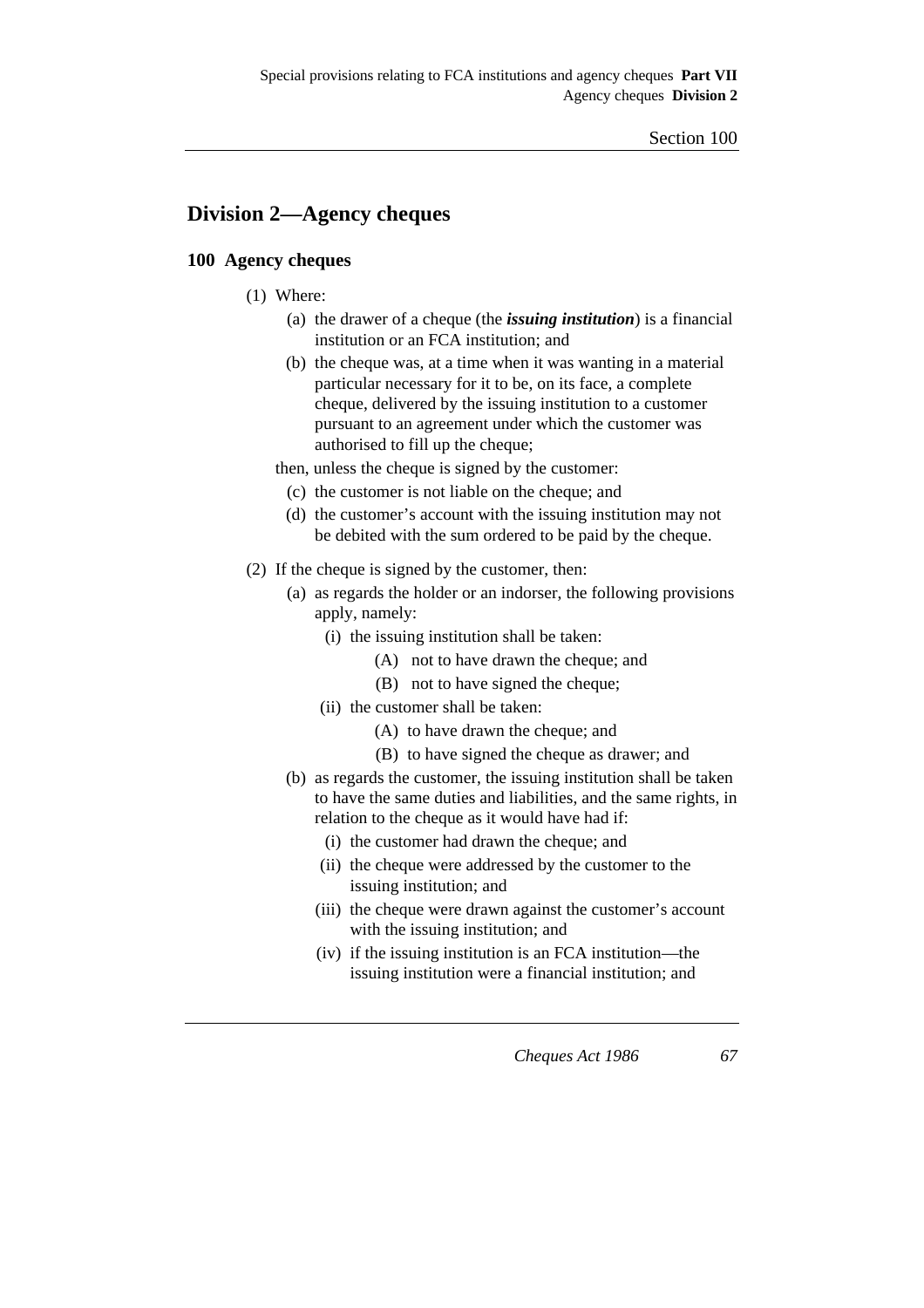#### Section 100A

- (v) in a case where the drawee institution pays the cheque to a person—the issuing institution had paid the cheque to the person; and
- (vi) in a case where the drawee institution dishonours the cheque—the issuing institution had dishonoured the cheque.

### **100A Unauthorised signature**

- (1) A signature that is written or placed on a cheque as that of a customer of an FIC institution or an FCA institution without the authority of the customer whose signature it purports to be, only operates as the customer's signature for the purposes of section 100 if:
	- (a) the person against whom it is sought to assert a right on the cheque is estopped from denying the genuineness of the signature or the existence of authority for the signature; or
	- (b) the signature is ratified or adopted by the customer.
- (2) Subsection 32(1) does not apply to the signature.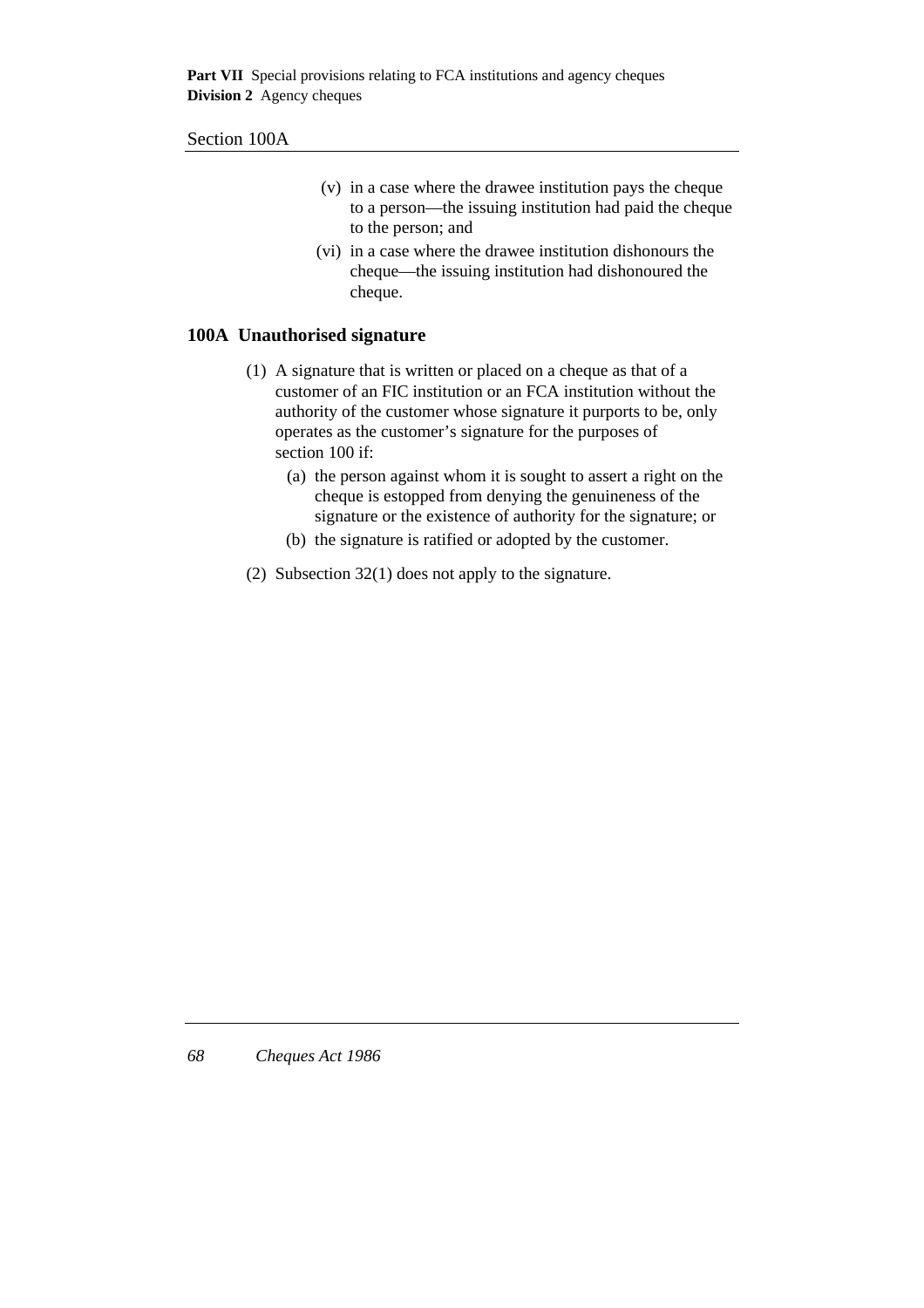# **Part IX—Miscellaneous**

# **113 Payment of unindorsed order cheque as evidence of receipt by payee**

A cheque drawn payable to order that:

- (a) has not been indorsed by the payee; and
- (b) appears to have been paid by the drawee institution;

is evidence of the receipt by the payee of the sum ordered to be paid by the cheque.

### **114 Signature**

- (1) A person is taken to sign a cheque or other instrument if:
	- (a) the person's signature is written on the cheque or instrument by the person or by another person acting under the first person's authority; or
	- (b) the person's signature is placed on the cheque or instrument, as provided in subsection (2), by the person or by another person acting under the first person's authority.
- (2) A financial institution, or an FCA institution, and a customer of the institution, may agree that the customer's signature may be placed on a cheque or other instrument drawn on or by the institution by a stamp or other mechanical means as provided for in the agreement.

### **115 Replacement of lost or destroyed cheque**

- (1) Where:
	- (a) a cheque (in this section referred to as the *original cheque*) is lost or destroyed; and
	- (b) the original cheque had not, at the time of its loss or destruction, been presented for payment or discharged;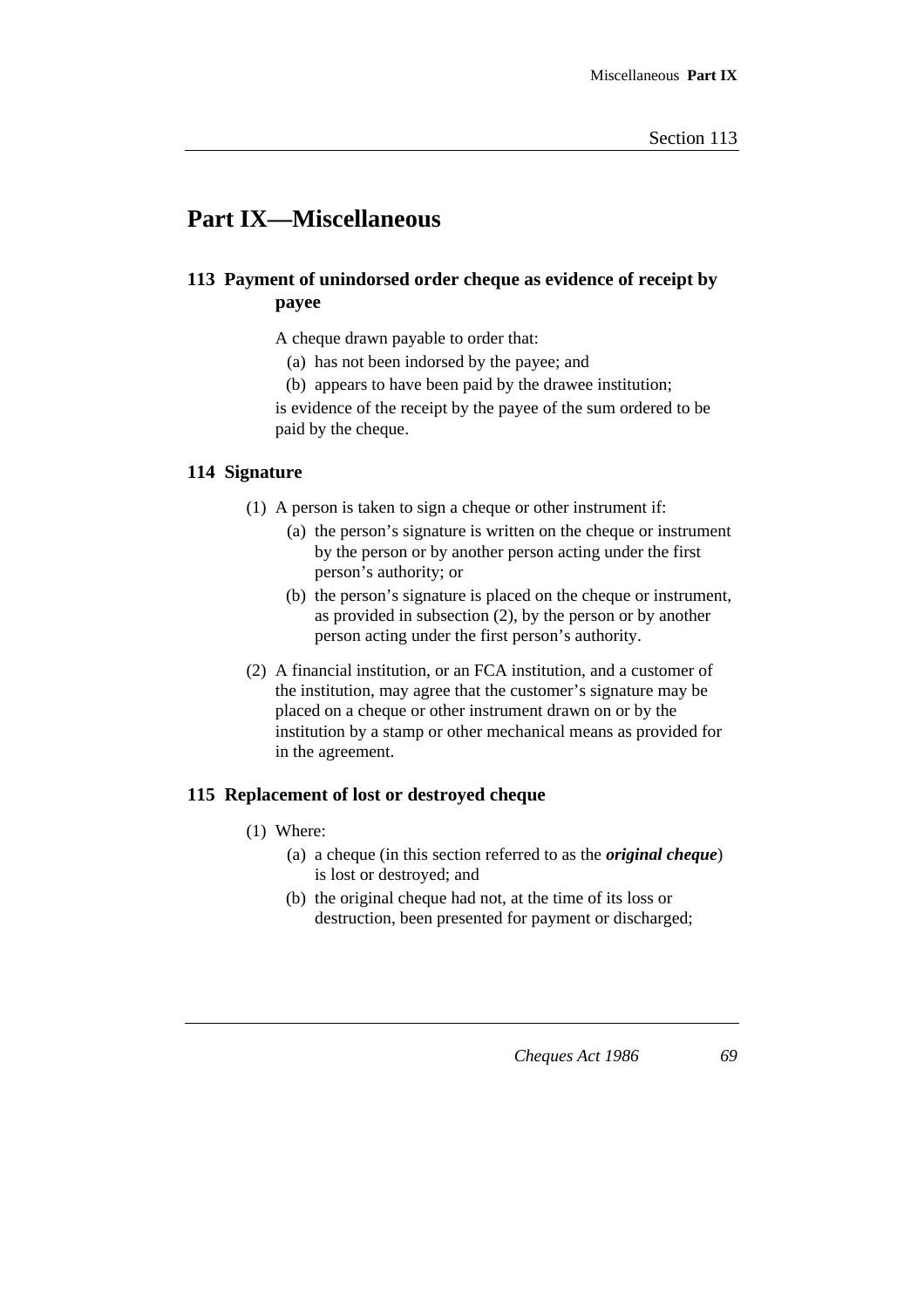#### Section 115

a person (in this section referred to as the *former holder*) who was the holder of, or otherwise lawfully in possession of, the original cheque at the time of its loss or destruction may, by notice in writing given to the drawer of the original cheque, request the drawer to give the former holder a replacement cheque to the same tenor as the original cheque.

- (2) The notice is not effective for the purposes of this section unless it contains sufficient particulars of the original cheque to enable the drawer to:
	- (a) identify the original cheque with reasonable certainty; and
	- (b) draw a replacement cheque to the same tenor as the original cheque.
- (3) The drawer may, by notice in writing given to the former holder within 14 days after the day on which the notice under subsection (1) is given to the drawer, request the former holder to give the drawer an indemnity in respect of any loss and expenses that the drawer may reasonably incur by reason of the drawing of a replacement cheque to the same tenor as the original cheque, and may also request the former holder to provide adequate security for the indemnity.
- (4) The drawer shall:
	- (a) in a case where the drawer requests the former holder, by notice under subsection (3), to give the drawer an indemnity and also to provide security for the indemnity—within 14 days after the day on which the indemnity is given to the drawer or the day on which the security is provided, whichever last occurs;
	- (b) in a case where the drawer requests the former holder, by notice under subsection (3), to give the drawer an indemnity, but does not also request the former holder to provide security for the indemnity—within 14 days after the day on which the indemnity is given to the drawer; or
	- (c) in any other case—within 14 days after the day on which the notice under subsection (1) is given to the drawer;

draw a replacement cheque to the same tenor as the original cheque and give the replacement cheque to the former holder.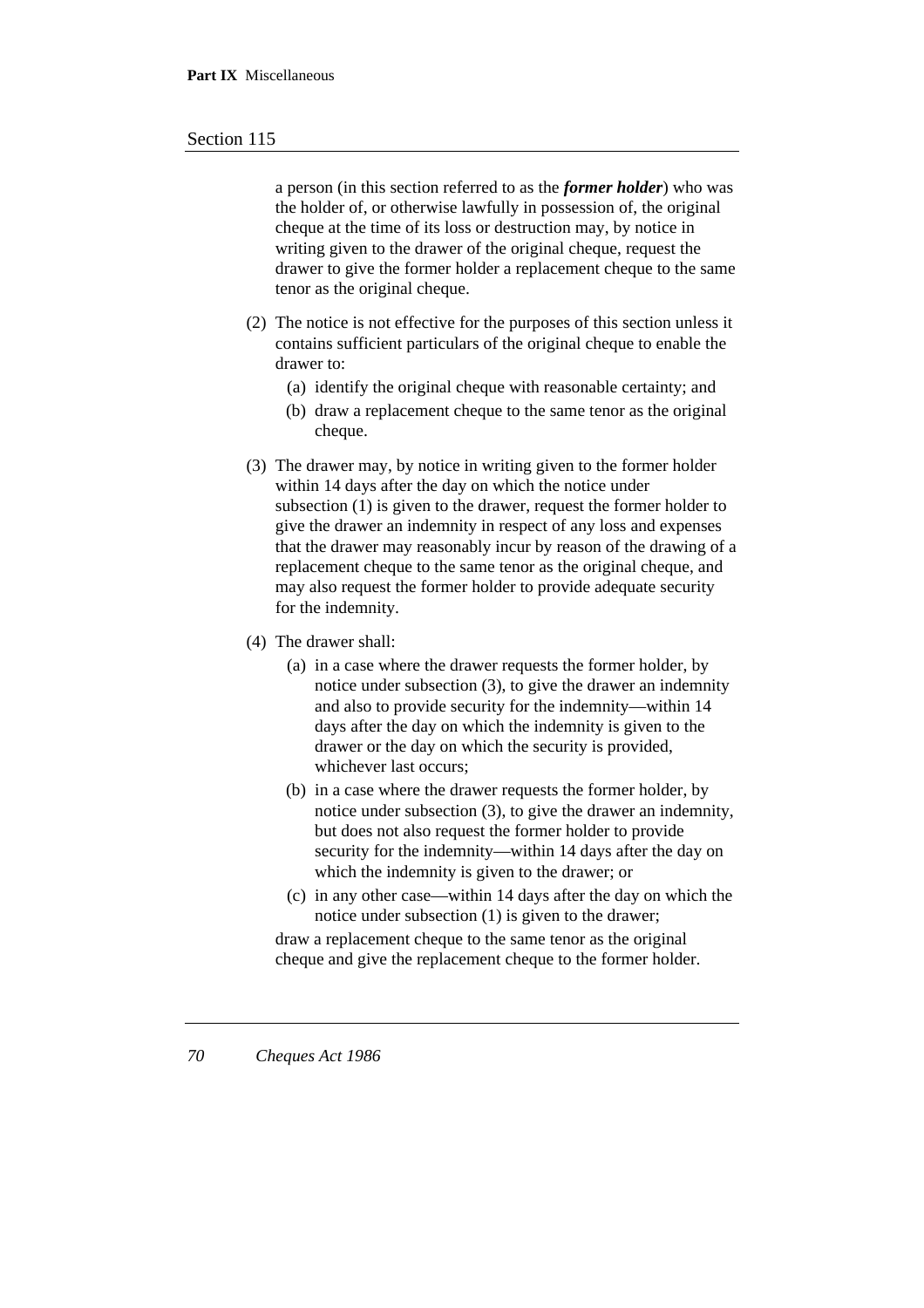- (5) Where the original cheque had been indorsed before its loss or destruction, the former holder may give the replacement cheque to the indorser and request the indorser, by notice in writing, to indorse the replacement cheque to the same tenor as the indorser's indorsement of the original cheque.
- (6) The indorser may, by notice in writing given to the former holder within 14 days after the day on which the notice under subsection (5) is given to the indorser, request the former holder to give the indorser an indemnity in respect of any loss and expenses that the indorser may reasonably incur by reason of the indorsing of the cheque to the same tenor as the indorser's indorsement of the original cheque, and may also request the former holder to provide adequate security for the indemnity.
- (7) The indorser shall:
	- (a) in a case where the indorser requests the former holder, by notice under subsection (6), to give the indorser an indemnity and also to provide security for the indemnity within 14 days after the day on which the indemnity is given to the indorser or the day on which the security is provided, whichever last occurs;
	- (b) in a case where the indorser requests the former holder, by notice under subsection (6), to give the indorser an indemnity, but does not also request the former holder to provide security for the indemnity—within 14 days after the day on which the indemnity is given to the indorser; or
	- (c) in any other case—within 14 days after the day on which the notice under subsection (5) is given to the indorser;

indorse the replacement cheque to the same tenor as the indorser's indorsement of the original cheque and give the replacement cheque so indorsed to the former holder.

- (8) Where the drawer or indorser refuses or fails to comply with subsection (4) or (7), as the case requires, the former holder may apply to a court of competent jurisdiction for an order directing:
	- (a) the drawer to draw a replacement cheque to the same tenor as the original cheque and give the replacement cheque to the former holder; or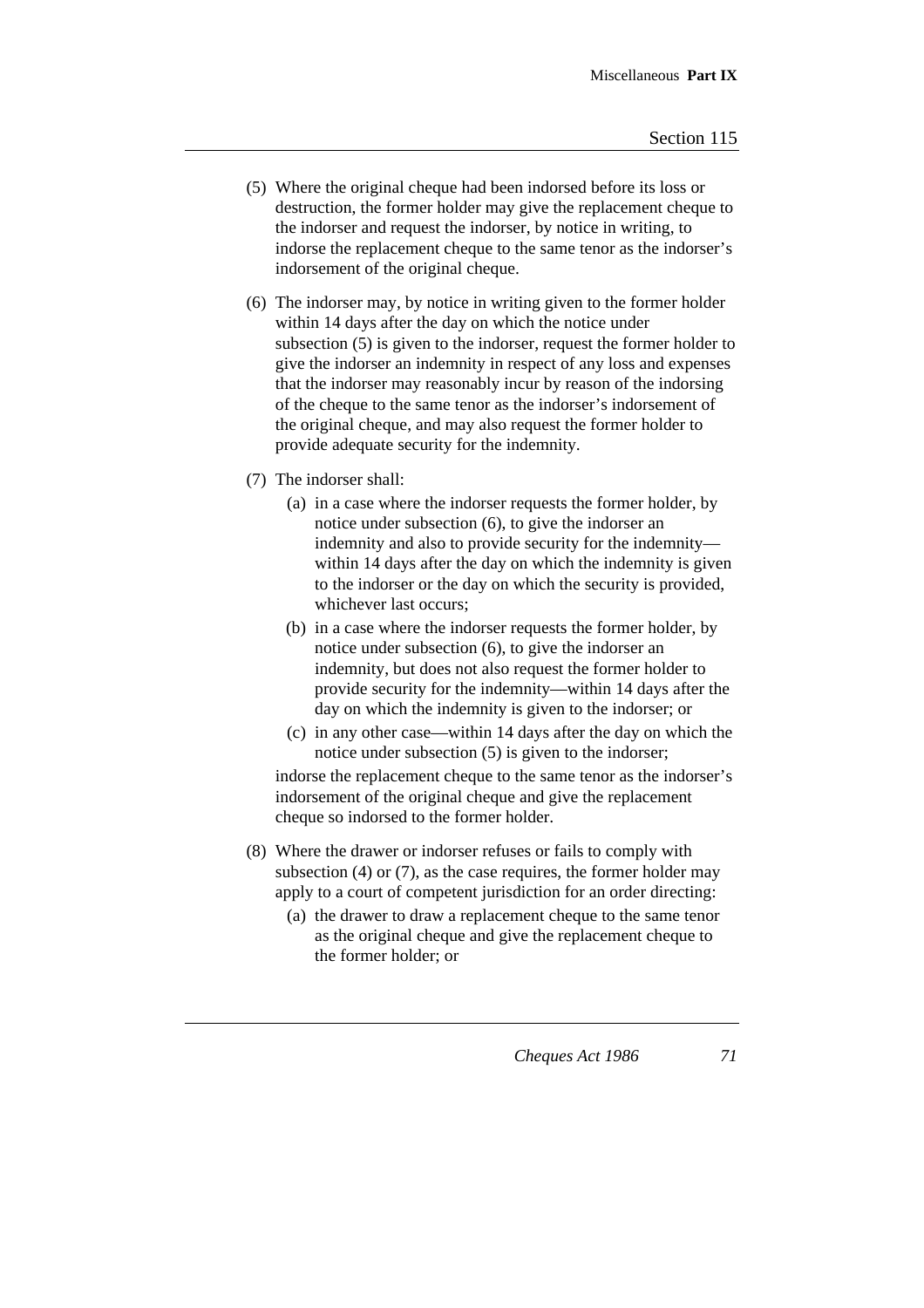#### Section 116

(b) the indorser to indorse the replacement cheque to the same tenor as the indorser's indorsement of the original cheque and give the replacement cheque so indorsed to the former holder;

as the case may be.

- (9) Where an application is made to a court of competent jurisdiction for an order of a kind referred to in subsection (8), the court may make the order on such terms and conditions as it considers just and equitable.
- (10) In this section:

*court of competent jurisdiction*, in relation to an application for an order of a kind referred to in subsection (8) in relation to a replacement cheque, includes an inferior court of a State or Territory that has jurisdiction for the recovery of debts up to an amount not less than the sum (if any) that is, or it is claimed should be, ordered to be paid by the replacement cheque.

#### *inferior court* means:

- (a) a County Court, District Court or Local Court; or
- (b) a court of summary jurisdiction exercising civil jurisdiction.

### **116 Action on lost or destroyed cheque**

Where an action or proceeding is brought in a court on a cheque that has been lost or destroyed, the court may, on such terms and conditions as it considers just and equitable, order that the loss or destruction of the cheque not be set up.

### **117 Conflict of laws**

- (1) Where a cheque drawn in one country is:
	- (a) payable in another country; or
	- (b) transferred by negotiation in another country;

the rights, duties and liabilities of the drawer, indorsers and holder shall be ascertained in accordance with this section.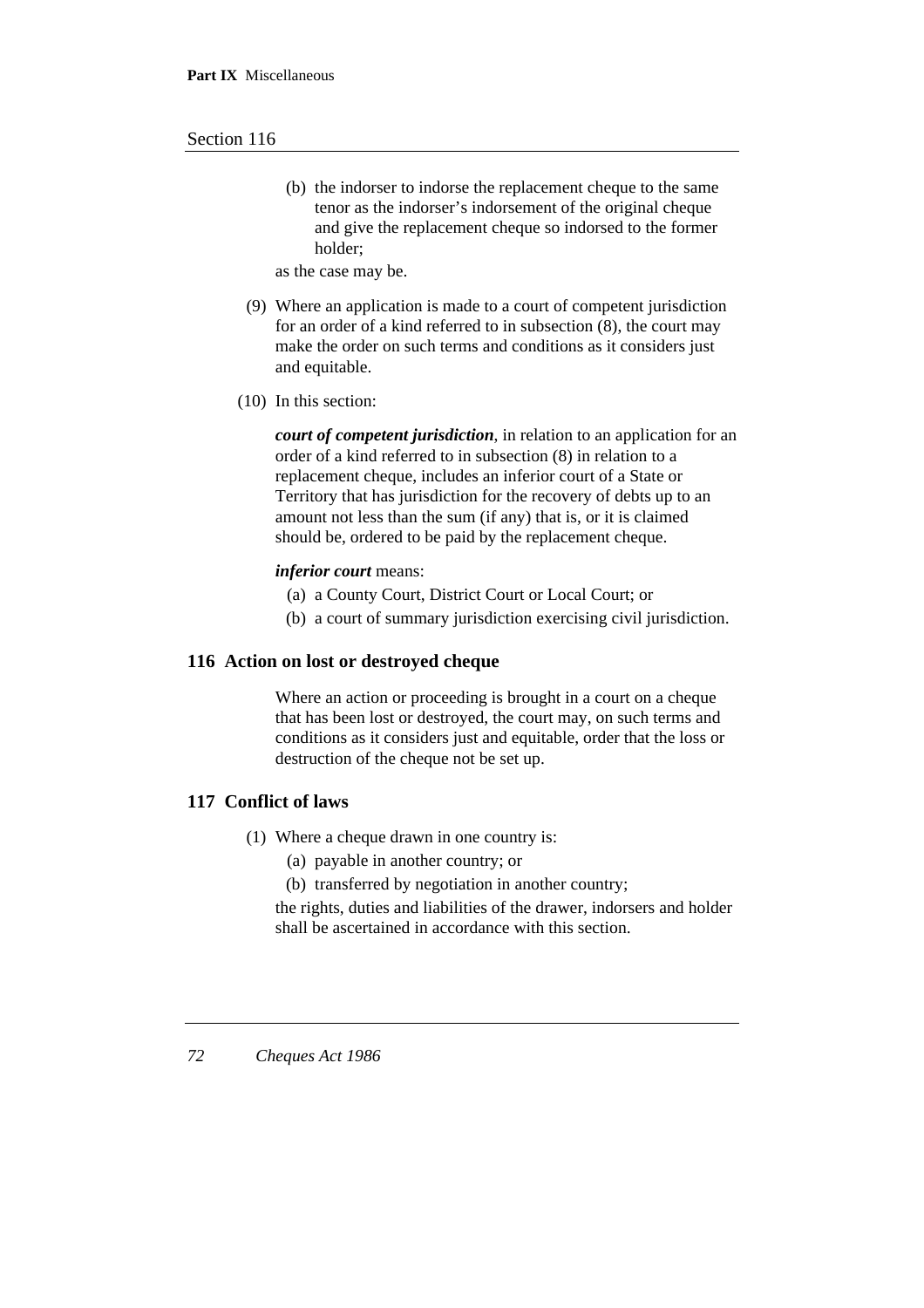- (2) Subject to subsections (4), (5) and (6), the validity, as regards requisites in form, of a cheque shall be determined in accordance with the law of the place of issue.
- (3) Without limiting the generality of subsection (2), the question whether a particular instrument is a cheque shall be determined in accordance with the law of the place of issue.
- (4) A cheque issued outside Australia is not invalid by reason only that it is not stamped or properly stamped in accordance with the law of the place of issue or any other law.
- (5) A cheque issued in Australia and payable outside Australia that is not stamped or properly stamped in accordance with the law of the place of issue or any other law:
	- (a) is not invalid by reason only that it is not so stamped; and
	- (b) may be received in evidence if the proper duty and penalty (if any) is paid.
- (6) A cheque issued outside Australia that conforms, as regards requisites in form, to the law of Australia is, for the purpose of enforcing payment of the cheque, valid as between all persons who, in Australia, transfer the cheque by negotiation or hold or become indorsers of the cheque.
- (7) The validity as regards requisites in form, of a supervening contract on a cheque shall be determined in accordance with the law of the place where the contract is made.
- (8) Subject to subsection (10), the effects of a transfer of a cheque by negotiation shall be determined in accordance with the law of the place where the cheque is transferred by negotiation.
- (9) The capacity of a person to incur liability on a contract on a cheque shall be determined in accordance with the law of the place where the contract is made.
- (10) Subject to subsections (12), (13) and (14), a contract on a cheque shall be interpreted and have effect in accordance with the law of the place where the contract is to be performed.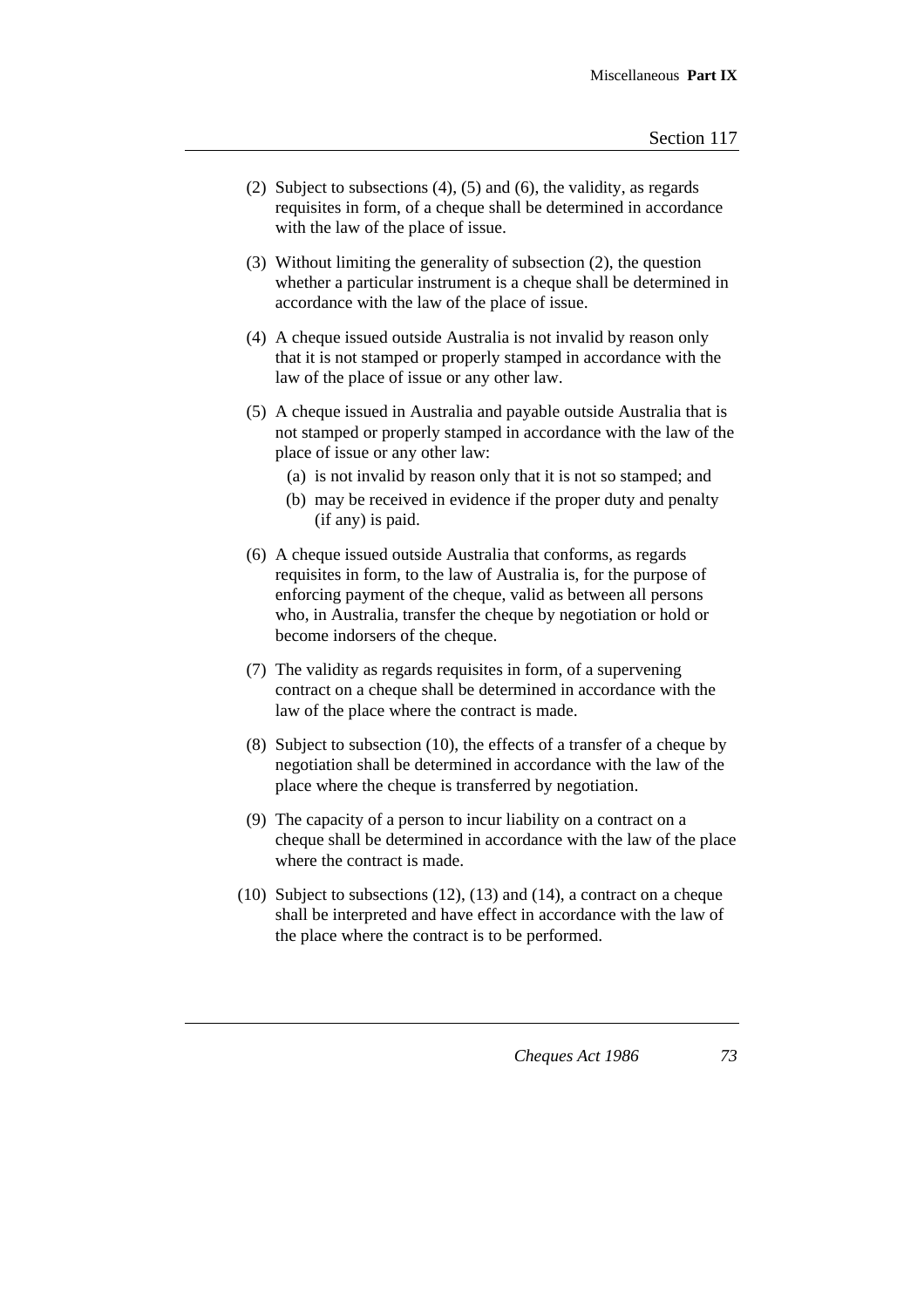#### Section 118

- (11) Without limiting the generality of subsection (10), where a cheque is dishonoured, the amount (if any) recoverable as damages in respect of a contract on the cheque shall be determined in accordance with the law of the place where the contract is to be performed.
- (12) The necessity for presentment for payment, and the sufficiency of a presentment for payment, in relation to a cheque shall be determined in accordance with the law of the place where the cheque is payable.
- (13) Where a cheque is dishonoured the necessity for, and the sufficiency of, a notice of dishonour, and any other act, in relation to the dishonour shall be determined in accordance with the law of the place where the cheque is payable.
- (14) Where a cheque drawn in one country is payable in another country, the date on and after which the cheque may be paid by the drawee institution shall be determined in accordance with the law of the place where the cheque is payable.
- (15) In this section:

*contract*, in relation to a cheque, includes:

- (a) a contract or warranty arising out of the drawing; and
- (b) a supervening contract in relation to the cheque.

*supervening contract*, in relation to a cheque, includes a contract or warranty arising out of:

- (a) an indorsement; or
- (b) a transfer by negotiation.

### **118 Dividend warrants**

- (1) A reference in this Act to a cheque includes a reference to a warrant for payment of dividend.
- (2) Nothing in this Act affects the validity of any usage relating to, or to the indorsement of, warrants for payment of dividend.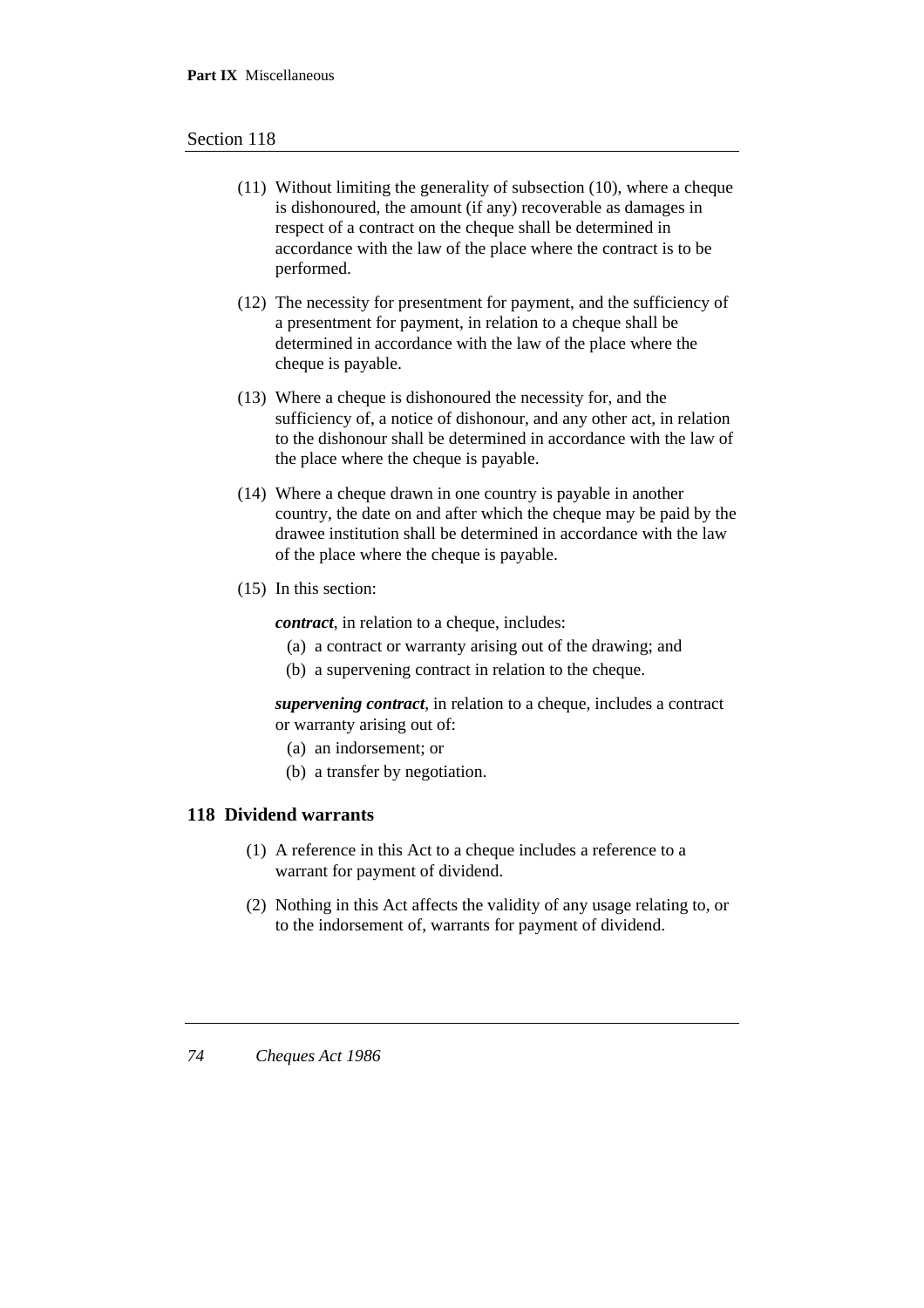# **119 Regulations**

The Governor-General may make regulations, not inconsistent with this Act, prescribing matters:

- (a) required or permitted by this Act to be prescribed; or
- (b) necessary or convenient to be prescribed for carrying out or giving effect to this Act.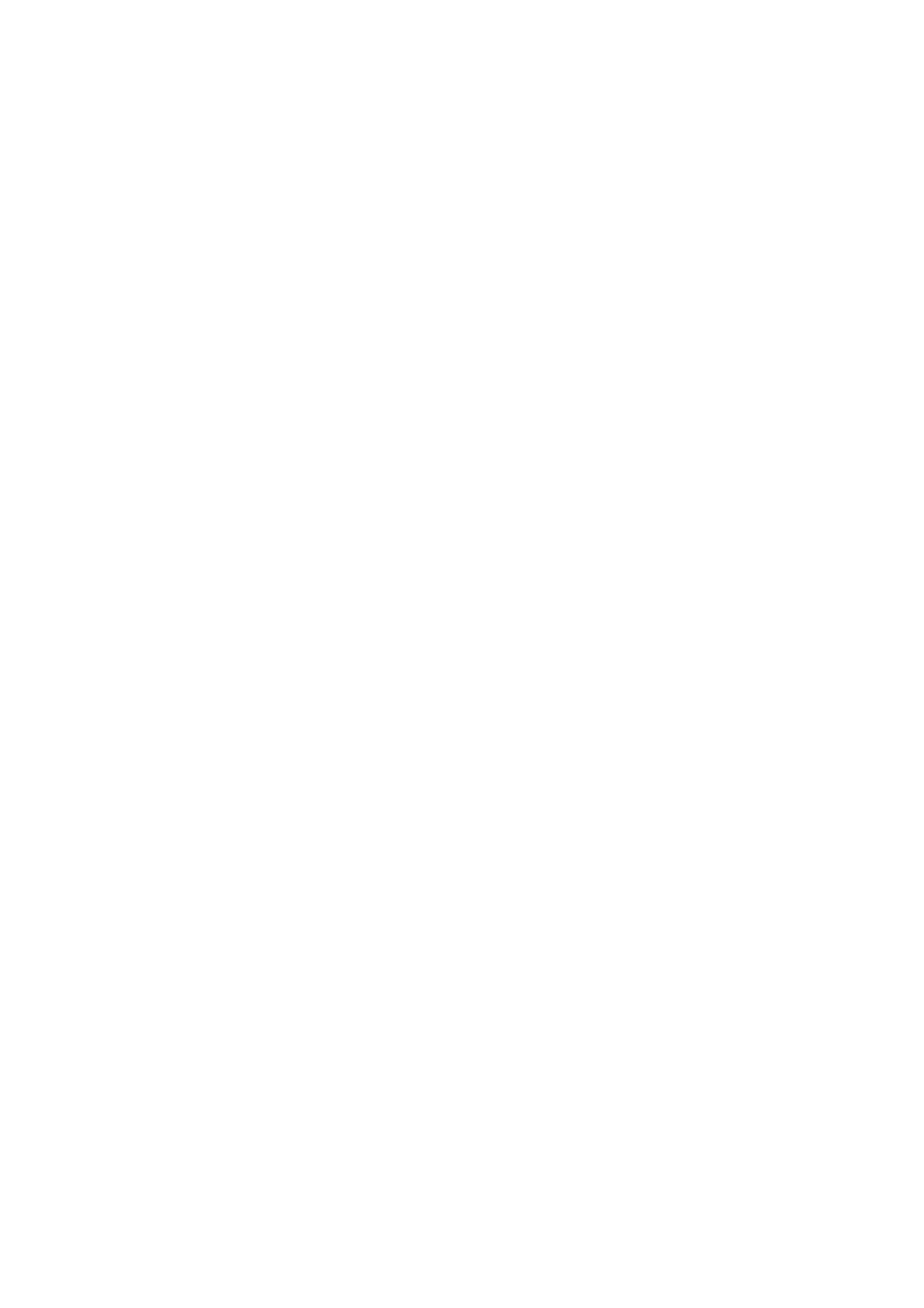# **Notes to the Cheques Act 1986**

#### **Note 1**

The *Cheques Act 1986* as shown in this compilation comprises Act No. 145, 1986 amended as indicated in the Tables below.

For application, saving or transitional provisions made by the *Corporations (Repeals, Consequentials and Transitionals) Act 2001*, *see* Act No. 55, 2001.

All relevant information pertaining to application, saving or transitional provisions prior to 29 June 1998 is not included in this compilation. For subsequent information *see* Table A.

### **Table of Acts**

| Act                                                                      | Number<br>and year | Date<br>of Assent | Date of<br>commencement                                                        | Application,<br>saving or<br>transitional<br>provisions |
|--------------------------------------------------------------------------|--------------------|-------------------|--------------------------------------------------------------------------------|---------------------------------------------------------|
| <b>Cheques and Payment</b><br>Orders Act 1986                            | 145, 1986          | 11 Dec 1986       | 1 July 1987 (see<br>Gazette 1987,<br>No. S131)                                 |                                                         |
| Proceeds of Crime<br>(Miscellaneous<br>Amendments) Act 1987              | 73, 1987           | 5 June 1987       | 5 June 1987<br>(see s. 2)                                                      |                                                         |
| Statute Law (Miscellaneous<br>Provisions) Act 1987                       | 141, 1987          | 18 Dec 1987       | S. 3: Royal Assent<br>(a)                                                      | S. 5(1)                                                 |
| Law and Justice Legislation<br>Amendment Act 1994                        | 84, 1994           | 23 June 1994      | Part 4 (ss. 9-34):<br>16 Dec 1994 (see<br>Gazette 1994,<br>No. S435) (b)       | Ss. 10.<br>21-23, 33<br>and 34                          |
| <b>Statute Law Revision Act</b><br>1996                                  | 43, 1996           | 25 Oct 1996       | Schedule 2<br>(item 22): $(c)$                                                 |                                                         |
| <b>Financial Sector Reform</b><br>(Consequential<br>Amendments) Act 1998 | 48, 1998           | 29 June 1998      | Schedule 1<br>(item 26): 1 July<br>1998 (see Gazette<br>1998, No. S316)<br>(d) |                                                         |

*Cheques Act 1986 77*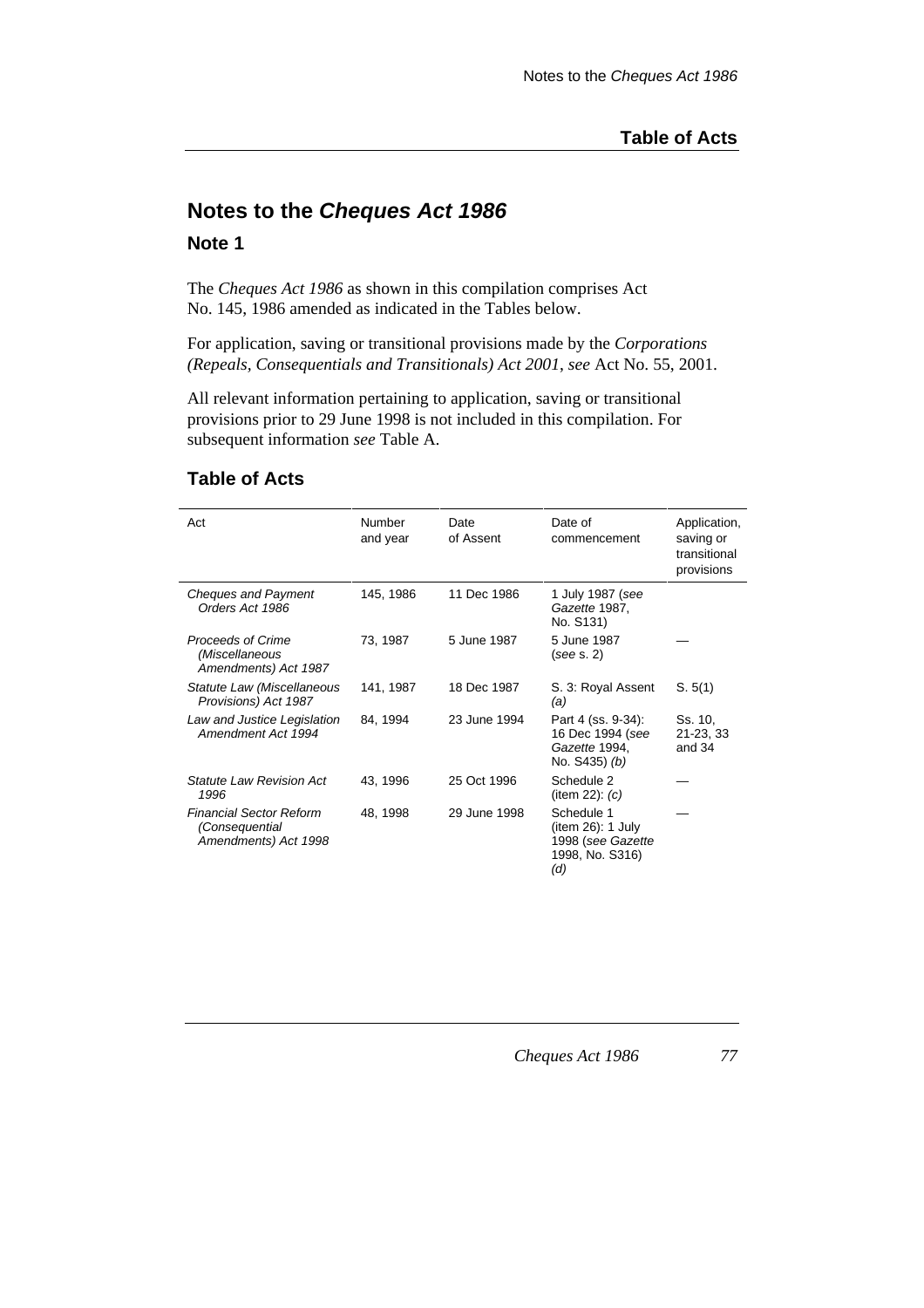# **Table of Acts**

| Act                                                                                                      | Number<br>and year | Date<br>of Assent | Date of<br>commencement                                                                                                                                                                                        | Application,<br>saving or<br>transitional<br>provisions                                             |
|----------------------------------------------------------------------------------------------------------|--------------------|-------------------|----------------------------------------------------------------------------------------------------------------------------------------------------------------------------------------------------------------|-----------------------------------------------------------------------------------------------------|
| <b>Cheques and Payment</b><br><b>Orders Amendment Act</b><br>1998                                        | 76, 1998           | 2 July 1998       | Schedule 1<br>(items 1-26, 28-69,<br>$83 - 133$ ),<br>Schedules 2 and 3:<br>1 Dec 1998 (see<br>Gazette, 1998,<br>S371)<br>Schedule 1 (items<br>27, 70-78, 81, 82):<br>1 Dec 1998<br>Remainder: Royal<br>Assent | Sch <sub>1</sub><br>(items<br>$131 - 133$<br>and Sch. 2<br>(items 6,<br>11, 31)<br>[see Table<br>Al |
| <b>Cheques and Payment</b><br><b>Orders Amendment</b><br>(Turnback of Cheques)<br>Act 1998               | 77, 1998           | 2 July 1998       | Schedule 1 (items<br>1-5, 7, 8): 22 July<br>1998 (see Gazette<br>1998, No. S365)<br>Schedule 1<br>(item 6): (e)<br>Remainder: Royal<br>Assent                                                                  |                                                                                                     |
| <b>Financial Sector Reform</b><br>(Amendments and<br><b>Transitional Provisions)</b><br>Act (No. 1) 1999 | 44, 1999           | 17 June 1999      | Schedule 7<br>(items $5-14$ ): 1 July<br>1999 (see Gazette<br>1999, No. S283) (f)                                                                                                                              | Sch. 8<br>(items 22,<br>$23)$ [see<br>Table Al                                                      |
| Corporations (Repeals,<br>Consequentials and<br>Transitionals) Act 2001                                  | 55, 2001           | 28 June 2001      | Ss. 4-14 and<br>Schedule 3 (item<br>97): 15 July 2001<br>(see Gazette 2001,<br>No. $S285$ ) (g)                                                                                                                | Ss. 4-14                                                                                            |
| <b>Financial Sector (Collection</b><br>of Data-Consequential<br>and Transitional<br>Provisions) Act 2001 | 121, 2001          | 24 Sept 2001      | Ss. 1-3: Royal<br>Assent<br>Remainder: 1 July<br>2002 (see s. 2(2)<br>and Gazette 2002,<br>No. GN24)                                                                                                           |                                                                                                     |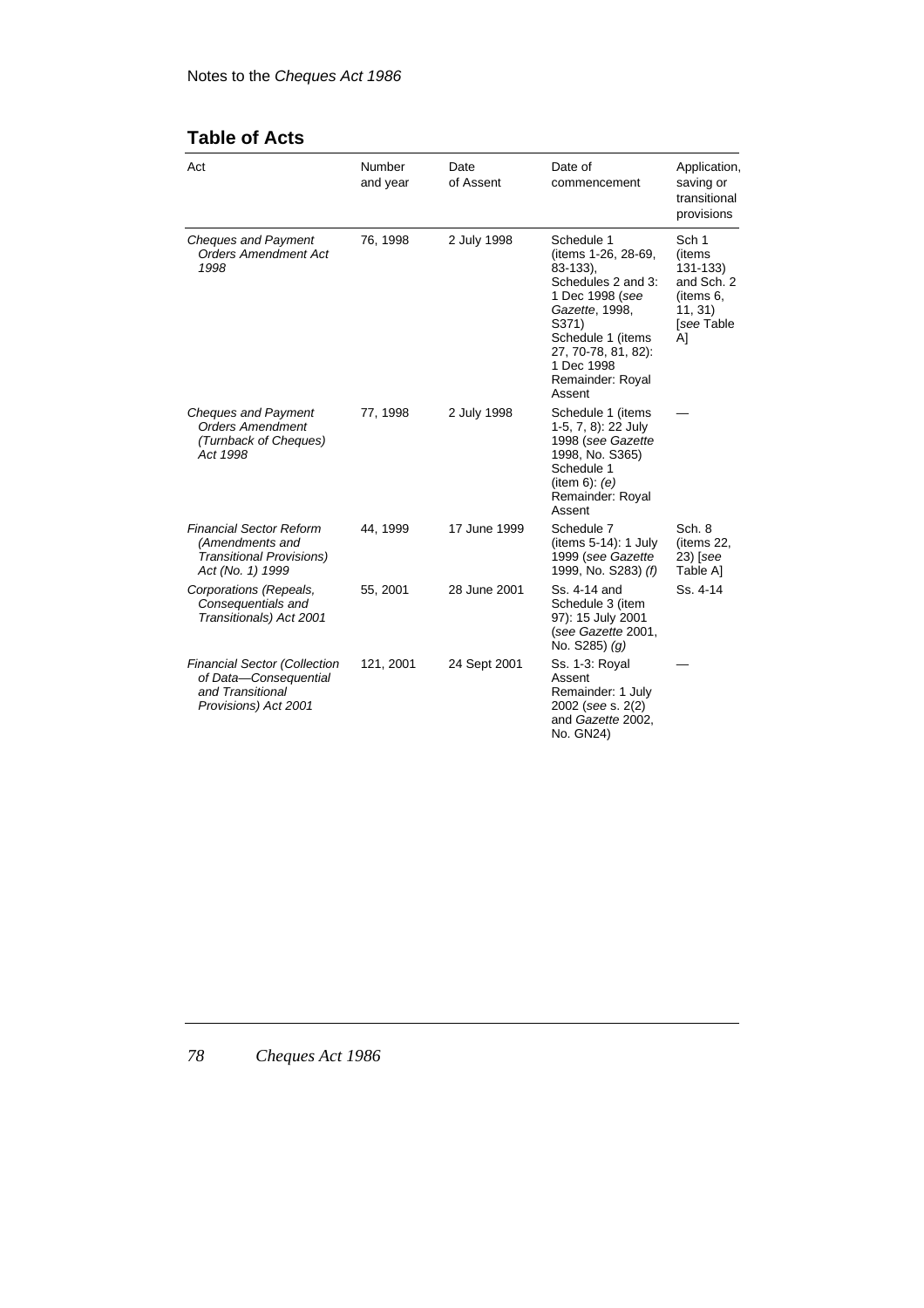- (a) The Cheque Act 1986 was amended by section 3 only of the Statute Law (Miscellaneous Provisions) Act 1987, subsection 2(1) of which provides as follows:
	- (1) Subject to this section, this Act shall come into operation on the day on which it receives the Royal Assent.
- (b) The Cheques Act 1986 was amended by Part 4 (sections 9-34) only of the Law and Justice Legislation Amendment Act 1994, subsection 2(3) of which provides as follows:
	- (3) Part 4 commences on a day to be fixed by Proclamation.
- (c) The Cheques Act 1986 was amended by Schedule 2 (item 22) only of the Statute Law Revision Act 1996, subsection 2(2) of which provides as follows:
	- (2) Each item in Schedule 2 commences or is taken to have commenced (as the case requires) at the time specified in the note at the end of the item.

Item 22 is taken to have commenced immediately after the commencement of Part III of the Proceeds of Crime (Miscellaneous Amendments) Act 1987.

Part III of the Proceeds of Crime (Miscellaneous Amendments) Act 1987 commenced on 5 June 1987.

- (d) The Cheques Act 1986 was amended by Schedule 1 (item 26) only of the Financial Sector Reform (Consequential Amendments) Act 1998, subsection 2(2) of which provides as follows:
	- (2) Subject to subsections (3) to (14), Schedules 1, 2 and 3 commence on the commencement of the Australian Prudential Regulation Authority Act 1998.
- (e) Subsection 4(a) of the Cheques and Payment Orders Amendments (Turnback of Cheques) Act 1998 provides as follows:
	- (4) Item 6 of Schedule 1 commences as follows:
		- (a) if the Australian Prudential Regulation Authority Act 1998 commences before, or at the same time as, the items to which subsection (2) applies item 6 commences immediately after the commencement of the items to which subsection (2) applies;

The items to which subsection (2) applies commenced on 22 July 1998.

- (f) The Cheques Act 1986 was amended by Schedule 7 (items 5-14) only of the Financial Sector Reform (Amendments and Transitional Provisions) Act (No. 1) 1999, subsection 3(2)(e) and (16) of which provides as follows:
	- (2) The following provisions commence on the transfer date:
		- (e) subject to subsection (12), Schedule 7, other than items 43, 44, 118, 205 and 207 (the commencement of those items is covered by subsections (10), (11) and (13)).
	- (16) The Governor-General may, by Proclamation published in the Gazette, specify the date that is to be the transfer date for the purposes of this Act.
- (g) The Cheques Act 1986 was amended by Schedule 3 (item 97) only of the Corporations (Repeals, Consequentials and Transitionals) Act 2001, subsection 2(3) of which provides as follows:
	- (3) Subject to subsections (4) to (10), Schedule 3 commences, or is taken to have commenced, at the same time as the Corporations Act 2001.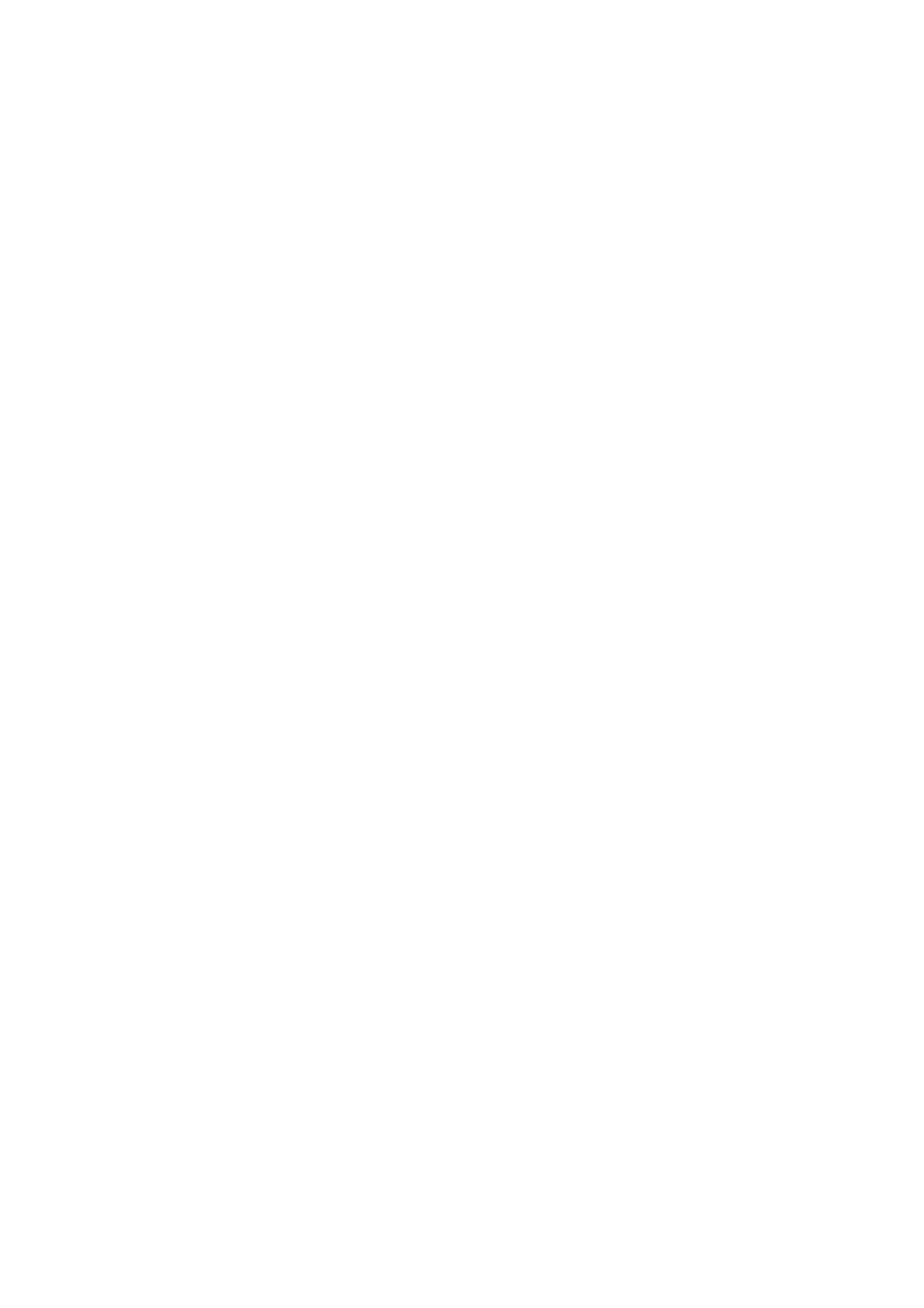# **Table of Amendments**

# **Table of Amendments**

| ad. = added or inserted                   | $am. = amended$<br>$rep. = repeated$<br>rs. = repealed and substituted |
|-------------------------------------------|------------------------------------------------------------------------|
| Provision affected                        | How affected                                                           |
|                                           |                                                                        |
|                                           |                                                                        |
|                                           |                                                                        |
|                                           |                                                                        |
|                                           | rs. No. 76, 1998                                                       |
|                                           |                                                                        |
|                                           |                                                                        |
|                                           |                                                                        |
|                                           |                                                                        |
|                                           |                                                                        |
|                                           |                                                                        |
|                                           |                                                                        |
|                                           |                                                                        |
|                                           |                                                                        |
|                                           |                                                                        |
|                                           |                                                                        |
|                                           |                                                                        |
|                                           |                                                                        |
|                                           |                                                                        |
| Heading to s. 61A  am. No. 76, 1998       |                                                                        |
|                                           | am. No. 76, 1998                                                       |
|                                           |                                                                        |
| Heading to s. 62A  am. No. 76, 1998       |                                                                        |
|                                           |                                                                        |
|                                           | am. No. 76, 1998                                                       |
|                                           |                                                                        |
| Notes 1, 2 to s. 62A(4)  ad. No. 76, 1998 |                                                                        |
|                                           |                                                                        |
|                                           |                                                                        |
|                                           |                                                                        |
|                                           |                                                                        |
|                                           |                                                                        |
| Heading to s. 65A  am. No. 76, 1998       |                                                                        |
|                                           | am. No. 76, 1998                                                       |
| Heading to s. 66 am. No. 76, 1998         |                                                                        |
|                                           |                                                                        |
|                                           |                                                                        |
|                                           |                                                                        |
|                                           |                                                                        |

*Cheques Act 1986 81*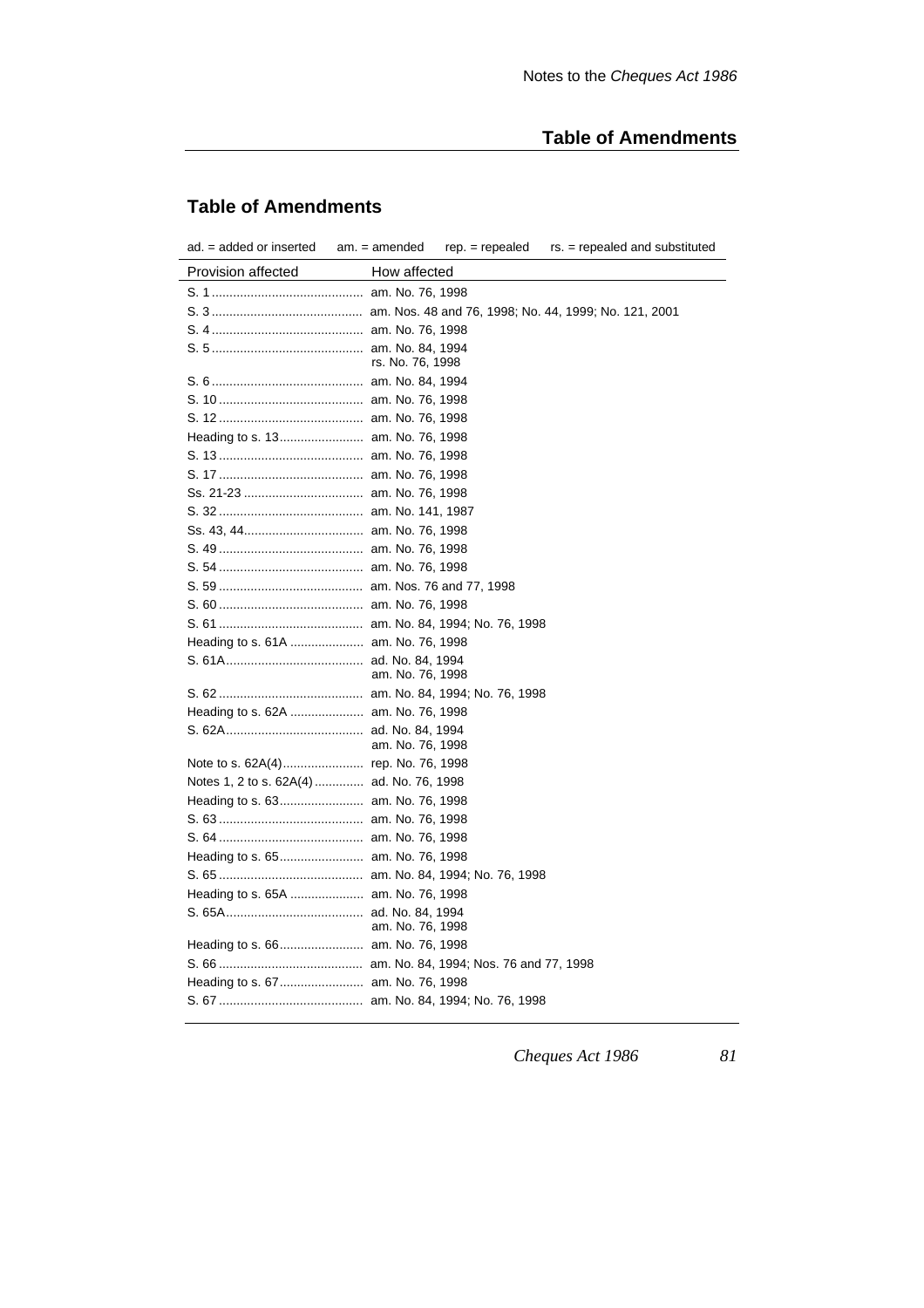# **Table of Amendments**

| $ad. = added$ or inserted $am. = amended$                         |                  |                                        | $rep. = repeated$ $rs. = repeated$ and substituted |
|-------------------------------------------------------------------|------------------|----------------------------------------|----------------------------------------------------|
| Provision affected                                                | How affected     |                                        |                                                    |
|                                                                   |                  |                                        |                                                    |
|                                                                   |                  |                                        |                                                    |
|                                                                   |                  |                                        |                                                    |
| Heading to Div. 3 of Part IV rs. No. 76, 1998                     |                  |                                        |                                                    |
| (ss. 70A, 70B)                                                    |                  |                                        |                                                    |
|                                                                   |                  | am. Nos. 76 and 77, 1998; No. 55, 2001 |                                                    |
|                                                                   | am. No. 76, 1998 |                                        |                                                    |
|                                                                   |                  |                                        |                                                    |
|                                                                   |                  |                                        |                                                    |
|                                                                   |                  |                                        |                                                    |
|                                                                   |                  |                                        |                                                    |
| Heading to Part VI rs. No. 76, 1998                               |                  |                                        |                                                    |
| Heading to Div. 1 of Part VI rs. No. 76, 1998                     |                  |                                        |                                                    |
|                                                                   |                  |                                        |                                                    |
|                                                                   |                  |                                        |                                                    |
|                                                                   |                  |                                        |                                                    |
|                                                                   |                  |                                        |                                                    |
|                                                                   |                  |                                        |                                                    |
|                                                                   |                  |                                        |                                                    |
|                                                                   |                  |                                        |                                                    |
| Heading to Div. 2 of Part VI rs. No. 76, 1998                     |                  |                                        |                                                    |
| Heading to s. 95 am. No. 76, 1998                                 |                  |                                        |                                                    |
|                                                                   |                  |                                        |                                                    |
| Heading to s. 96 am. No. 76, 1998                                 |                  |                                        |                                                    |
|                                                                   |                  |                                        |                                                    |
| Heading to Part VII rs. No. 76, 1998; No. 44, 1999                |                  |                                        |                                                    |
| Heading to Div. 1 of Part VII rs. No. 76, 1998                    |                  |                                        |                                                    |
| Heading to s. 97 am. No. 76, 1998                                 |                  |                                        |                                                    |
|                                                                   |                  |                                        |                                                    |
| Heading to s. 98 am. No. 76, 1998                                 |                  |                                        |                                                    |
|                                                                   |                  |                                        |                                                    |
| Heading to s. 99 am. No. 76, 1998                                 |                  |                                        |                                                    |
|                                                                   |                  |                                        |                                                    |
|                                                                   |                  |                                        |                                                    |
|                                                                   |                  |                                        |                                                    |
| (ss. 101-104, 105, 105A,<br>106, 106A, 107-109, 109A,<br>110-112) |                  |                                        |                                                    |
|                                                                   |                  |                                        |                                                    |
|                                                                   |                  |                                        |                                                    |

*82 Cheques Act 1986*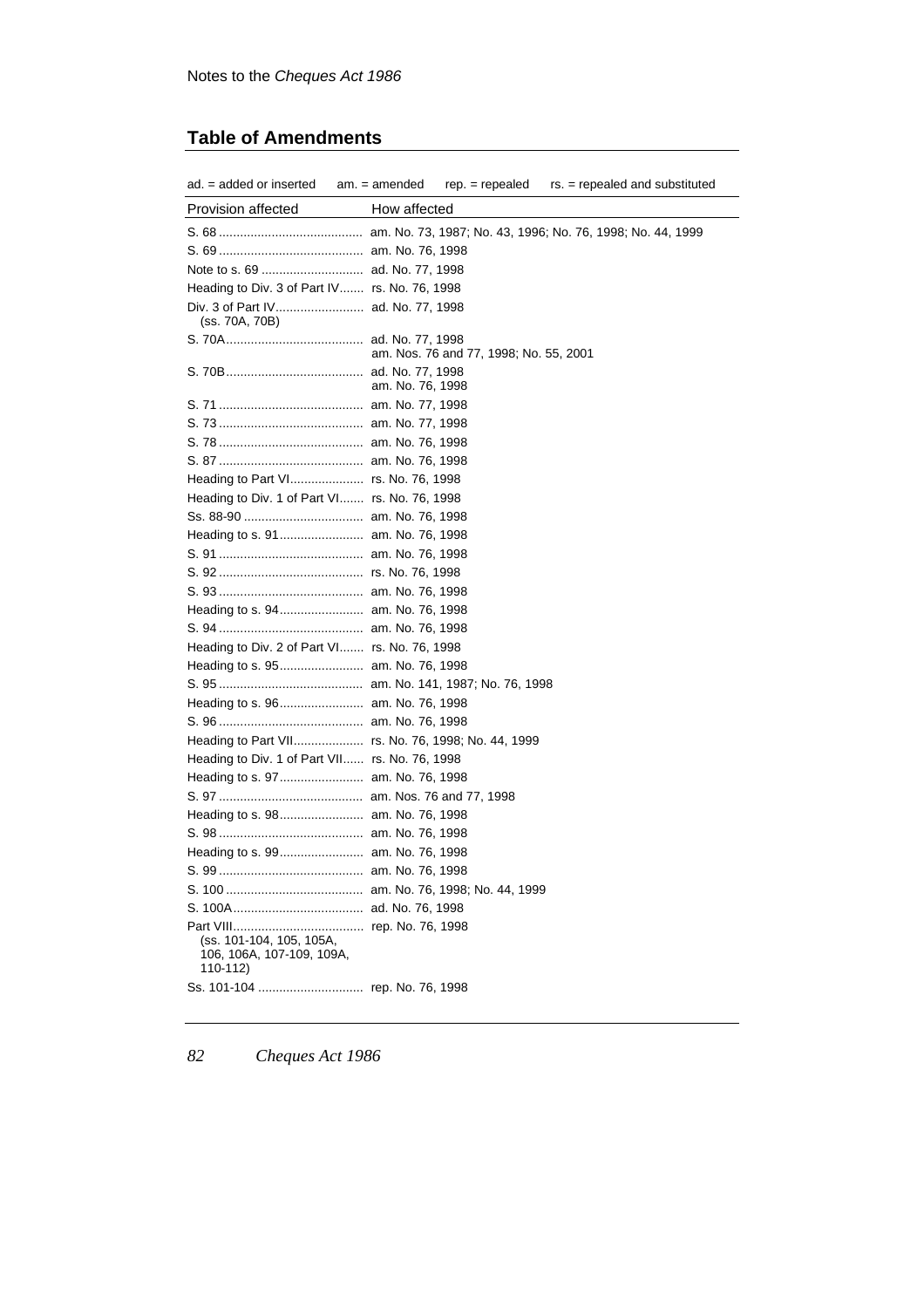# **Table of Amendments**

| $ad. = added$ or inserted | $am. = amended$                       | $rep. = repeated$               | $rs. = repeated$ and substituted |
|---------------------------|---------------------------------------|---------------------------------|----------------------------------|
| <b>Provision affected</b> | How affected                          |                                 |                                  |
|                           | am. No. 84, 1994<br>rep. No. 76, 1998 |                                 |                                  |
|                           | ad. No. 84, 1994<br>rep. No. 76, 1998 |                                 |                                  |
|                           | am. No. 84, 1994<br>rep. No. 76, 1998 |                                 |                                  |
|                           | ad. No. 84, 1994<br>rep. No. 76, 1998 |                                 |                                  |
|                           |                                       |                                 |                                  |
|                           | rep. No. 76, 1998                     |                                 |                                  |
|                           | ad. No. 84, 1994<br>rep. No. 76, 1998 |                                 |                                  |
|                           | rep. No. 76, 1998                     | am. No. 141, 1987; No. 84, 1994 |                                  |
|                           | am. No. 84, 1994<br>rep. No. 76, 1998 |                                 |                                  |
|                           | am. No. 73, 1987<br>rep. No. 76, 1998 |                                 |                                  |
|                           |                                       |                                 |                                  |
|                           | am. No. 44, 1999                      |                                 |                                  |
|                           |                                       |                                 |                                  |
|                           |                                       |                                 |                                  |
|                           | rep. No. 76, 1998                     | am. No. 141, 1987; No. 84, 1994 |                                  |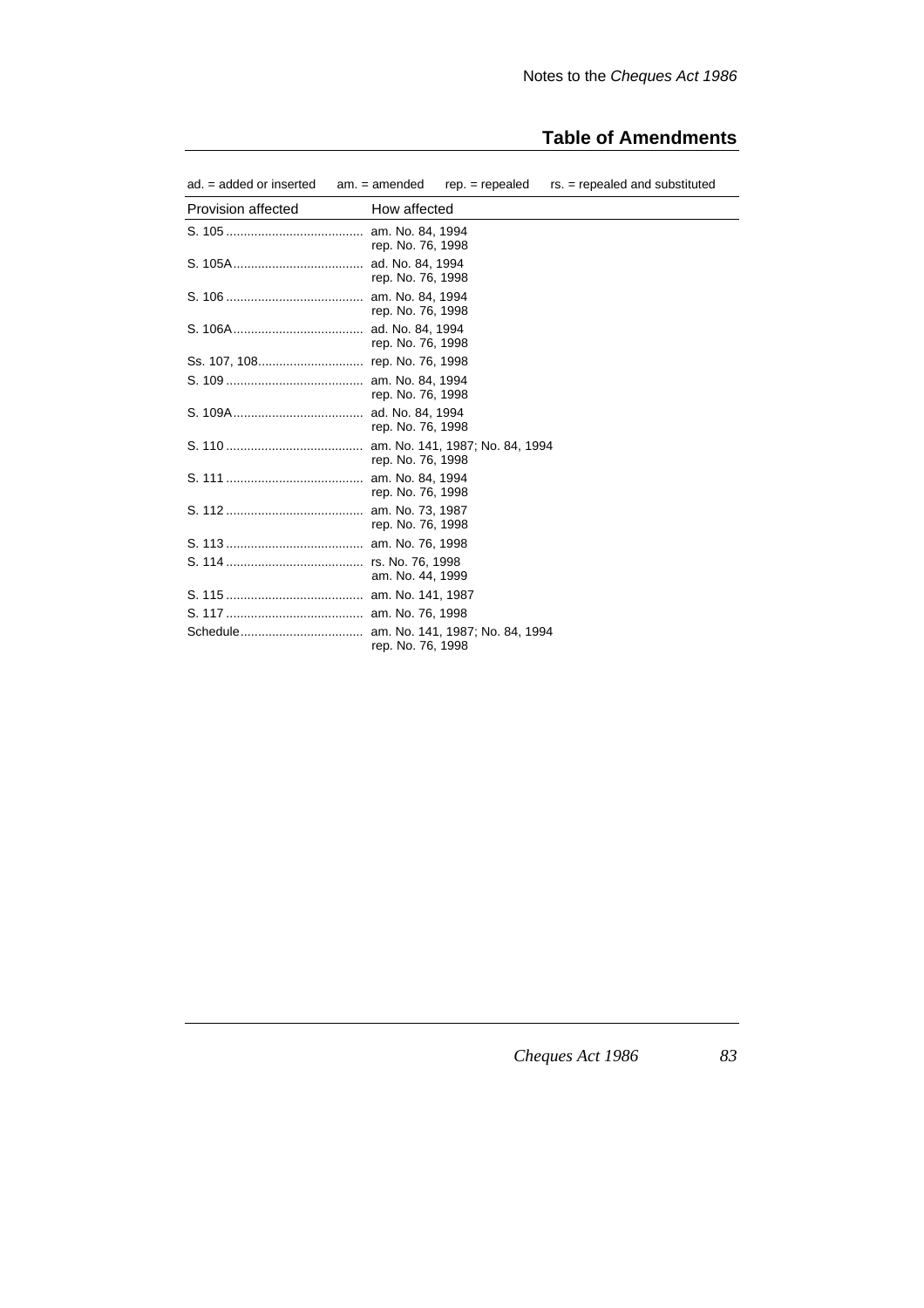## **Table A**

# **Table A**

### **Application, saving or transitional provisions**

*Cheques and Payment Orders Amendment Act 1998* (No. 76, 1998*)*

# **Schedule 1**

## **131 Definitions**

In this Part:

*amended Act* means the *Cheques Act 1986* as in force after the commencement of this Part.

*non-bank financial institution* has the same meaning as in the old Act.

*old Act* means the *Cheques and Payment Orders Act 1986* as in force immediately before the commencement of this Part.

### **132 Old Act continues to apply to certain payment orders**

The old Act, as modified by the Schedule to that Act, continues to apply to:

- (a) payment orders completed before the commencement of this Part; and
- (b) payment orders completed partly before and partly after the commencement of this Part; and
- (c) payment orders completed after the commencement of this Part using forms issued to customers of non-bank financial institutions before that commencement.

## **133 Preservation of regulations prescribing institutions**

Regulations in force immediately before the commencement of this Part for the purposes of paragraph (b) of the definition of *non-bank financial institution* in subsection 3(1) of the old Act have effect, after that commencement, as if they were regulations for the purposes of paragraph (b) of the definition of *FCA institution* in subsection 3(1) of the amended Act.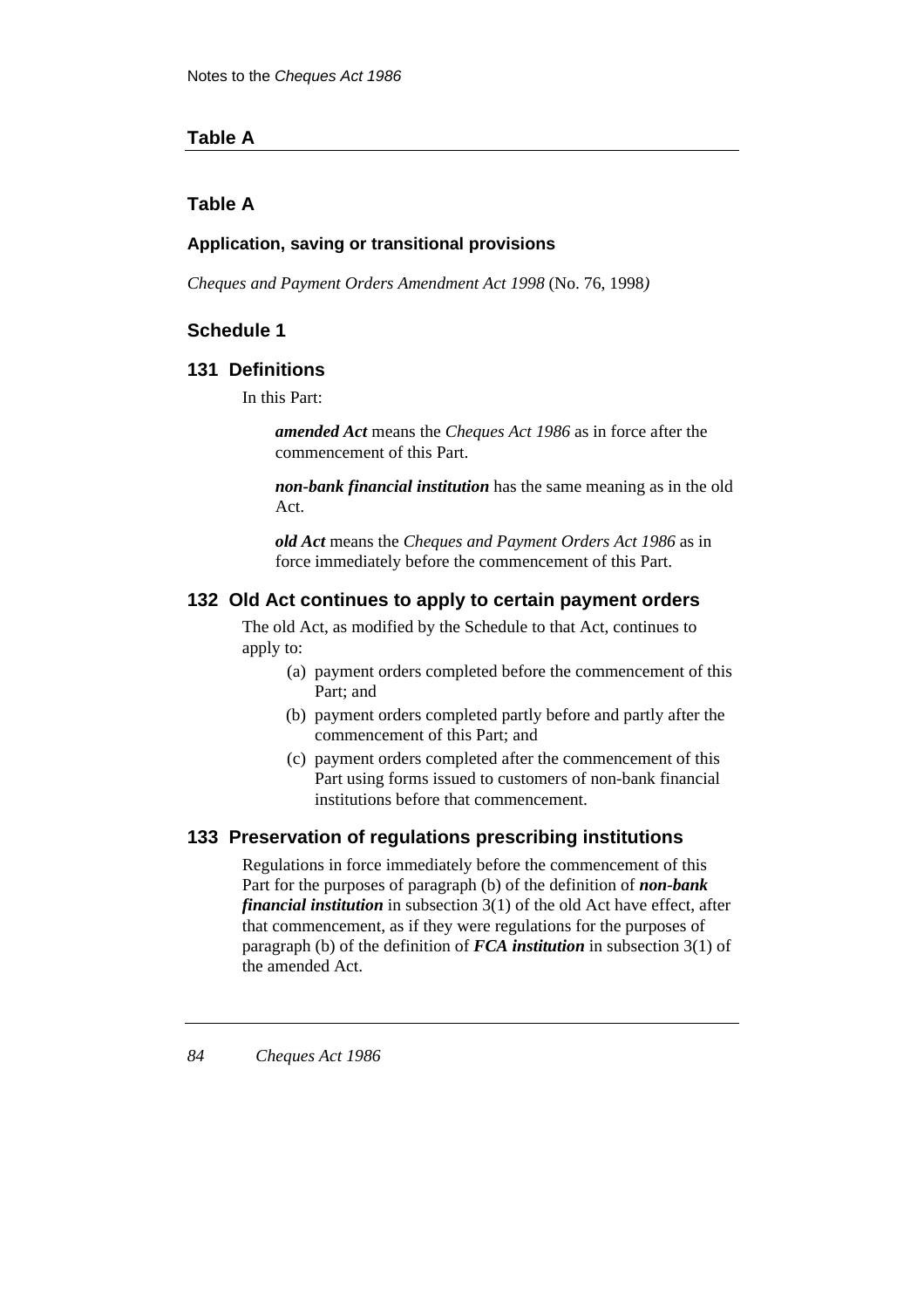# **Schedule 2**

## **6 Cheques already converted under subsection 23(1) continue to be cheques payable to order**

A cheque that, on the commencement of item 5, was a cheque payable to order as a result of a conversion under the subsection repealed by that item continues to be a cheque payable to order after that commencement despite the repeal of that subsection.

## **11 Application of amendment made by item 10**

The amendment made by item 10 applies to cheques that are issued after the commencement of that item.

## **31 Amendments of section 89 apply to cheques that become stale after amendments commence**

The amendments made by items 28, 29 and 30 apply to cheques that become stale after the commencement of those items.

*Financial Sector Reform (Amendments and Transitional Provisions) Act (No. 1) 1999* (No. 44, 1999)

# **Schedule 8**

## **22 Regulations may deal with transitional, saving or application matters**

- (1) The regulations may deal with matters of a transitional, saving or application nature relating to:
	- (a) the transition from the application of provisions of the replaced legislation to the application of provisions of the *Banking Act 1959*, the *Life Insurance Act 1995*, the *Financial Sector (Transfers of Business) Act 1999*, the *Financial Sector (Shareholdings) Act 1998* or the *Australian Prudential Regulation Authority Act 1998*; or
	- (b) the transition, for The Cairns Cooperative Weekly Penny Savings Bank Limited, from the application of provisions of the *Financial Intermediaries Act 1996* of Queensland to the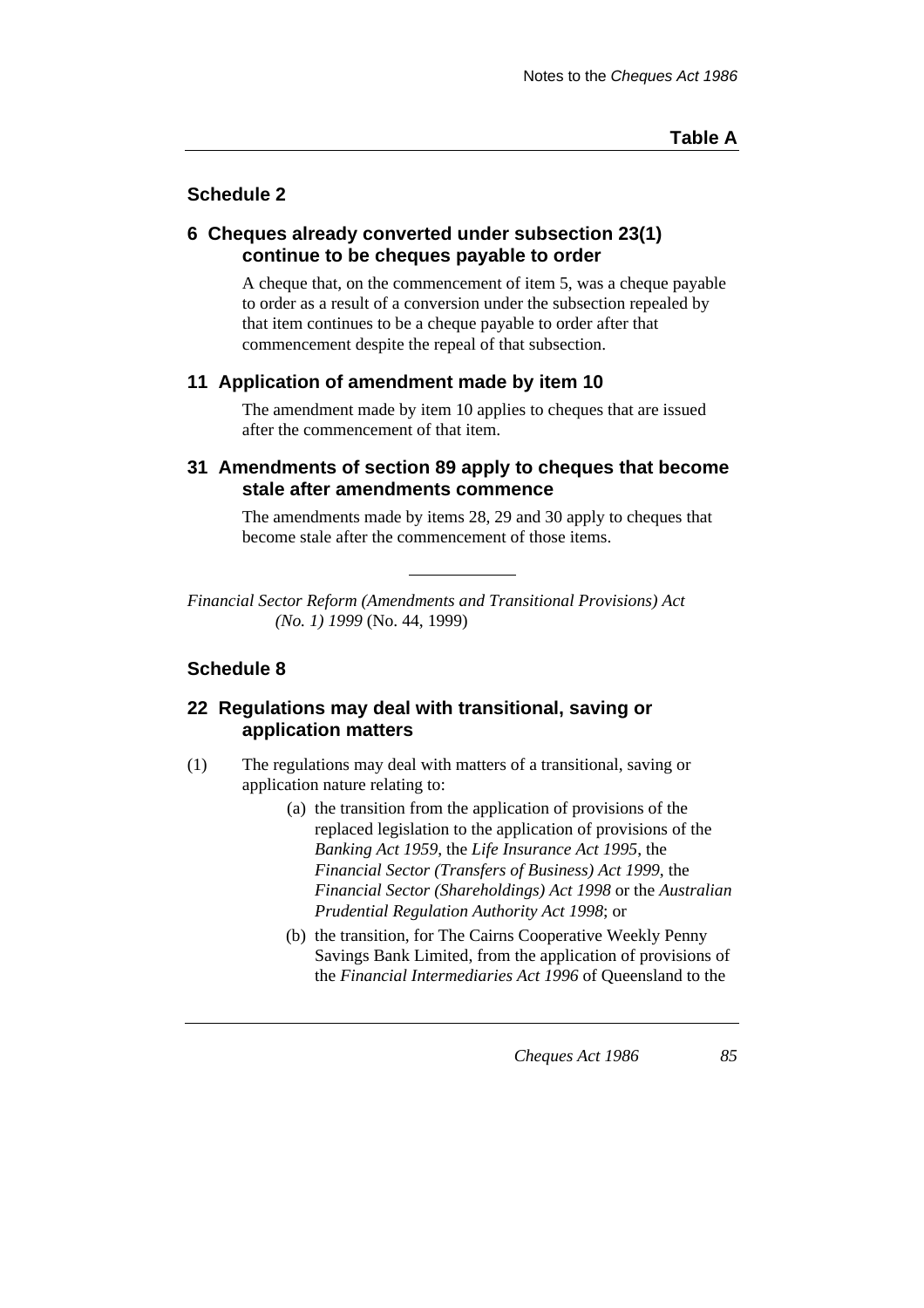### **Table A**

application of provisions of any of the Acts referred to in paragraph (a); or

- (c) the amendments and repeals made by the Schedules to this Act.
- (2) Without limiting subitem (1), the regulations may provide for a matter to be dealt with, wholly or partly, in any of the following ways:
	- (a) by applying (with or without modifications) to the matter:
		- (i) provisions of a law of the Commonwealth, or of a State or Territory; or
		- (ii) provisions of a repealed or amended law of the Commonwealth, or of a State or Territory, in the form that those provisions took before the repeal or amendment; or
		- (iii) a combination of provisions referred to in subparagraphs (i) and (ii);
	- (b) by otherwise specifying rules for dealing with the matter;
	- (c) by specifying a particular consequence of the matter, or of an outcome of the matter, for the purposes of a law of the Commonwealth.
- (3) Without limiting subitems (1) and (2), the regulations may provide for the continued effect, for the purposes of a provision of a law of the Commonwealth, of a thing done or instrument made, or a class of things done or instruments made, before the transfer date under or for the purposes of a provision of a law of a State or Territory. In the case of an instrument or class of instruments, the regulations may provide for the instrument or instruments to continue to have effect subject to modifications.
- (4) Without limiting subitem (3), regulations providing for the continued effect of things done or instruments made may permit all or any of the following matters to be determined in writing by a specified person, or by a person included in a specified class of persons:
	- (a) the identification of a thing done or instrument made, or a class of things done or instruments made, that is to continue to have effect;
	- (b) the purpose for which a thing done or instrument made, or a class of things done or instruments made, is to continue to have effect;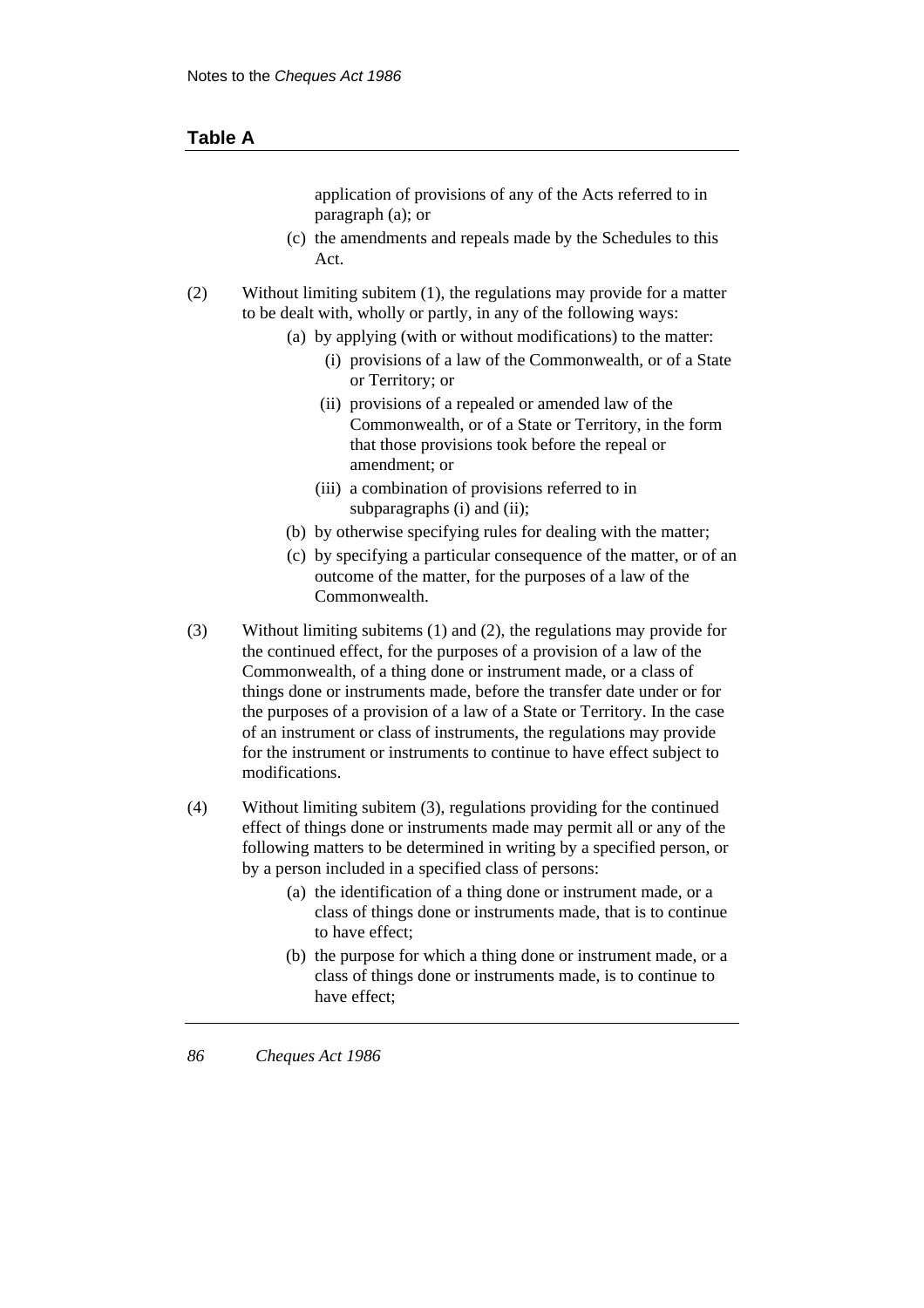- (c) any modifications subject to which an instrument made, or a class of instruments made, is to continue to have effect.
- (5) Despite subsection 48(2) of the *Acts Interpretation Act 1901*, regulations for the purposes of this item:
	- (a) may be expressed to take effect from a date before the regulations are notified in the *Gazette*; and
	- (b) may provide for a determination of a kind referred to in subitem (4) to take effect from a date before the determination is made (including a date before the regulations are notified in the *Gazette*).
- (6) In this item, a reference to a *law*, whether of the Commonwealth or of a State or Territory, includes a reference to an instrument made under such a law.
- (7) In this item:

#### *replaced legislation* means:

- (a) the AFIC Codes; and
- (b) the Financial Institutions Codes; and
- (c) the Friendly Societies Codes; and
- (d) the *Australian Financial Institutions Commission Act 1992* of Queensland, and any Act of another State or of a Territory that provides for the application, as a law of the State or Territory, of the Code set out in section 21 of the *Australian Financial Institutions Commission Act 1992* of Queensland; and
- (e) the *Financial Institutions (Queensland) Act 1992* of Queensland, and any Act of another State or of a Territory that provides for the application, as a law of the State or Territory, of the Code set out in section 30 of the *Financial Institutions (Queensland) Act 1992* of Queensland; and
- (f) the **Friendly Societies (Victoria) Act 1996** of Victoria, and any Act of another State or of a Territory that provides for the application, as a law of the State or Territory, of the Code set out in the Schedule to the **Friendly Societies (Victoria) Act 1996** of Victoria; and
- (g) the *Friendly Societies (Western Australia) Act 1999*; and